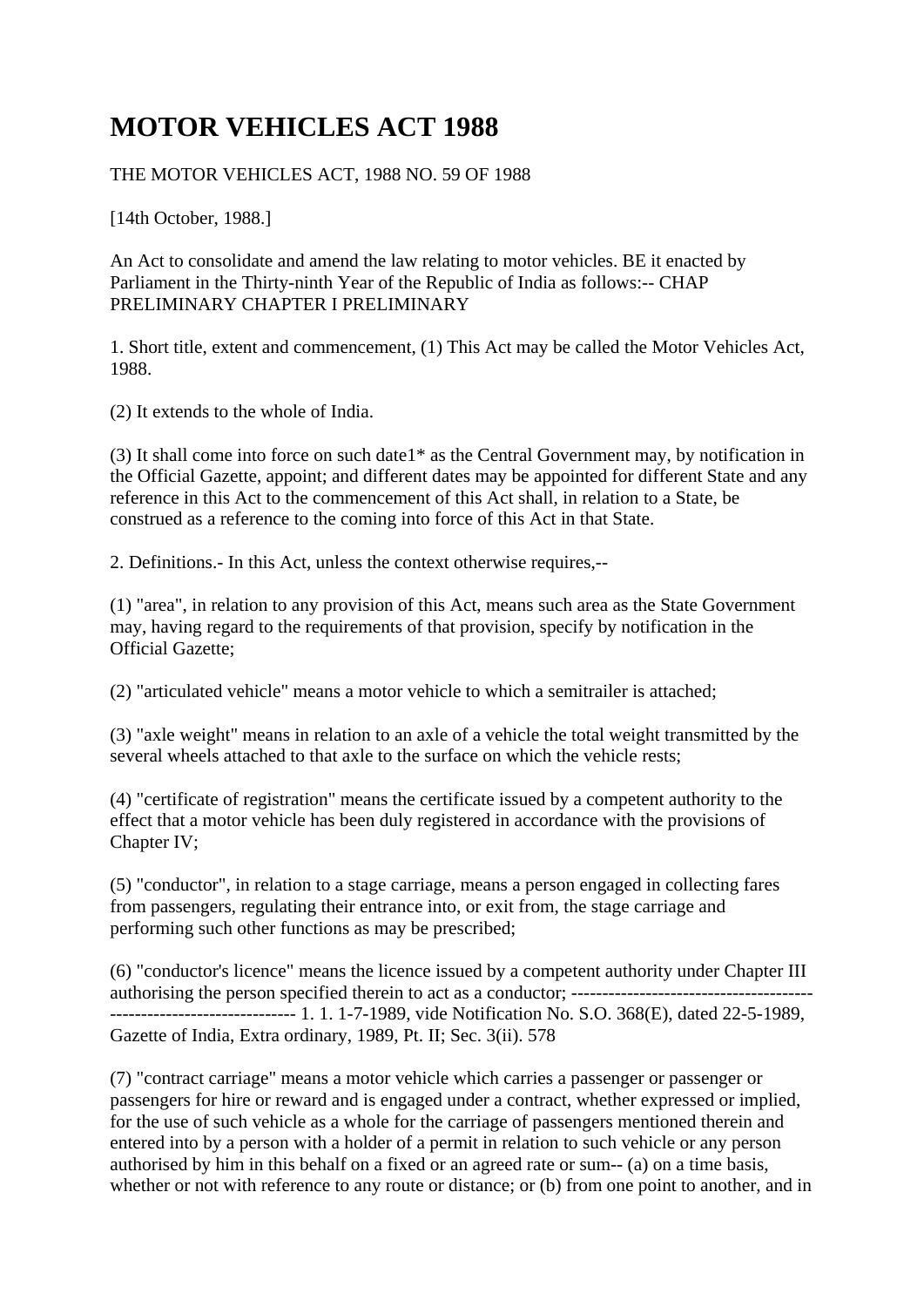either case, without stopping to pick up or set down passengers not included in the contract anywhere during the journey, and includes-- (i) a maxicab; and (ii) a motor cab notwithstanding that separate fares are charged for its passengers;

(8) "dealer" includes a person who is engaged-- (a) in the manufacture of motor vehicles; or (b) in building bodies for attachment to chassis; or (c) in the repair of motor vehicles; or (d) in the business of hypothecation, leasing or hire- purchase of motor vehicle;

(9) "driver" includes, in relation to a motor vehicle which is drawn by another motor vehicle, the person who acts as a steersman of the drawn vehicle;

(10) "driving licence" means the licence issued by a competent authority under Chapter II authorising the person specified therein to drive, otherwise than as a learner, a motor vehicle or a motor vehicle of any specified class or description;

(11) "educational institution bus" means an omnibus, which is owned by a college, school or other educational institution and used solely for the purpose of transporting students or staff of the educational institution in connection with any of its activities;

(12) "fares" includes sums payable for a season ticket or in respect of the hire of a contract carriage;

(13) "goods" includes live-stock, and anything (other than equipment ordinarily used with the vehicle) carried by a vehicle except living persons, but does not include luggage or personal effects carried in a motor car or in a trailer attached to a motor car or the personal luggage of passengers travelling in the vehicle;

(14) "goods carriage" means any motor vehicle constructed or adapted for use solely for the carriage of goods, or any motor vehicle not so constructed or adapted when used for the carriage of goods; ---------------------------------------------------------------------- 1. Omitted by Act 54 of 1994, s. 2 9w.e.f. 14-11-1994). 579

(15) "gross vehicle weight" means in respect of any vehicle the total weight of the vehicle and load certified and registered by the registering authority as permissible for that vehicle;

(16) "heavy goods vehicle" means any goods carriage the gross vehicle weight of which, or a tractor or a road-roller the unladen weight of either of which, exceeds 12,000 kilograms;

(17) "heavy passenger motor vehicle" means any public service vehicle or private service vehicle or educational institution bus or omnibus the gross vehicle weight of any of which, or a motor car the unladen weight of which, exceeds 12,000 kilograms;

(18) "invalid carriage" means a motor vehicle specially designed and constructed, and not merely, adapted, for the use of a person suffering from some physical defect or disability, and used solely by or for such a person;

(19) "learner's licence" means the licence issued by a competent authority under Chapter II authorising the person specified therein to drive as a learner, a motor vehicle or a motor vehicle of any specified class or description;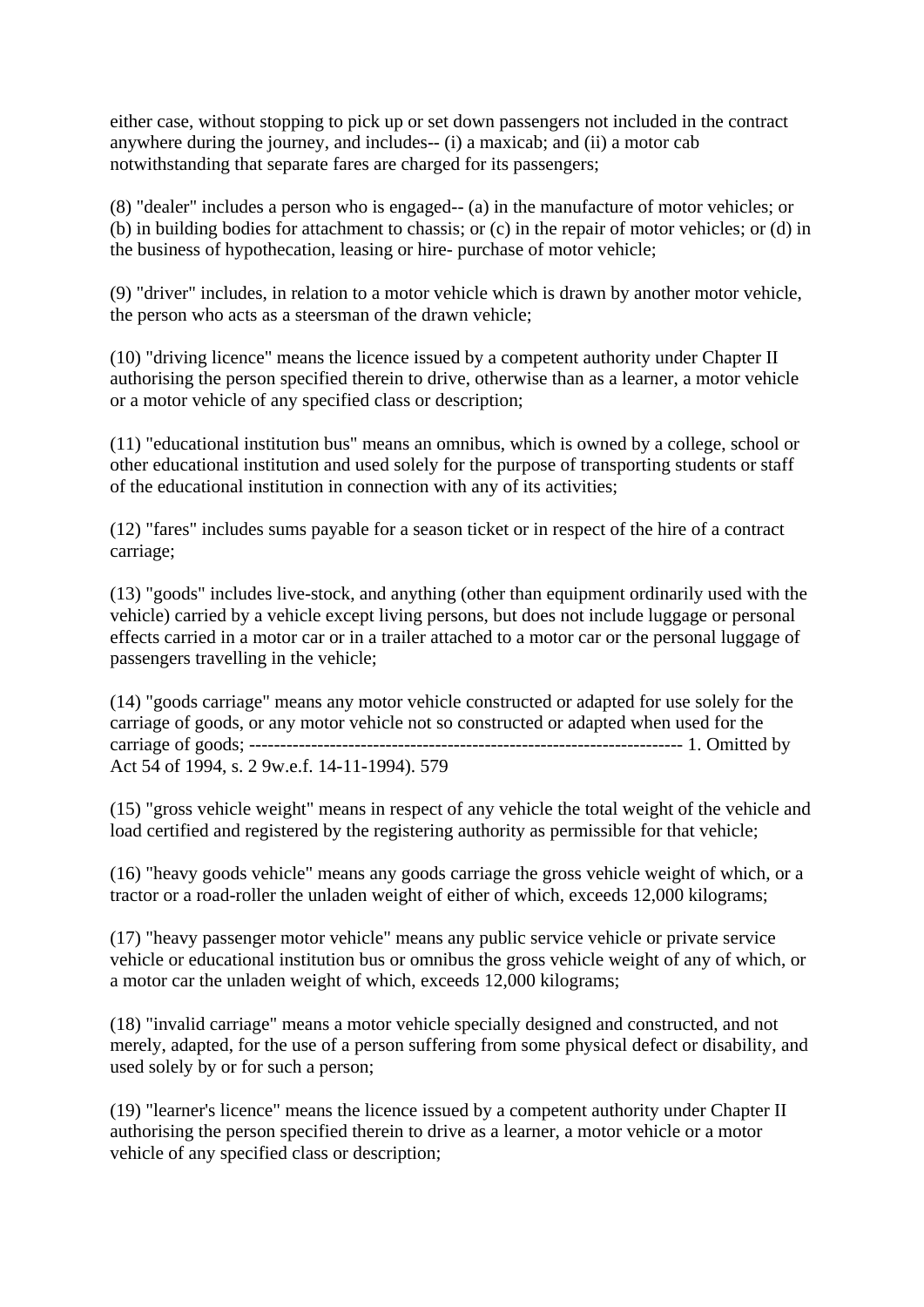(20) "licensing authority" means an authority empowered to issue licences under Chapter II or, as the case may be, Chapter III;

(21) "light motor vehicle" means a transport vehicle or omnibus the gross vehicle weight of either of which or a motor car or tractor or road-roller the unladen weight of any of which, does not exceed 7,500 kilograms;

(22) "maxicab" means any motor vehicle constructed or adapted to carry more than six passengers, but not more than twelve passengers, excluding the driver, for hire or reward;

(23) "medium goods vehicle" means any goods carriage other than a light motor vehicle or a heavy goods vehicle;

(24) "medium passenger motor vehicle" means any public service vehicle or private service vehicle, or educational institution bus other than a motor cycle, invalid carriage, light motor vehicle or heavy passenger motor vehicle;

(25) "motorcab" means any motor vehicle constructed or adapted to carry not more than six passengers excluding the driver for hire or reward;

(26) "motor car" means any motor vehicle other than a transport vehicle, omnibus, road-roller, tractor, motor cycle or invalid carriage;

(27) "motor cycle" means a two-wheeled motor vehicle, inclusive of any detachable side-car having an extra wheel, attached to the motor vehicle;

(28) "motor vehicle" or "vehicle" means any mechanically propelled vehicle adapted for use upon roads whether the power of 1 Subs.  $\&$  ins. by Act. 580 propulsion is transmitted thereto from an external or internal source and includes a chassis to which a body has not been attached and a trailer; but does not include a vehicle running upon fixed rails or a vehicle of a special type adapted for use only in a factory or in any other enclosed premises or a vehicle having less than four wheels fitted with engine capacity of not exceeding thirty-five cubic centimetres;

(29) "omnibus" means any motor vehicle constructed or adapted to carry more than six persons excluding the driver;

(30) "owner" means a person in whose name a motor vehicle stands registered, and where such person is a minor, the guardian of such minor, and in relation to a motor vehicle which is the subject of a hire-purchase, agreement, or an agreement of lease or an agreement of hypothecation, the person in possession of the vehicle under that agreement;

(31) "permit" means a permit issued by a State or Regional Transport Authority or an authority prescribed in this behalf under this Act authorising the use of a motor vehicle as a transport vehicle;

(32) "prescribed" means prescribed by rules made under this Act;

(33) "private service vehicle" means a motor vehicle constructed or adapted to carry more than six persons excluding the driver and ordinarily used by or on behalf of the owner of such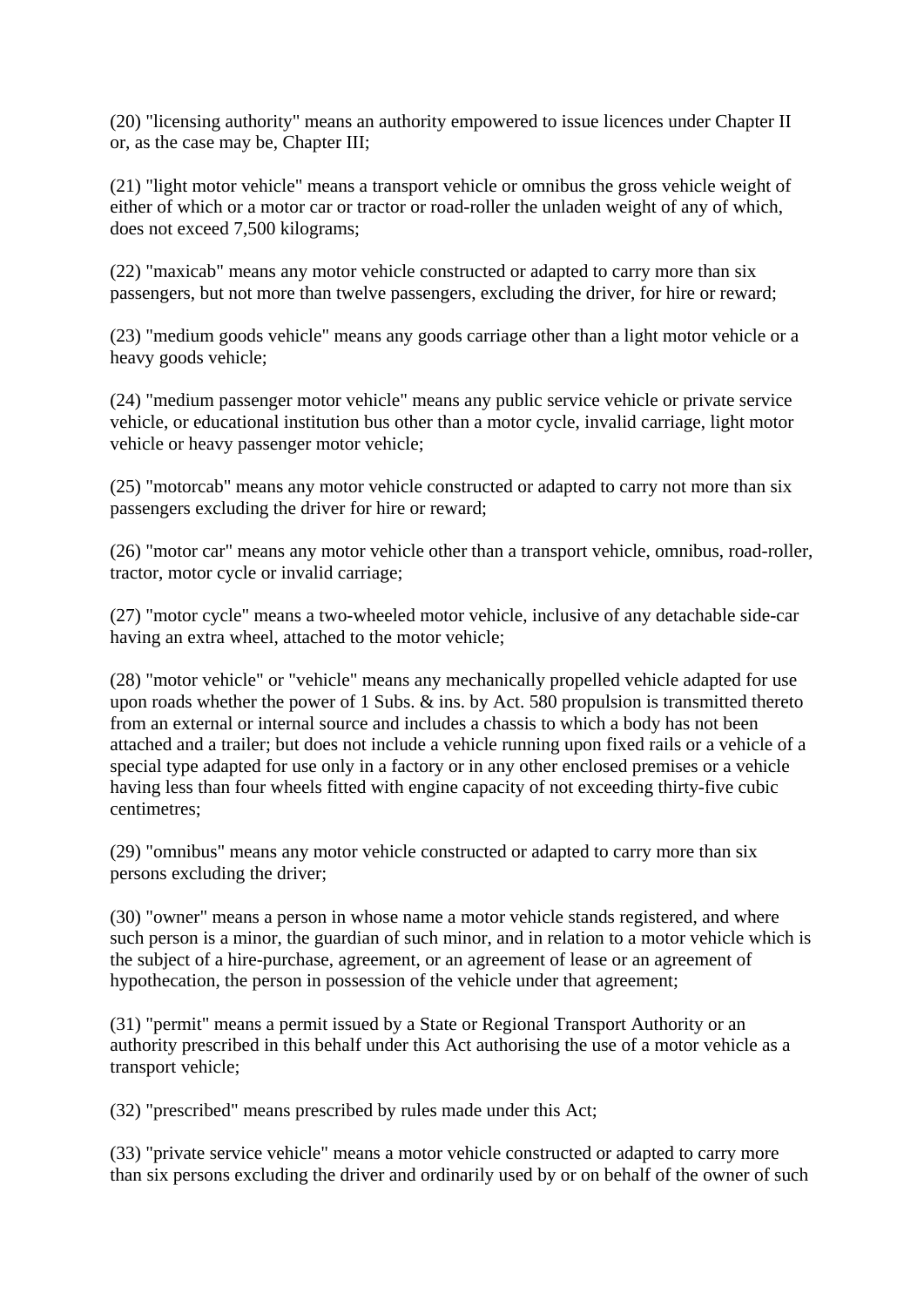vehicle for the purpose of carrying persons for, or in connection with, his trade or business otherwise than for hire or reward but does not include a motor vehicle used for public purposes;

(34) "public place" means a road, street, way or other place, whether a thoroughfare or not, to which the public have a right of access, and includes any place or stand at which passengers are picked up or set down by a stage carriage;

(35) "public service vehicle" means any motor vehicle used or adapted to be used for the carriage of passengers for hire or reward, and includes a maxicab, a motorcab, contract carriage, and stage carriage;

(36) "registered axle weight" means in respect of the axle of any vehicle, the axle weight certified and registered by the registering authority as permissible for that axle;

(37) "registering authority" means an authority empowered to register motor vehicles under Chapter IV;

(38) "route" means a line of travel which specifies the highway which may be traversed by a motor vehicle between one terminus and another;

(39) "semi-trailer" means a trailer drawn by a motor vehicle and so constructed that a part of it is super-imposed on, and a part of its weight is borne by, the drawing vehicle; 581

(40) "stage carriage" means a motor vehicle constructed or adapted to carry more than six passengers excluding the driver for hire or reward at separate fares paid by or for individual passengers, either for the whole journey or for stages of the journey;

(41) "State Government" in relation to a Union territory means the Administrator thereof appointed under article 239 of the Constitution;

(42) "State transport undertaking" means any undertaking providing road transport service, where such undertaking is carried on by,-- (i) the Central Government or a State Government; (ii) any Road Transport Corporation established under section 3 of the Road Transport Corporations Act, 1950; (64 of 1950.) (iii) any municipality or any corporation or company owned or controlled by the Central Government or one or more State Governments, or by the Central Government and one or more State Governments. Explanation.--For the purposes of this clause, "road transport service" means a service of motor vehicles carrying passengers or goods or both by road for hire or reward;

(43) "tourist vehicle" means a contract carriage constructed or adapted and equipped and maintained in accordance with such specifications as may be prescribed in this behalf;

(44) "tractor" means a motor vehicle which is not itself constructed to carry any load (other than equipment used for the purpose of propulsion); but excludes a road-roller;

(45) "traffic signs" includes all signals, warning sign posts, direction posts, markings on the road or other devices for the information, guidance or direction of drivers of motor vehicles;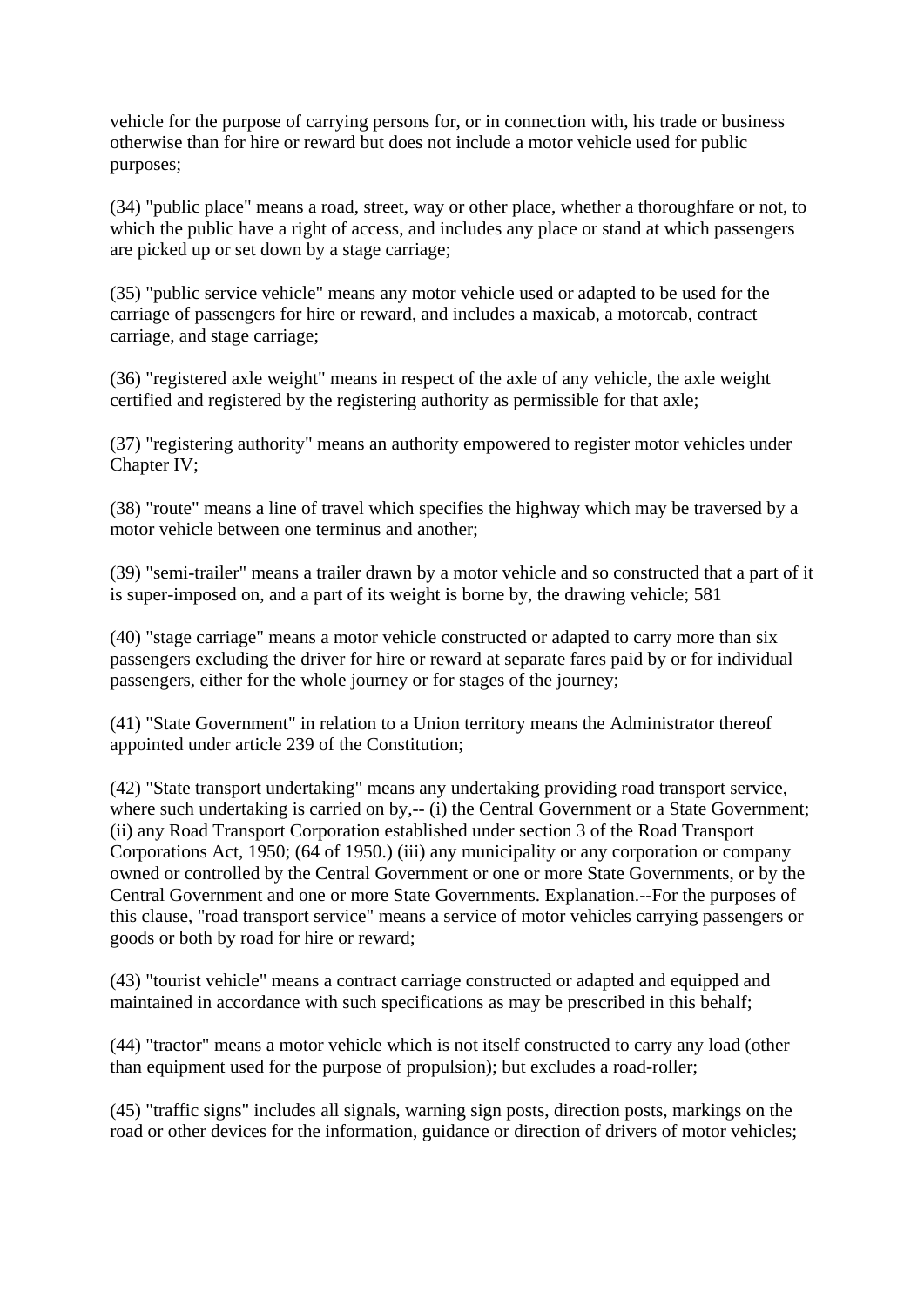(46) "trailer" means any vehicle, other than a semi-trailer and a side-car, drawn or intended to be drawn by a motor vehicle;

(47) "transport vehicle" means a public service vehicle, a goods carriage, an educational institution bus or a private service vehicle;

(48) "unladen weight" means the weight of a vehicle or trailer including all equipment ordinarily used with the vehicle or trailer when working, but excluding the weight of a driver or attendant; and where alternative parts or bodies are used the unladen weight of the vehicle means the weight of the vehicle with the heaviest such alternative part or body;

(49) "weight" means the total weight transmitted for the time being by the wheels of a vehicle to the surface on which the vehicle rests, 582 CHAP LICENSING OF DRIVERS OF MOTOR VEHICLES CHAPTER II LICENSING OF DRIVERS OF MOTOR VEHICLES

3. Necessity for driving licence. (1) No person shall drive a motor vehicle in any public place unless he holds an effective driving licence issued to him authorising him to drive the vehicle; and no person shall so drive a transport vehicle [other than a motor cab hired for his own use or rented under any scheme made under sub-

section (2) of section 75] unless his driving licence specifically entitles him so to do.

(2) The conditions subject to which sub-section (1) shall not apply to a person receiving instructions in driving a motor vehicle shall be such as may be prescribed by the Central Government.

4. Age limit in connection with driving of motor vehicles. (1) No person under the age of eighteen years shall drive a motor vehicle in any public place: Provided that a motor cycle without gear may be driven in a public place by a person after attaining the age of sixteen years.

(2) Subject to the provisions of section 18, no person under the age of twenty years shall drive a transport vehicle in any public place.

(3) No learner's licence or driving licence shall be issued to any person to drive a vehicle of the class to which he has made an application unless he is eligible to drive that class of vehicle under this section.

3 and 4. 5. Responsibility of owners of motor vehicles for contravention of sections 3 and 4. No owner or person in charge of a motor vehicle shall cause or permit any person who does not satisfy the provisions of section 3 or section 4 to drive the vehicle.

6. Restrictions on the holding of driving licences. (1) No person shall, while he holds any driving licence for the time being in force, hold any other driving licence except a learner's licence or a driving licence issued in accordance with the provisions of section 18 or a document authorising, in accordance with the rules made under section 139, the person specified therein to drive a motor vehicle.

(2) No holder of a driving licence or a learner's licence shall permit it to be used by any other person.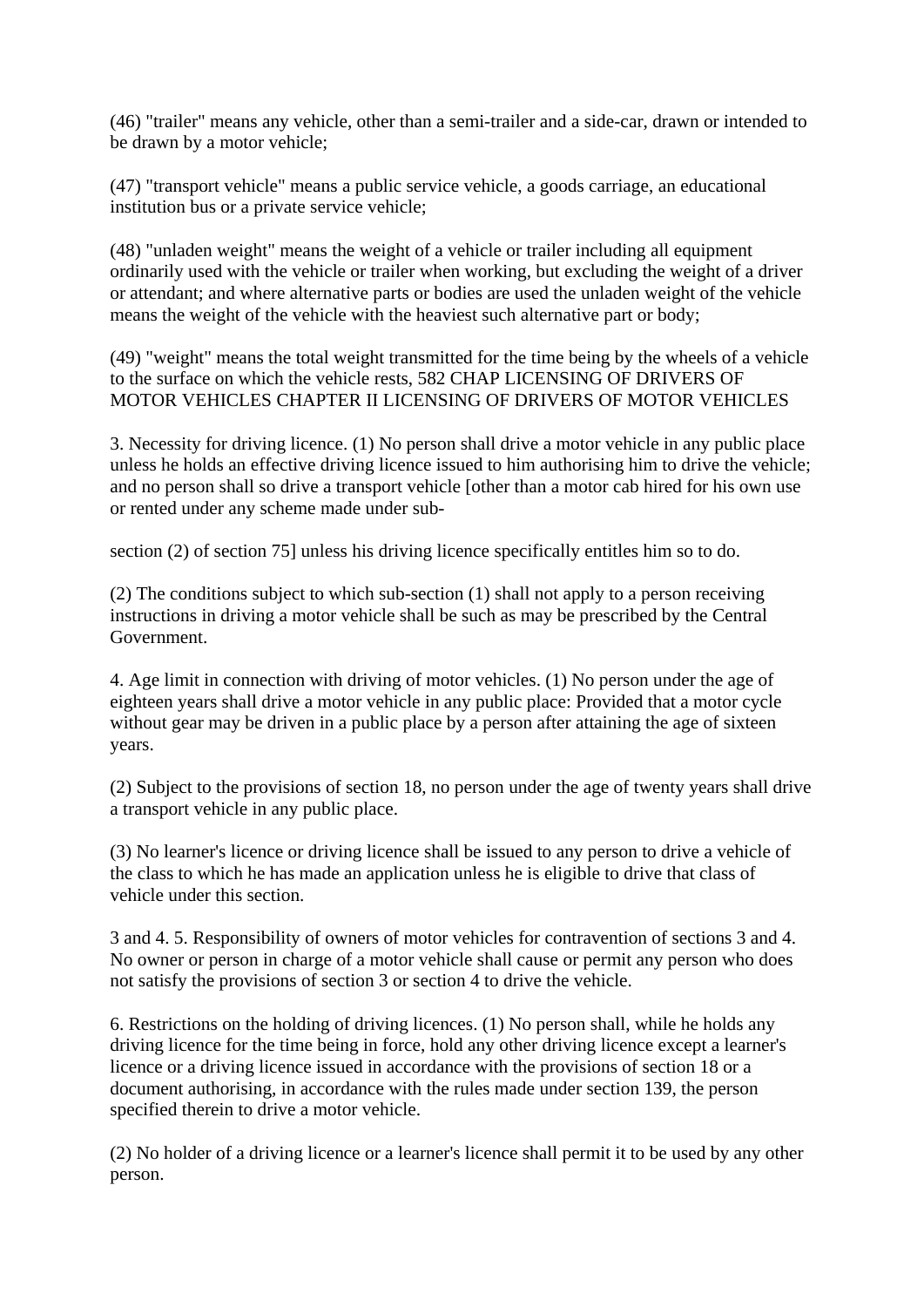(3) Nothing in this section shall prevent a licensing authority

having the jurisdiction referred to in sub-section (1) of section 9 from adding to the classes of vehicles which the driving licence authorises the holder to drive.

7. Restrictions on the granting of learner's licences for certain

vehicles. (1) No person shall be granted a learner's licence-- (a) to drive a heavy goods vehicle unless he has held a driving licence for at least two years to drive a light motor vehicle or for at least one year to drive a medium goods vehicle; (b) to drive a heavy passenger motor vehicle unless he has held a driving licence for at least two years to drive a light motor vehicle or for at least one year to drive a medium passenger motor vehicle; 583 (c) to drive a medium goods vehicle or a medium passenger motor vehicle unless he has held a driving licence for at least one year to drive a light motor vehicle.

(2) No person under the age of eighteen years shall be granted a learner's licence to drive a motor cycle without gear except with the consent in writing of the person having the care of the person desiring the learner's licence.

8. Grant of learner's licence. (1) Any person who is not disqualified under section 4 for driving a motor vehicle and who is not for the time being disqualified for holding or obtaining a driving licence may, subject to the provisions of section 7, apply to the licensing authority having jurisdiction in the area-- (i) in which he ordinarily resides or carries on business, or (ii) in which the school or establishment referred to in section 12 from where he intends to receive instruction in driving a motor vehicle is situate, for the issue to him of a learner's licence.

(2) Every application under sub-section (1) shall be in such form and shall be accompanied by such documents and with such fee as may be prescribed by the Central Government.

(3) Every application under sub-section (1) shall be accompanied by a medical certificate in such form as may be prescribed by the Central Government and signed by such registered medical practitioner, as the State Government or any person authorised in this behalf by the State Government may, by notification in the Official Gazette, appoint for this purpose.

(4) If, from the application or from the medical certificate

referred to in sub-section (3), it appears that the applicant is suffering from any disease or disability which is likely to cause the driving by him of a motor vehicle of the class which he would be authorised by the learner's licence applied for to drive to be a source of danger to the public or to the passengers, the licensing authority shall refuse to issue the learner's licence: Provided that a learner's licence limited to driving an invalid carriage may be issued to the applicant, if the licensing authority is satisfied that he is fit to drive such a carriage.

(5) No learner's licence shall be issued to any applicant unless he passes to the satisfaction of the licensing authority such test as may be prescribed by the Central Government.

(6) When an application has been duly made to the appropriate licensing authority and the applicant has satisfied such authority of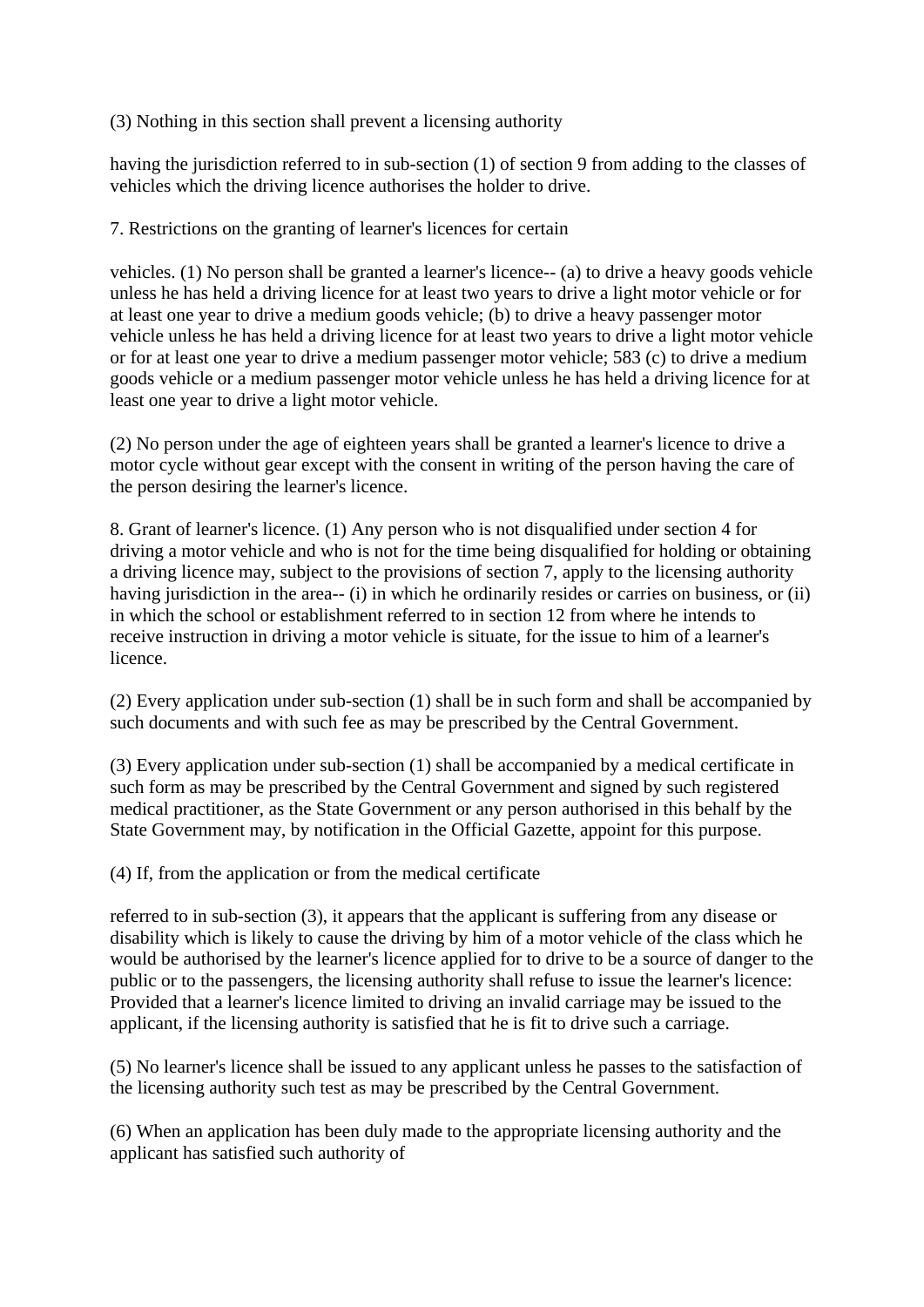his physical fitness under sub-section (3) and has passed to the satisfaction of the licensing authority the test referred to in sub-

section (5), the licensing authority shall, subject to the provisions of section 7, issue the applicant a learner's licence unless the applicant is disqualified under section 4 for driving a motor vehicle or is for the time being disqualified for holding or obtaining a licence to drive a motor vehicle: 584 Provided that a licensing authority may issue a learner's licence to drive a motor cycle or a light motor vehicle notwithstanding that it is not the appropriate licensing authority, if such authority is satisfied that there is good reason for the applicant's inability to apply to the appropriate licensing authority.

(7) Where the Central Government is satisfied that it is necessary or expedient so to do, it may, by rules made in this behalf, exempt generally, either absolutely or subject to such conditions as may be specified in the rules, any class of persons from the

provisions of sub-section (3), or sub-section (5), or both.

(8) Any learner's licence for driving a motor cycle in force immediately before the commencement of this Act shall, after such commencement, be deemed to be effective for driving a motor cycle with or without gear.

9. Grant of driving licence. (1) Any person who is not for the time being disqualified for holding or obtaining a driving licence may apply to the licensing authority having jurisdiction in the area-- (i) in which he ordinarily resides or carries on business, or (ii) in which the school or establishment referred to in section 12 from where he is receiving or has received instruction in driving a motor vehicle is situated, for the issue to him of a driving licence.

(2) Every application under sub-section (1) shall be in such form and shall be accompanied by such fee and such documents as may be prescribed by the Central Government.

(3) No driving licence shall be issued to any applicant unless he passes to the satisfaction of the licensing authority such test of competence to drive as may be prescribed by the Central Government: Provided that, where the application is for a driving licence to drive a motor cycle or a light motor vehicle, the licensing authority shall exempt the applicant from the test of competence prescribed under this sub-section, if the licensing authority is satisfied-- (a) (i) that the applicant has previously held a driving licence and that the period between the date of expiry of that licence and the date of such application does not exceed five years; or (ii) that the applicant holds or has previously held a driving licence issued under section 18; or (iii) that the applicant holds a driving licence issued by a competent authority of any country outside India; and (b) that the applicant is not suffering from any disease or disability which is likely to cause the driving by him of a motor cycle or, as the case may be, a light motor vehicle to be a source of danger to the public; and the licensing authority may for that purpose require the applicant to produce a medical certificate in the same form and in the same manner as is

referred to in sub-section (3) of section 8: 585 Provided further that where the application is for a driving licence to drive a motor vehicle (not being a transport vehicle), the licensing authority may exempt the applicant from the test of competence to drive prescribed under this sub-section, if the applicant possesses a driving certificate issued by an automobile association recognised in this behalf by the State Government.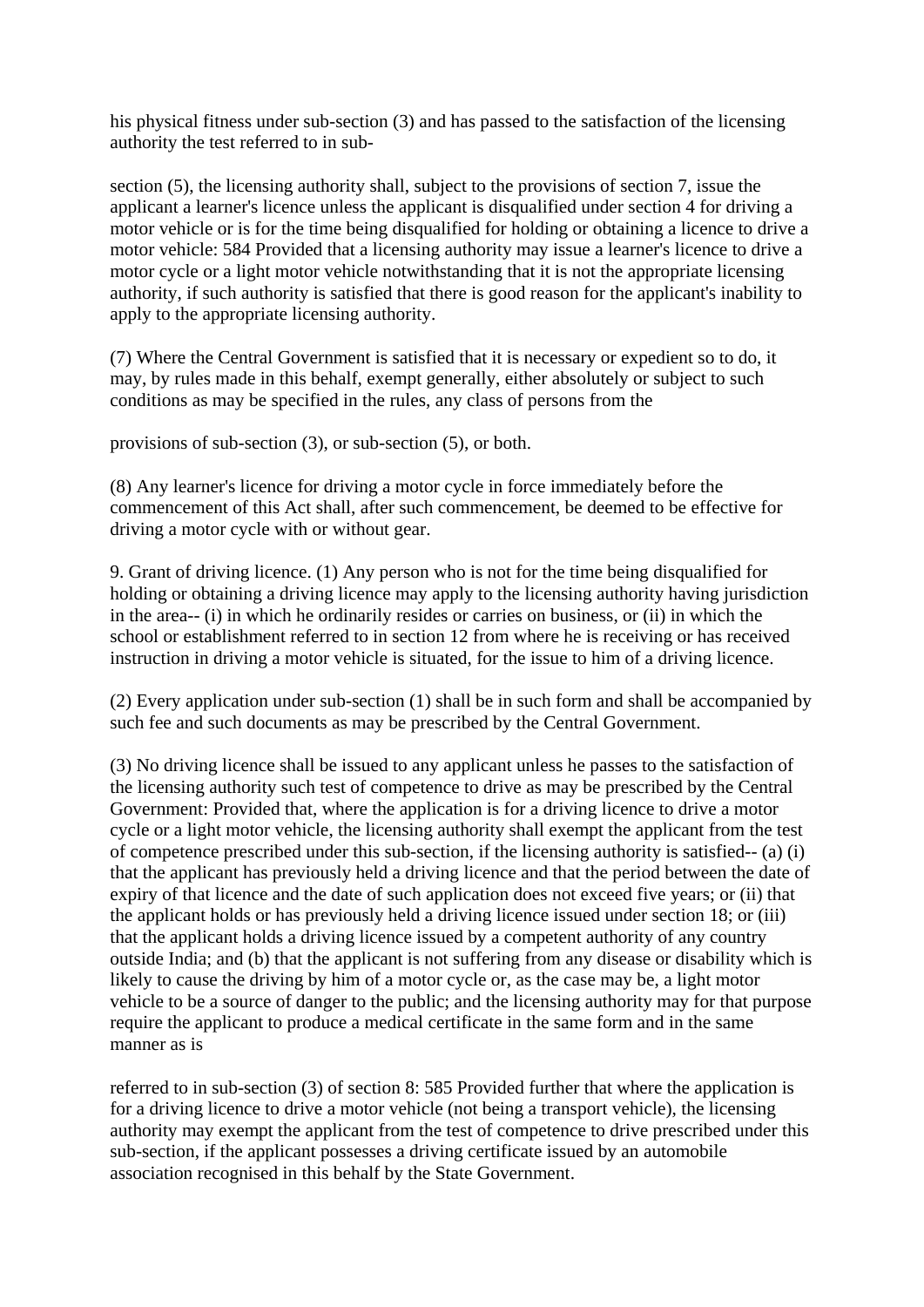(4) Where the application is for a licence to drive a transport vehicle, no such authorisation shall be granted to any applicant unless he possesses such minimum educational qualification as may be prescribed by the Central Government and a driving certificate issued by a school or establishment referred to in section 12.

(5) Where the applicant does not pass to the satisfaction of the licensing authority the test of competence to drive under sub-section

(3), he shall not be qualified to re-appear for such test,-- (a) in the case of first three such tests, before a period of one month from the date of last such test; and (b) in the case of such test after the first three tests, before a period of one year from the date of last such test.

(6) The test of competence to drive shall be carried out in a vehicle of the type to which the application refers: Provided that a person who passed a test in driving a motor cycle with gear shall be deemed also to have passed a test in driving a motor cycle without gear.

(7) When any application has been duly made to the appropriate licensing authority and the applicant has satisfied such authority of his competence to drive, the licensing authority shall issue the applicant a driving licence unless the applicant is for the time being disqualified for holding or obtaining a driving licence: Provided that a licensing authority may issue a driving licence to drive a motor cycle or a light motor vehicle notwithstanding that it is not the appropriate licensing authority, if the licensing authority is satisfied that there is good and sufficient reason for the applicant's inability to apply to the appropriate licensing authority: Provided further that the licensing authority shall not issue a new driving licence to the applicant, if he had previously held a driving licence, unless it is satisfied that there is good and sufficient reason for his inability to obtain a duplicate copy of his former licence.

(8) If the licensing authority is satisfied, after giving the applicant an opportunity of being heard, that he-- (a) is a habitual criminal or a habitual drunkard; or (b) is a habitual addict to any narcotic drug or psychotropic substance within the meaning of the Narcotic Drugs and Psychotropic Substances Act, 1985; (61 of 1985.) or (c) is a person whose licence to drive any motor vehicle has, at any time earlier, been revoked, it may, for reasons to be recorded tin writing, make an order refusing to issue a driving licence to such person and any person aggrieved by 586 an order made by a licensing authority under this sub-section may, within thirty days of the receipt of the order, appeal to the prescribed authority.

(9) Any driving licence for driving a motor cycle in force immediately before the commencement of this Act shall, after such commencement, be deemed to be effective for driving a motor cycle with or without gear.

10. Form and contents of licences to drive. (1) Every learner's licence and driving licence, except a driving licence issued under section 18, shall be in such form and shall contain such information as may be prescribed by the Central Government.

(2) A learner's licence or, as the case may be, driving licence shall also be expressed as entitling the holder to drive a motor vehicle of one or more of the following classes, namely:-- (a) motor cycle without gear; (b) motor cycle with gear; (c) invalid carriage; (d) light motor vehicle; (e) medium goods vehicle; (f) medium passenger motor vehicle; (g) heavy goods vehicle; (h) heavy passenger motor vehicle; (i) road-roller; (j) motor vehicle of a specified description.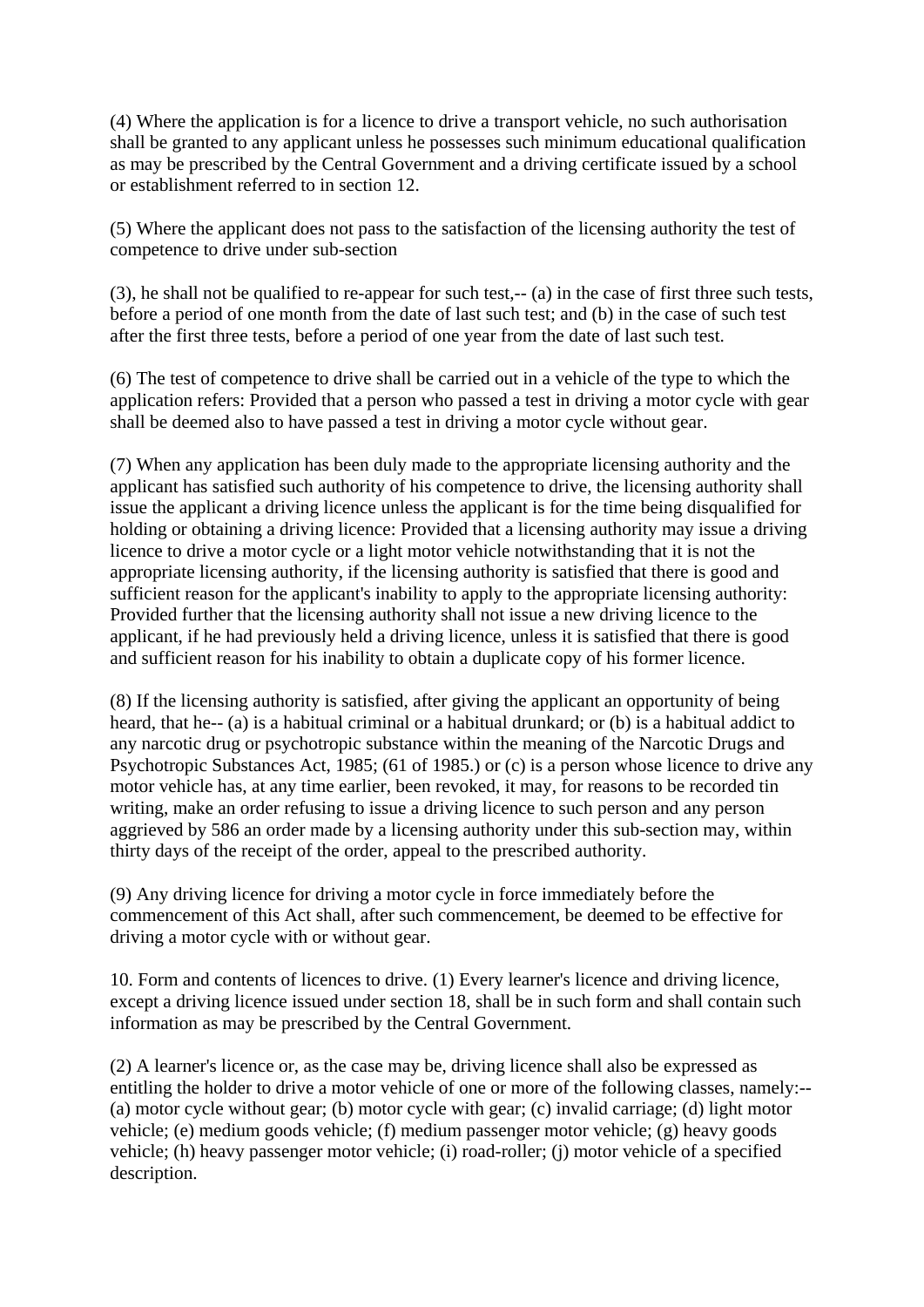11. Additions to driving licence. (1) Any person holding a driving licence to drive any class or description of motor vehicles, who is not for the time being disqualified for holding or obtaining a driving licence to drive any other class or description of motor vehicles, may apply to the licensing authority having jurisdiction in the area in which he resides or carries on his business in such form and accompanied by such documents and with such fees as may be prescribed by the Central Government for the addition of such other class or description of motor vehicles to the licence.

(2) Subject to such rules as may be prescribed by the Central Government, the provisions of section 9 shall apply to an application under this section as if the said application were for the grant of a licence under that section to drive the class or description of motor vehicles which the applicant desires to be added to his licence.

impartinginstruction in driving of motor vehicles. 12. Licensing and regulation of schools or establishments for

imparting instruction in driving of motor vehicles. (1) The Central Government may make rules for the purpose of licensing and regulating, by the State Governments, schools or establishments (by whatever name called) for imparting instruction in driving of motor vehicles and matters connected therewith. 587

(2) In particular, and without prejudice to the generality of the foregoing power, such rules may provide for all or any of the following matters, namely:-- (a) licensing of such schools or establishments including grant, renewal and revocation of such licences; (b) supervision of such schools or establishments; (c) the form of application and the form of licence and the particulars to be contained therein; (d) fee to be paid with the application for such licences; (e) conditions subject to which such licences may be granted; (f) appeals against the orders of refusal to grant or renew such licences and appeals against the orders revoking such licences; (g) conditions subject to which a person may establish and maintain any such school or establishment for imparting instruction in driving of motor vehicles; (h) nature, syllabus and duration of course or courses for efficient instruction in driving any motor vehicle; (i) apparatus and equipments (including motor vehicles fitted with dual control) required for the purpose of imparting such instruction; (j) suitability of the premises at which such schools or establishments may be established or maintained and facilities to be provided therein; (k) qualifications, both educational and professional (including experience), which a person imparting instruction in driving a motor vehicle shall possess; (l) inspection of such schools and establishments (including the services rendered by them and the apparatus, equipments and motor vehicles maintained by them for imparting such instruction); (m) maintenance of records by such schools or establishments; (n) financial stability of such schools or establishments; (o) the driving certificates, if any, to be issued by such schools or establishments and the form in which such driving certificates shall be issued and the requirements to be complied with for the purposes of issuing such certificates; (p) such other matters as may be necessary to carry out the purposes of this section.

(3) Where the Central Government is satisfied that it is necessary or expedient so to do, it may, by rules made in this behalf, exempt generally, either absolutely or subject to such conditions as may be specified in the rules, any class of schools or establishments imparting instruction in driving of motor vehicles or matters connected therewith from the provisions of this section. ]88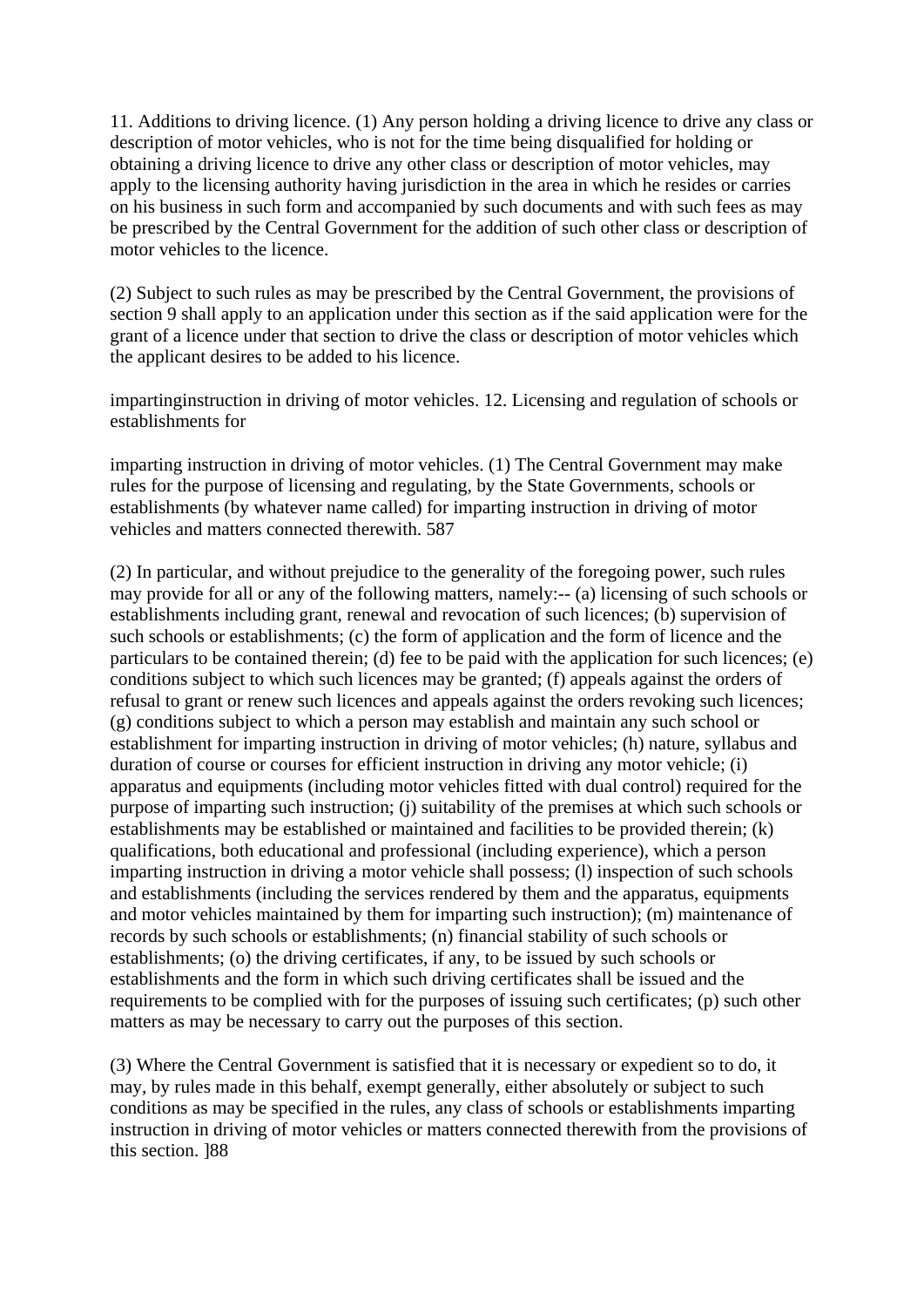(4) A school or establishment imparting instruction in driving of motor vehicles or matters connected therewith immediately before the commencement of this Act whether under a licence or not, may continue to impart such instruction without a licence issued under this Act for a period of one month from such commencement, and if it has made an application for such licence under this Act within the said period of one month and such application is in the prescribed form, contains the prescribed particulars and is accompanied by the prescribed fee, till the disposal of such application by the licensing authority.

13. Extent of effectiveness of licences, to drive motor vehicles. A learner's licence or a driving licence issued under this Act shall be effective throughout India.

14. Currency of licences to drive motor vehicles. (1) A learner's licence issued under this Act shall, subject to the other provisions of this Act, be effective for a period of six months from the date of issue of the licence.

(2) A driving licence issued or renewed under this Act shall,-- (a) in the case of a licence to drive a transport vehicle, be effective for a period of three years; and (b) in the case of any other licence,-- (i) if the person obtaining the licence, either originally or on renewal thereof, has not attained the age of forty years on the date of issue or, as the case may be, renewal thereof,-- (A) be effective for a period of twenty years from the date of such issue or renewal; or (B) until the date on which such person attains the age of forty years, whichever is earlier; (ii) if the person referred to in sub-clause (i) has attained the age of forty years on the date of issue or, as the case may be, renewal thereof, be effective for a period of five years from the date of such issue or renewal: Provided that every driving licence shall, notwithstanding its expiry under this sub-section, continue to be effective for a period of thirty days from such expiry.

15. Renewal of driving licences. (1) Any licensing authority may, on application made to it, renew a driving licence issued under the provisions of this Act with effect from the date of its expiry: Provided that in any case where the application for the renewal of a licence is made more than thirty days after the date of its expiry, the driving licence shall be renewed with effect from the date of its renewal: Provided further that where the application is for the renewal of a licence to drive a transport vehicle or where in any other case the applicant has attained the age of forty years, the same shall be 589 accompanied by a medical certificate in the same form and in the same

manner as is referred to in sub-section (3) of section 8, and the

provisions of sub-section (4) of section 8 shall, so far as may be, apply in relation to every such case as they apply in relation to a learner's licence.

(2) An application for the renewal of a driving licence shall be made in such form and accompanied by such documents as may be prescribed by the Central Government.

(3) Where an application for the renewal of a driving licence is made previous to, or not more than thirty days after the date of its expiry, the fee payable for such renewal shall be such as may be prescribed by the Central Government in this behalf.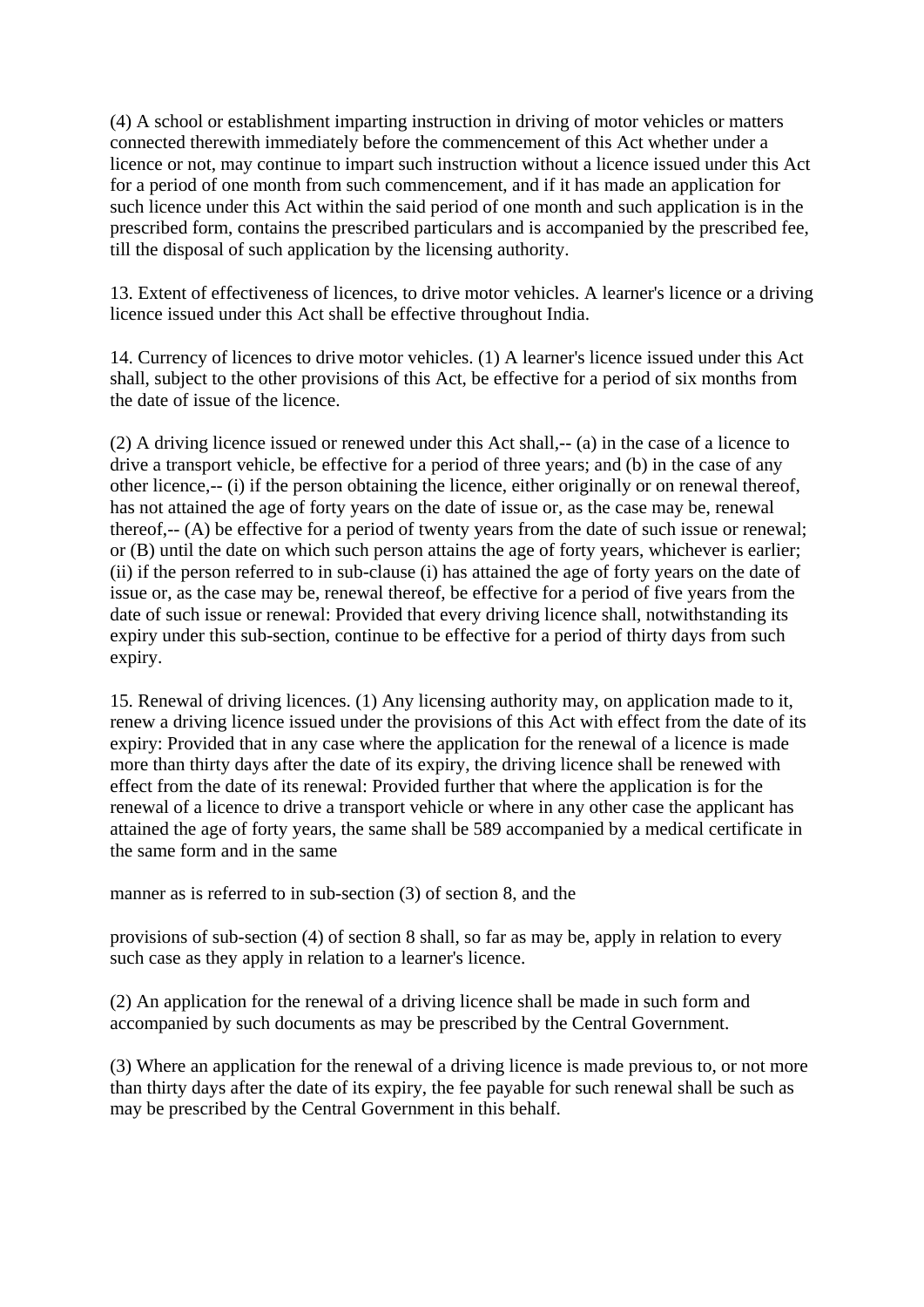(4) Where an application for the renewal of a driving licence is made more than thirty days after the date of its expiry, the fee payable for such renewal shall be such amount as may be prescribed by the Central Government:

Provided that the fee referred to in sub-section (3) may be accepted by the licensing authority in respect of an application for the renewal of a driving licence made under this sub-section if it is satisfied that the applicant was prevented by good and sufficient

cause from applying within the time specified in sub-section (3): Provided further that if the application is made more than five years after the driving licence has ceased to be effective, the licensing authority may refuse to renew the driving licence, unless the applicant undergoes and passes to its satisfaction the test of

competence to drive referred to in sub-section (3) of section 9.

(5) Where the application for renewal has been rejected, the fee paid shall be refunded to such extent and in such manner as may be prescribed by the Central Government.

(6) Where the authority renewing the driving licence is not the authority which issued the driving licence it shall intimate the fact of renewal to the authority which issued the driving licence.

16. Revocation of driving licence on grounds of disease or disability. Notwithstanding anything contained in the foregoing sections, any licensing authority may at any time revoke a driving licence or may require, as a condition of continuing to hold such driving licence, the holder thereof to produce a medical certificate in the same form and in the same manner as is referred to in sub-

section (3) of section 8, if the licensing authority has reasonable grounds to belive that the holder of the driving licence is, by virtue of any disease or disability, unfit to drive a motor vehicle and where the authority revoking a driving licence is not the authority which issued the same, it shall intimate the fact of revocation to the authority which issued that licence.

17. Orders refusing or revoking driving licences and appeals

there-from. (1) Where a licensing authority refuses to issue any learner's licence or to issue or renew, or revokes, any driving licence, or refuses to add a class or description of motor vehicle to any driving licence, it shall do so by an order communicated to the applicant or the holder, as the case may be, giving the reasons in writing for such refusal or revocation. 590

(2) Any person aggrieved by an order made under sub-section (1) may, within thirty days of the service on him of the order, appeal to the prescribed authority which shall decide the appeal after giving such person and the authority which made the order an opportunity of being heard and the decision of the appellate authority shall be binding on the authority which made the order.

CentralGovernment. 18. Driving licences to drive motor vehicles, belonging to the

Central Government. (1) Such authority as may be prescribed by the Central Government may issue driving licence valid throughout India to persons who have completed their eighteenth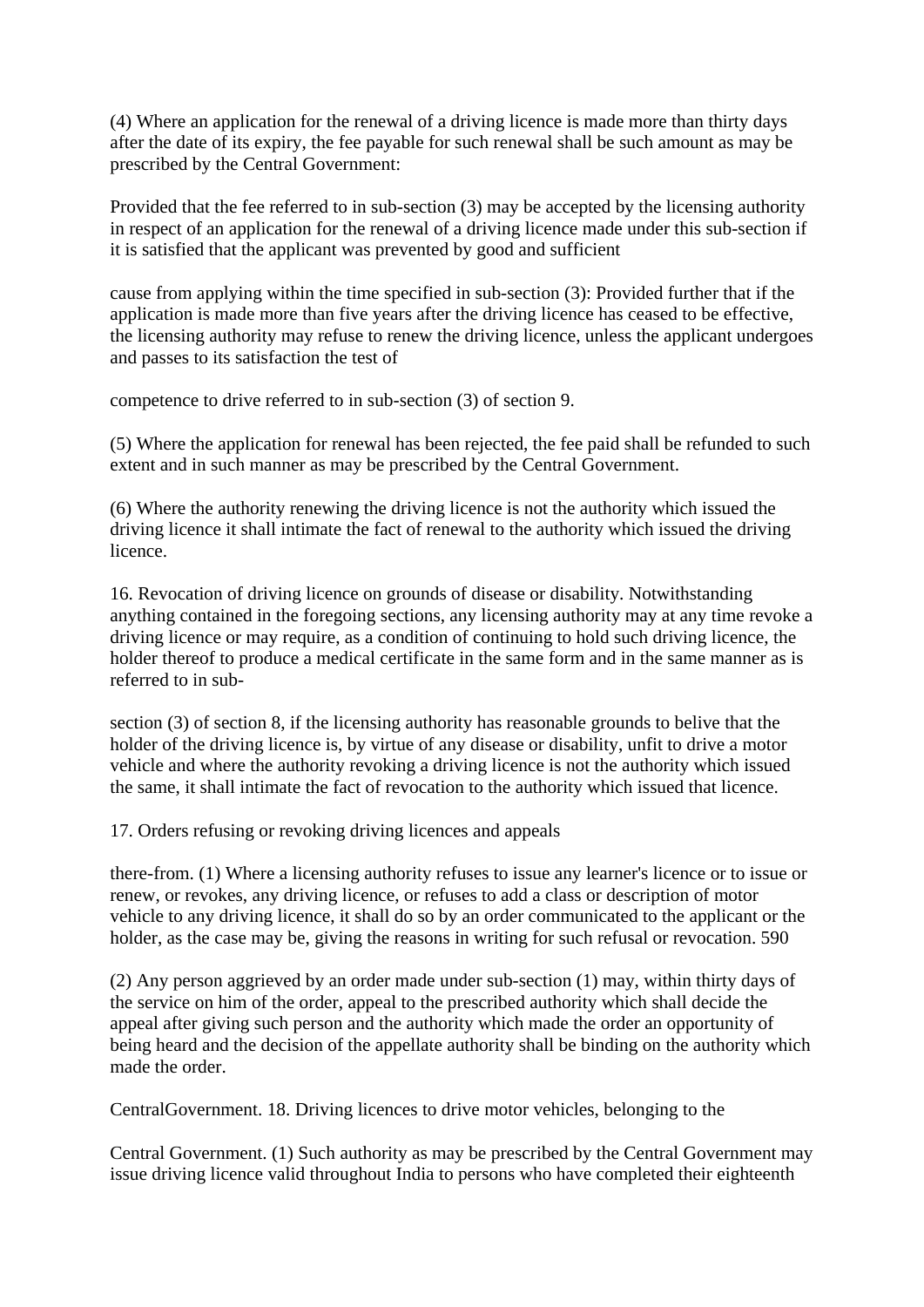year to drive motor vehicles which are the property or for the time being under the exclusive control of the Central Government and are used for Government purposes relating to the defence of the country and unconnected with any commercial enterprise.

(2) A driving licence issued under this section shall specify the class or description of vehicle which the holder is entitled to drive and the period for which he is so entitled.

(3) A driving licence issued under this section shall not entitle the holder to drive any motor vehicle except a motor vehicle referred

to in sub-section (1).

(4) The authority issuing any driving licence under this section shall, at the request of any State Government, furnish such information respecting any person to whom a driving licence is issued as that Government may at any time require.

or revoke such licence. 19. Power of licensing authority to disqualify from holding a

driving licence or revoke such licence. (1) If a licensing authority is satisfied, after giving the holder of a driving licence an opportunity of being heard, that he-- (a) is a habitual criminal or a habitual drunkard; or (b) is a habitual addict to any narcotic drug or psychotropic substance within the meaning of the Narcotic Drugs and Psychotropic Substances Act, 1985; (61 of 1985.) or (c) is using or has used a motor vehicle in the commission of a cognizable offence; or (d) has by his previous conduct as driver of a motor vehicle shown that his driving is likely to be attended with danger to the public; or (e) has obtained any driving licence or a licence to drive a particular class or description of motor vehicle by fraud or misrepresentation; or (f) has committed any such act which is likely to cause nuisance or danger to the public, as may be prescribed by the Central Government, having regard to the objects of this Act; or (g) has failed to submit to, or has not passed, the tests

referred to in the proviso to sub-section (3) of section 22; or (h) being a person under the age of eighteen years who has been granted a learner's licence or a driving licence with the consent 591 in writing of the person having the care of the holder of the licence and has ceased to be in such care, it may, for reasons to be recorded in writing, make an order-- (i) disqualifying that person for a specified period for holding or obtaining any driving licence to drive all or any classes or descriptions of vehicles specified in the licence; or (ii) revoke any such licence.

(2) Where an order under sub-section (1) is made, the holder of a driving licence shall forthwith surrender his driving licence to the licensing authority making the order, if the driving licence has not already been surrendered, and the licensing authority shall,-- (a) if the driving licence is a driving licence issued under this Act, keep it until the disqualification has expired or has been removed; or (b) if it is not a driving licence issued under this Act, endorse the disqualification upon it and send it to the licensing authority by which it was issued; or (c) in the case of revocation of any licence, endorse the revocation upon it and if it is not the authority which issued the same, intimate the fact of revocation to the authority which issued that licence: Provided that where the driving licence of a person authorises him to drive more than one class or description of motor vehicles and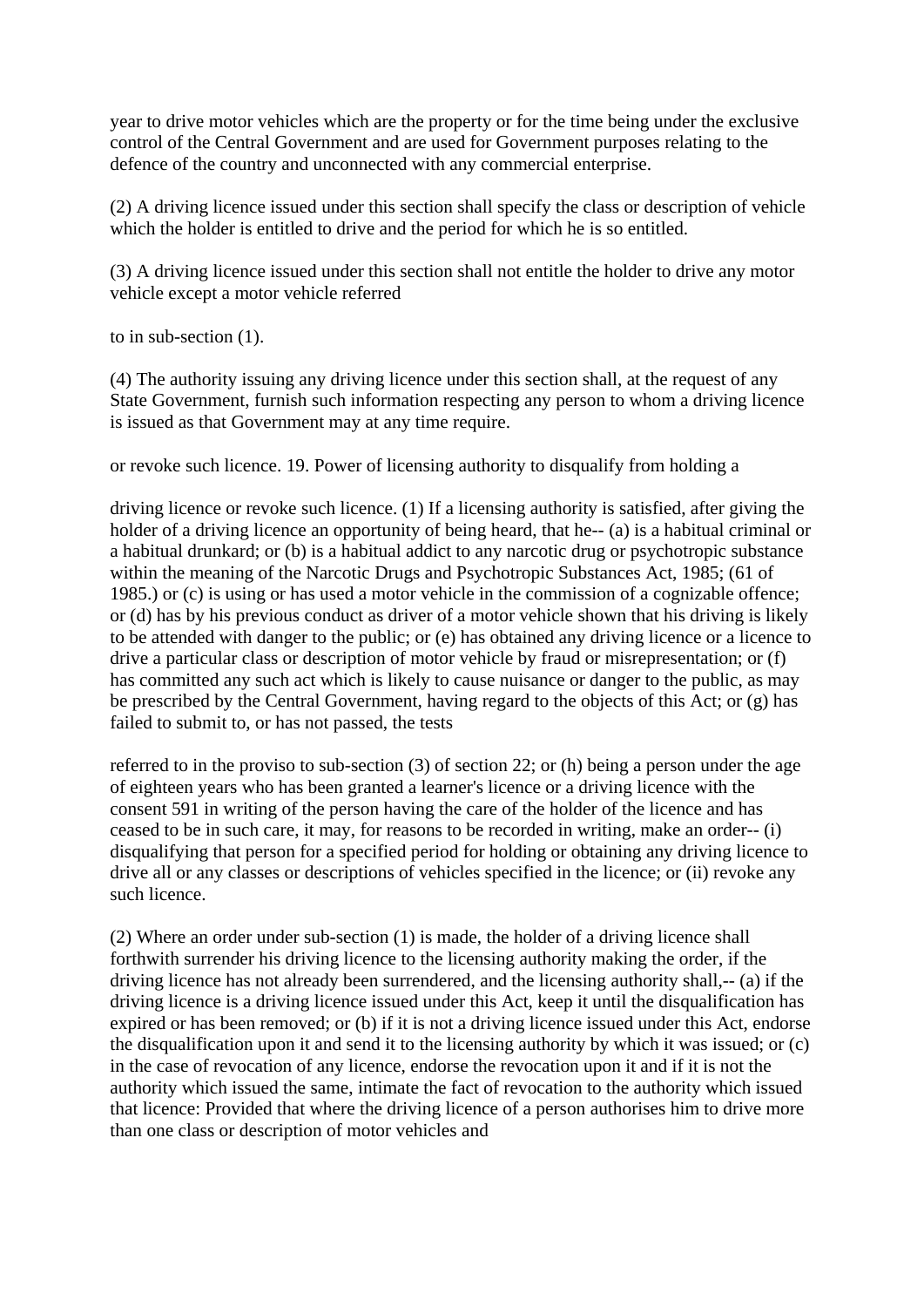the order, made under sub-section (1), disqualifies him from driving any specified class or description of motor vehicles, the licensing authority shall endorse the disqualification upon the driving licence and return the same to the holder.

(3) Any person aggrieved by an order made by a licensing

authority under sub-section (1) may, within thirty days of the receipt of the order, appeal to the prescribed authority, and such appellate authority shall give notice to the licensing authority and hear either party if so required by that party and may pass such order as it thinks fit and an order passed by any such appellate authority shall be final.

20. Power of Court to disqualify. (1) Where a person is convicted of an offence under this Act or of an offence in the commission of which a motor vehicle was used, the Court by which such person is convicted may, subject to the provisions of this Act, in addition to imposing any other punishment authorised by law, declare the persons so convicted to be disqualified, for such period as the Court may specify, from holding any driving licence to drive all classes or description of vehicles, or any particular class or description of such vehicles, as are specified in such licence: Provided that in respect of an offence punishable under section 183 no such order shall be made for the first or second offence.

(2) Where a person is convicted of an offence under clause (c) of

sub-section (1) of section 132, section 134 or section 185, the Court convicting any person of any such offence shall order the

disqualification under sub-section (1), and if the offence is relatable to clause (c) of subsection 592

(1) of section 132 or section 134, such disqualification shall be for a period of not less than one month, and if the offence is relatable to section 185, such disqualification shall be for a period of not less than six months.

(3) A Court shall, unless for special reasons to be recorded in writing it thinks fit to order otherwise, order the disqualification of a person-- (a) who having been convicted of an offence punishable under section 184 is again convicted of an offence punishable under that section, (b) who is convicted of an offence punishable under section 189, or (c) who is convicted of an offence punishable under section 192: Provided that the period of disqualification shall not exceed, in the case referred to in clause (a), five years, or, in the case referred to in clause (b), two years or, in the case referred to in clause (c), one year.

(4) A Court ordering the disqualification of a person convicted of an offence punishable under section 184 may direct that such person shall, whether he has previously passed the test of competence to

drive as referred to in sub-section (3) of section 9 or not, remain disqualified until he has subsequent to the making of the order of disqualification passed that test to the satisfaction of the licensing authority.

(5) The Court to which an appeal would ordinarily lie from any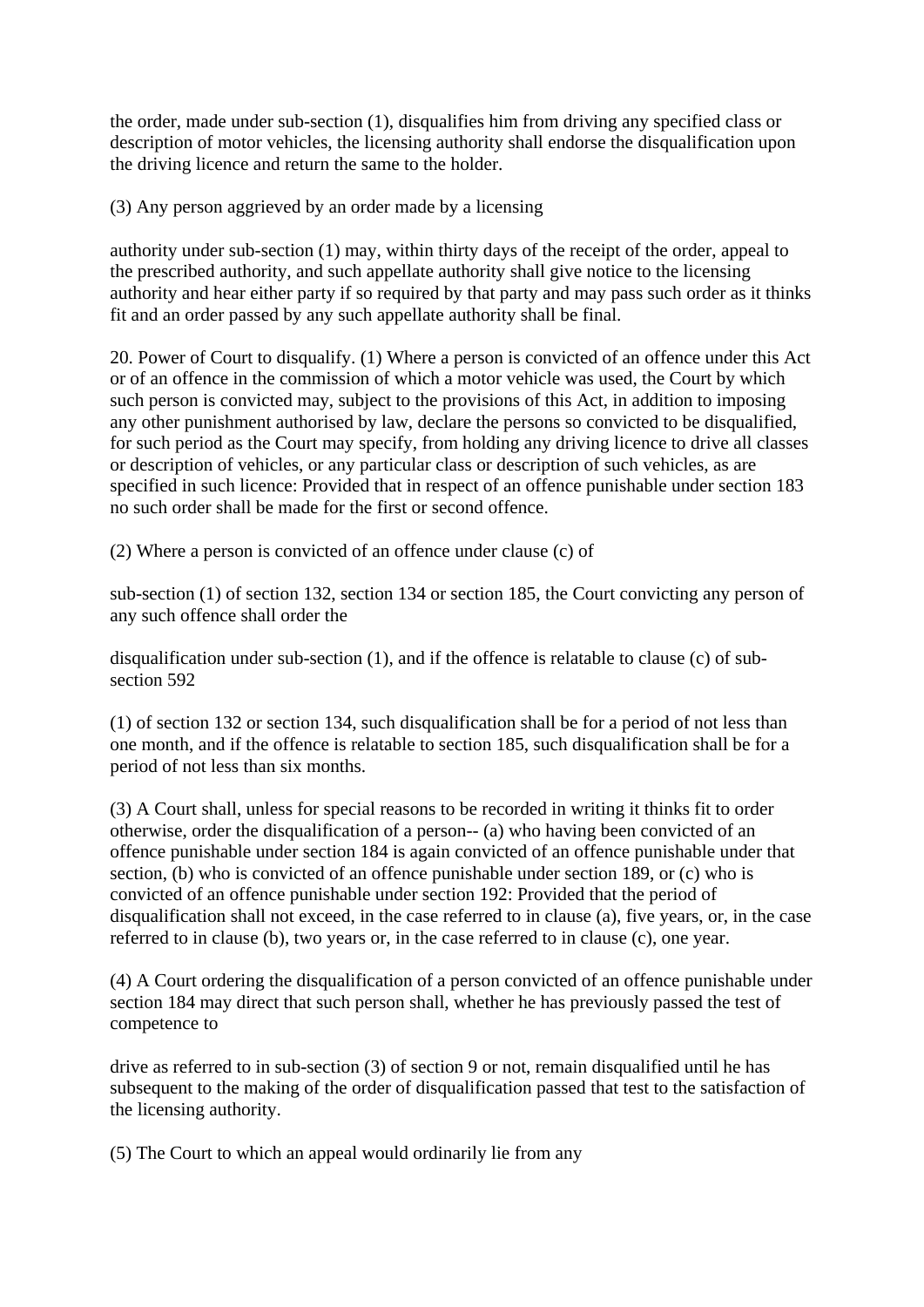conviction of an offence of the nature specified in sub-section (1) may set aside or vary any order of disqualification made under that sub-section notwithstanding that no appeal would lie against the conviction as a result of which such order of disqualification was made.

21. Suspension of driving licence in certain cases. (1) Where, in relation to a person who had been previously convicted of an offence punishable under section 184, a case is registered by a police officer on the allegation that such person has, by such dangerous driving as is referred to in the said section 184, of any class or description of motor vehicle caused the death of, or grievous hurt to, one or more persons, the driving licence held by such person shall in relation to such class or description of motor vehicle become suspended-- (a) for a period of six months from the date on which the case is registered, or (b) if such person is discharged or acquitted before the expiry of the period aforesaid, until such discharge or acquittal, as the case may be.

(2) Where by virtue of the provisions of sub-section (1), the driving licence held by a person becomes suspended, the police

officer, by whom the case referred to in sub-section (1) is registered, shall bring such suspension to the notice of the Court competent to take cognizance of such offence, and thereupon, such Court shall take possession of the driving licence, endorse the suspension thereon and intimate the fact of such endorsement to the licensing authority by which the licence was granted or last renewed. 593

(3) Where the person referred to in sub-section (1) is acquitted or discharged, the Court shall cancel the endorsement on such driving licence with regard to the suspension thereof.

(4) If a driving licence in relation to a particular class or

description of motor vehicles is suspended under sub-section (1), the person holding such licence shall be debarred from holding or obtaining any licence to drive such particular class or description of motor vehicles so long as the suspension of the driving licence remains in force.

22. Suspension or cancellation of driving licence on conviction.

(1) Without prejudice to the provisions of sub-section (3) of section

20 where a person, referred to in sub-section (1) of section 21 is convicted of an offence of causing, by such dangerous driving as is referred to in section 184 of any class or description of motor vehicle the death of, or grievous hurt to, one or more persons, the Court by which such person is convicted may cancel, or suspend for such period as it may think fit, the driving licence held by such person in so far as it relates to that class or description of motor vehicle.

(2) Without prejudice to the provisions of sub-section (2) of section 20, if a person, having been previously convicted of an offence punishable under section 185 is again convicted of an offence punishable under that section, the Court, making such subsequent conviction, shall, by order, cancel the driving licence held by such person.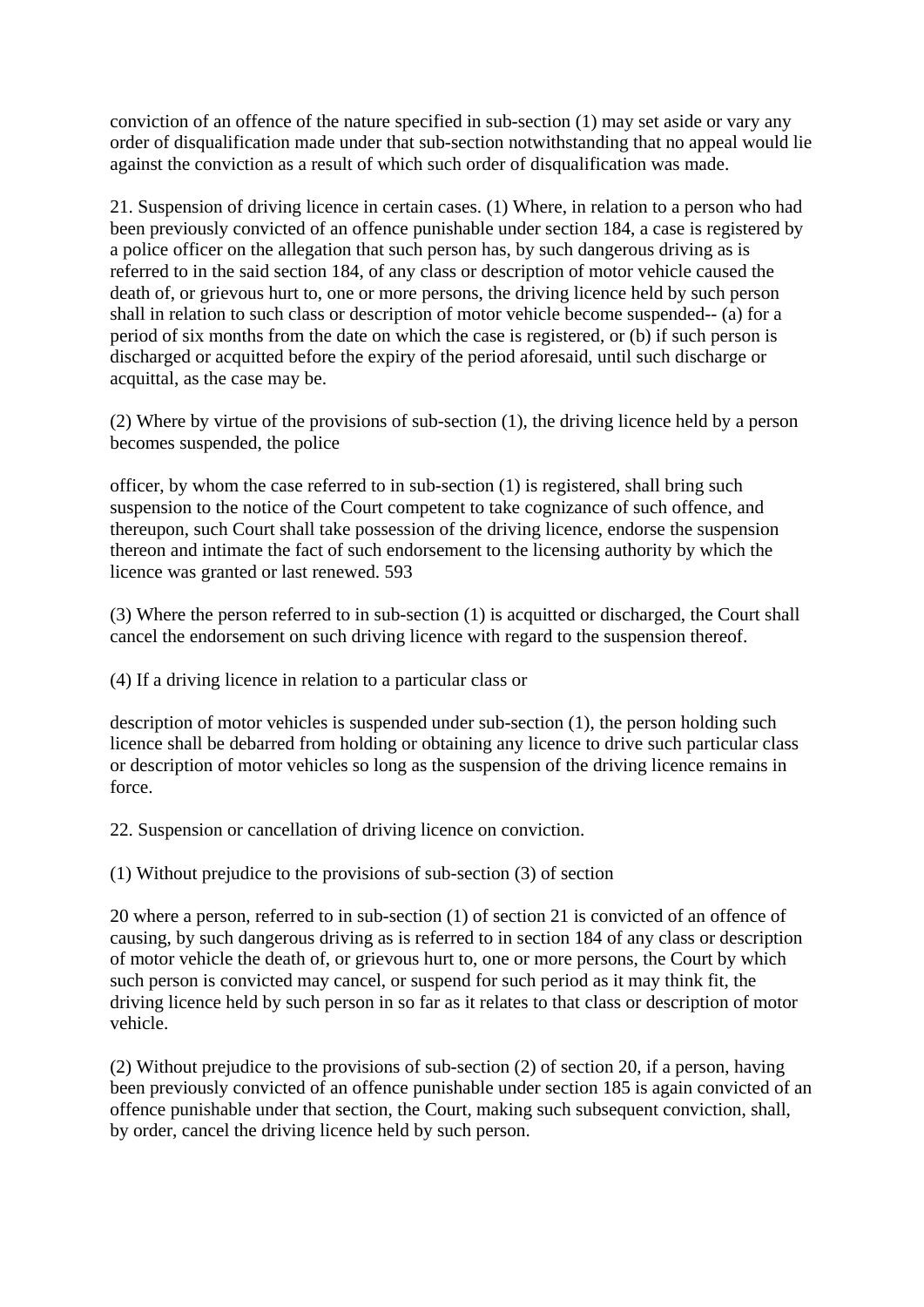(3) If a driving licence is cancelled or suspended under this section, the Court shall take the driving licence in its custody, endorse the cancellation or, as the case may be, suspension, thereon and send the driving licence so endorsed to the authority by which the licence was issued or last renewed and such authority shall, on receipt of the licence, keep the licence in its safe custody, and in the case of a suspended licence, return the licence to the holder thereof after the expiry of the period of suspension on an application made by him for such return: Provided that no such licence shall be returned unless the holder thereof has, after the expiry of the period of suspension, undergone and passed, to the satisfaction of the licensing authority by which the licence was issued or last renewed, a fresh test of competence to

drive referred to in sub-section (3) of section 9 and produced a medical certificate in the same form and in the same manner as is

referred to in sub-section (3) of section 8.

(4) If a licence to drive a particular class or description of motor vehicles is cancelled or suspended under this section, the person holding such a licence shall be debarred from holding, or obtaining, any licence to drive such particular class or description of motor vehicles so long as the cancellation or suspension of the driving licence remains in force.

23. Effect of disqualification order. (1) A person in respect of whom any disqualification order is made under section 19 or section 20 shall be debarred to the extent and for the period specified in such order from holding or obtaining a driving licence and the driving licence, if any, held by such person at the date of the order shall cease to be effective to such extent and during such period. 594

(2) The operation of a disqualification order made under section 20 shall not be suspended or postponed while an appeal is pending against such order or against the conviction as a result of which such order is made, unless the appellate court so directs.

(3) Any person in respect of whom any disqualification order has been made may at any time after the expiry of six months from the date of the order apply to the Court or other authority by which the order was made, to remove the disqualification; and the Court or authority, as the case may be, may, having regard to all the circumstances, either cancel or vary the disqualification order: Provided that where the Court or other authority refuses to cancel or vary any disqualification order under this section, a second application thereunder shall not be entertained before the expiry of a period of three months from the date of such refusal.

24. Endorsement. (1) The Court or authority making an order of disqualification shall endorse or cause to be endorsed upon the driving licence if any, held by the person disqualified, particulars of the order of disqualification and of any conviction of an offence in respect of which an order of disqualification is made; and particulars of any cancellation or variation of an order of

disqualification made under sub-section (3) of section 23 shall be similarly so endorsed.

(2) A Court by which any person is convicted of an offence under this Act as may be prescribed by the Central Government, having regard to the objects of this Act, shall, whether or not a disqualification order is made in respect of such conviction, endorse or cause to be endorsed particulars of such conviction on any driving licence held by the person convicted.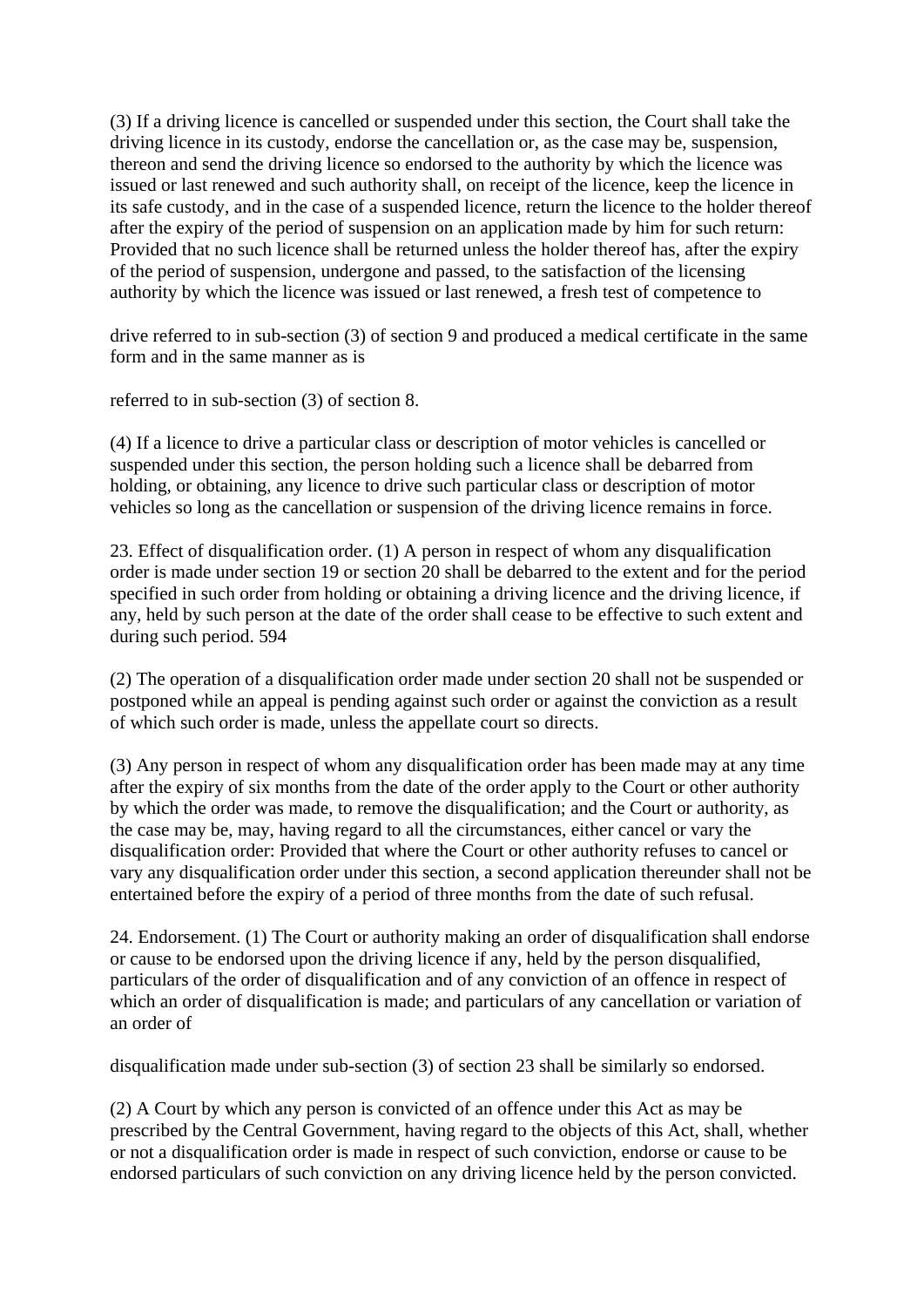(3) Any person accused of an offence prescribed under sub-section

(2) shall when attending the Court bring with him his driving licence if it is in his possession.

(4) Where any person is convicted of any offence under this Act and sentenced to imprisonment for a period exceeding three months the Court awarding the sentence shall endorse the fact of such sentence upon the driving licence of the person concerned and the prosecuting authority shall intimate the fact of such endorsement to the authority by which the driving licence was granted or last renewed.

(5) When the driving licence is endorsed or caused to be endorsed by any Court, such Court shall send the particulars of the endorsement to the licensing authority by which the driving licence was granted or last renewed.

(6) Where on an appeal against any conviction or order of a Court, which has been endorsed on a driving licence, the appellate court varies or sets aside the conviction or order, the appellate court shall inform the licensing authority by which the driving licence was granted or last renewed and such authority shall amend or cause to be amended the endorsement. 595

fromendorsement. 25. Transfer of endorsement and issue of driving licence free

from endorsement. (1) An endorsement on any driving licence shall be transferred to any new or duplicate driving licence obtained by the holder thereof until the holder becomes entitled under the provisions of this section to have a driving licence issued to him free from endorsement.

(2) Where a driving licence is required to be endorsed and the driving licence is not in the possession of the Court or authority by which the endorsement is to be made, then-- (a) if the person in respect of whom the endorsement is to be made is at the time the holder of a driving licence, he shall produce the driving licence to the Court or authority within five days, or such longer time as the Court or authority may fix; or (b) if, not being then the holder of a driving licence, he subsequently obtains a driving licence, he shall within five days after obtaining the driving licence produce it to the Court or authority, and if the driving licence is not produced within the time specified, it shall, on the expiration of such time, be of no effect until it is produced for the purpose of endorsement.

(3) A person whose driving licence has been endorsed shall, if during a continuous period of three years after such endorsement no further endorsement has been made against him, be entitled on surrendering his driving licence free from all endorsements: Provided that if the endorsement is only in respect of an offence contravening the speed limits referred to in section 112, such person shall be entitled to receive a new driving licence free from such endorsements on the expiration of one year of the date of the endorsement: Provided further that in reckoning the said period of three years and one year, respectively, any period during which the said person was disqualified for holding or obtaining a driving licence shall be excluded.

26. Maintenance of State Registers of Driving Licences. (1) Each State Government shall maintain, in such form as may be prescribed by the Central Government, a register to be known as the State Register of Driving Licences, in respect of driving licences issued and renewed by the licensing authorities of the State Government, containing the following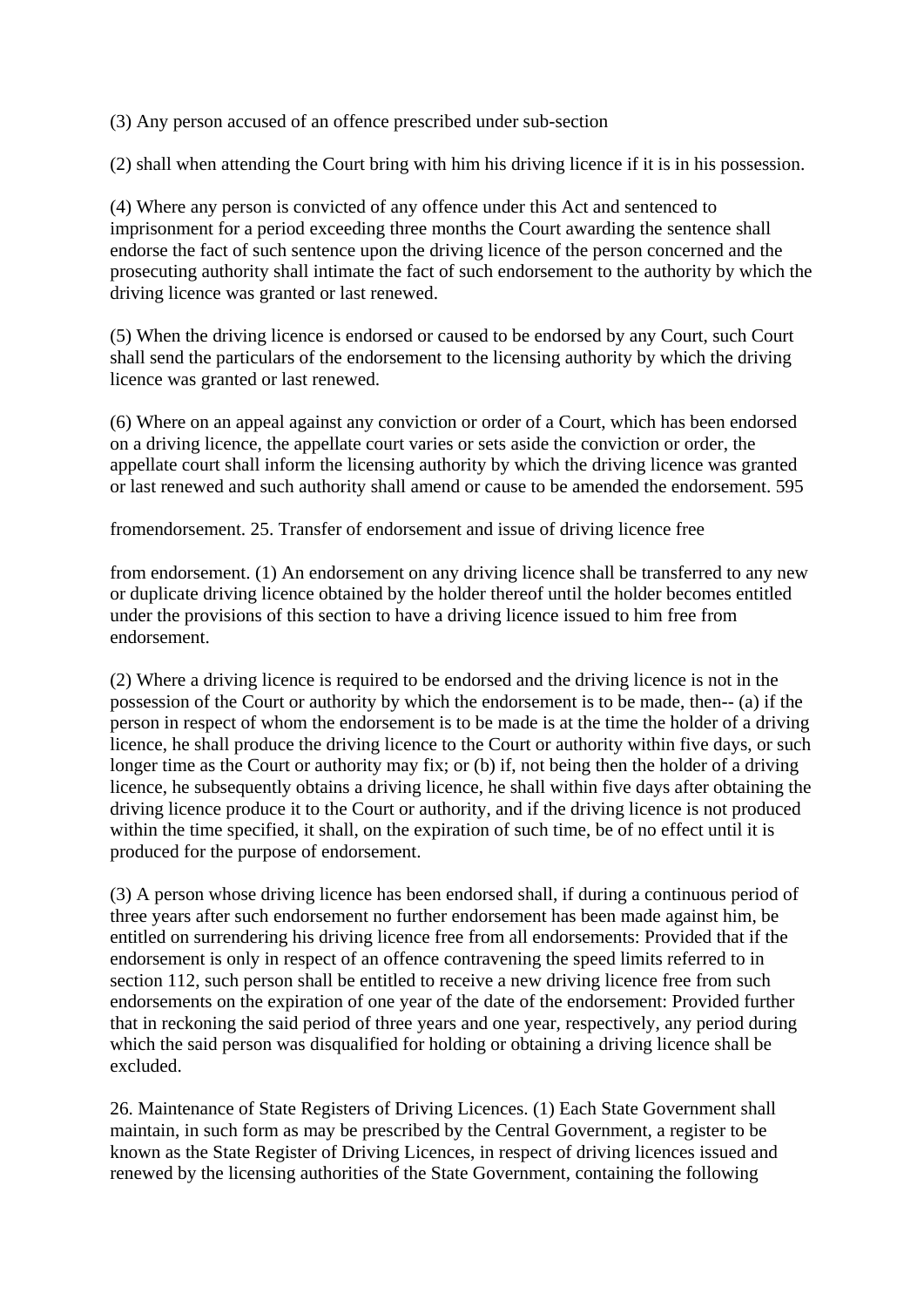particulars, namely:-- (a) names and addresses of holders of driving licences; (b) licence numbers; (c) dates of issue or renewal of licences; (d) dates of expiry of licences; (e) classes and types of vehicles authorised to be driven; and (f) such other particulars as the Central Government may prescribe.

(2) Each State Government shall supply to the Central Government a printed copy of the State Register of Driving Licences and shall inform the Central Government without delay of all additions to and other amendments in such register made from time to time. 596

(3) The State Register of Driving Licences shall be maintained in such manner as may be prescribed by the State Government.

27. Power of Central Government to make rules. The Central Government may make rules--

(a) regarding conditions referred to in sub-section (2) of section 3; (b) providing for the form in which the application for learner's licence may be made, the information it shall contain and the documents to be submitted with the application referred

to in sub-section (2) of section 8; (c) providing for the form of medical certificate referred

to in sub-section (3) of section 8; (d) providing for the particulars for the test referred to

in sub-section (5) of section 8; (e) providing for the form in which the application for driving licence may be made, the information it shall contain and the documents to be submitted with the application referred to in

sub-section (2) of section 9; (f) providing for the particulars regarding test of

competence to drive, referred to in sub-section (3) of section 9; (g) specifying the minimum educational qualifications of persons to whom licences to drive transport vehicles may be issued under this Act and the time within which such qualifications are to be acquired by such persons; (h) providing for the form and contents of the licences

referred to in sub-section (1) of section 10; (i) providing for the form and contents of the application

referred to in sub-section (1) of section 11 and documents to be submitted with the application and the fee to be charged; (j) providing for the conditions subject to which section 9 shall apply to an application made under section 11; (k) providing for the form and contents of the application

referred to in sub-section (1) of section 15 and the documents to

accompany such application under sub-section (2) of section 15; (l) providing for the authority to grant licences under sub-

section (1) of section 18;

(m) specifying the fees payable under sub-section (2) of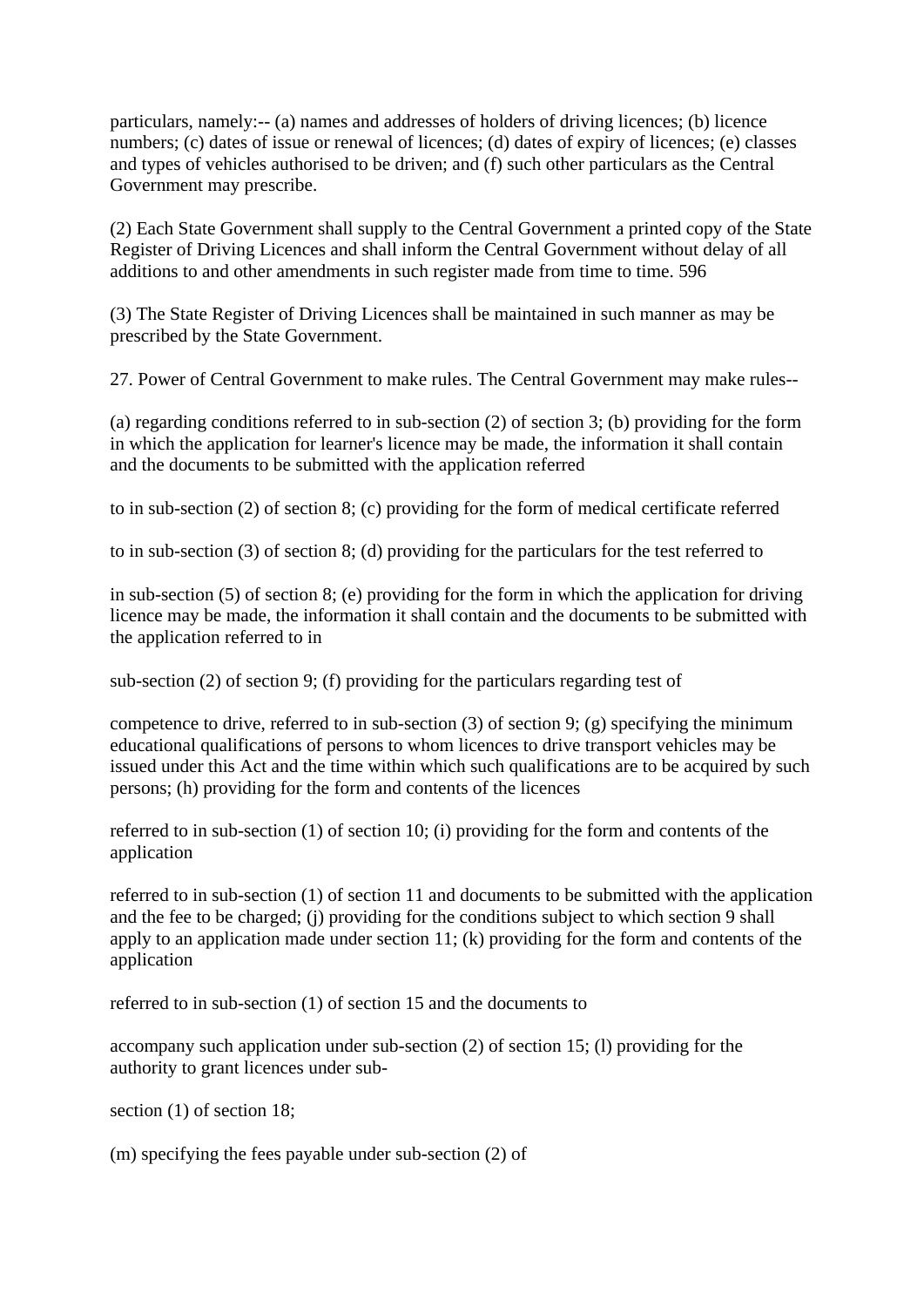section 8, sub-section (2) of section 9 and sub-sections (3) and

(4) of section 15 for the grant of learner's licences, and for the grant and renewal of driving licences and licences for the purpose of regulating the schools or establishment for imparting instructions in driving motor vehicles; (n) specifying the acts for the purposes of clause (f) of

sub-section (1) of section 19; (o) specifying the offences under this Act for the purposes

of sub-section (2) of section 24; (p) to provide for all or any of the matters referred to in

sub-section (1) of section 26; 597 (q) any other matter which is, or has to be, prescribed by the Central Government.

28. Power of State Government to make rules. (1) A State Government may make rules for the purpose of carrying into effect the provisions of this Chapter other than the matters specified in section

(2) Without prejudice to the generality of the foregoing power, such rules may provide for-- (a) the appointment, jurisdiction, control and functions of licensing authorities and other prescribed authorities; (b) the conduct and hearing of appeals that may be preferred under this Chapter, the fees to be paid in respect of such appeals and the refund of such fees: Provided that no fee so fixed shall exceed twenty-five rupees; (c) the issue of duplicate licences to replace licences lost, destroyed or mutilated, the replacement of photographs which have become obsolete and the fees to be charged therefor; (d) the badges and uniform to be worn by drivers of transport vehicles and the fees to be paid in respect of badges; (e) the fee payable for the issue of a medical certificate

under sub-section (3) of section 8; (f) the exemption of prescribed persons, or prescribed classes of persons, from payment of all or any portion of the fees payable under this Chapter; (g) the communication of particulars of licences granted by one licensing authority to other licensing authorities; (h) the duties, functions and conduct of such persons to whom licences to drive transport vehicles are issued; (i) the exemption of drivers of road-rollers from all or any of the provisions of this Chapter or of the rules made thereunder; (j) the manner in which the State Register of Driving Licences shall be maintained under section 26; (k) any other matter which is to be, or may be, prescribed. CHAP LICENSING OF CONDUCTORS OF STAGE CARRIAGES CHAPTER III LICENSING OF CONDUCTORS OF STAGE CARRIAGES

29. Necessity for conductor's licence. (1) No person shall act as a conductor of a stage carriage unless he holds an effective conductor's licence issued to him authorising him to act as such conductor; and no person shall employ or permit any person who is not so licensed to act as a conductor of a stage carriage.

(2) A State Government may prescribe the conditions subject to

which sub-section (1) shall not apply to a driver of a stage carriage performing the functions of a conductor or to a person employed to act as a conductor for a period not exceeding one month. 598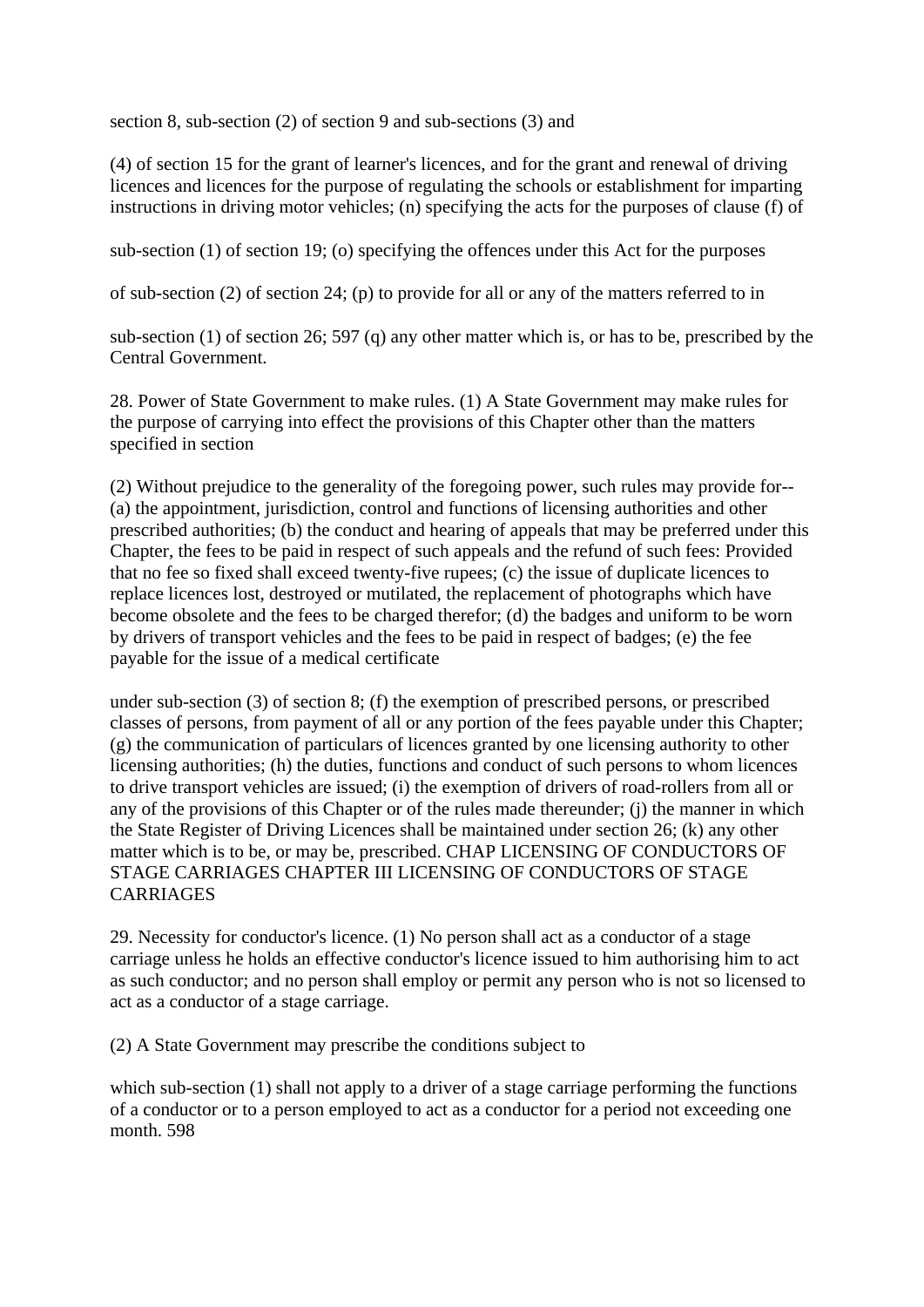30. Grant of conductor's licence. (1) Any person who possesses such minimum educational qualification as may be prescribed by the

State Government and is not disqualified under sub-section (1) of section 31 and who is not for the time being disqualified for holding or obtaining a conductor's licence may apply to the licensing authority having jurisdiction in the area in which he ordinarily resides or carries on business for the issue to him of a conductor's licence.

(2) Every application under sub-section (1) shall be in such form and shall contain such information as may be prescribed.

(3) Every application for a conductor's licence shall be accompanied by a medical certificate in such form as may be prescribed, signed by a registered medical practitioner and shall also be accompanied by two clear copies of a recent photograph of the applicant.

(4) A conductor's licence issued under this Chapter shall be in such form and contain such particulars as may be prescribed and shall be effective throughout the State in which it is issued.

(5) The fee for a conductor's licence and for each renewal thereof shall be one-half of that for a driving licence.

31. Disqualifications for the grant of conductor's licence. (1) No person under the age of eighteen years shall hold, or be granted, a conductor's licence.

(2) The licensing authority may refuse to issue a conductor's licence-- (a) if the applicant does not possess the minimum educational qualification; (b) if the medical certificate produced by the applicant discloses that he is physically unfit to act as a conductor; and (c) if any previous conductor's licence held by the applicant was revoked.

ordisability. 32. Revocation of a conductor's licence on grounds of disease or disability. A conductor's licence may at any time be revoked by any licensing authority if that authority has reasonable grounds to believe that the holder of the licence is suffering from any disease or disability which is likely to render him permanently unfit to hold such a licence and where the authority revoking a conductor's licence is not the authority which issued the same, it shall intimate the fact of such revocation to the authority which issued that licence: Provided that before revoking any licence, the licensing authority shall give the person holding such licence a reasonable opportunity of being heard.

33. Orders refusing, etc, conductor's licences and appeals there-

from. (1) Where a licensing authority refuses to issue or renew, or revokes any conductor's licence, it shall do so by an order communicated to the applicant or the holder, as the case may be, giving the reasons in writing for such refusal or revocation.

(2) Any person aggrieved by an order made under sub-section (1) may, within thirty days of the service on him of the order, appeal to the prescribed authority which shall decide the appeal after giving such person and the authority which made the order an opportunity of being heard and the decision of the appellate authority shall be binding on the authority which made the order. 599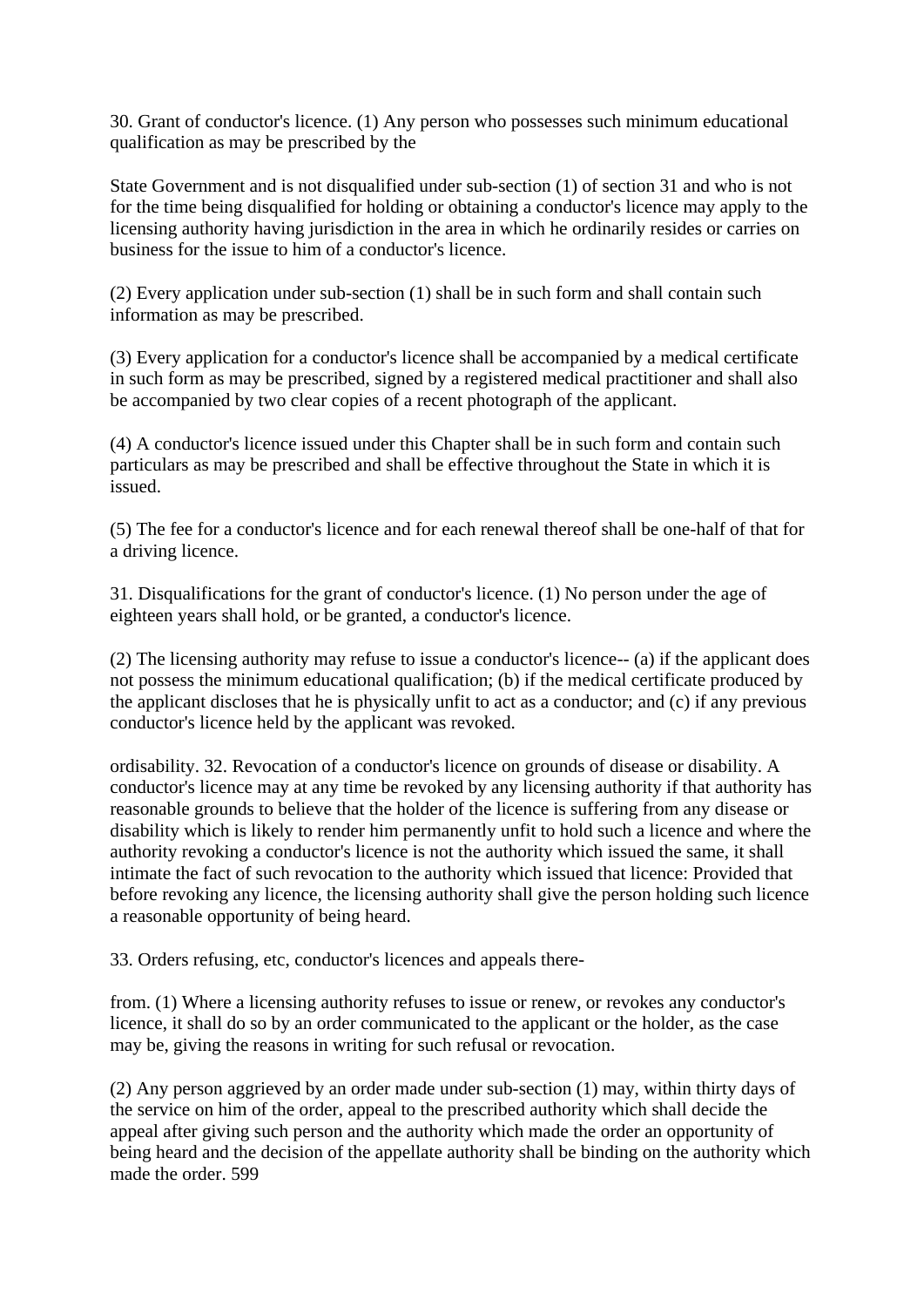34. Power of licensing authority to disqualify. (1) If any licensing authority is of opinion that it is necessary to disqualify the holder of a conductor's licence for holding or obtaining such a licence on account of his previous conduct as a conductor, it may, for reasons to be recorded, make an order disqualifying that person for a specified period, not exceeding one year, for holding or obtaining a conductor's licence: Provided that before disqualifying the holder of a licence, the licensing authority shall give the person holding such licence a reasonable opportunity of being heard.

(2) Upon the issue of any such order, the holder of the conductor's licence shall forthwith surrender the licence to the authority making the order, if the licence has not already been surrendered, and the authority shall keep the licence until the disqualification has expired or has been removed.

(3) Where the authority disqualifying the holder of a conductor's licence under this section is not the authority which issued the licence, it shall intimate the fact of such disqualification to the authority which issued the same.

(4) Any person aggrieved by an order made under sub-section (1) may, within thirty days of the service on him of the order, appeal to the prescribed authority which shall decide the appeal after giving such person and the authority which made the order an opportunity of being heard and the decision of the appellate authority shall be binding on the authority which made the order.

35. Power of Court to disqualify. (1) Where any person holding a conductor's licence is convicted of an offence under this Act, the Court by which such person is convicted may, in addition to imposing any other punishment authorised by law, declare the person so convicted to be disqualified for such period as the Court may specify for holding a conductor's licence.

(2) The Court to which an appeal lies from any conviction of an offence under this Act may set aside or vary any order of disqualification made by the Court below, and the Court to which appeals ordinarily lie from such Court, may set aside or vary any order of disqualification made by that Court, notwithstanding that no appeal lies against the conviction in connection with which such order was made.

36. Certain provisions of Chapter II to apply to conductor's

licence. The provisions of sub-section (2) of section 6, sections 14,

15 and 23, sub-section (1) of section 24 and section 25 shall, so far as may be, apply in relation to a conductor's licence, as they apply in relation to a driving licence.

37. Savings. If any licence to act as a conductor of a stage carriage (by whatever name called) has been issued in any State and is effective immediately before the commencement of this Act, it shall continue to be effective, notwithstanding such commencement, for the period for which it would have been effective, if this Act had not been passed, and every such licence shall be deemed to be a licence issued under this 600 Chapter as if this Chapter had been in force on the date on which that licence was granted.

38. Power of State Government to make rules. (1) A State Government may make rules for the purpose of carrying into effect the provisions of this Chapter.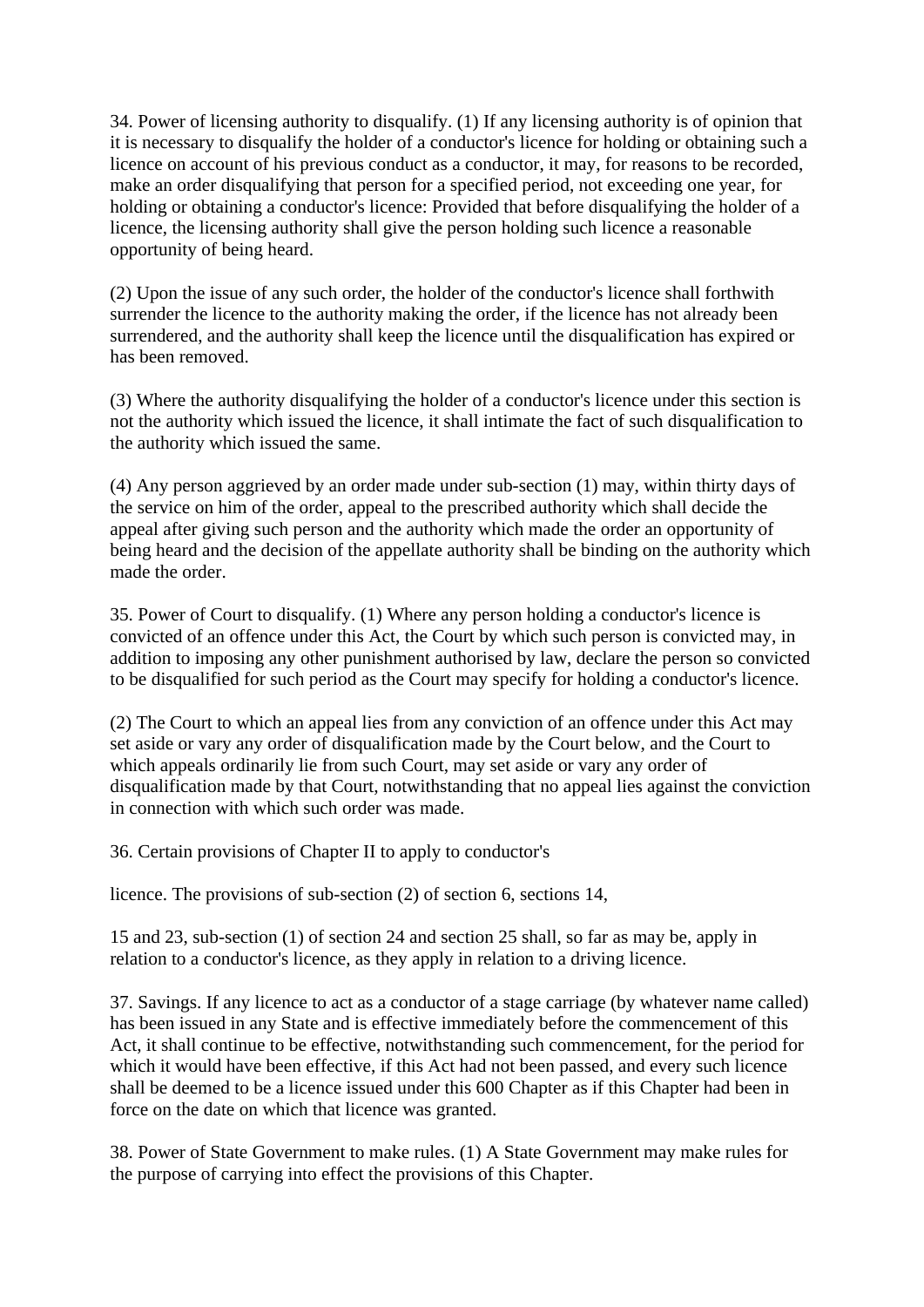(2) Without prejudice to the generality of the foregoing power, such rules may provide for-- (a) the appointment, jurisdiction, control and functions of licensing authorities and other prescribed authorities under this Chapter; (b) the conditions subject to which drivers of stage carriages performing the functions of a conductor and persons temporarily employed to act as conductors may be exempted from

the provisions of sub-section (1) of section 29; (c) the minimum educational qualifications of conductors; their duties and functions and the conduct of persons to whom conductor's licences are issued; (d) the form of application for conductor's licences or for renewal of such licences and the particulars it may contain; (e) the form in which conductor's licences may be issued or renewed and the particulars it may contain; (f) the issue of duplicate licences to replace licences lost, destroyed or mutilated, the replacement of photographs which have become obsolete and the fees to be charged therefor; (g) the conduct and hearing of appeals that may be preferred under this Chapter, the fees to be paid in respect of such appeals and the refund of such fees: Provided that no fee so fixed shall exceed twenty-five rupees; (h) the badges and uniform to be worn by conductors of stage carriages and the fees to be paid in respect of such badges; (i) the grant of the certificates referred to in sub-section

(3) of section 30 by registered medical practitioners and the form of such certificates; (j) the conditions subject to which, and the extent to which, a conductor's licence issued in another State shall be effective in the State; (k) the communication of particulars of conductor's licences from one authority to other authorities; and (l) any other matter which is to be, or may be, prescribed. CHAP REGISTRATION OF MOTOR VEHICLES CHAPTER IV REGISTRATION OF MOTOR VEHICLES

39. Necessity for registration. No person shall drive any motor vehicle and no owner of a motor vehicle shall cause or permit the vehicle to be driven in any public place or in any other place unless the vehicle is registered in accordance with this Chapter and the certificate of registration of the vehicle has not 601 been suspended or cancelled and the vehicle carries a registration mark displayed in the prescribed manner: Provided that nothing in this section shall apply to a motor vehicle in possession of a dealer subject to such conditions as may be prescribed by the Central Government.

40. Registration, where to be made. Subject to the provisions of section 42, section 43 and section 60, every owner of a motor vehicle shall cause the vehicle to be registered by a registering authority in whose jurisdiction he has the residence or place of business where the vehicle is normally kept.

41. Registration, how to be made. (1) An application by or on behalf of the owner of a motor vehicle for registration shall be in such form and shall be accompanied by such documents, particulars and information and shall be made within such period as may be prescribed by the Central Government: Provided that where a motor vehicle is jointly owned by more persons than one, the application shall be made by one of them on behalf of all the owners and such applicant shall be deemed to be the owner of the motor vehicle for the purposes of this Act.

(2) An application referred to in sub-section (1) shall be accompanied by such fee as may be prescribed by the Central Government.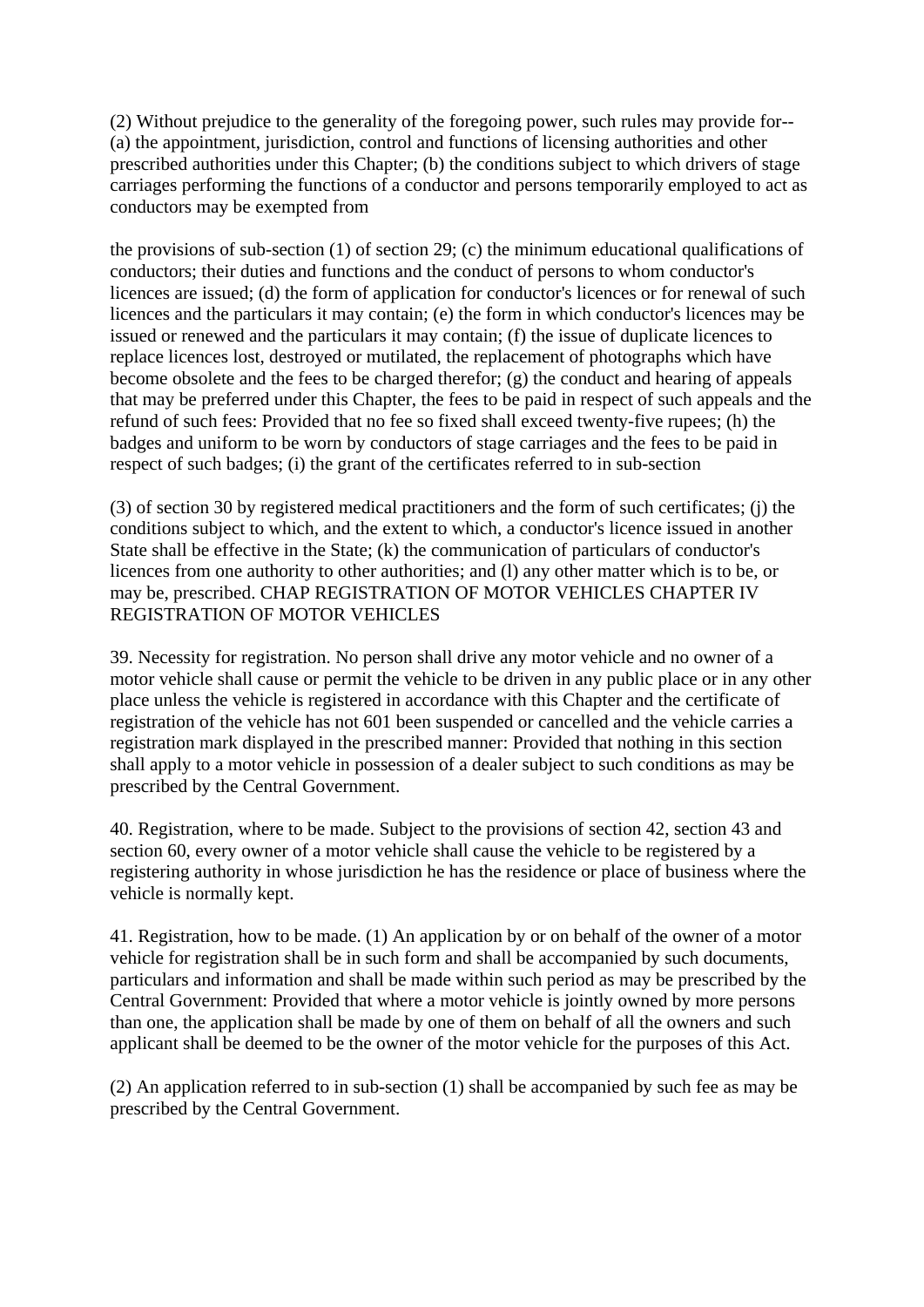(3) The registering authority shall issue to the owner of a motor vehicle registered by it a certificate of registration in such form and containing such particulars and information and in such manner as may be prescribed by the Central Government.

(4) In addition to the other particulars required to be included in the certificate of registration, it shall also specify the type of the motor vehicle, being a type as the Central Government may, having regard to the design, construction and use of the motor vehicle, by notification in the Official Gazette, specify.

(5) The registering authority shall enter the particulars of the

certificate referred to in sub-section (3) in a register to be maintained in such form and manner as may be prescribed by the Central Government.

(6) The registering authority shall assign to the vehicle, for display thereon, a distinguishing mark (in this Act referred to as the registration mark) consisting of one of the groups of such of those letters and followed by such letters and figures as are allotted to the State by the Central Government from time to time by notification in the Official Gazette, and displayed and shown on the motor vehicle in such form and in such manner as may be prescribed by the Central Government.

(7) A certificate of registration issued under sub-section (3), whether before or after the commencement of this Act, in respect of a motor vehicle, other than a transport vehicle, shall, subject to the provisions contained in this Act, be valid only for a period of fifteen years from the date of issue of such certificate and shall be renewable.

(8) An application by or on behalf of the owner of a motor vehicle, other than a transport vehicle, for the renewal of a certificate of registration shall be made within such period and in such form, containing such particulars and information as may be prescribed by the Central Government. 602

(9) An application referred to in sub-section (8) shall be accompanied by such fee as may be prescribed by the Central Government.

(10) Subject to the provisions of section 56, the registering

authority may, on receipt of an application under sub-section (8), renew the certificate of registration for a period of five years and intimate the fact to the original registering authority, if it is not the original registering authority.

(11) If the owner fails to make an application under sub-section

(1), or, as the case may be, under sub-section (8) within the period prescribed, the registering authority may, having regard to the circumstances of the case, require the owner to pay, in lieu of any action that may be taken against him under section 177, such amount not exceeding one hundred rupees as may be prescribed under sub-

section (13): Provided that action under section 177 shall be taken against the owner where the owner fails to pay the said amount.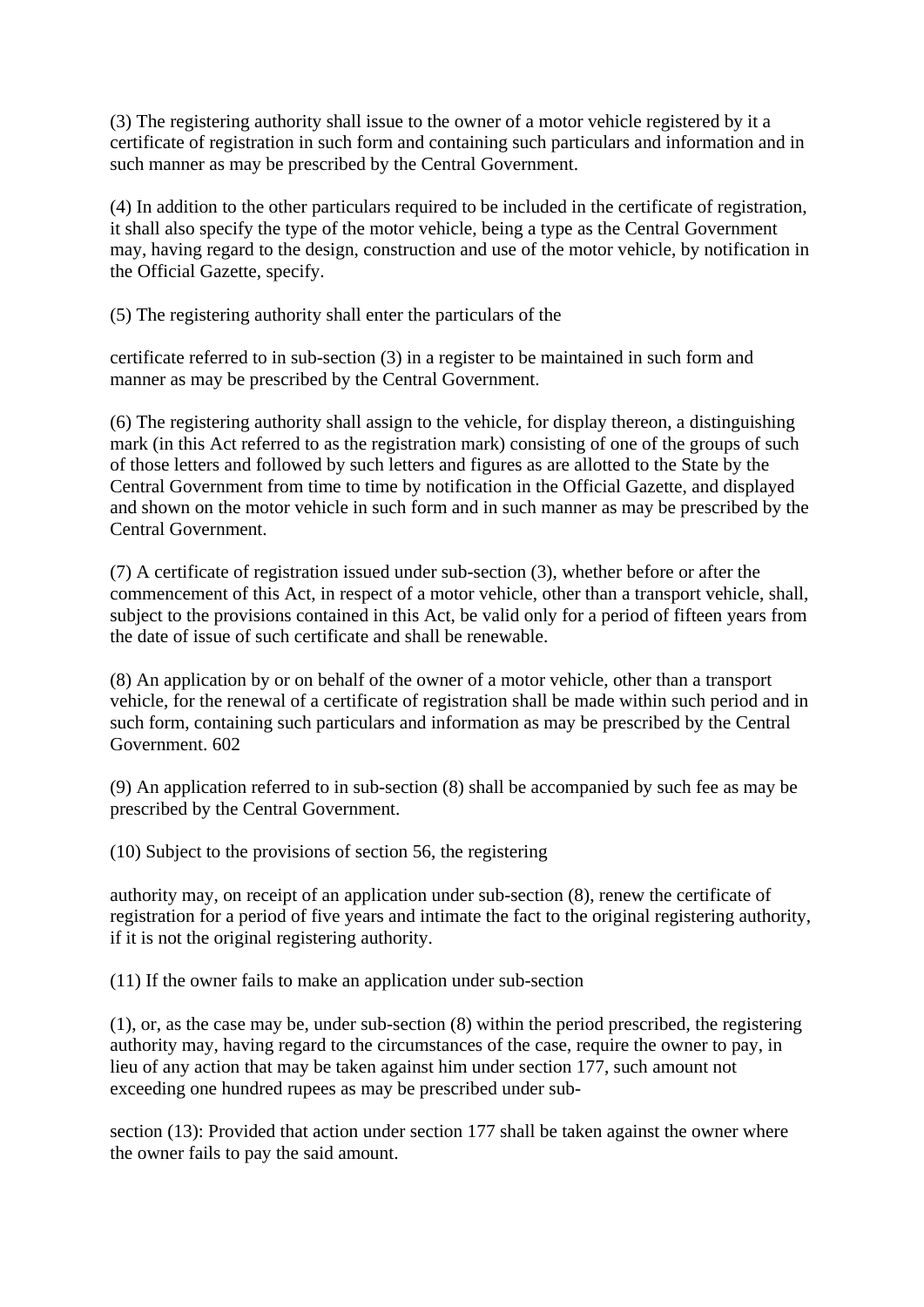(12) Where the owner has paid the amount under sub-section (11), no action shall be taken against him under section 177.

(13) For the purposes of sub-section (11), the State Government may prescribe different amounts having regard to the period of delay on the part of the owner in making an application under sub-section

 $(1)$  or sub-section  $(8)$ .

(14) An application for the issue of a duplicate certificate of registration shall be made to the original registering authority in such form, containing such particulars and information along with such fee as may be prescribed by the Central Government.

etc. 42. Special provision for registration of motor vehicles of

diplomatic officers, etc. (1) Where an application for registration of

a motor vehicle is made under sub-section (1) of section 41 by or on behalf of any diplomatic officer or consular officer, then,

notwithstanding anything contained in sub-section (3) or sub-section

(6) of that section, the registering authority shall register the vehicle in such manner and in accordance with such procedure as may be provided by rules made in this behalf by the Central Government under

sub-section (3) and shall assign to the vehicle for display thereon a special registration mark in accordance with the provisions contained in those rules and shall issue a certificate (hereafter in this section referred to as the certificate of registration) that the vehicle has been registered under this section; and any vehicle so registered shall not, so long as it remains the property of any diplomatic officer or consular officer, require to be registered otherwise under this Act.

(2) If any vehicle registered under this section ceases to be the property of any diplomatic officer or consular officer, the certificate of registration issued under this section shall also cease to be effective, and the provisions of sections 39 and 40 shall thereupon apply.

(3) The Central Government may make rules for the registration of motor vehicles belonging to diplomatic officers and consular officers regarding the procedure to be followed by the registering authority for registering such vehicles, the form in which the certificates of registration 603 of such vehicles are to be issued, the manner in which such certificates of registration are to be sent to the owners of the vehicles and the special registration marks to be assigned to such vehicles.

(4) For the purposes of this section, "diplomatic officer" or "consular officer" means any person who is recognised as such by the Central Government and if any question arises as to whether a person is or is not such an officer, the decision of the Central Government thereon shall be final.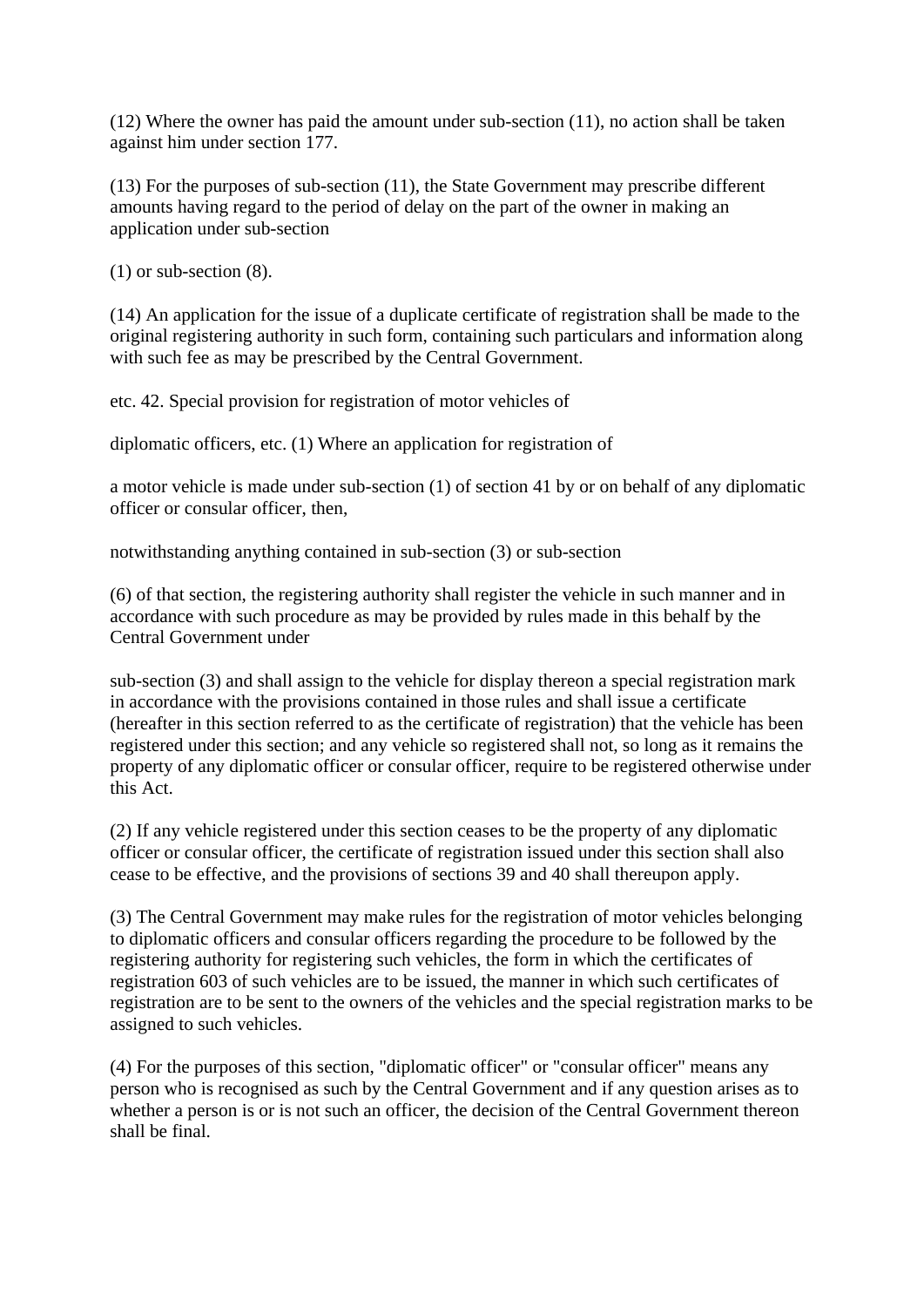43. Temporary registration. (1) Notwithstanding anything contained in section 40 the owner of a motor vehicle may apply to any registering authority or other prescribed authority to have the vehicle temporarily registered in the prescribed manner and for the issue in the prescribed manner of a temporary certificate of registration and a temporary registration mark.

(2) A registration made under this section shall be valid only for a period not exceeding one month, and shall not be renewable: Provided that where a motor vehicle so registered is a chassis to which a body has not been attached and the same is detained in a workshop beyond the said period of one month for being fitted with a body, the period may, on payment of such fees, if any, as may be prescribed, be extended by such further period or periods as the registering authority or other prescribed authority, as the case may be, may allow.

44. Production of vehicle at the time of registration. The registering authority shall before proceeding to register a motor vehicle or renew the certificate of registration in respect of a motor vehicle, other than a transport vehicle, require the person applying for registration of the vehicle or, as the case may be, for renewing the certificate of registration to produce the vehicle either before itself or such authority as the State Government may by order appoint in order that the registering authority may satisfy itself that the particulars contained in the application are true and that the vehicle complies with the requirements of this Act and of the rules made thereunder.

45. Refusal of registration or renewal of the certificate of registration. The registering authority may, by order, refuse to register any motor vehicle, or renew the certificate of registration in respect of a motor vehicle (other than a transport vehicle), if in either case, the registering authority has reason to believe that it is a stolen motor vehicle or the vehicle is mechanically defective or fails to comply with the requirements of this Act or of the rules made thereunder, or if the applicant fails to furnish particulars of any previous registration of the vehicle or furnishes inaccurate particulars in the application for registration of the vehicle or, as the case may be, for renewal of the certificate or registration thereof and the registering authority shall furnish the applicant whose vehicle is refused registration, or whose application for renewal of the certificate of registration is refused, a copy of such order, together with the reasons for such refusal.

46. Effectiveness in India of registration. Subject to the provisions of section 47, a motor vehicle registered in accordance with this Chapter in any State shall not require to be registered elsewhere in India and a certificate of registration issued or in force under this Act in respect of such vehicle shall be effective throughout India. 604

47. Assignment of new registration mark on removal to another

State. (1) When a motor vehicle registered in one State has been kept in another State, for a period exceeding twelve months, the owner of the vehicle shall, within such period and in such form containing such particulars as may be prescribed by the Central Government, apply to the registering authority, within whose jurisdiction the vehicle then is, for the assignment of a new registration mark and shall present the certificate of registration to that registering authority: Provided that an application under this sub-section shall be accompanied-- (i) by the no objection certificate obtained under section 48, or (ii) in a case where no such certificate has been obtained, by--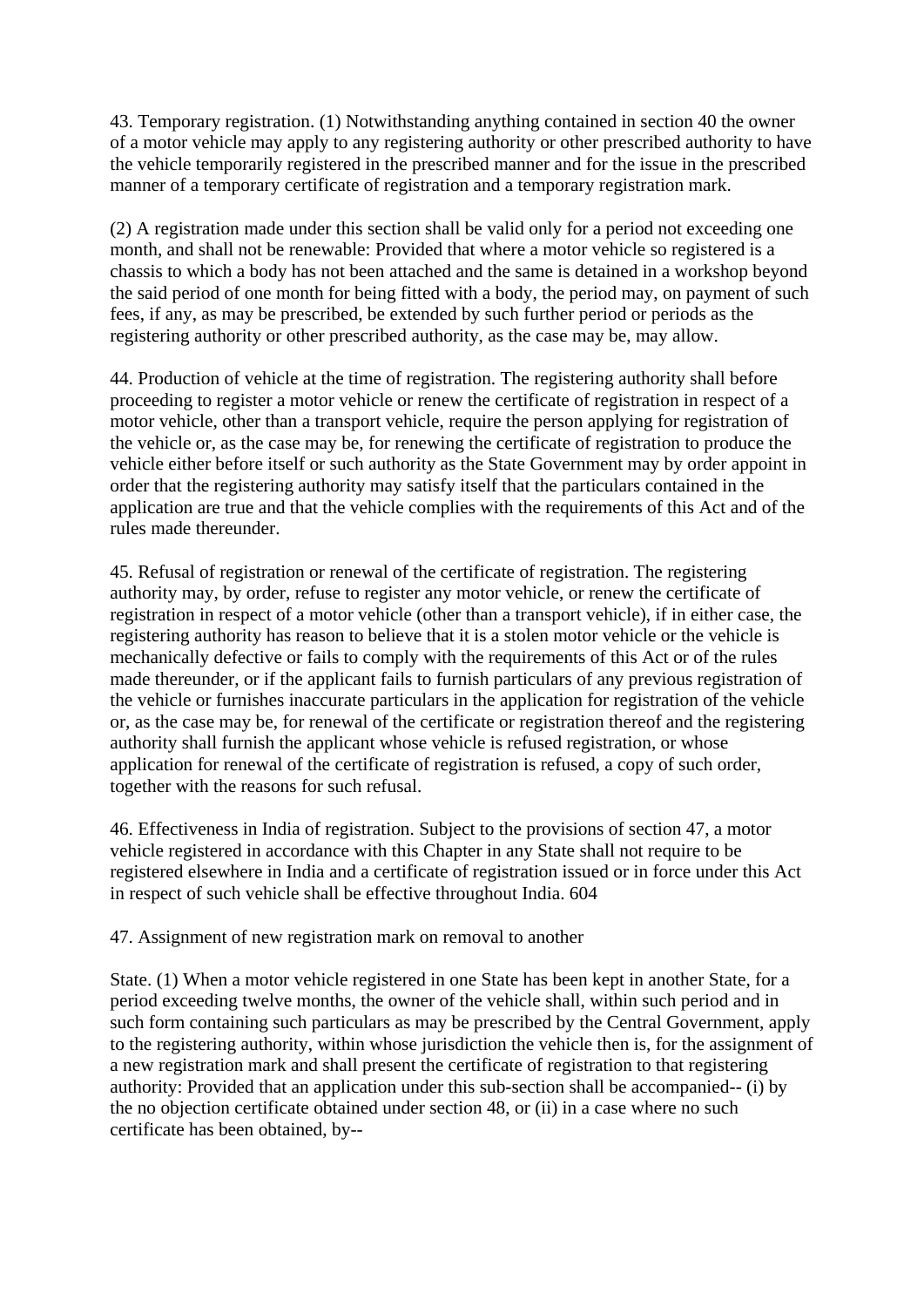(a) the receipt obtained under sub-section (2) of section 48; or (b) the postal acknowledgement received by the owner of the vehicle if he has sent an application in this behalf by registered post acknowledgement due to the registering authority referred to in section 48, together with a declaration that he has not received any communication from such authority refusing to grant such certificate or requiring him to comply with any direction subject to which such certificate may be granted: Provided further that, in a case where a motor vehicle is held under a hire-purchase, lease or hypothecation agreement, an application under this sub-section shall be accompanied by a no objection certificate from the person with whom such agreement has been entered into, and the provisions of section 51, so far as may be, regarding obtaining of such certificate from the person with whom such agreement has been entered into, shall apply.

(2) The registering authority, to which application is made under

sub-section (1), shall after making such verification, as it thinks fit, of the returns, if any, received under section 62, assign the

vehicle a registration mark as specified in sub-section (6) of section 41 to be displayed and shown thereafter on the vehicle and shall enter the mark upon the certificate of registration before returning it to the applicant and shall, in communication with the registering authority by whom the vehicle was previously registered, arrange for the transfer of the registration of the vehicle from the records of that registering authority to its own records.

(3) Where a motor vehicle is held under a hire-purchase or lease or hypothecation agreement, the registering authority shall, after

assigning the vehicle a registration mark under sub-section (2), inform the person whose name has been specified in the certificate of registration as the person with whom the registered owner has entered into the hire-purchase or lease or hypothecation agreement (by sending to such person a notice by registered post acknowledgement due at the address of such person entered in the certificate of registration the fact of assignment of the said registration mark).

(4) A State Government may make rules under section 65 requiring the owner of a motor vehicle not registered within the State, which is 605 brought into or is for the time being in the State, to furnish to the prescribed authority in the State such information with respect to the motor vehicle and its registration as may be prescribed.

(5) If the owner fails to make an application under sub-section

(1) within the period prescribed, the registering authority may, having regard to the circumstances of the case, require the owner to pay, in lieu of any action that may be taken against him under section 177, such amount not exceeding one hundred rupees as may be prescribed

under sub-section (7): Provided that action under section 177 shall be taken against the owner where the owner fails to pay the said amount.

(6) Where the owner has paid the amount under sub-section (5), no action shall be taken against him under section 177.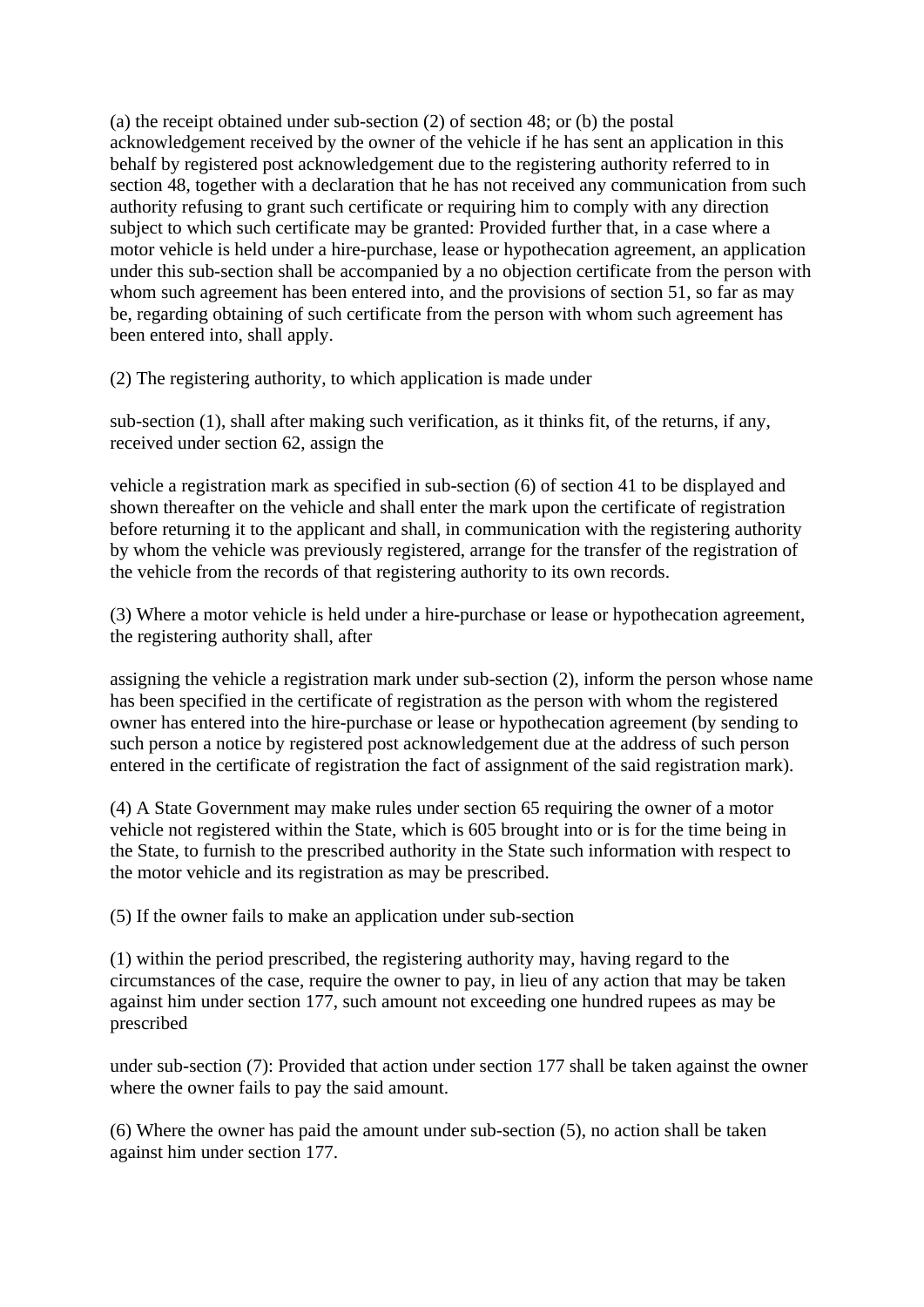(7) For the purposes of sub-section (5), the State Government may prescribe different amounts having regard to the period of delay on

the part of the owner in making an application under sub-section (1).

48. No objection certificate. (1) The owner of a motor vehicle when applying for the assignment of a new registration mark under sub-

section (1) of section 47, or where the transfer of a motor vehicle is to be effected in a State other than the State of its registration, the transferor of such vehicle when reporting the transfer under sub-

section (1) of section 50, shall make an application in such form and in such manner as may be prescribed by the Central Government to the registering authority by which the vehicle was registered for the issue of a certificate (hereafter in this section referred to as the no objection certificate), to the effect that the registering authority has no objection for assigning a new registration mark to the vehicle or, as the case may be, for entering the particulars of the transfer of ownership in the certificate of registration.

(2) The registering authority shall, on receipt of an application

under sub-section (1), issue a receipt in such form as may be prescribed by the Central Government.

(3) On receipt of an application under sub-section (1), the registering authority may, after making such inquiry and requiring the applicant to comply with such directions as it deems fit and within thirty days of the receipt thereof, by order in writing, communicate to the applicant that it has granted or refused to grant the no objection certificate: Provided that a registering authority shall not refuse to grant the no objection certificate unless it has recorded in writing the reasons for doing so and a copy of the same has been communicated to the applicant.

(4) Where within a period of thirty days referred to in sub-

section (3), the registering authority does not refuse to grant the no objection certificate or does not communicate the refusal to the applicant, the registering authority shall be deemed to have granted the no objection certificate.

(5) Before granting or refusing to grant the no objection certificate, the registering authority shall obtain a report in writing from the police 606 that no case relating to the theft of the motor vehicle concerned has been reported or is pending, verify whether all the amounts due to Government including road tax in respect of that motor vehicle have been paid and take into account such other factors as may be prescribed by the Central Government.

49. Change of residence or place of business. (1) If the owner of a motor vehicle ceases to reside or have his place of business at the address recorded in the certificate of registration of the vehicle, he shall, within thirty days of any such change of address, intimate in such form accompanied by such documents as may be prescribed by the Central Government, his new address, to the registering authority by which the certificate of registration was issued, or, if the new address is within the jurisdiction of another registering authority, to that other registering authority, and shall at the same time forward the certificate of registration to the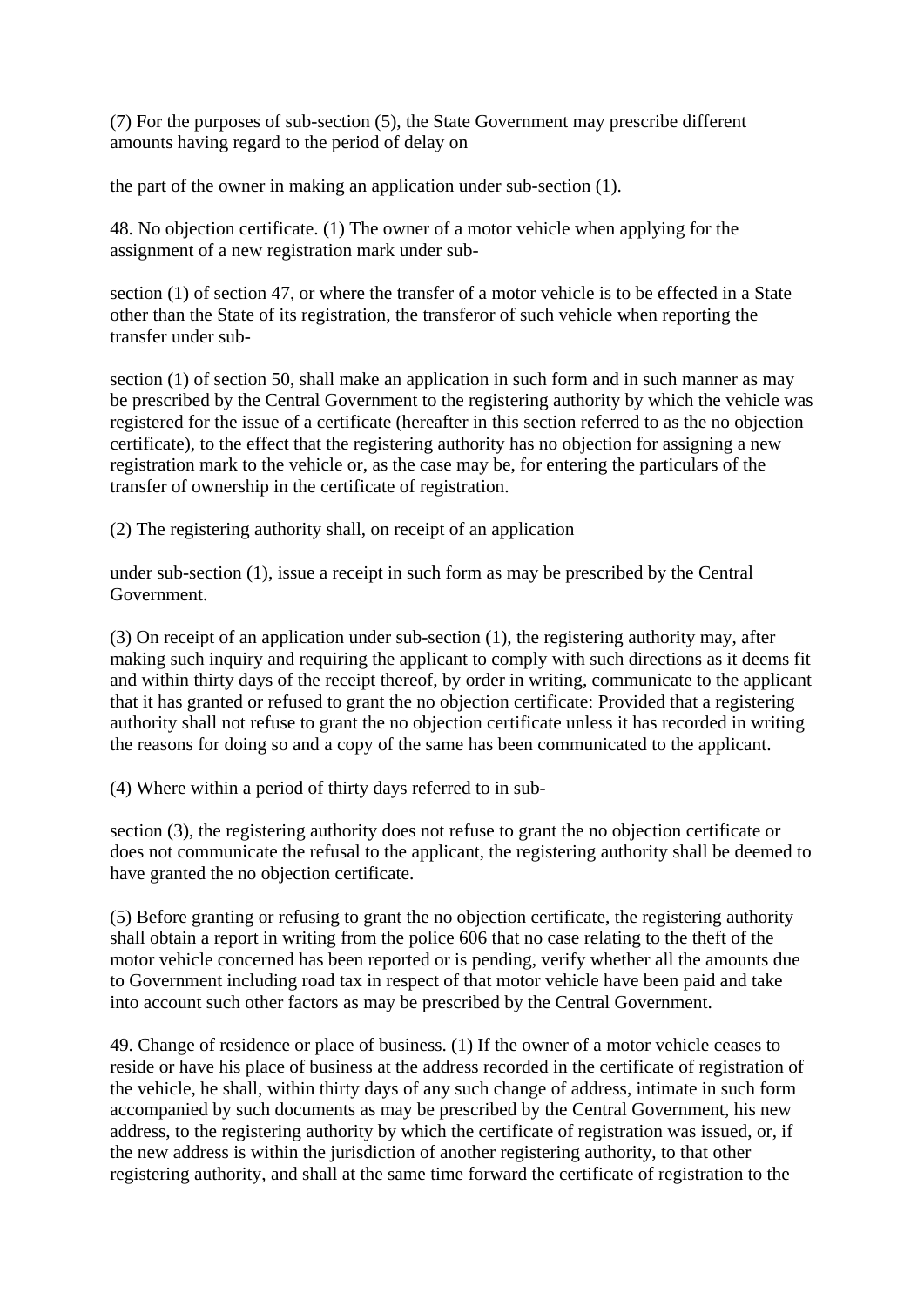registering authority or, as the case may be, to the other registering authority in order that the new address may be entered therein.

(2) If the owner of a motor vehicle fails to intimate his new address to the concerned registering authority within the period

specified in sub-section (1), the registering authority may, having regard to the circumstances of the case, require the owner to pay, in lieu of any action that may be taken against him under section 177 such amount not exceeding one hundred rupees as may be prescribed

under sub-section (4): Provided that action under section 177 shall be taken against the owner where he fails to pay the said amount.

(3) Where a person has paid the amount under sub-section (2), no action shall be taken against him under section 177.

(4) For the purposes of sub-section (2), a State Government may prescribe different amounts having regard to the period of delay in intimating his new address.

(5) On receipt of intimation under sub-section (1), the registering authority may, after making such verification as it may think fit, cause the new address to be entered in the certificate of registration.

(6) A registering authority other than the original registering authority making any such entry shall communicate the altered address to the original registering authority.

(7) Nothing in sub-section (1) shall apply where the change of the address recorded in the certificate of registration is due to a temporary absence not intended to exceed six months in duration or where the motor vehicle is neither used nor removed from the address recorded in the certificate of registration.

50. Transfer of ownership. (1) Where the ownership of any motor vehicle registered under this Chapter is transferred,-- (a) the transferor shall,-- (i) in the case of a vehicle registered within the same State, within fourteen days of the transfer, report the fact of transfer, in such form with such documents and in such manner, as may be prescribed by the Central Government to the registering authority within whose jurisdiction the transfer is to be effected and 607 shall simultaneously send a copy of the said report to the transferee; and (ii) in the case of a vehicle registered outside the State, within forty-five days of the transfer, forward to the registering authority referred to in sub-clause (i)-- (A) the no objection certificate obtained under section 48; or (B) in a case where no such certificate has been obtained,-- (I) the receipt obtained under sub-section

(2) of section 48; or (II) the postal acknowledgement received by the transferred if he has sent an application in this behalf by registered post acknowledgement due to the registering authority referred to in section 48, together with a declaration that he has not received any communication from such authority refusing to grant such certificate or requiring him to comply with any direction subject to which such certificate may be granted; (b) the transferee shall, within thirty days of the transfer, report the transfer to the registering authority within whose jurisdiction he has the residence or place of business where the vehicle is normally kept, as the case may be, and shall forward the certificate of registration to that registering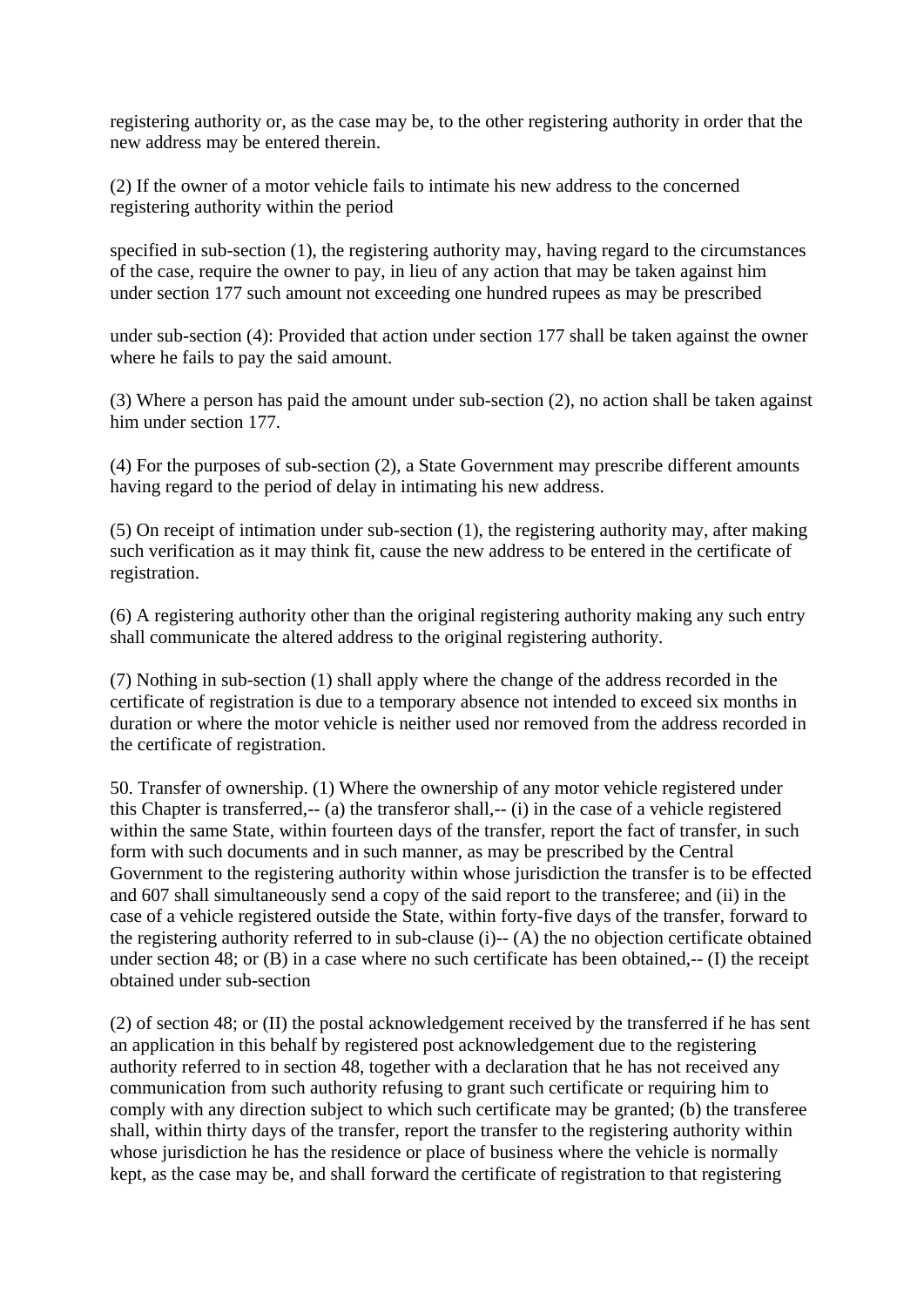authority together with the prescribed fee and a copy of the report received by him from the transferor in order that particulars of the transfer of ownership may be entered in the certificate of registration.

(2) Where-- (a) the person in whose name a motor vehicle stands registered dies, or (b) a motor vehicle has been purchased or acquired at a public auction conducted by, or on behalf of, Government, the person succeeding to the possession of the vehicle or, as the case may be, who has purchased or acquired the motor vehicle, shall make an application for the purpose of transferring the ownership of the vehicle in his name, to the registering authority in whose jurisdiction he has the residence or place of business where the vehicle is normally kept, as the case may be, in such manner, accompanied with such fee, and within such period as may be prescribed by the Central Government.

(3) If the transferor or the transferee fails to report to the registering authority the fact of transfer within the period specified

in clause (a) or clause (b) of sub-section (1), as the case may be, or if the person who is required to make an application under sub-section

(2) (hereafter in this section referred to as the other person) fails to make such application within the period prescribed, the registering authority may, having regard to the circumstances of the case, require the transferor or the transferee, or the other person, as the case may be, to pay, in lieu of any action that 608 may be taken against him under section 177 such amount not exceeding

one hundred rupees as may be prescribed under sub-section (5): Provided that action under section 177 shall be taken against the transferor or the transferee or the other person, as the case may be, where he fails to pay the said amount.

(4) Where a person has paid the amount under sub-section (3), no action shall be taken against him under section 177.

(5) For the purposes of sub-section (3), a State Government may prescribe different amounts having regard to the period of delay on the part of the transferor or the transferee in reporting the fact of transfer of ownership of the motor vehicle or of the other person in

making the application under sub-section (2).

(6) On receipt of a report under sub-section (1), or an

application under sub-section (2), the registering authority may cause the transfer of ownership to be entered in the certificate of registration.

(7) A registering authority making any such entry shall communicate the transfer of ownership to the transferor and to the original registering authority, if it is not the original registering authority.

hire-purchaseagreement, etc. 51. Special provisions regarding motor vehicle subject to hire-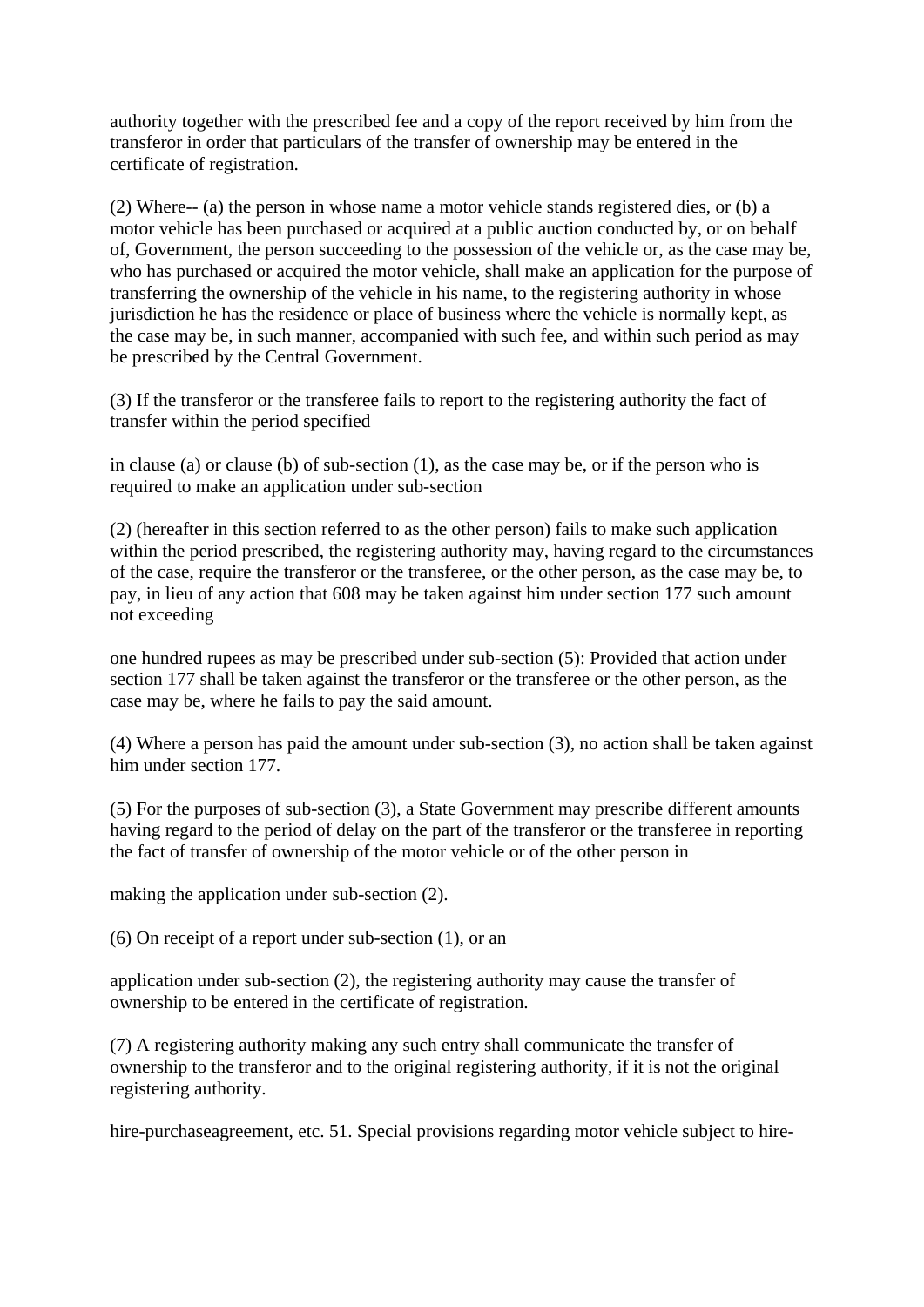purchase agreement, etc. (1) Where an application for registration of a motor vehicle which is held under a hire-purchase, lease or hypothecation agreement (hereafter in this section referred to as the said agreement) is made, the registering authority shall make an entry in the certificate of registration regarding the existence of the said agreement.

(2) Where the ownership of any motor vehicle registered under this Chapter is transferred and the transferee enters into the said agreement with any person, the original registering authority shall, on receipt of an application in such form as the Central Government may prescribe from the parties to the said agreement, make an entry as to the existence of the said agreement in the certificate of registration.

(3) Any entry made under sub-section (1) or sub-section (2), may be cancelled by the original registering authority on proof of the termination of the said agreement by the parties concerned on an application being made in such form as the Central Government may prescribe.

(4) No entry regarding the transfer of ownership of any motor vehicle which is held under the said agreement shall be made in the certificate of registration except with the written consent of the person whose name has been specified in the certificate of registration as the person with whom the registered owner has entered into the said agreement.

(5) Where the person whose name has been specified in the certificate of registration as the person with whom the registered owner has entered into the said agreement, satisfies the registering authority that he has taken possession of the vehicle owing to the default of the registered owner under the provisions of the said agreement and that the registered owner refuses to deliver the certificate of registration or has absconded, such authority may, after giving the registered owner an opportunity to make such representation as he may wish to make (by sending to him a notice by registered post acknowledgement due at his address entered in the certificate of registration) and notwithstanding that the certificate of registration is not produced before it, cancel the certificate and issue 609 a fresh certificate of registration in the name of the person with whom the registered owner has entered into the said agreement: Provided that a fresh certificate of registration shall not be issued in respect of a motor vehicle, unless such person pays the prescribed fee: Provided further that a fresh certificate of registration issued in respect of a motor vehicle, other than a transport vehicle, shall be valid only for the remaining period for which the certificate cancelled under this subsection would have been in force.

(6) The registered owner shall, before applying to the appropriate authority, for the renewal of a permit under section 81 or for the issue of duplicate certificate of registration under sub-

section (14) of section 41, or for the assignment of a new registration mark under section 47, make an application to the person with whom the registered owner has entered into the said agreement (such person being hereafter in this section referred to as the financier) for the issue of a no objection certificate (hereafter in this section referred to as the certificate). Explanation.--For the purposes of this sub-section and sub-

sections (8) and (9), "appropriate authority" in relation to any permit means the authority which is authorised by this Act to renew such permit and, in relation to registration, means the authority which is authorised by this Act to issue duplicate certificate of registration or to assign a new registration mark.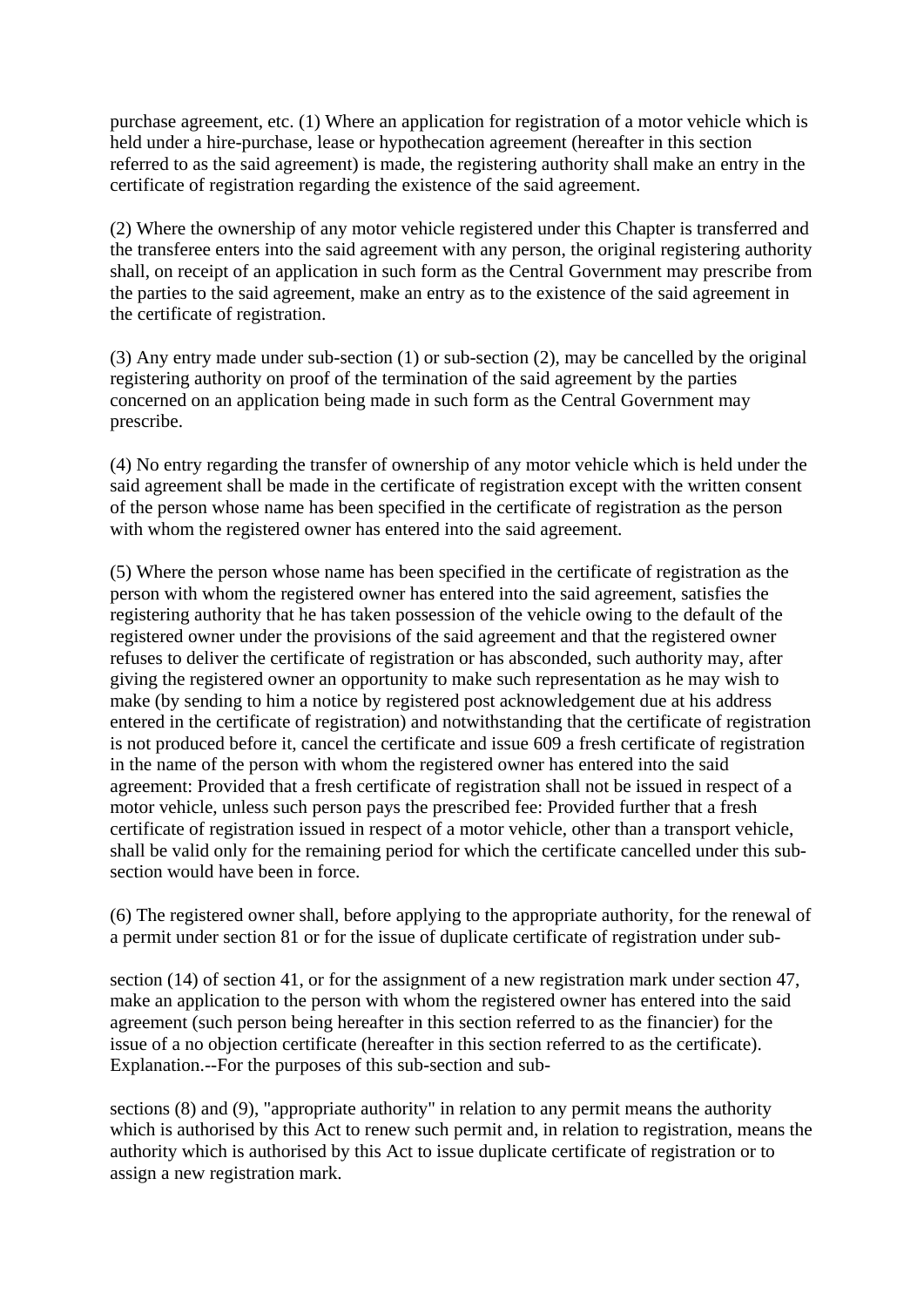(7) Within seven days of the receipt of an application under sub-

section (6), the financier may issue, or refuse for reasons which shall be recorded in writing and communicated to the applicant, to issue, the certificate applied for and where the financier fails to issue the certificate and also fails to communicate the reasons for refusal to issue the certificate to the applicant within the said period of seven days, the certificate applied for shall be deemed to have been issued by the financier.

(8) The registered owner shall, while applying to the appropriate authority for the renewal of any permit under section 81, or for the issue of a duplicate certificate of registration under sub-section

(14) of section 41, or while applying for assignment of a new registration mark under section 47, submit with such application the

certificate if any obtained under sub-section (7) or, where no such certificate has been obtained, the communication received from the financier under that sub-section, or, as the case may be a declaration that he has not received any communication from the financier within the period of seven days specified in that sub-section.

(9) On receipt of an application for the renewal of any permit or for the issue of duplicate certificate of registration or for assignment of a new registration mark in respect of a vehicle which is held under the said agreement the appropriate authority may, subject to the other provisions of this Act,-- (a) in a case where the financier has refused to issue the certificate applied for, after giving the applicant an opportunity of being heard, either-- (i) renew or refuse to renew the permit, or 610 (ii) issue or refuse to issue the duplicate certificate of registration, or (iii) assign or refuse to assign a new registration mark; (b) in any other case,-- (i) renew the permit, or (ii) issue duplicate certificate of registration, or (iii) assign a new registration mark.

(10) A registering authority making an entry in the certificate of registration regarding-- (a) hire-purchase, lease or hypothecation agreement of a motor vehicle, or

(b) the cancellation under sub-section (3) of an entry, or (c) recording transfer of ownership of motor vehicle, or (d) any alteration in a motor vehicle, or (e) suspension or cancellation of registration of a motor vehicle, or (f) change of address, shall communicate to the financier that such entry has been made.

(11) A registering authority issuing a duplicate certificate of registration shall intimate the financier of such issue.

52. Alteration in motor vehicle. (1) No owner of a motor vehicle shall so alter the vehicle that the particulars contained in the certificate of registration are no longer accurate, unless-- (a) he has given notice to the registering authority within whose jurisdiction he has the residence or the place of business where the vehicle is normally kept, as the case may be of the alteration he proposes to make; and (b) he has obtained the approval of that registering authority to make such alteration: Provided that it shall not be necessary to obtain such approval, for making any change in the unladen weight of the motor vehicle consequent on the addition or removal of fittings or accessories, if such change does not exceed two per cent. of the weight entered in the certificate of registration.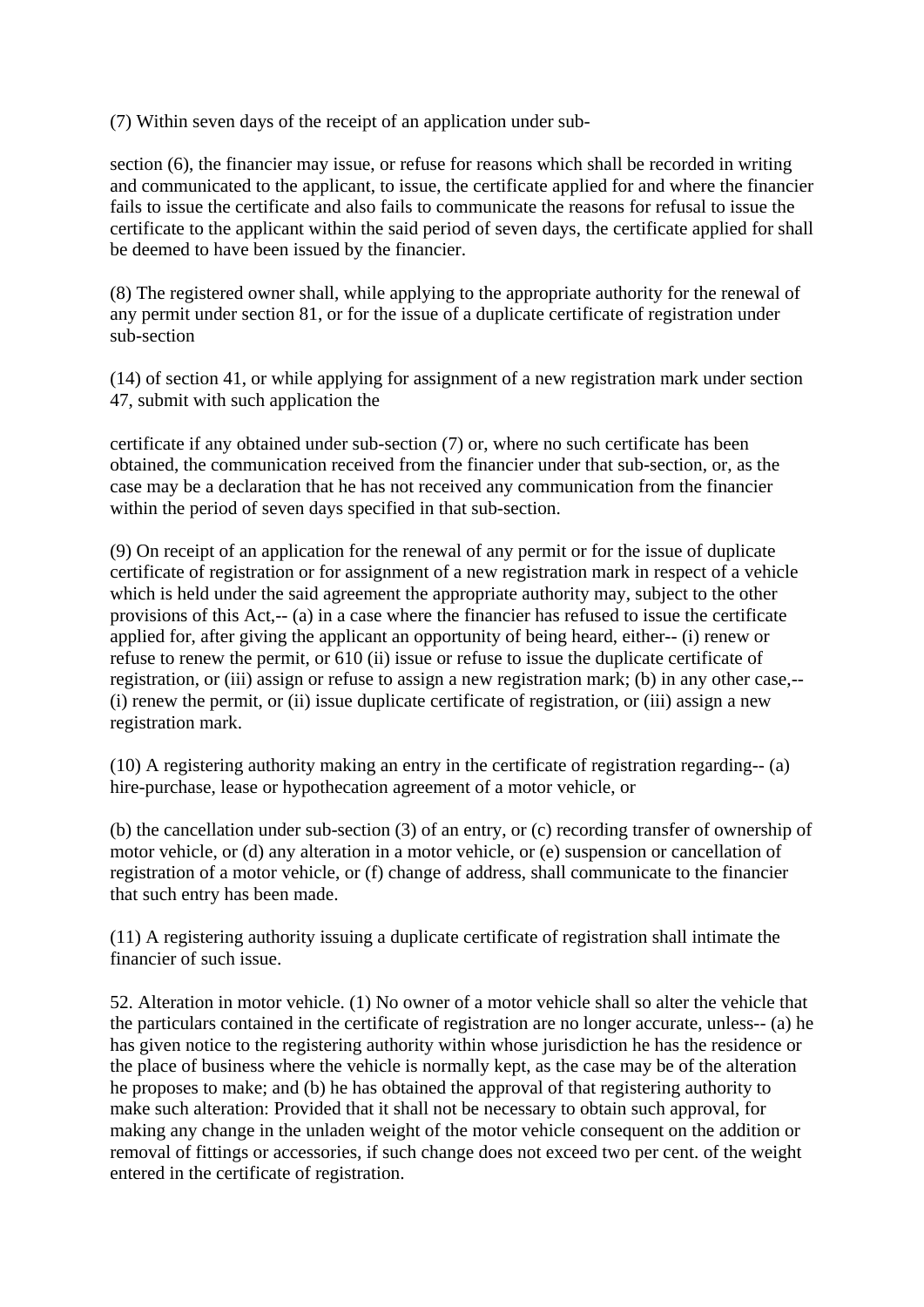(2) Where a registering authority receives a notice under sub-

section (1), it shall, within seven days of the receipt thereof, communicate, by post, to the owner of the vehicle its approval to the proposed alteration or otherwise: Provided that where the owner of the motor vehicle has not received any such communication within the said period of seven days, the approval of such authority to the proposed alteration shall be deemed to have been given. 611

(3) Notwithstanding anything contained in sub-section (1), a State Government may, by notification in the Official Gazette, authorise, subject to such conditions as may be specified in the notification, the owners of not less than ten transport vehicles to alter any vehicle owned by them so as to replace the engine thereof without the approval of the registering authority.

(4) Where any alteration has been made in a motor vehicle either with the approval of the registering authority given or deemed to have

been given under sub-section, (2) or by reason of replacement of its

engine without such approval under sub-section (3), the owner of the vehicle shall, within fourteen days of the making of the alteration, report the alteration to the registering authority within whose jurisdiction he resides and shall forward the certificate of registration to that authority together with the prescribed fee in order that particulars of the alteration may be entered therein.

(5) A registering authority other than the original registering authority making any such entry shall communicate the details of the entry to the original registering authority.

53. Suspension of registration. (1) If any registering authority or other prescribed authority has reason to believe that any motor vehicle within its jurisdiction-- (a) is in such a condition that its use in a public place would constitute a danger to the public, or that it fails to comply with the requirements of this Act or of the rules made thereunder, or (b) has been, or is being, used for hire or reward without a valid permit for being used as such, the authority may, after giving the owner an opportunity of making any representation he may wish to make (by sending to the owner a notice by registered post acknowledgement due at his address entered in the certificate of registration), for reasons to be recorded in writing, suspend the certificate of registration of the vehicle-- (i) in any case falling under clause (a), until the defects are rectified to its satisfaction; and (ii) in any case falling under clause (b), for a period not exceeding four months.

(2) An authority other than a registering authority shall, when

making a suspension order under sub-section (1), intimate in writing the fact of such suspension and the reasons therefor to the registering authority within whose jurisdiction the vehicle is at the time of the suspension.

(3) Where the registeration of a motor vehicle has been suspended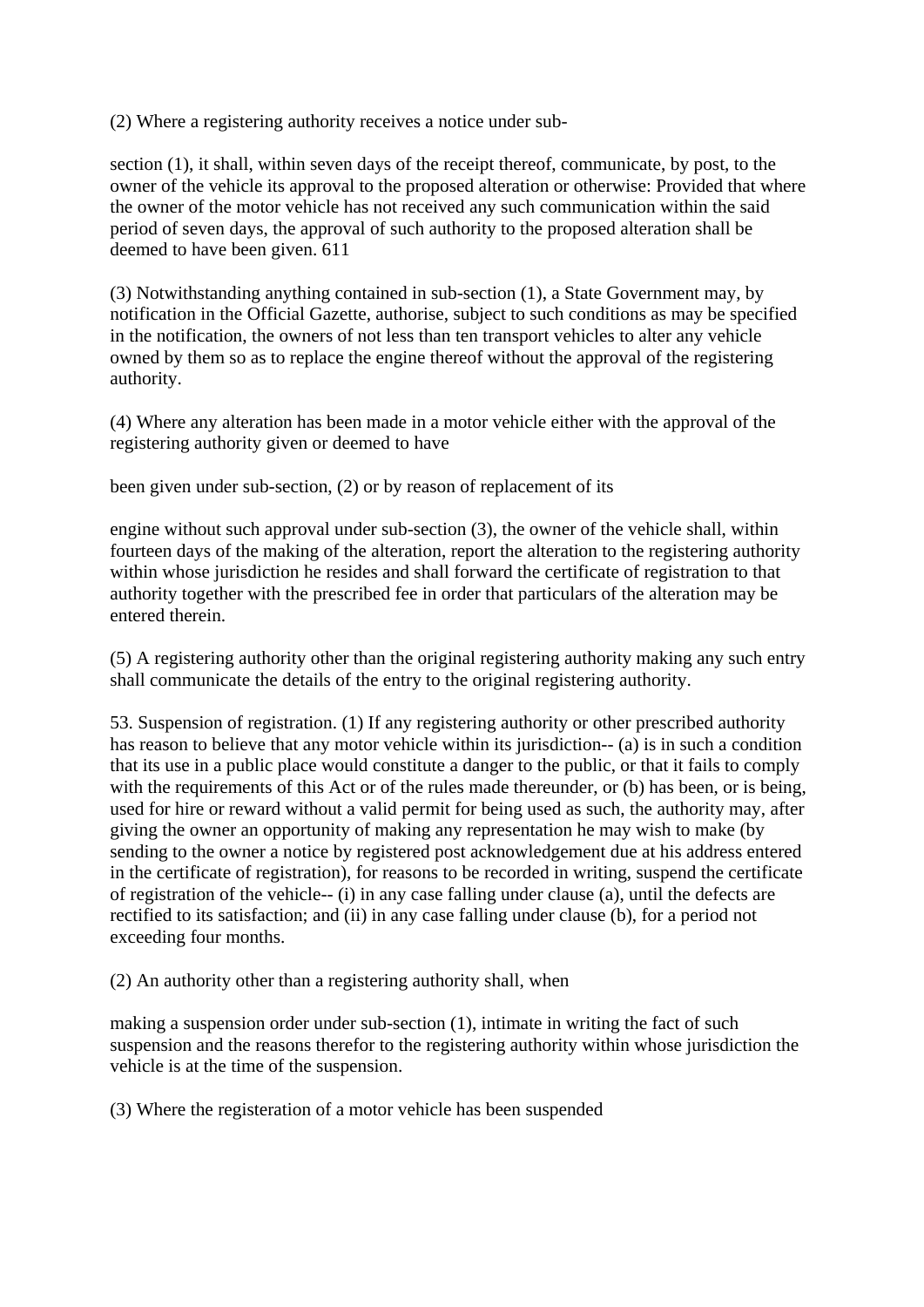under sub-section (1), for a continuous period of not less than one month, the registering authority, within whose jurisdiction the vehicle was when the registration was suspended, shall, if it is not the original registering authority, inform that authority of the suspension.

(4) The owner of a motor vehicle shall, on the demand of a registering authority or other prescribed authority which has suspended the certificate of registration of the vehicle under this section, surrender the certificate of registration. 612

(5) A certificate of registration surrendered under sub-section

(4) shall be returned to the owner when the order suspending registration has been rescinded and not before.

54. Cancellation of registration suspended under section 53. Where the suspension of registration of a vehicle under section 53 has continued without interruption for a period of not less than six months, the registering authority within whose jurisdiction the vehicle was when the registration was suspended, may, if it is the original registering authority, cancel the registration, and if it is not the original registering authority, shall forward the certificate of registration to that authority which may cancel the registration.

55. Cancellation of registration. (1) If a motor vehicle has been destroyed or has been rendered permanently incapable of use, the owner shall, within fourteen days or as soon as may be, report the fact to the registering authority within whose jurisdiction he has the residence or place of business where the vehicle is normally kept, as the case may be, and shall forward to that authority the certificate of registration of the vehicle.

(2) The registering authority shall, if it is the original registering authority, cancel the registration and the certificate of registration, or, if it is not, shall forward the report and the certificate of registration to the original registering authority and that authority shall cancel the registration.

(3) Any registering authority may order the examination of a motor vehicle within its jurisdiction by such authority as the State Government may be order appoint and, if, upon such examination and after giving the owner an opportunity to make any representation he may wish to make (by sending to the owner a notice by registered post acknowledgement due at his address entered in the certificate of registration), it is satisfied that the vehicle is in such a condition that it is incapable of being used or its use in a public place would constitute a danger to the public and that it is beyond reasonable repair, may cancel the registration.

(4) If a registering authority is satisfied that a motor vehicle has been permanently removed out of India, the registering authority shall cancel the registration.

(5) If a registering authority is satisfied that the registration of a motor vehicle has been obtained on the basis of documents which were, or by representation of facts which was, false in any material particular, or the engine number or the chassis number embossed thereon are different from such number entered in the certificate of registration, the registering authority shall after giving the owner an opportunity to make such representation as he may wish to make (by sending to the owner a notice by registered post acknowledgement due at his address entered in the certificate of registration), and for reasons to be recorded in writing cancel the registration.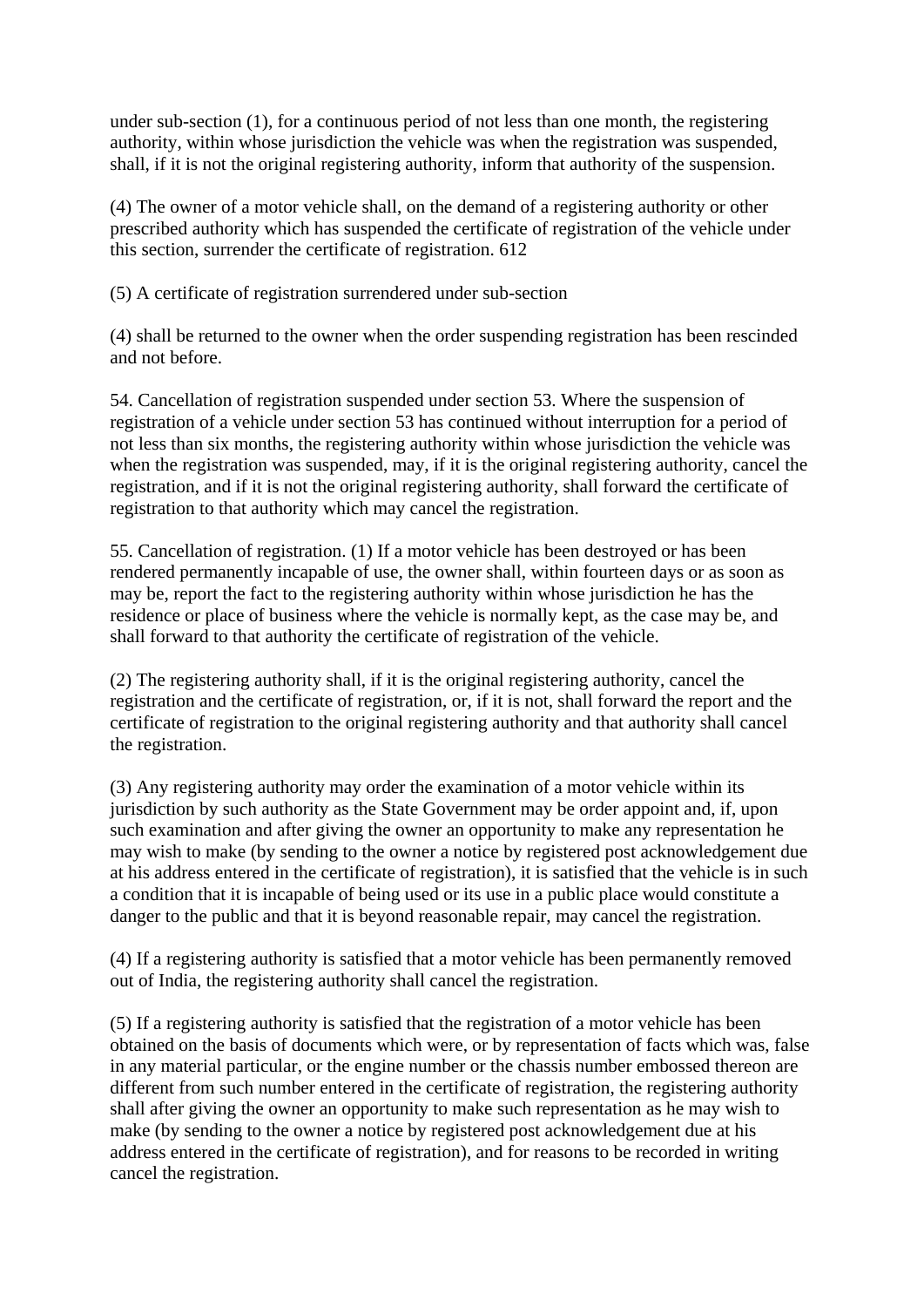(6) A registering authority cancelling the registration of a motor vehicle under section 54 or under this section shall communicate such fact in writing to the owner of the vehicle, and the owner of the vehicle shall forthwith surrender to that authority the certificate of registration of the vehicle. 613

(7) A registering authority making an order of cancellation under section 54 or under this section shall, if it is the original registering authority, cancel the certificate of registration and the entry relating to the vehicle in its records, and, if it is not the original registering authority, forward the certificate of registration to that authority, and that authority shall cancel the certificate of registration and the entry relating to the motor vehicle in its records.

(8) The expression "original registering authority" in this section and in sections 41, 49, 50, 51, 52, 53 and 54 means the registering authority in whose records the registration of the vehicle is recorded.

(9) In this section, "certificate of registration" includes a certificate of registration renewed under the provisions of this Act.

56. Certificate of fitness of transport vehicles. (1) Subject to the provisions of sections 59 and 60, a transport vehicle shall not be deemed to be validly registered for the purposes of section 39, unless it carries a certificate of fitness in such form containing such particulars and information as may be prescribed by the Central Government, issued by the prescribed authority, or by an authorized

testing station mentioned in sub-section (2), to the effect that the vehicle complies for the time being with all the requirements of this Act and the rules made thereunder: Provided that where the prescribed authority or the authorized testing station refuses is issue such certificate, it shall supply the owner of the vehicle with its reasons in writing for such refusal.

(2) The "authorized testing station" referred to in sub-section

(1) means a vehicle service station or public or private garage which the State Government, having regard to the experience, training and ability of the operator of such station or garage and the testing equipment and the testing personnel therein, may specify in accordance with the rules made by the Central Government for regulation and control of such stations or garages.

(3) Subject to the provisions of sub-section (4), a certificate of fitness shall remain effective for such period as may be prescribed by the Central Government having regard to the objects of this Act.

(4) The prescribed authority may for reasons to be recorded in writing cancel a certificate of fitness at any time, if satisfied that the vehicle to which it relates no longer complies with all the requirements of this Act and the rules made thereunder; and on such cancellation the certificate of registration of the vehicle and any permit granted in respect of the vehicle under Chapter V shall be deemed to be suspended until a new certificate of fitness has been obtained.

(5) A certificate of fitness issued under this Act shall, while it remains effective, be valid throughout India.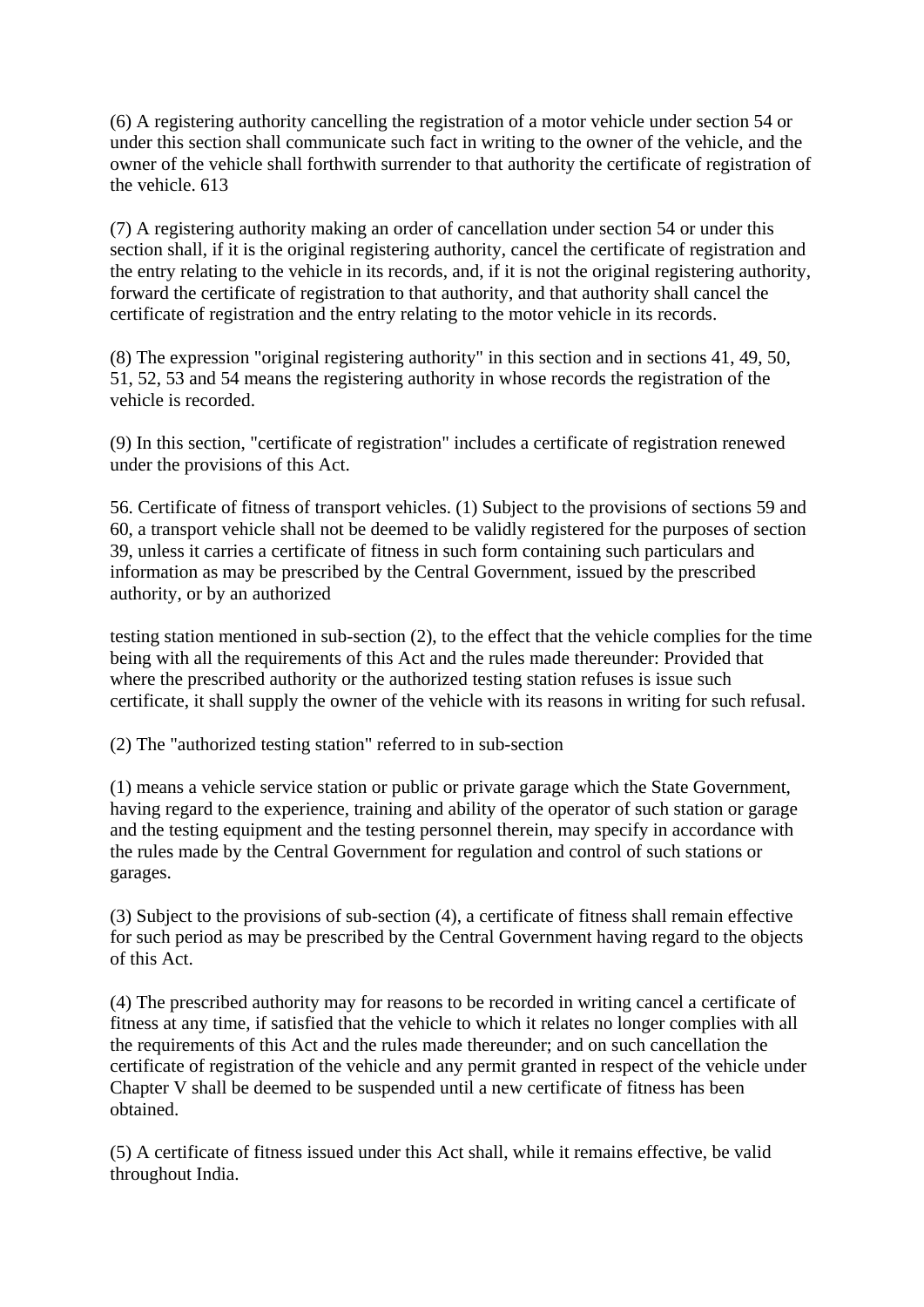57. Appeals. (1) Any owner of a motor vehicle aggrieved by an order of refusal under section 45 to register a motor vehicle or to renew to certificate of registration in respect of a motor vehicle (other than a transport vehicle) or under section 48 to issue a no objection certificate or under section 50 to enter the particulars of the transfer of ownership in the certificate 614

of registration or under sub-section (1) of section 56 to issue a certificate of fitness or by an order of suspension under section 53 or cancellation under section 54 or section 55 or by an order of

cancellation under sub-section (4) of section 56 may, within thirty days of the date on which he has received notice of such order, appeal against the order to the prescribed authority.

(2) The appellate authority shall give notice of the appeal to the original authority and after giving an opportunity to the original authority and the appellant to be heard in the appeal pass such orders as it thinks fit.

58. Special provisions in regard to transport vehicles. (1) The Central Government may, having regard to the number, nature and size of the tyres attached to the wheels of a transport vehicle, (other than a motorcab), and its make and model and other relevant considerations, by notification in the Official Gazette, specify, in relation to each make and model of a transport vehicle, the maximum safe laden weight of such vehicle and the maximum safe axle weight of each axle of such vehicle.

(2) A registering authority, when registering a transport vehicle, other than a motorcab, shall enter in the record of registration and shall also enter in the certificate of registration of the vehicle the following particulars, namely:-- (a) the unladen weight of the vehicle; (b) the number, nature and size of the tyres attached to each wheel; (c) the gross vehicle weight of the vehicle and the registered axle weights pertaining to the several axles thereof; and (d) if the vehicle is used or adapted to be used for the carriage of passengers solely or in addition to goods, the number of passengers for whom accommodation is provided, and the owner of the vehicle shall have the same particulars exhibited in the prescribed manner on the vehicle.

(3) There shall not be entered in the certificate of registration of any such vehicle any gross vehicle weight or a registered axle weight of any of the axles different from that specified in the

notification under sub-section (1) in relation to the make and model of such vehicle and to the number, nature and size of the tyres attached to its wheels: Provided that where it appears to the Central Government that heavier weights than those specified in the notification under sub-

section (1) may be permitted in a particular locality for vehicles of a particular type, the Central Government may, by order in the Official Gazette direct that the provisions of this sub-section shall apply with such modifications as may be specified in the order.

(4) When by reason of any alteration in such vehicle, including an alteration in the number, nature or size of its tyres, the gross vehicle weight of the vehicle or the registered axle weight of any of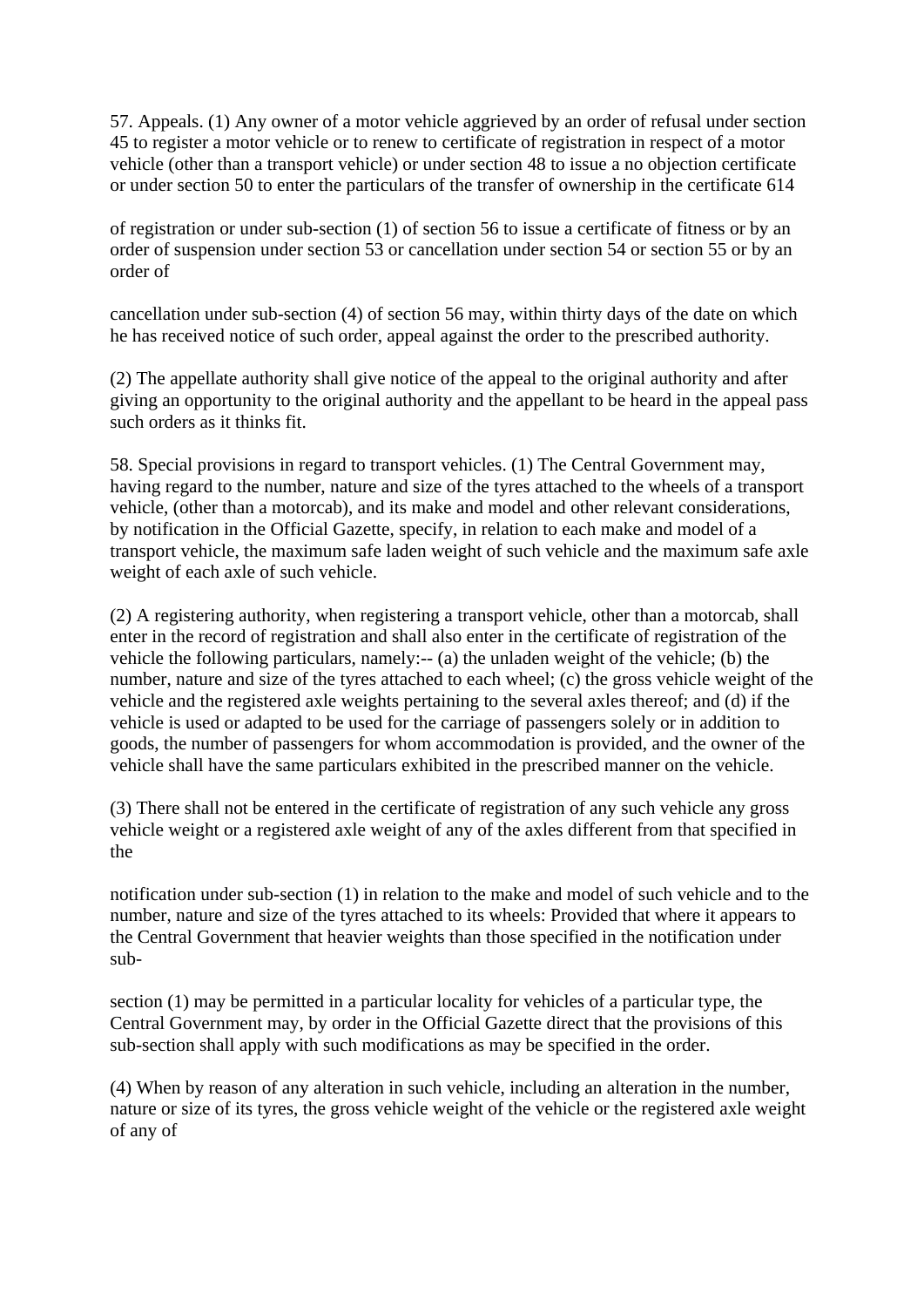its axles no longer accords with the provisions of sub-section (3), the provisions of section 52 shall apply and the registering authority shall enter in the certificate of registration of the vehicle revised registered weights which accord with the said sub-section. 615

(5) In order that the gross vehicle weight entered in the certificate of registration of a vehicle may be revised in accordance

with the provisions of sub-section (3), the registering authority may require the owner of transport vehicle in accordance with such procedure as may be prescribed to produce the certificate of registration within such time as may be specified by the registering authority.

59. Power to fix the age limit of motor vehicle. (1) The Central Government may, having regard to the public safety, convenience and objects of this Act, by notification in the Offical Gazette, specify the life of a motor vehicle reckoned from the date of its manufacture, after the expiry of which the motor vehicle shall not be deemed to comply with the requirements of this Act and the rules made thereunder: Provided that the Central Government may specify different ages for different classes or different types of motor vehicles.

(2) Notwithstanding anything contained in sub-section (1), the Central Government may, having regard to the purpose of a motor vehicle, such as, display or use for the purposes of a demonstration in any exhibition, use for the purposes of technical research or taking part in a vintage car rally, by notification in the Official Gazette, exempt, by a general or special order, subject to such conditions as may be specified in such notification, any class or type

of motor vehicle from the operation of sub-section (1) for the purpose to be stated in the notification.

(3) Notwithstanding anything contained in section 56, no prescribed authority or authorized testing station shall grant a certificate of fitness to a motor vehicle in contravention of the

provisions of any notification issued under sub-section (1).

60. Registration of vehicles belonging to the Central Government.

(1) Such authority as the Central Government may, by notification in the Official Gazette, specify, may register any motor vehicle which is the property or for the time being under the exclusive control of the Central Government and is used for Government purposes relating to the defence of the country and unconnected with any commercial enterprise and any vehicle so registered shall not, so long as it remains the property or under the exclusive control of the Central Government, require to be registered otherwise under this Act.

(2) The authority registering a vehicle under sub-section (1) shall assign a registration mark in accordance with the provisions contained in the rules made in this behalf by the Central Government and shall issue a certificate in respect of that vehicle to the effect that such vehicle complies for the time being with all the requirements of this Act and the rules made thereunder and that the vehicle has been registered under this section.

(3) A vehicle registered under this section shall carry the

certificate issued under sub-section (2).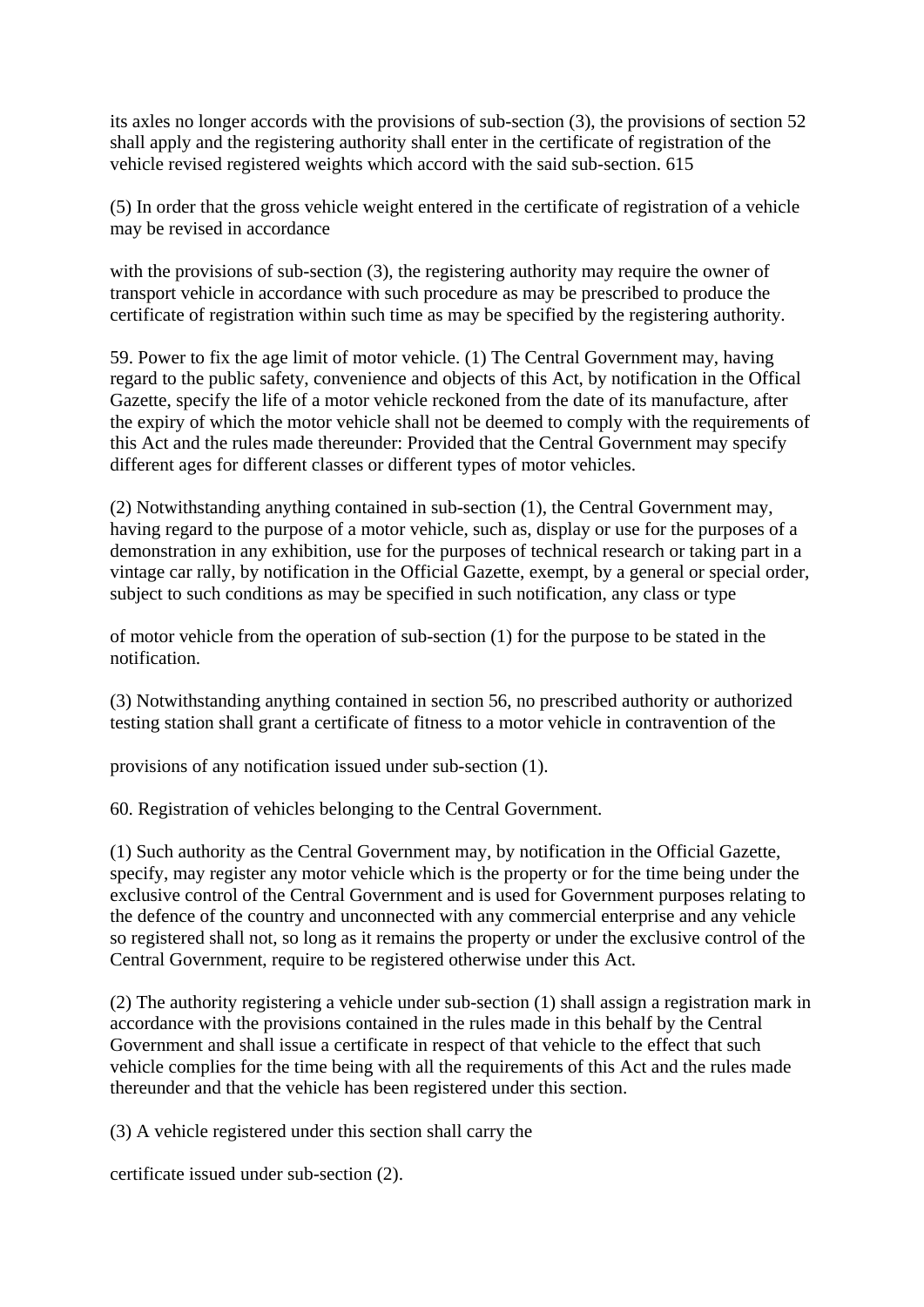(4) If a vehicle registered under this section ceases to be the property or under the exclusive control of the Central Government, the provisions of sections 39 and 40 shall thereupon apply.

(5) The authority registering a vehicle under sub-section (1) shall furnish to any State Government all such information regarding the 616 general nature, overall dimensions and axle weights of the vehicle as the State Government may at any time require.

61. Application of Chapter to trailers. (1) The provisions of this Chapter shall apply to the registration of trailers as they apply to the registration of any other motor vehicle.

(2) The registration mark assigned to a trailer shall be displayed in such manner on the side of the drawing vehicle, as may be prescribed by the Central Government.

(3) No person shall drive a motor vehicle to which a trailer is or trailers are attached unless the registration mark of the motor vehicle so driven is displayed on the trailer or on the last trailer in the train, as the case may be, in such manner as may be prescribed by the Central Government.

by the police to the State Transport Authority. 62. Information regarding stolen and recovered motor vehicles to be furnished by the police to the State Transport Authority. The State Government may, if it thinks necessary or expedient so to do in the public interest, direct the submission by the Inspector General of Police (by whatever designation called) and such other police officers as the State Government may specify in this behalf, of such returns containing the information regarding vehicles which have been stolen and stolen vehicles which have been recovered of which the police are aware, to the State Transport Authority, and may prescribe the form in which and the period within which such returns shall be made.

63. Maintenance of State Registers of Motor Vehicles. (1) Each State Government shall maintain in such form as may be prescribed by the Central Government a register to be known as the State Register of Motor Vehicle, in respect of the motor vehicles in that State, containing the following particulars, namely:-- (a) registration numbers; (b) years of manufacture; (c) classes and types; (d) names and addresses of registered owners; and (e) such other particulars as may be prescribed by the Central Government.

(2) Each State Government shall supply to the Central Government a printed copy of the State Register of Motor Vehicles and shall also inform the Central Government without delay of all additions to and other amendments in such register made from time to time.

(3) The State Register of Motor Vehicles shall be maintained in such manner as may be prescribed by the State Government.

64. Power of Central Government to make rules. The Central Government may make rules to provide for all or any of the following matters, namely:-- (a) the period within which and the form in which an application shall be made and the documents, particulars and

information it shall accompany under sub-section (1) of section 41; 617 (b) the form in which the certificate of registration shall be made and the particulars and information it shall contain and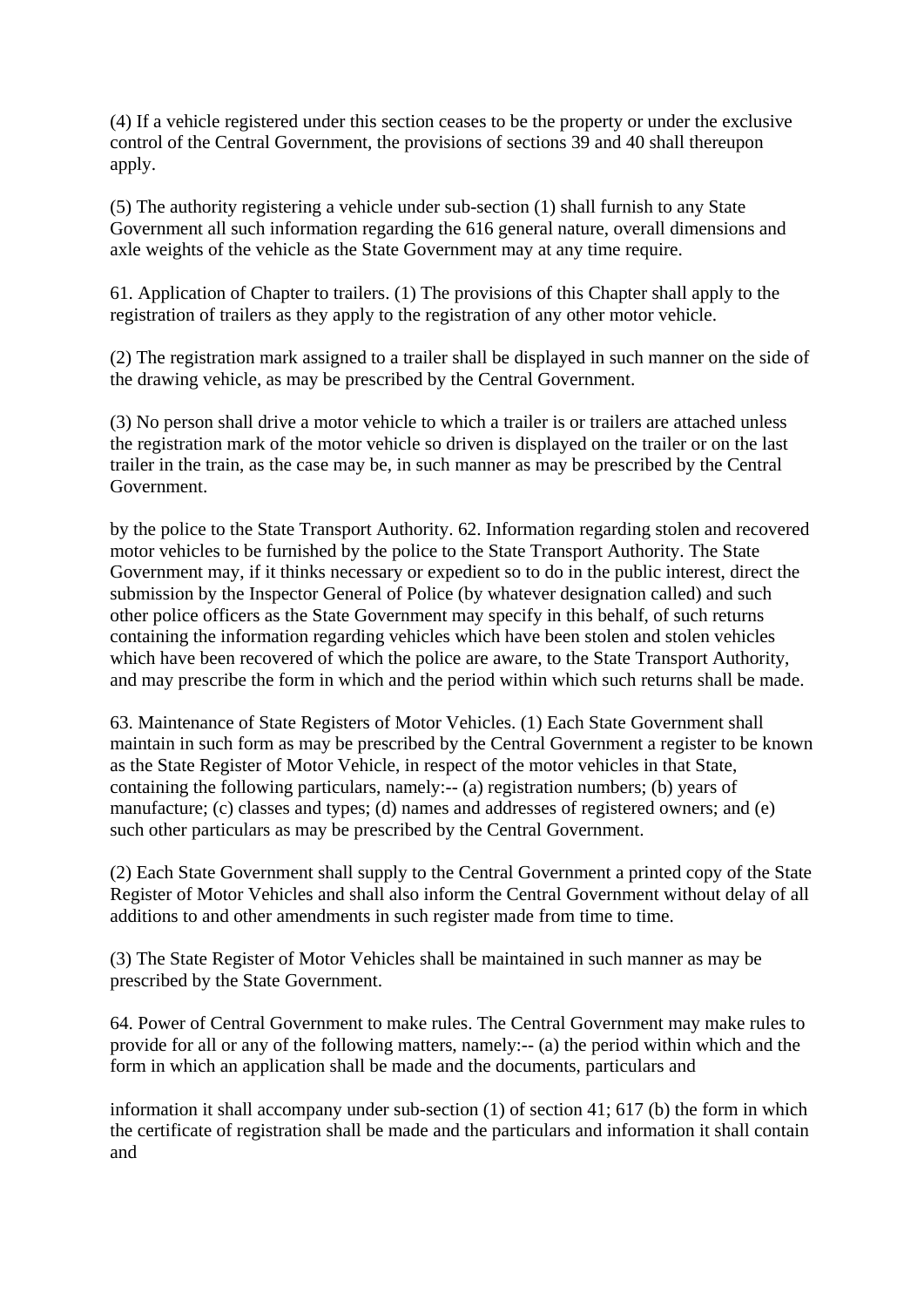the manner in which it shall be issued under sub-section (3) of section 41; (c) the form and manner in which the particulars of the certificate of registration shall be entered in the records of

the registering authority under sub-section (5) of section 41; (d) the manner in which and the form in which the registration mark, the letters and figures and other particulars

referred to in sub-section (6) of section 41 shall be displayed and shown; (e) the period within which and the form in which the application shall be made and the particulars and information it

shall contain under sub-section (8) of section 41; (f) the form in which the application referred to in sub-

section (14) of section 41 shall be made, the particulars and information it shall contain and the fee to be charged; (g) the form in which the period within which the

application referred to in sub-section (1) of section 47 shall be made and the particulars it shall contain; (h) the form in which and the manner in which the application for "No Objection Certificate" shall be made under

sub-section (1) of section 48 and the form of receipt to be

issued under sub-section (2) of section 48; (i) the matters that are to be complied with by an applicant before no objection certificate may be issued under section 48; (j) the form in which the intimation of change of address

shall be made under sub-section (1) of section 49 and the documents to be submitted along with the application; (k) the form in which and the manner in which the intimation

of transfer of ownership shall be made under sub-section (1) of

section 50 or under sub-section (2) of section 50 and the document to be submitted along with the application;

(l) the form in which the application under sub-section (2)

or sub-section (3) of section 51 shall be made; (m) the form in which the certificate of fitness shall be

issued under sub-section (1) of section 56 and the particulars and information it shall contain; (n) the period for which the certificate of fitness granted or renewed under section 56 shall be effective; (o) the fees to be charged for the issue or renewal or alteration of certificates of registration, for making an entry regarding transfer of ownership on a certificate of registration, for making or cancelling an endorsement in respect of agreement of hirepurchase or lease or hypothecation on a certificate of registration, for certificates of fitness for registration marks, and for the examination or inspection of motor vehicles, and the refund of such fees. 618 (p) any other matter which is to be, or may be, prescribed by the Central Government.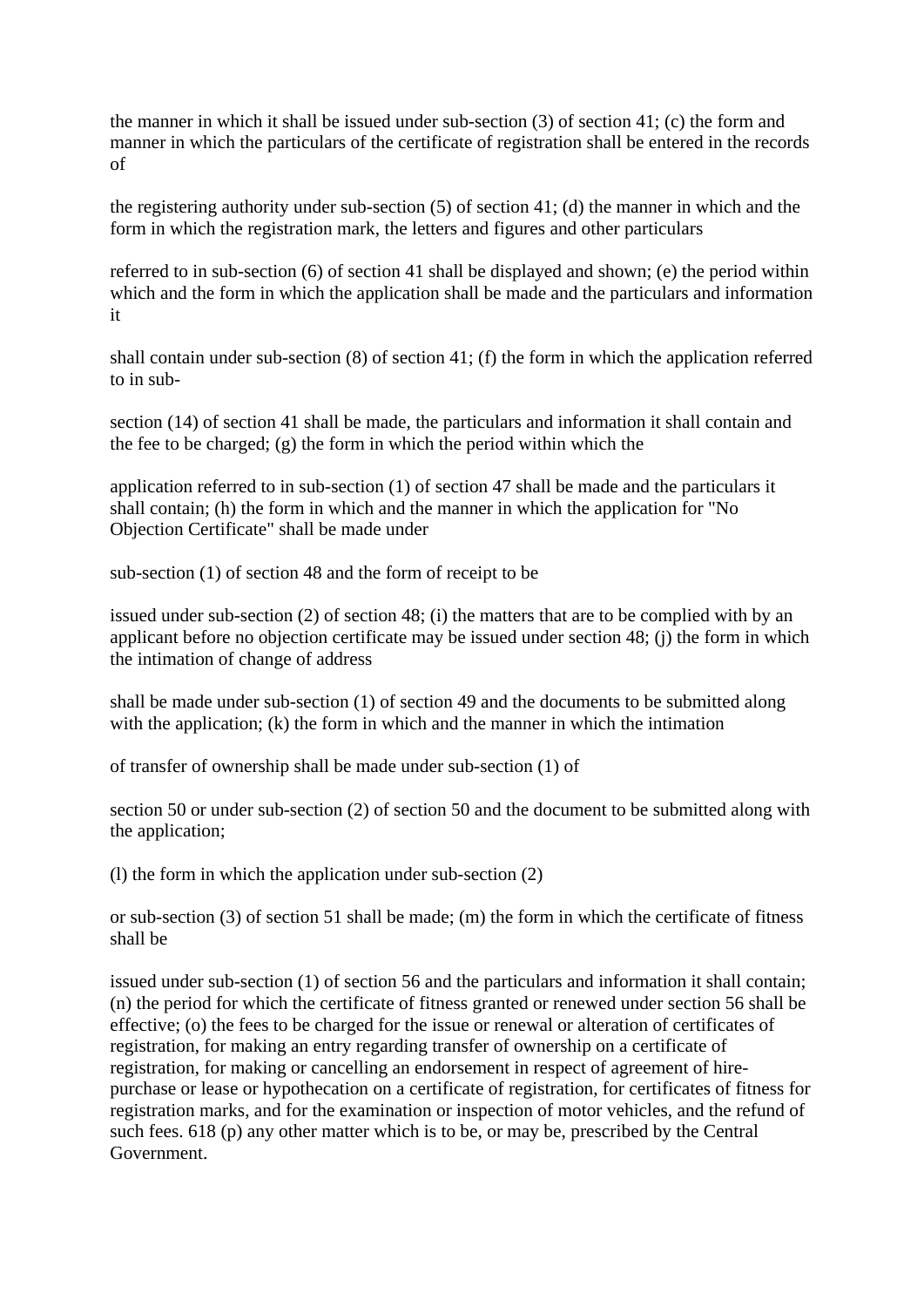65. Power of State Government to make rules. (1) A State Government may make rules for the purpose of carrying into effect the provisions of this Chapter other than the matters specified in section

(2) Without prejudice to the generality of the foregoing power, such rules may provide for-- (a) the conduct and hearing of appeals that may be preferred under this Chapter (the fees to be paid in respect of such appeals and the refund of such fees); (b) the appointment, functions and jurisdiction of registering and other prescribed authorities; (c) the exemption of roadrollers, graders and other vehicles designed and used solely for the construction, repair and cleaning of roads from all or any of the provisions of this Chapter and the rules made thereunder and the conditions governing such exemption; (d) the issue or renewal of certificates of registration and fitness and duplicates of such certificates to replace the certificates lost, destroyed or mutilated; (e) the production of certificates of registration before the registering authority for the revision of entries therein of particulars relating to the gross vehicle weight; (f) the temporary registration of motor vehicles, and the issue of temporary certificate of registration and marks; (g) the manner in which the particulars referred to in sub-

section (2) of section 58 and other prescribed particulars shall be exhibited; (h) the exemption of prescribed persons or prescribed classes of persons from payment of all or any portion of the fees payable under this Chapter; (i) the forms, other than those prescribed by the Central Government, to be used for the purpose of this Chapter; (j) the communication between registering authorities of particulars of certificates of registration and by owners of vehicles registered outside the State of particulars of such vehicles and of their registration;

(k) the amount or amounts under sub-section (13) of section

41 of sub-section (7) of section 47 or sub-section (4) of section

49 or sub-section (5) of section 50; (l) the extension of the validity of certificates of fitness pending consideration of applications for their renewal; (m) the exemption from the provisions of this Chapter, and the conditions and fees for exemption, of motor vehicles in the possession of dealers; (n) the form in which and the period within which the return under section 62 shall be sent; 619 (o) the manner in which the State Register of Motor Vehicles shall be maintained under section 63; (p) any other matter which is to be or may be prescribed. CHAP CONTROL OF TRANSPORT VEHICLES CHAPTER V CONTROL OF TRANSPORT VEHICLES

66. Necessity for permits. (1) No owner of a motor vehicle shall use or permit the use of the vehicle as a transport vehicle in any public place whether or not such vehicle is actually carrying any passengers or goods save in accordance with the conditions of a permit granted or countersigned by a Regional or State Transport Authority or any prescribed authority authorising him the use of the vehicle in that place in the manner in which the vehicle is being used: Provided that a stage carriage permit shall, subject to any conditions that may be specified in the permit, authorise the use of the vehicle as a contract carriage: Provided further that a stage carriage permit may, subject to any conditions that may be specified in the permit, authorise the use of the vehicle as a goods carriage either when carrying passengers or not: Provided also that a goods carriage permit shall, subject to any conditions that may be specified in the permit, authorise the use of the vehicle for the carriage of goods for or in connection with a trade or business carried on by him.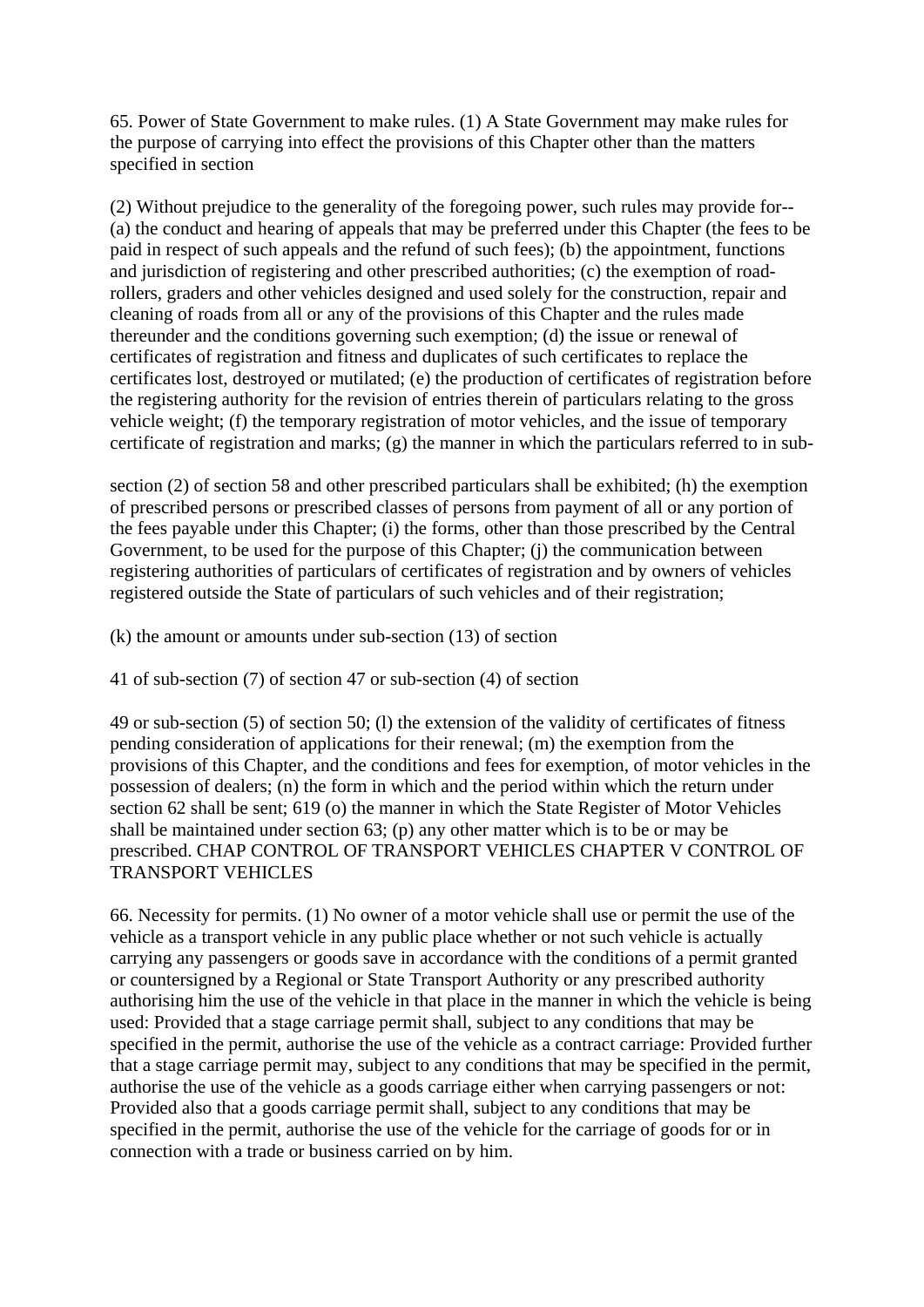(2) The holder of a goods carriage permit may use the vehicle, for the drawing of any public or semi-trailer not owned by him, subject to such conditions as may be prescribed.

(3) The provisions of sub-section (1) shall not apply-- (a) to any transport vehicle owned by the Central Government or a State Government and used for Government purposes unconnected with any commercial enterprise; (b) to any transport vehicle owned by a local authority or by a person acting under contract with a local authority and used solely for road cleansing, road watering or conservancy purposes; (c) to any transport vehicle used solely for police, fire brigade or ambulance purposes; (d) to any transport vehicle used solely for the conveyance of corpses and the mourners accompanying the corpses; (e) to any transport vehicle used for towing a disabled vehicle or for removing goods from a disabled vehicle to a place of safety; (f) to any transport vehicle used for any other public purpose as may be prescribed by the State Government in this behalf; (g) to any transport vehicle used by a person who manufactures or deals in motor vehicles or builds bodies for attachment to chassis, solely for such purposes and in accordance with such conditions as 620 the Central Government may, by notification in the Offical Gazette, specify in this behalf; (h) to any transport vehicle owned by, and used solely for the purposes of, any educational institution which is recognised by the Central or State Government or whose managing committee is a society registered under the Societies Registration Act, 1860 (21 of 1860.) or under any law corresponding to that Act in force in any part of India; (i) to any goods vehicle, the gross vehicle weight of which does not exceed 3,000 kilograms; (j) subject to such conditions as the Central Government may, by notification in the Official Gazette, specify, to any transport vehicle purchased in one State and proceeding to a place, situated in that State or in any other State, without carrying any passenger or goods; (k) to any transport vehicle which has been temporarily registered under section 43 while proceeding empty to any place for the purpose of registration of the vehicle; (l) to any transport vehicle used for such purposes (other than plying for hire or reward) as the Central Government may, by notification in the Official Gazette, specify; (m) to any transport vehicle which, owing to flood, earthquake or any other natural calamity, obstruction on road, or unforeseen circumstances is required to be diverted through any other route, whether within or outside the State, with a view to enabling it to reach its destination; (n) to any transport vehicle used for such purposes as the Central or State Government may, by order, specify; (o) to any transport vehicle which is subject to a hire- purchase, lease or hypothecation agreement and which owing to the default of the owner has been taken possession of by or on behalf of, the person with whom the owner has entered into such agreement, to enable such motor vehicle to reach its destination; or (p) to any transport vehicle while proceeding empty to any place for purpose of repair.

(4) Subject to the provisions of sub-section (3), sub-section (1) shall if the State Government by rule made under section 96 so prescribes, apply to any motor vehicle adapted to carry more than nine persons excluding the driver.

67. Power to State Government to control road transport. (1) A State Government, having regard to-- (a) the advantages offered to the public, trade and industry by the development of motor transport, (b) the desirability of co-ordinating road and rail transport, (c) the desirability of preventing the deterioration of the road system, and (d) the desirability of preventing uneconomic competition among holders of permits. 621 may, from time to time, by notification in the Official Gazette, issue directions both to the State Transport Authority and Regional Transport Authority-- (i) regarding the fixing of fares and freights (including the maximum and minimum in respect thereof) for stage carriages, contract carriages and goods carriages; (ii) regarding the prohibition or restriction, subject to such conditions as may be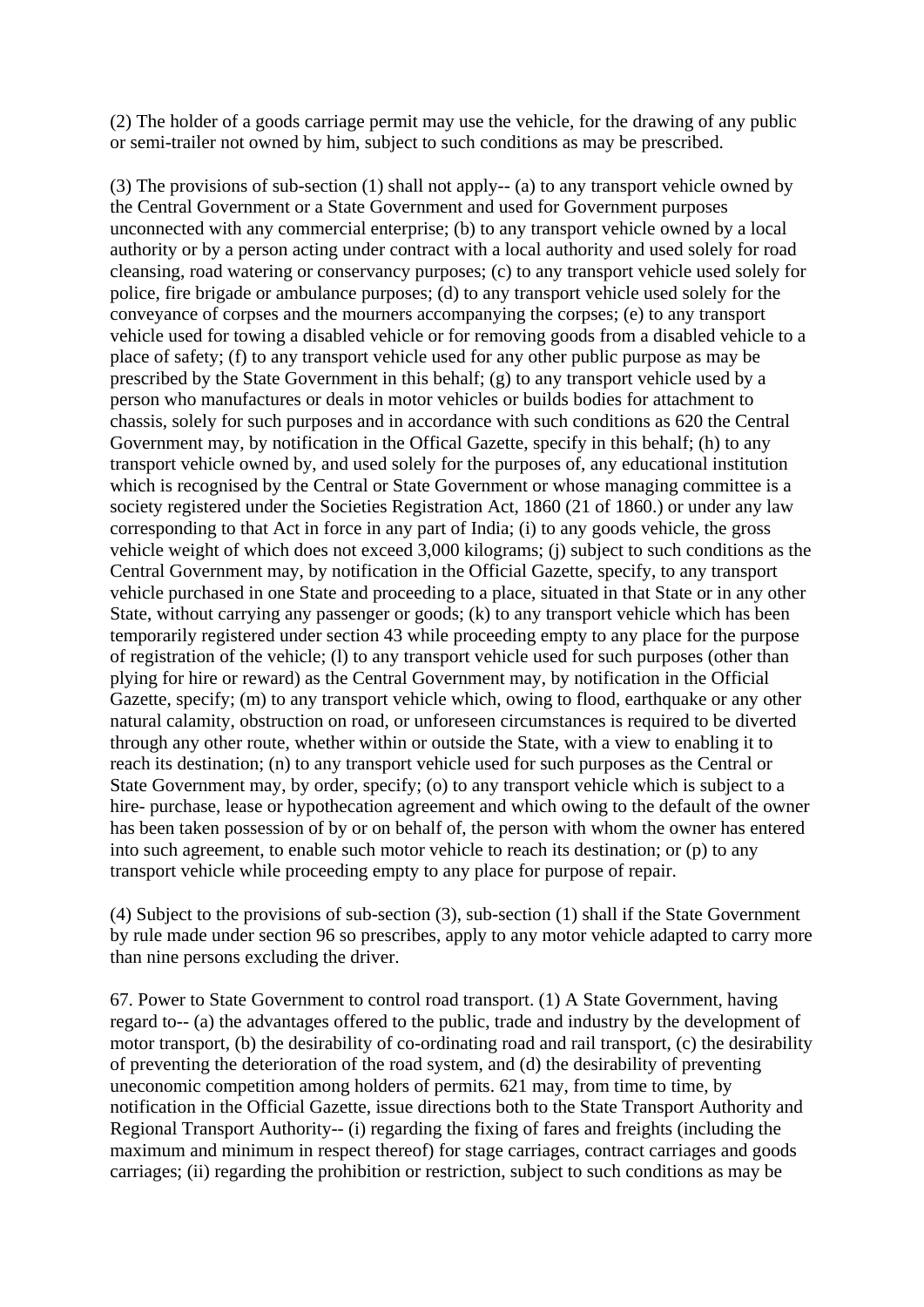specified in the directions, of the conveying of long distance goods traffic generally, or of specified classes of goods by goods carriages; (iii) regarding any other matter which may appear to the State Government necessary or expedient for giving effect to any agreement entered into with the Central Government or any other State Government or the Government of any other country relating to the regulation of motor transport generally, and in particular to its coordination with other means of transport and the conveying of long distance goods traffic: Provided that no such notification in respect of the matters referred to in clause (ii) or clause (iii) shall be issued unless a draft of the proposed directions is published in the Official Gazette specifying therein a date being not less than one month after such publication, on or after which the draft will be taken into consideration and any objection or suggestion which may be received has, in consultation with the State Transport Authority, been considered after giving the representatives of the interests affected an opportunity of being heard.

(2) Any direction under sub-section (1) regarding the fixing of fares and freights for stage carriages, contract carriages and goods carriages may provide that such fares or freights shall be inclusive of the tax payable by the passengers or the consignors of the goods, as the case may be, to the operators of the stage carriages, contract carriages or goods carriages under any law for the time being in force relating to tax on passengers and goods.

68. Transport Authorities. (1) The State Government shall, by notification in the Official Gazette, constitute for the State a State Transport Authority to exercise and discharge the powers and functions

specified in sub-section (3), and shall in like manner constitute Regional Transport Authorities to exercise and discharge throughout such areas (in this Chapter referred to as regions) as may be specified in the notification, in respect of each Regional Transport Authority; the powers and functions conferred by or under this Chapter on such Authorities: Provided that in the Union territories, the Administrator may abstain from constituting any Regional Transport Authority.

(2) A State Transport Authority or a Regional Transport Authority shall consist of a Chairman who has had judicial experience or experience as an appellate or a revisional authority or as an adjudicating authority competent to pass any order or take any decision under any law and in the case of a State Transport Authority, such other persons (whether officials or not), not being more than four and, in the case of 622 a Regional Transport Authority, such other persons (whether officials or not), not being more than two, as the State Government may think fit to appoint; but no person who has any financial interest whether as proprietor, employee or otherwise in any transport undertaking shall be appointed, or continue to be, a member of a State or Regional Transport Authority, and, if any person being a member of any such Authority acquires a financial interest in any transport undertaking, he shall within four weeks of so doing, give notice in writing to the State Government of the acquisition of such interest and shall vacate office: Provided that nothing in this sub-section shall prevent any of the members of the State Transport Authority or a Regional Transport Authority, as the case may be, to preside over a meeting of such Authority during the absence of the Chairman, notwithstanding that such member does not possess judicial experience or experience as an appellate or a revisional authority or as an adjudicating authority competent to pass any order or take any decision under any law: Provided further that the State Government may,-- (i) where it considers necessary or expedient so to do, constitute the State Transport Authority or a Regional Transport Authority for any region so as to consist of only one member who shall be an official with judicial experience or experience as an appellate or a revisional authority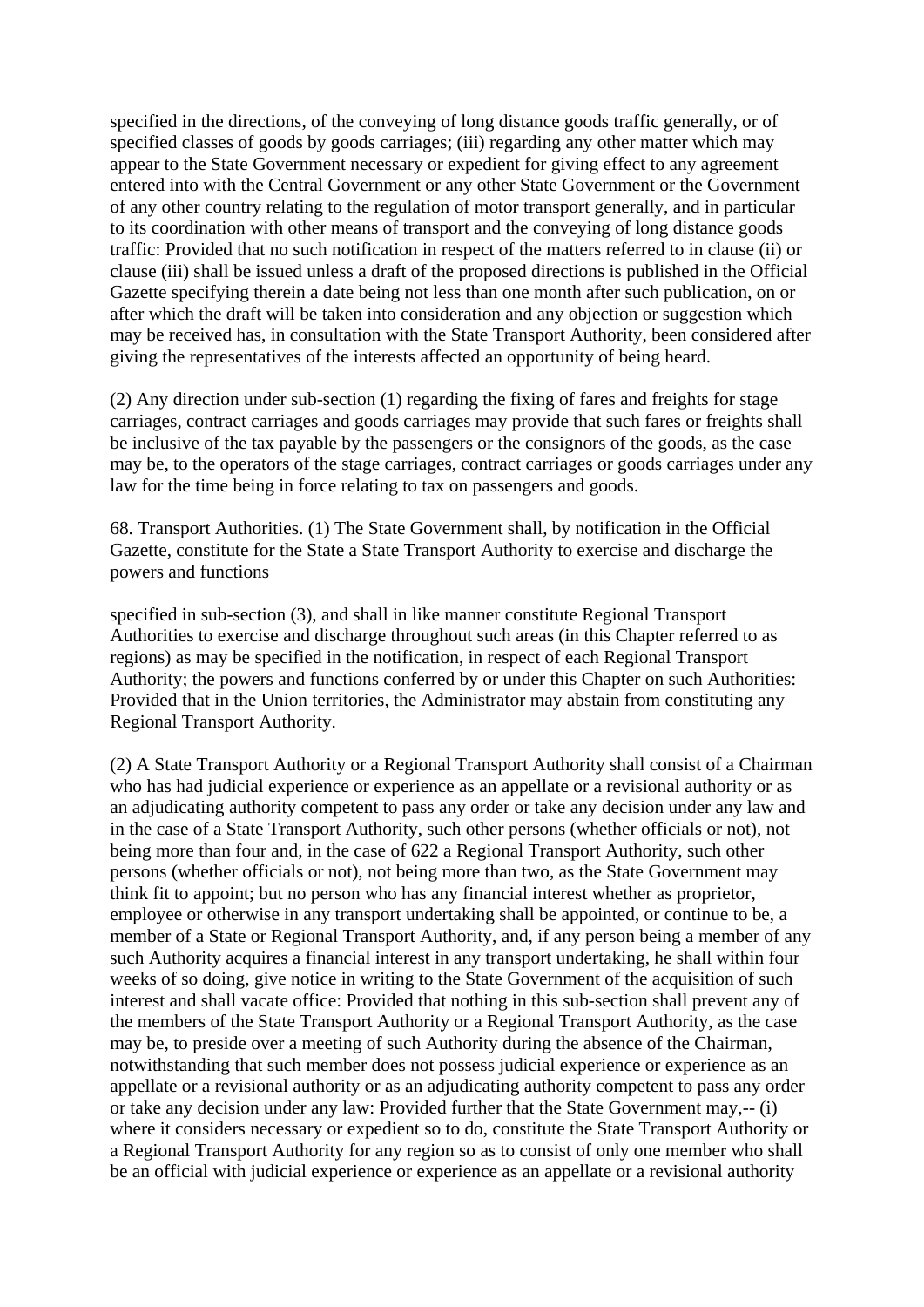or as an adjudicating authority competent to pass any order or take any decision under any law; (ii) by rules made in this behalf, provide for the transaction of business of such authorities in the absence of the Chairman or any other member and specify the circumstances under which, and the manner in which, such business could be so transacted: Provided also that nothing in this sub-section shall be construed as debarring an official (other than an official connected directly with the management or operation of a transport undertaking) from being appointed or continuing as a member of any such authority merely by reason of the fact that the Government employing the official has, or acquires, any financial interest in a transport undertaking.

(3) The State Transport Authority and every Regional Transport Authority shall give effect to any directions issued under section 67 and the State Transport Authority shall, subject to such directions and save as otherwise provided by or under this Act, exercise and discharge throughout the State the following powers and functions, namely:-- (a) to co-ordinate and regulate the activities and policies of the Regional Transport Authorities, if any, of the State; (b) to perform the duties of a Regional Transport Authority where there is no such Authority and, if it thinks fit or if so required by a Regional Transport Authority, to perform those duties in respect of any route common to two or more regions; (c) to settle all disputes and decide all matters on which differences of opinion arise between Regional Transport Authorities; and 623 (d) to discharge such other functions as may be prescribed.

(4) For the purpose of exercising and discharging the powers and

functions specified in sub-section (3), a State Transport Authority may, subject to such conditions as may be prescribed, issue directions to any Regional Transport Authority, and the Regional Transport Authority shall, in the discharge of its functions under this Act, give effect to and be guided by such directions.

(5) The State Transport Authority and any Regional Transport Authority, if authorised in this behalf by rules made under section 96, may delegate such of its powers and functions to such authority or person subject to such restrictions, limitations and conditions as may be prescribed by the said rules.

69. General provision as to applications for permits. (1) Every application for a permit shall be made to the Regional Transport Authority of the region in which it is proposed to use the vehicle or vehicles: Provided that if it is proposed to use the vehicle or vehicles in two or more regions lying within the same State, the application shall be made to the Regional Transport Authority of the region in which the major portion of the proposed route or area lies, and in case the portion of the proposed route or area in each of the regions is approximately equal, to the Regional Transport Authority of the region in which it is proposed to keep the vehicle or vehicles: Provided further that if it is proposed to use the vehicle or vehicles in two or more regions lying in different States, the application shall be made to the Regional Transport Authority of the region in which the applicant resides or has his principal place of business.

(2) Notwithstanding anything contained in sub-section (1), the State Government may, by notification in the Official Gazette, direct that in the case of any vehicle or vehicles proposed to be used in two or more regions lying in different States, the application under that subsection shall be made to the State Transport Authority of the region in which the applicant resides or has his principal place of business.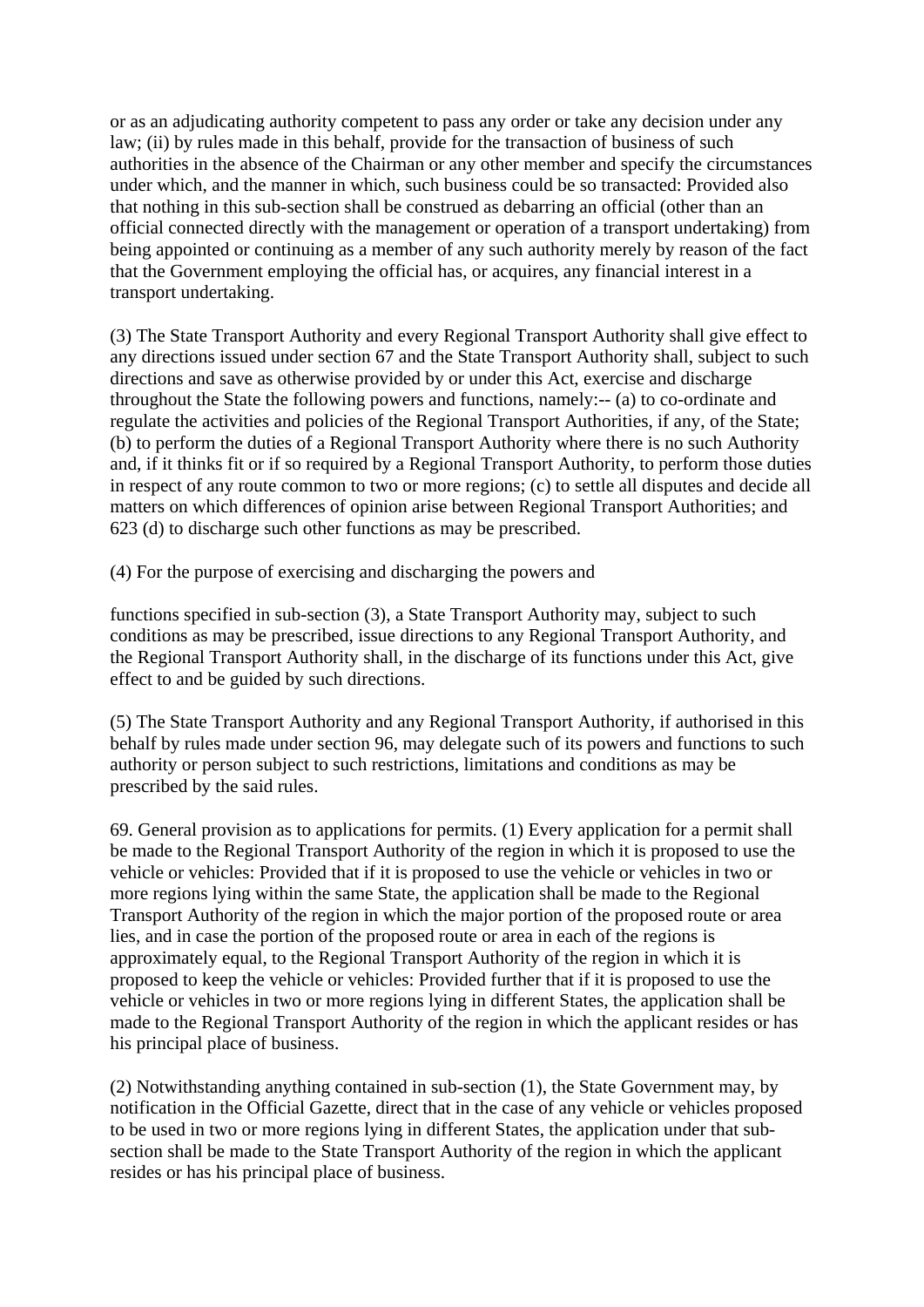70. Application for stage carriage permit. (1) An application for a permit in respect of a stage carriage (in this Chapter referred to as a stage carriage permit) or as a reserve stage carriage shall, as far as may be, contain the following particulars, namely:-- (a) the route or routes or the area or areas to which the application relates; (b) the type and seating capacity of each such vehicle; (c) the minimum and maximum number of daily trips proposed to be provided and the time-table of the normal trips. Explanation.--For the purposes of this section, section 72, section 80 and section 102, "trip" means a single journey from one point to another, and every return journey shall be deemed to be a separate trip; (d) the number of vehicles intended to be kept in reserve to maintain the service and to provide for special occasions; 624 (e) the arrangements intended to be made for the housing, maintenance and repair of the vehicles, for the comfort and convenience of passengers and for the storage and safe custody of luggage; (f) such other matters as may be prescribed.

(2) An application referred to in sub-section (1) shall be accompanied by such documents as may be prescribed.

carriage permit. 71. Procedure of Regional Transport Authority in considering

application for stage carriage permit. (1) A Regional Transport Authority shall, while considering an application for a stage carriage permit, have regard to the objects of this Act: Provided that such permit for a route of fifty kilometers or less shall be granted only to an individual or a State transport undertaking.

(2) A Regional Transport Authority shall refuse to grant a stage carriage permit if it appears from any time-table furnished that the provisions of this Act relating to the speed at which vehicles may be driven are likely to be contravened: Provided that before such refusal an opportunity shall be given to the applicant to amend the time-table so as to conform to the said provisions.

(3) (a) The State Government shall, if so directed by the Central Government having regard to the number of vehicles, road conditions and other relevant matters, by notification in the Official Gazette, direct a State Transport Authority and a Regional Transport Authority to limit the number of stage carriages generally or of any specified type, as may be fixed and specified in the notification, operating on city routes in towns with a population of not less than five lakhs. (b) Where the number of stage carriages are fixed under clause (a), the Government of the State shall reserve in the State certain percentage of stage carriage permits for the scheduled castes and the scheduled tribes in the same ratio as in the case of appointments made by direct recruitment to public services in the State. (c) Where the number of stage carriages are fixed under clause (a), the Regional Transport Authority shall reserve such number of permits for the scheduled castes and the scheduled tribes as may be fixed by the State Government under sub-clause (b). (d) After reserving such number of permits as is referred to in clause (c), the Regional Transport Authority shall in considering an application have regard to the following matters, namely:-- (i) financial stability of the applicant; (ii) satisfactory performance as a stage carriage operator including payment of tax if the applicant is or has been an operator of stage carriage service; and (iii) such other matters as may be prescribed by the State Government: Provided that, other conditions being equal, preference shall be given to applications for permits from-- (i) State transport undertakings; 625 (ii) cooperative societies registered or deemed to have been registered under any enactment for the time being in force; or (iii) ex-servicemen.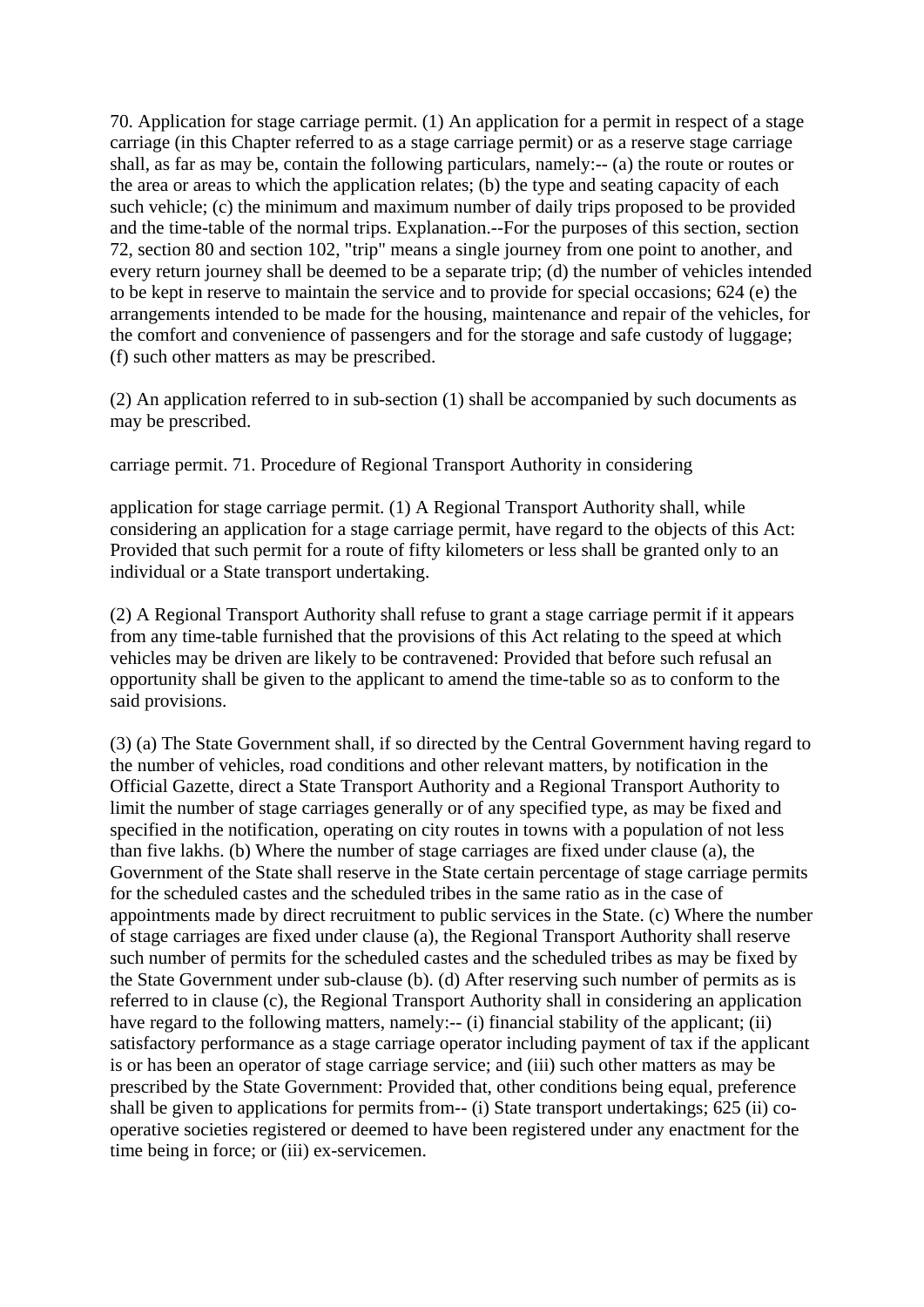(4) A Regional Transport Authority shall not grant more than five stage carriage permits to any individual or more than ten stage carriage permits to any company (not being a State transport undertaking).

(5) In computing the number of permits to be granted under sub-

section (4), the permits held by an applicant in the name of any other person and the permits held by any company of which such applicant is a director shall also be taken into account. Explanation.--For the purposes of this section "company" means any body corporate, and includes a firm or other association of individuals; and "director", in relation to a firm, means a partner in the firm.

72. Grant of stage carriage permits. (1) Subject to the provisions of section 71, a Regional Transport Authority may, on an application made to it under section 70, grant a stage carriage permit in accordance with the application or with such modifications as it deems fit or refuse to grant such a permit: Provided that no such permit shall be granted in respect of any route or area not specified in the application.

(2) The Regional Transport Authority, if it decides to grant a stage carriage permit, may grant the permit for a stage carriage of a specified description and may, subject to any rules that may be made under this Act, attach to the permit any one or more of the following conditions, namely:-- (i) that the vehicles shall be used only in a specified area, or on a specified route or routes; (ii) that the operation of the stage carriage shall be commenced with effect from a specified date; (iii) the minimum and maximum number of daily trips to be provided in relation to any route or area generally or on specified days and occasions; (iv) that copies of the time-table of the stage carriage approved by the Regional Transport Authority shall be exhibited on the vehicles and at specified stands and halts on the route or within the area; (v) that the stage carriage shall be operated within such margins of deviation from the approved time-table as the Regional Transport Authority may from time to time specify; (vi) that within municipal limits and such other areas and places as may be prescribed, passengers or goods shall not be taken up or set down except at specified points; (vii) the maximum number of passengers and the maximum weight of luggage that may be carried on the stage carriage, either generally or on specified occasions or at specified times and seasons; (viii) the weight and nature of passengers' luggage that shall be carried free of charge, the total weight of luggage that may be carried in relation to each passenger, and the arrangements that shall be made for the carriage of luggage without causing inconvenience to passengers; 626 (ix) the rate of charge that may be levied for passengers' luggage in excess of the free allowance; (x) that vehicles of a specified type fitted with body conforming to approved specifications shall be used: Provided that the attachment of this condition to a permit shall not prevent the continued use, for a period of two years from the date of publication of the approved specifications, of any vehicle operating on that date; (xi) that specified standards of comfort and cleanliness shall be maintained in the vehicles; (xii) the conditions subject to which goods may be carried in the stage carriage in addition to or to the exclusion of passengers; (xiii) that fares shall be charged in accordance with the approved fare table; (xiv) that a copy of, or extract from, the fare table approved by the Regional Transport Authority and particulars of any special fares or rates of fares so approved for particular occasions shall be exhibited on the stage carriage and at specified stands and halts; (xv) that tickets bearing specified particulars shall be issued to passengers and shall show the fares actually charged and that records of tickets issued shall be kept in a specified manner; (xvi) that mails shall be carried on the vehicle subject to such conditions (including conditions as to the time in which mails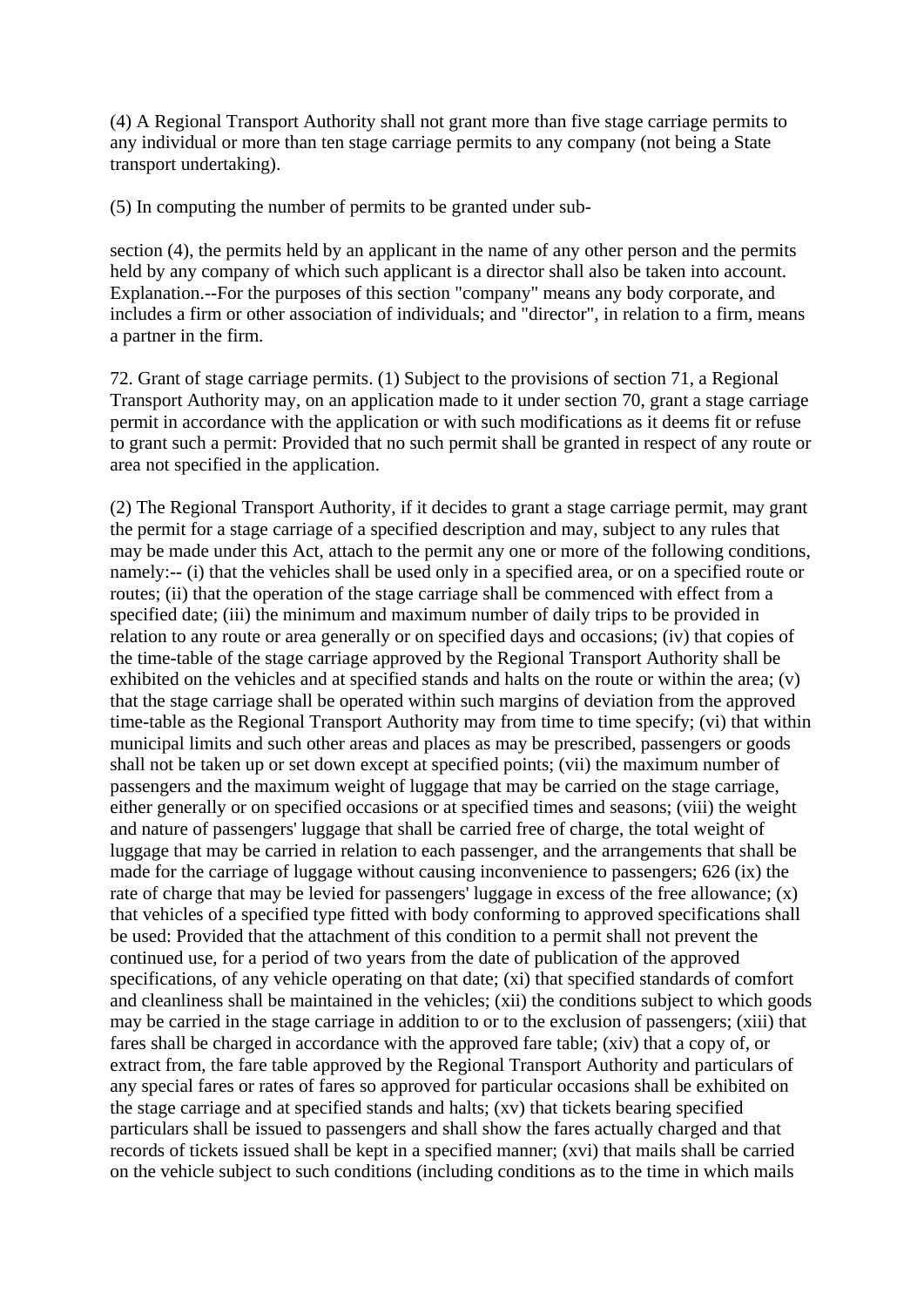are to be carried and the charges which may be levied) as may be specified; (xvii) the vehicles to be kept as reserve by the holder of the permit to maintain the operation and to provide for special occasions; (xviii) the conditions subject to which vehicle may be used as a contract carriage; (xix) that specified arrangements shall be made for the housing, maintenance and repair of vehicle; (xx) that any specified bus station or shelter maintained by Government or a local authority shall be used and that any specified rent or fee shall be paid for such use; (xxi) that the conditions of the permit shall not be departed from, save with the approval of the Regional Transport Authority; (xxii) that the Regional Transport Authority may, after giving notice of not less than one month,-- (a) vary the conditions of the permit; (b) attach to the permit further conditions: Provided that the conditions specified in pursuance of clause (i) shall not be varied so as to alter the distance covered by the original route by more than 24 kilometers, and any variation within such limits shall be made only after the Regional Transport 627 Authority is satisfied that such variation will serve the convenience of the public and that it is not expedient to grant a separate permit in respect of the original route as so varied or any part thereof; (xxiii) that the holder of a permit shall furnish to the Regional Transport Authority such periodical returns, statistics and other information as the State Government may from time to time prescribe; (xxiv) any other conditions which may be prescribed.

73. Application for contract carriage permit. An application for a permit in respect of a contract carriage (in this Chapter referred to as a contract carriage permit) shall contain the following particulars, namely:-- (a) the type and seating capacity of the vehicle; (b) the area for which the permit is required; (c) any other particulars which may be prescribed.

74. Grant of contract carriage permit. (1) Subject to the

provisions of sub-section (3), a Regional Transport Authority may, on an application made to it under section 73, grant a contract carriage permit in accordance with the application or with such modifications as it deems fit or refuse to grant such a permit: Provided that no such permit shall be granted in respect of any area not specified in the application.

(2) The Regional Transport Authority, if it decides to grant a contract carriage permit, may, subject to any rules that may be made under this Act, attach to the permit any one or more of the following conditions, namely:-- (i) that the vehicles shall be used only in a specified area or on a specified route or routes; (ii) that except in accordance with specified conditions, no contract of hiring, other than an extension or modification of a subsisting contract, may be entered into outside the specified area; (iii) the maximum number of passengers and the maximum weight of luggage that may be carried on the vehicles, either generally or on specified occasions or at specified times and seasons; (iv) the conditions subject to which goods may be carried in any contract carriage in addition to, or to the exclusion of, passengers; (v) that, in the case of motor cabs, specified fares or rates of fares shall be charged and a copy of the fare table shall be exhibited on the vehicle; (vi) that, in the case of vehicles other than motor cabs, specified rates of hiring not exceeding specified maximum shall be charged; (vii) that, in the case of motor cabs, a special weight of passengers' luggage shall be carried free of charge, and that the charge, if any, for any luggage in excess thereof shall be at a specified rate; 628 (viii) that, in the case of motor cabs, a taximeter shall be fitted and maintained in proper working order, if prescribed; (ix) that the Regional Transport Authority may, after giving notice of not less than one month,-- (a) vary the conditions of the permit; (b) attach to the permit further conditions; (x) that the conditions of permit shall not be departed from save with the approval of the Regional Transport Authority; (xi) that specified standards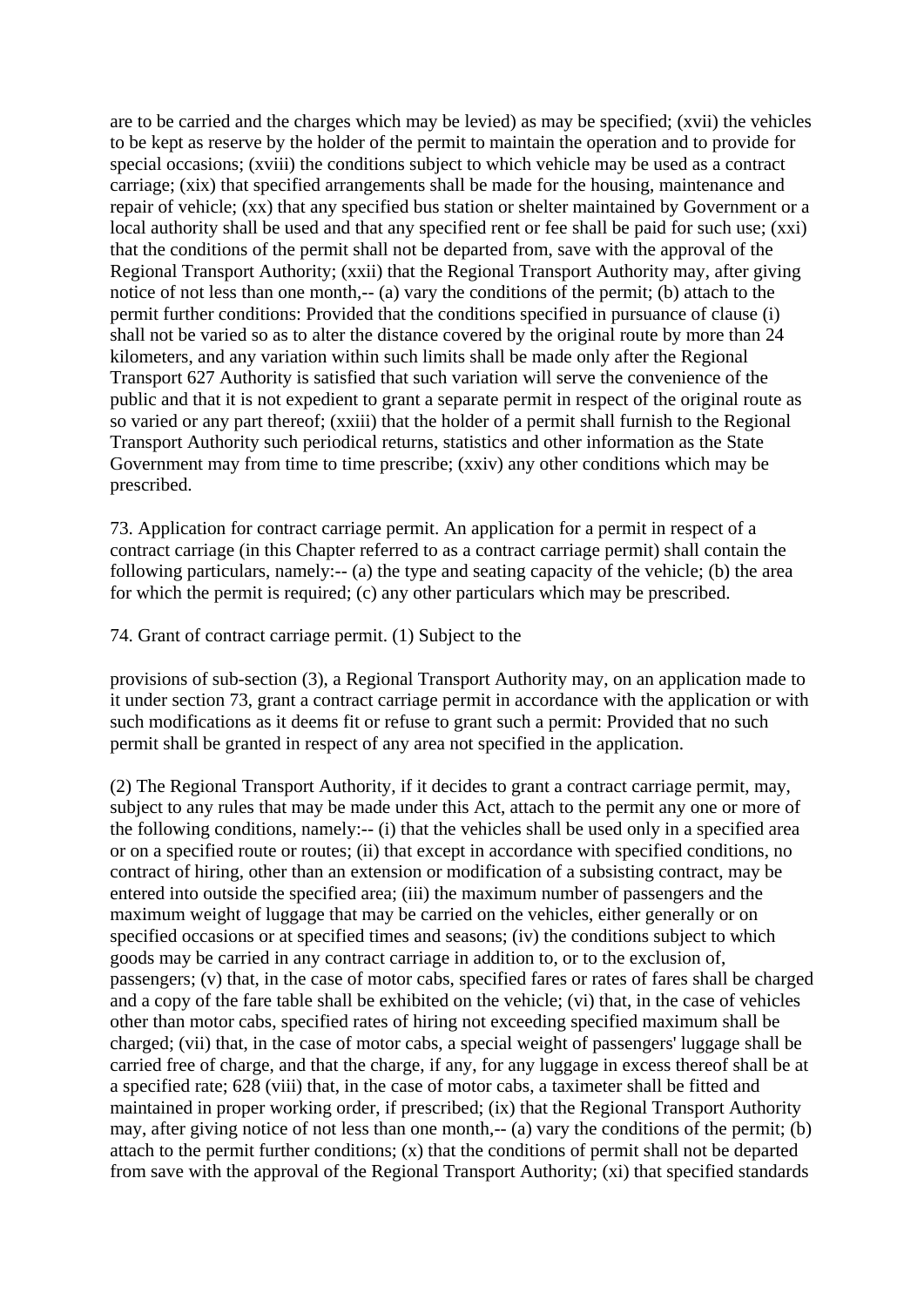of comfort and cleanliness shall be maintained in the vehicles; (xii) that, except in the circumstances of exceptional nature, the plying of the vehicle or carrying of the passengers shall not be refused; (xiii) any other conditions which may be prescribed.

(3) (a) The State Government shall, if so directed by the Central Government, having regard to the number of vehicles, road conditions and other relevant matters, by notification in the Official Gazette, direct a State Transport Authority and a Regional Transport Authority to limit the number of contract carriages generally or of any specified type, as may be fixed and specified in the notification, operating on city routes in towns with a population of not less than five lakhs. (b) Where the number of contract carriages are fixed under clause (a), the Regional Transport Authority shall, in considering an application for the grant of permit in respect of any such contract carriage, have regard to the following matters, namely:-- (i) financial stability of the applicant; (ii) satisfactory performance as a contract carriage operator including payment of tax if the applicant is or has been an operator of contract carriages; and (iii) such other matters as may be prescribed by the State Government: Provided that, other conditions being equal, preference shall be given to applications for permits from-- (i) the India Tourism Development Corporation; (ii) State Tourism Development Corporations; (iii) State Tourism Departments; (iv) State transport undertakings; (v) co-operative societies registered or deemed to have been registered under any enactment for the time being in force; (vi) ex-servicemen.

75. Scheme for renting of motor cabs. (1) The Central Government may, by notification in the Official Gazette, make a scheme for the purpose of regulating the business of renting of motor cabs to persons desiring to drive the cabs for their own use and for matters connected therewith. 629

(2) A scheme made under sub-section (1) may provide for all or any of the following matters, namely:-- (a) licensing of operators under the scheme including grant, renewal and revocation of such licences; (b) form of application and form of licences and the particulars to be contained therein; (c) fee to be paid with the application for such licences; (d) the authorities to which the application shall be made; (e) condition subject to which such licences may be granted, renewed or revoked; (f) appeals against orders of refusal to grant or renew such licences and appeals against orders revoking such licences; (g) conditions subject to which motor cabs may be rented; (h) maintenance of records and inspection of such records; (i) such other matters as may be necessary to carry out the purposes of this section.

76. Application for private service vehicle permit. (1) A Regional Transport Authority may, on an application made to it, grant a private service vehicle permit in accordance with the application or with such modification as it deems fit or refuse to grant such permit: Provided that no such permit shall be granted in respect of any area or route not specified in the application.

(2) An application for a permit to use a motor vehicle as a private service vehicle shall contain the following particulars, namely:-- (a) type and seating capacity of the vehicle; (b) the area or the route or routes to which the application relates; (c) the manner in which it is claimed that the purpose of carrying persons otherwise than for hire or reward or in connection with the trade or business carried on by the applicant will be served by the vehicle; and (d) any other particulars which may be prescribed.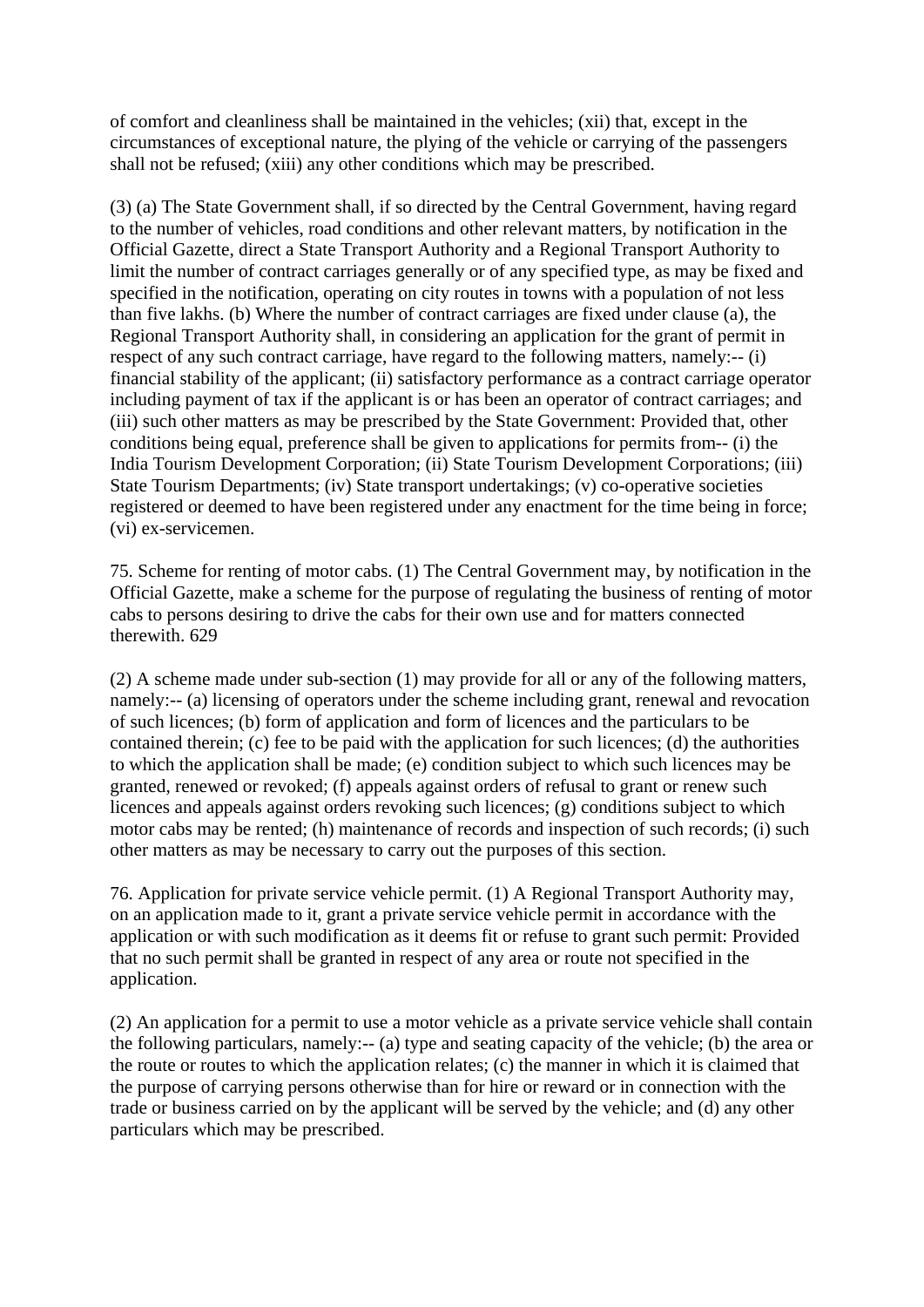(3) The Regional Transport Authority if it decides to grant the permit may, subject to any rules that may be made under this Act, attach to the permit any one or more of the following conditions, namely:-- (i) that the vehicle be used only in a specified area or on a specified route or routes; (ii) the maximum number of persons and the maximum weight of luggage that may be carried; (iii) that the Regional Transport Authority may, after giving notice of not less than one month-- (a) vary the conditions of the permit: (b) attach to the permit further conditions; 630 (iv) that the conditions of permit shall not be departed from, save with the approval of the Regional Transport Authority; (v) that specified standards of comforts and cleanliness shall be maintained in the vehicle; (vi) that the holder of the permit shall furnish to the Regional Transport Authority such periodical returns, statistics and other information as the State Government may, from time to time, specify; and (vii) such other conditions as may be prescribed.

77. Application for goods carriage permit. An application for a permit to use a motor vehicle for the carriage of goods for hire or reward or for the carriage of goods for or in connection with a trade or business carried on by the applicant (in this Chapter referred to as a goods carriage permit) shall, as far as may be, contain the following particulars, namely:-- (a) the area or the route or routes to which the application relates; (b) the type and capacity of the vehicle; (c) the nature of the goods it is proposed to carry; (d) the arrangements intended to be made for the housing, maintenances and repair of the vehicle and for the storage and safe custody of the goods; (e) such particulars as the Regional Transport Authority may require with respect to any business as a carrier of goods for hire or reward carried on by the applicant at any time before the making of the application, and of the rates charged by the applicant; (f) particulars of any agreement, or arrangement, affecting in any material respect the provision within the region of the Regional Transport Authority of facilities for the transport of goods for hire or reward, entered into by the applicant with any other person by whom such facilities are provided, whether within or without the region; (g) any other particulars which may be prescribed.

78. Consideration of application for goods carriage permit. A Regional Transport Authority shall, in considering an application for a goods carriage permit, have regard to the following matters, namely:-- (a) the nature of the goods to be carried with special reference to their dangerous or hazardous nature to human life; (b) the nature of the chemicals or explosives to be carried with special reference to the safety to human life.

79. Grant of goods carriage permit. (1) A Regional Transport Authority may, on an application made to it under section 77, grant a goods carriage permit to be valid throughout the State or in accordance with the application or with such modifications as it deems fit or refuse to grant such a permit: Provided that no such permit shall be granted in respect of any area or route not specified in the application. 631

(2) The Regional Transport Authority, if it decides to grant a goods carriage permit, may grant the permit and may, subject to any rules that may be made under this Act, attach to the permit any one or more of the following conditions, namely:-- (i) that the vehicle shall be used only in a specified area or on a specified route or routes; (ii) that the gross vehicle weight of any vehicle used shall not exceed a specified maximum; (iii) that goods of a specified nature shall not be carried; (iv) that goods shall be carried at specified rates; (v) that specified arrangement shall be made for the housing, maintenance and repair of the vehicle and the storage and safe custody of the goods carried; (vi) that the holder of the permit shall furnish to the Regional Transport Authority such periodical returns, statistics and other information as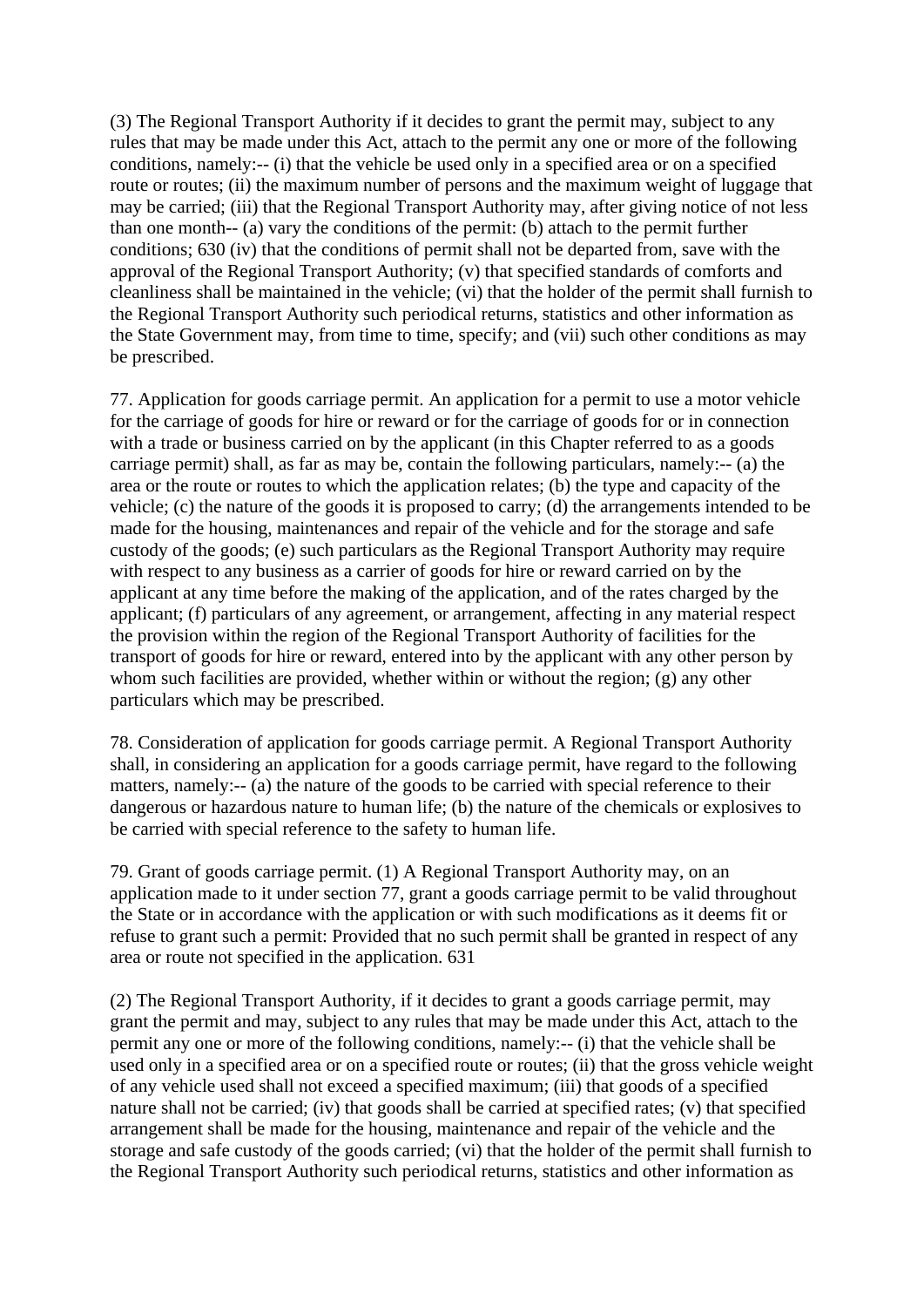the State Government may, from time to time, prescribe; (vii) that the Regional Transport Authority may, after giving notice of not less than one month,-- (a) vary the conditions of the permit; (b) attach to the permit further conditions; (viii) that the conditions of the permit shall not be departed from, save with the approval of the Regional Transport Authority; (ix) any other conditions which may be prescribed.

(3) The conditions referred to in sub-section (2) may include conditions relating to the packaging and carriage of goods of dangerous or hazardous nature to human life.

80. Procedure in applying for and granting permits. (1) An application for a permit of any kind may be made at any time.

(2) A Regional Transport Authority shall not ordinarily refuse to grant an application for permit of any kind made at any time under this Act: Provided that the Regional Transport Authority may summarily refuse the application if the grant of any permit in accordance with the application would have the effect of increasing the number of stage carriages as fixed and specified in a notification in the

Official Gazette under clause (a) of sub-section (3) of section 71 or of contract carriages as fixed and specified in a notification in the

Official Gazette under clause (a) of sub-section (3) of section 74: Provided further that where a Regional Transport Authority refuses an application for the grant of a permit of any kind under this Act, it shall give to the applicant in writing its reasons for the refusal of the same and an opportunity of being heard in the matter.

(3) An application to vary the conditions of any permit, other than a temporary permit, by the inclusion of a new route or routes or a new 632 area or by altering the route or routes or area covered by it, or in the case of a stage carriage permit by increasing the number of trips above the specified maximum or by the variation, extension or curtailment of the route or routes or the area specified in the permit shall be treated as an application for the grant of a new permit: Provided that it shall not be necessary so to treat an application made by the holder of stage carriage permit who provides the only service on any route to increase the frequency of the service so provided without any increase in the number of vehicles: Provided further that,-- (i) in the case of variation, the termini shall not be altered and the distance covered by the variation shall not exceed twenty-four kilometres; (ii) in the case of extension, the distance covered by extension shall not exceed twenty-four kilometres from the termini, and any such variation or extension within such limits shall be made only after the transport authority is satisfied that such variation will serve the convenience of the public and that it is not expedient to grant a separate permit in respect of the original route as so varied or extended or any part thereof.

(4) A Regional Transport Authority may, before such date as may be specified by it in this behalf, replace any permit granted by it before the said date by a fresh permit conforming to the provisions of section 72 or section 74 or section 76 or section 79, as the case may be, and the fresh permit shall be valid for the same route or routes or the same area for which the replaced permit was valid: Provided that no condition other than a condition which was already attached to the replaced permit or which could have been attached thereto under the law in force when that permit was granted shall be attached to the fresh permit except with the consent in writing of the holder of the permit.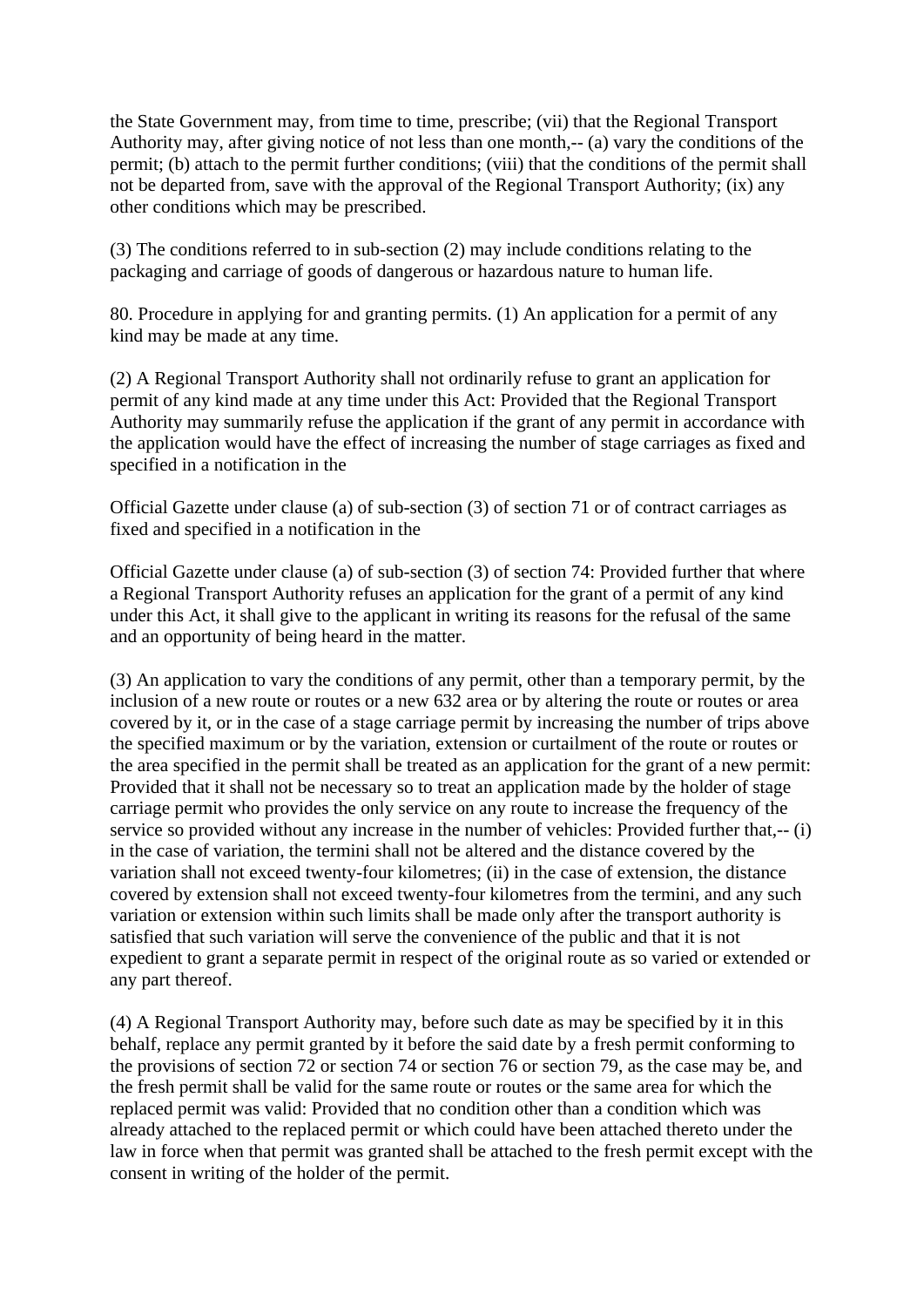(5) Notwithstanding anything contained in section 81, a permit

issued under the provisions of sub-section (4) shall be effective without renewal for the remainder of the period during which the replaced permit would have been so effective.

81. Duration and renewal of permits. (1) A permit other than a temporary permit issued under section 87 or a special permit issued

under sub-section (8) of section 88 shall be effective without renewal for a period of five years: Provided that where the permit is countersigned under sub-section

(1) of section 88, such countersignature shall remain effective without renewal for such period so as to synchronise with the validity of the primary permit.

(2) A permit may be renewed on an application made not less than fifteen days before the date of its expiry.

(3) Notwithstanding anything contained in sub-section (2), the Regional Transport Authority or the State Transport Authority, as the case 1633 may be, may entertain an application for the renewal of a permit after the last date specified in that sub-section if it is satisfied that the applicant was prevented by good and sufficient cause from making an application within the time specified.

(4) The Regional Transport Authority or the State Transport Authority, as the case may be, may reject an application for the renewal of a permit on one or more of the following grounds, namely:-- (a) the financial condition of the applicant as evidenced by insolvency, or decrees for payment of debts remaining unsatisfied for a period of thirty days, prior to the date of consideration of the application; (b) the applicant had been punished twice or more for any of the following offences within twelve months reckoned from fifteen days prior to the date of consideration of the application committed as a result of the operation of a stage carriage service by the applicant, namely:-- (i) plying any vehicle--

(1) without payment of tax due on such vehicle;

(2) without payment of tax during the grace period allowed for payment of such tax and then stop the plying of such vehicle;

(3) on any unauthorised route; (ii) making unauthorised trips: Provided that in computing the number of punishments for the purpose of clause (b), any punishment stayed by the order of an appellate authority shall not be taken into account: Provided further that no application under this sub-section shall be rejected unless an opportunity of being heard is given to the applicant.

(5) Where a permit has been renewed under this section after the expiry of the period thereof, such renewal shall have effect from the date of such expiry irrespective of whether or not a temporary permit has been granted under clause (d) of section 87, and where a temporary permit has been granted, the fee paid in respect of such temporary permit shall be refunded.

82. Transfer of permit. (1) Save as provided in sub-section (2), a permit shall not be transferable from one person to another except with the permission of the transport authority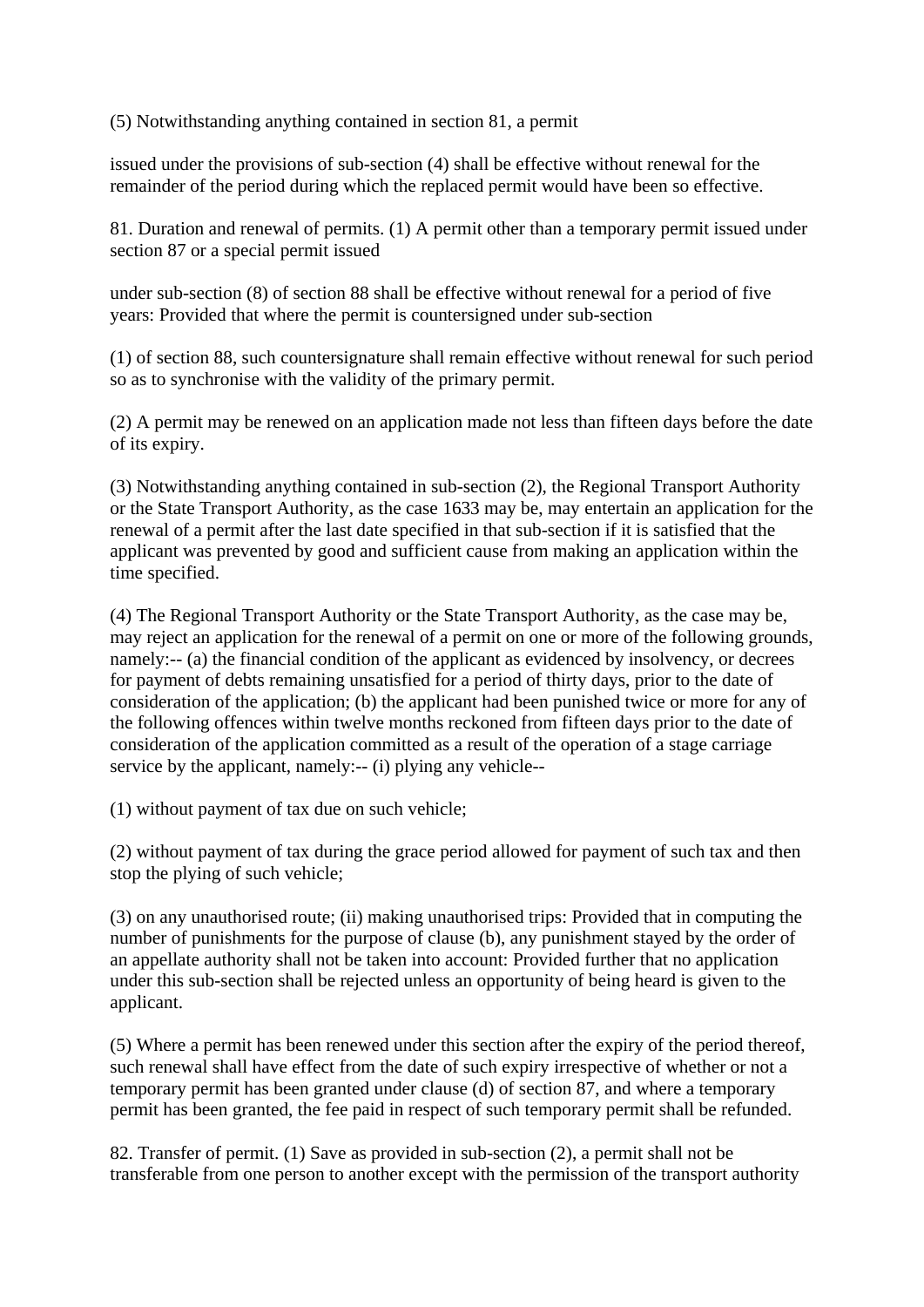which granted the permit and shall not, without such permission, operate to confer on any person to whom a vehicle covered by the permit is transferred any right to use that vehicle in the manner authorised by the permit.

(2) Where the holder of a permit dies, the person succeeding to the possession of the vehicle covered by the permit may, for a period of three months, use the permit as if it had been granted to himself: Provided that such person has, within thirty days of the death of the holder, informed the transport authority which granted the permit of the death of the holder and of his own intention to use the permit: 634 Provided further that no permit shall be so used after the date on which it would have ceased to be effective without renewal in the hands of the deceased holder.

(3) The transport authority may, on application made to it within three months of the death of the holder of a permit, transfer the permit to the person succeeding to the possession of the vehicles covered by the permit: Provided that the transport authority may entertain an application made after the expiry of the said period of three months if it is satisfied that the applicant was prevented by good and sufficient cause from making an application within the time specified.

83. Replacement of vehicles. The holder of a permit may, with the permission of the authority by which the permit was granted, replace any vehicle covered by the permit by any other vehicle of the same nature.

84. General conditions attaching to all permits. The following shall be conditions of every permit-- (a) that the vehicle to which the permit relates carries valid certificate of fitness issued under section 56 and is at all times so maintained as to comply with the requirements of this Act and the rules made thereunder; (b) that the vehicle to which the permit relates is not driven at a speed exceeding the speed permitted under this Act; (c) that any prohibition or restriction imposed and any fares or freight fixed by notification made under section 67 are observed in connection with the vehicle to which the permit relates; (d) that the vehicle to which the permit relates is not driven in contravention of the provisions of section 5 or section 113; (e) that the provisions of this Act limiting the hours of work of drivers are observed in connection with any vehicle or vehicles to which the permit relates; (f) that the provisions of Chapters X, XI and XII so far as they apply to the holder of the permit are observed; and (g) that the name and address of the operator shall be painted or otherwise firmly affixed to every vehicle to which the permit relates on the exterior of the body of that vehicle on both sides thereof in a colour or colours vividly contrasting to the colour of the vehicle centered as high as practicable below the window line in bold letters.

85. General form of permits. Every permit issued under this Act shall be complete in itself and shall contain all the necessary particulars of the permit and the conditions attached thereto.

86. Cancellation and suspension of permits. (1) The transport authority which granted a permit may cancel the permit or may suspend it for such period as it thinks fit-- (a) on the breach of any condition specified in section 84 or of any condition contained in the permit, or 635 (b) if the holder of the permit uses or causes or allows a vehicle to be used in any manner not authorised by the permit, or (c) if the holder of the permit ceases to own the vehicle covered by the permit, or (d) if the holder of the permit has obtained the permit by fraud or misrepresentation, or (e) if the holder of the goods carriage permit, fails without reasonable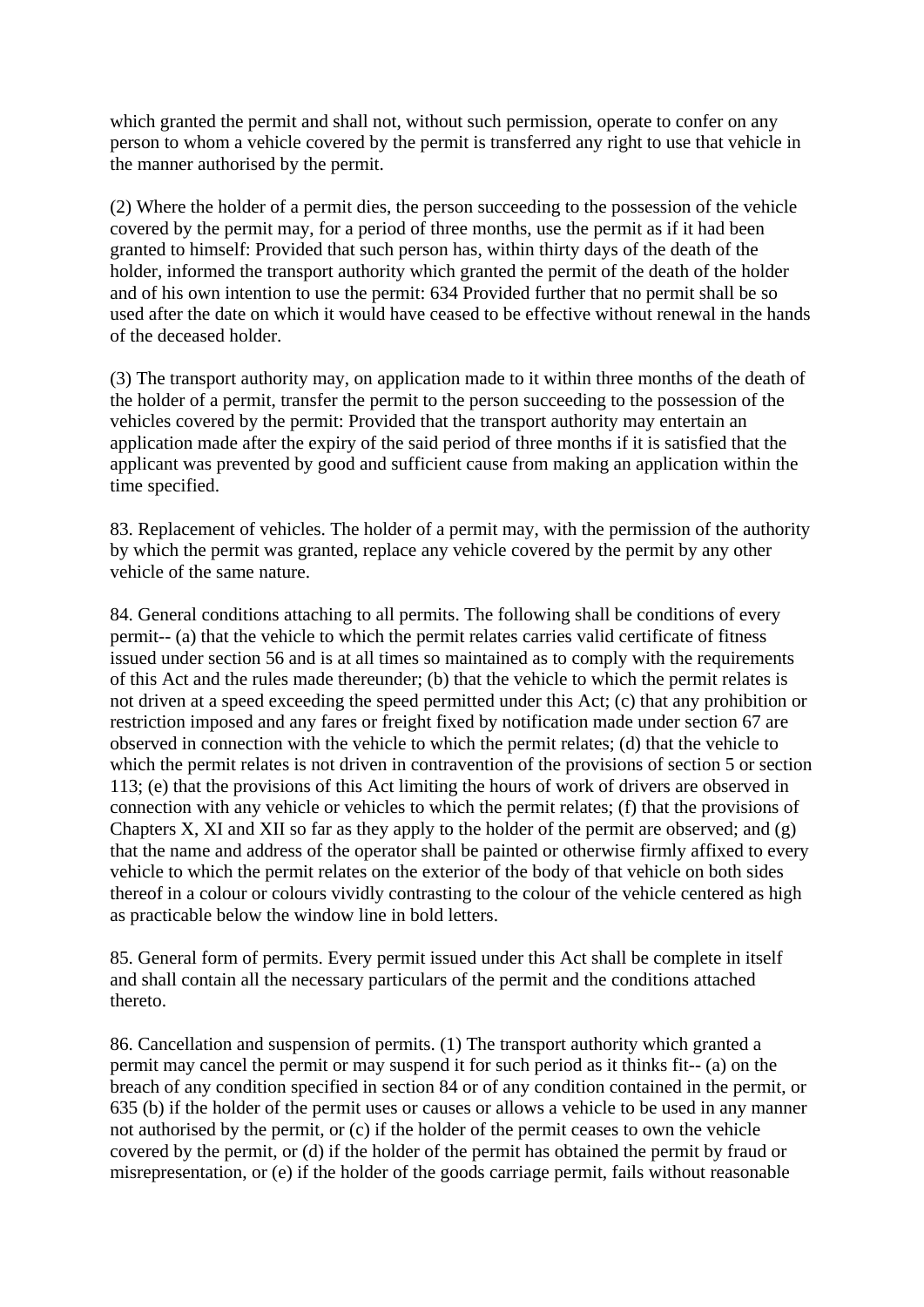cause, to use the vehicle for the purposes for which the permit was granted, or (f) if the holder of the permit acquires the citizenship of any foreign country: Provided that no permit shall be suspended or cancelled unless an opportunity has been given to the holder of the permit to furnish his explanation.

(2) The transport authority may exercise the powers conferred on

it under sub-section (1) in relation to a permit granted by any authority or person to whom power in this behalf has been delegated

under sub-section (5) of section 68 as if the said permit was a permit granted by the transport authority.

(3) Where a transport authority cancels or suspends a permit, it shall give to the holder in writing its reasons for the action taken.

(4) The powers exercisable under sub-section (1) (other than the power to cancel a permit) by the transport authority which granted the permit may be exercised by any authority or person to whom such powers

have been delegated under sub-section (5) of section 68.

(5) Where a permit is liable to be cancelled or suspended under

clause (a) or clause (b) or clause (e) of sub-section (1) and the transport authority is of opinion that having regard to the circumstances of the case, it would not be necessary or expedient so to cancel or suspend the permit if the holder of the permit agrees to pay a certain sum of money, then, notwithstanding anything contained

in sub-section (1), the transport authority may, instead of cancelling or suspending the permit, as the case may be, recover from the holder of the permit the sum of money agreed upon.

(6) The powers exercisable by the transport authority under sub-

section (5) may, where an appeal has been preferred under section 89, be exercised also by the appellate authority.

(7) In relation to a permit referred to in sub-section (9) of

section 88, the powers exercisable under sub-section (1) (other than the power to cancel a permit) by the transport authority which granted the permit, may be exercised by any transport authority and any authority or persons to whom power in this behalf has been delegated

under sub-section (5) of section 68, as if the said permit was a permit granted by any such authority or persons. 636

87. Temporary permits. (1) A Regional Transport Authority and the State Transport Authority may without following the procedure laid down in sector 80, grant permits, to be effective for a limited period which shall, not in any case exceed four months, to authorise the use of a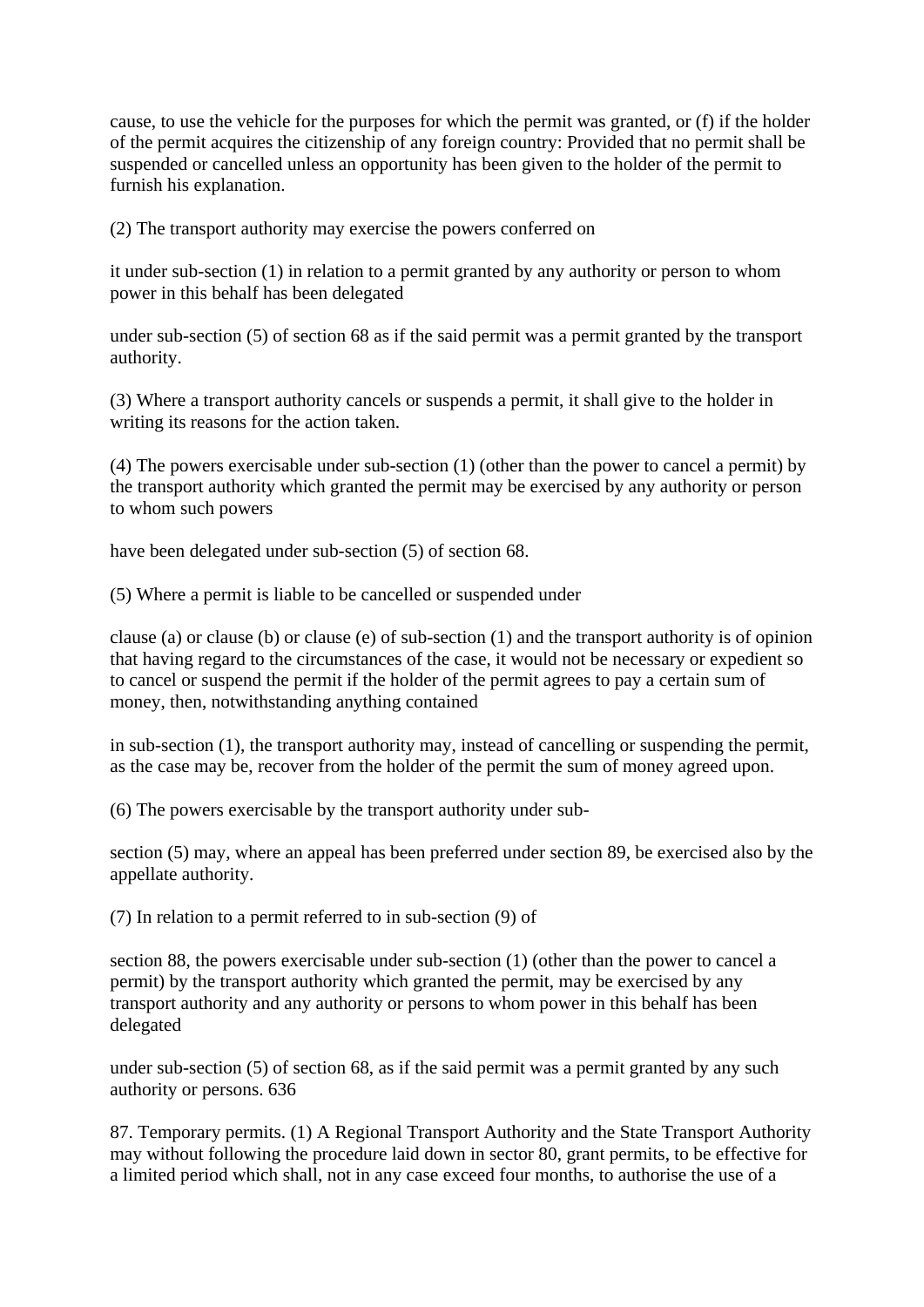transport vehicle temporarily-- (a) for the conveyance of passengers on special occasions such as to and from fairs and religious gatherings, or (b) for the purposes of a seasonal business, or (c) to meet a particular temporary need, or (d) pending decision on an application for the renewal of a permit, and may attach to any such permit such condition as it may think fit: Provided that a Regional Transport Authority or, as the case may be, State Transport Authority may, in the case of goods carriages, under the circumstances of an exceptional nature, and for reasons to be recorded in writing, grant a permit for a period exceeding four months, but not exceeding one year.

(2) Notwithstanding anything contained in sub-section (1), a temporary permit may be granted thereunder in respect of any route or area where-- (i) no permit could be issued under section 72 or section 74 or section 76 or section 79 in respect of that route or area by reason of an order of a court or other competent authority restraining the issue of the same, for a period not exceeding the period for which the issue of the permit has been so restrained; or (ii) as a result of the suspension by a court or other competent authority of the permit of any vehicle in respect of that route or area, there is no transport vehicle of the same class with a valid permit in respect of that route or area, or there is no adequate number of such vehicles in respect of that route or area, for a period not exceeding the period of such suspension. Provided that the number of transport vehicles in respect of which temporary permits are so granted shall not exceed the number of vehicles in respect of which the issue of the permits have been restrained or, as the case may be, the permit has been suspended.

88. Validation of permits for use outside region in which

granted. (1) Except as may be otherwise prescribed, a permit granted by the Regional Transport Authority of any one region shall not be valid in any other region, unless the permit has been countersigned by the Regional Transport Authority of that other rigion, and a permit granted in any one State shall not be valid in any other State unless countersigned by the State Transport Authority of that other State or by the Regional Transport Authority concerned: Provided that a goods carriage permit, granted by the Regional Transport Authority of any one region, for any area in any other region or regions within the same State shall be valid in that area without the 637 countersignature of the Regional Transport Authority of the other region or of each of the other regions concerned: Provided further that where both the starting point and the terminal point of a route are situate within the same State, but part of such route lies in any other State and the length of such part does not exceed sixteen kilometres, the permit shall be valid in the other State in respect of that part of the route which is in that other State notwithstanding that such permit has not been countersigned by the State Transport Authority or the Regional Transport Authority of that other State: Provided also that-- (a) where a motor vehicle covered by a permit granted in one State is to be used for the purposes of defence in any other State, such vehicle shall display a certificate, in such form, and issued by such Authority, as the Central Government may, by notification in the Official Gazette, specify, to the effect that the vehicle shall be used for the period specified therein exclusively for the purposes of defence; and (b) any such permit shall be valid in that other State notwithstanding that such permit has not been countersigned by the State Transport Authority or the Regional Transport Authority of that other State.

(2) Notwithstanding anything contained in sub-section (1), a permit granted or countersigned by a State Transport Authority shall be valid in the whole State or in such regions within the State as may be specified in the permit.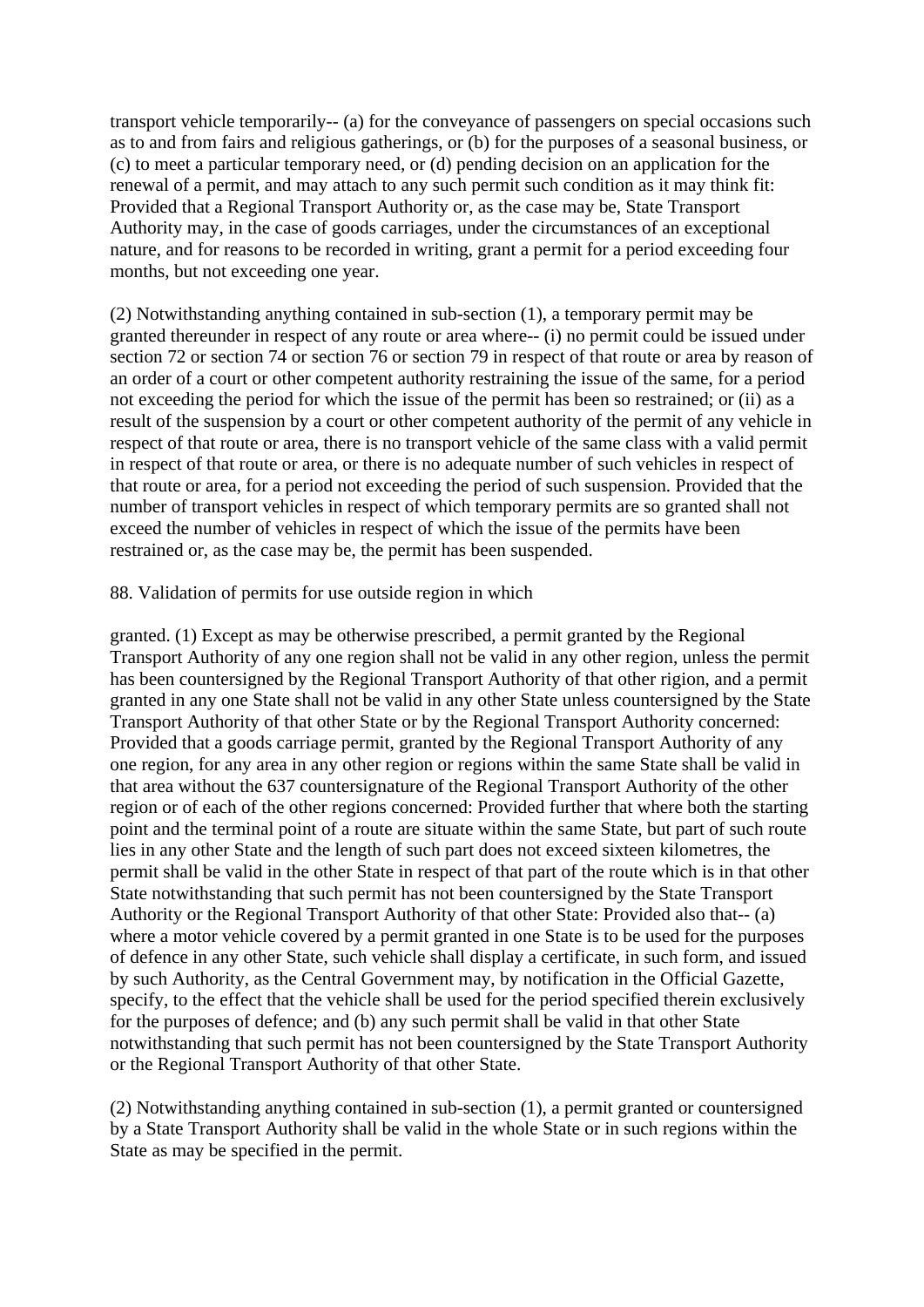(3) A Regional Transport Authority when countersigning the permit may attach to the permit any condition which it might have imposed if it had granted the permit and may likewise vary any condition attached to the permit by the authority by which the permit was granted.

(4) The provisions of this Chapter relating to the grant, revocation and suspension of permits shall apply to the grant, revocation and suspension of countersignatures of permits: Provided that it shall not be necessary to follow the procedure laid down in section 80 for the grant of countersignatures of permits, where the permits granted in any one State are required to be countersigned by the State Transport Authority of another State or by the Regional Transport Authority concerned as a result of any agreement arrived at between the States after complying with the

requirements of sub-section (5).

(5) Every proposal to enter into an agreement between the States to fix the number of permits which is proposed to be granted or countersigned in respect of each route or area, shall be published by each of the State Governments concerned in the Official Gazette and in any one or more of the newspapers in regional language circulating in the area or route proposed to be covered by the agreement together with a notice of the date before which representations in connection therewith may be submitted, and the date not being less than thirty days from the date 638 of publication in the Official Gazette, on which, and the authority by which, and the time and place at which, the proposal and any representation received in connection therewith will be considered.

(6) Every agreement arrived at between the States shall, in so far as it relates to the grant of countersignature of permits, be published by each of the State Governments concerned in the Official Gazette and in any one or more of the newspapers in the regional language circulating in the area or route covered by the agreement and the State Transport Authority of the State and the Regional Transport Authority concerned shall give effect to it.

(7) Notwithstanding anything contained in sub-section (1), a Regional Transport Authority of one region may issue a temporary permit under section 87 to be valid in another region or State with the concurrence, given generally or for the particular occasion, of the Regional Transport Authority of that other region or of the State Transport Authority of that other State, as the case may be.

(8) Notwithstanding anything contained in sub-section (1), but subject to any rules that may be made under this Act by the Central Government, the Regional Transport Authority of any one region or, as the case may be, the State Transport Authority, may, for the convenience of the public, grant a special permit in relation to a vehicle covered by a permit issued under section 72 (including a

reserve stage carriage) or under section 74 or under sub-section (9) of this section for carrying a passenger or passengers for hire or reward under a contract, express or implied, for the use of the vehicle as a whole without stopping to pick up or set down along the line of route passengers not included in the contract, and in every case where such special permit is granted, the Regional Transport Authority shall assign to the vehicle, for display thereon, a special distinguishing mark in the form and manner specified by the Central Government and such special permit shall be valid in any other region or State without the countersignature of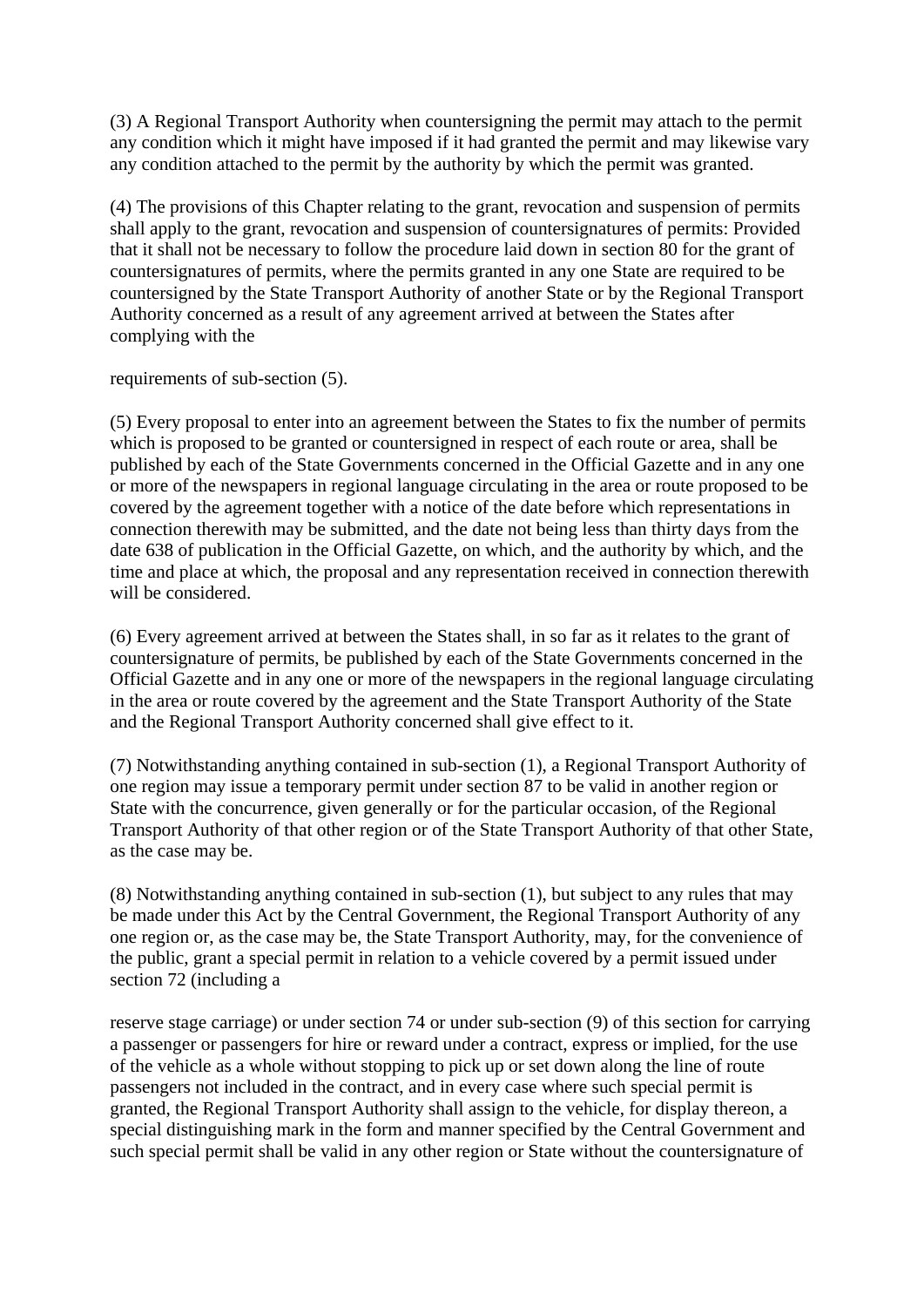the Regional Transport Authority of the other region or of the State Transport Authority of the other State, as the case may be.

(9) Notwithstanding anything contained in sub-section (1) but subject to any rules that may be made by the Central Government under

sub-section (14), any State Transport Authority may, for the purpose of promoting tourism, grant permits in respect of tourist vehicles valid for the whole of India, or in such contiguous States not being less than three in number including the State in which the permit is issued as may be specified in such permit in accordance with the choice indicated in the application and the provisions of sections 73, 74, 80, 81, 82, 83, 84, 85, 86 and 89 shall, as far as may be, apply in relation to such permits.

(10) Without prejudice to the provisions of section 74, the State Transport Authority shall, in considering an application for a permit

under sub-section (9) in respect of tourist vehicles other than motor cabs have regard to the following matters, namely:-- (a) no such permit shall be issued-- (i) to an individual owner so as to exceed ten such valid permits in his own name, 639 (ii) to a company so as to exceed twenty such valid permits in its own name; (b) the restriction under clause (a) regarding the number of permits to be granted shall not apply to the India Tourism Development Corporation, State Tourism Development Corporations, State Tourism Departments or State transport undertakings; (c) in computing the number of permits for the purposes of clause (a), the number of permits held by an applicant in the name of any other person and the permits held by any company of which such applicant is a director shall also be taken into account. Explanation.--For the purposes of this sub-section and sub-

section (13), "company" means a body corporate, and includes a firm or other association of individuals; and "director", in relation to a firm, means a partner in the firm.

(11) The following shall be conditions of every permit granted

under sub-section (9), namely:-- (i) every motor vehicle in respect of which such permit is granted shall conform to such description, requirement regarding the seating capacity, standards of comforts, amenities and other matters, as the Central Government may specify in this behalf; (ii) every such motor vehicle shall be driven by a person having such qualifications and satisfying such conditions as may be specified by the Central Government; and (iii) such other conditions as may be prescribed by the Central Government.

(12) Notwithstanding anything contained in sub-section (1), but, subject to the rules that may be made by the Central Government under

sub-section (14), the appropriate authority may, for the purpose of encouraging long distance inter-State road transport, grant in a State, national permits in respect of goods carriages and the provisions of sections 69, 77, 79, 80, 81, 82, 83, 84, 85, 86 and 89 shall, as far as may be, apply to or in relation to the grant of national permits.

(13) The appropriate authority shall, in considering an application for a national permit, have regard to the following matters, namely:-- (a) no national permit shall be issued-- (i) to an individual owner so as to exceed five national permits in its own name; (ii) to a company so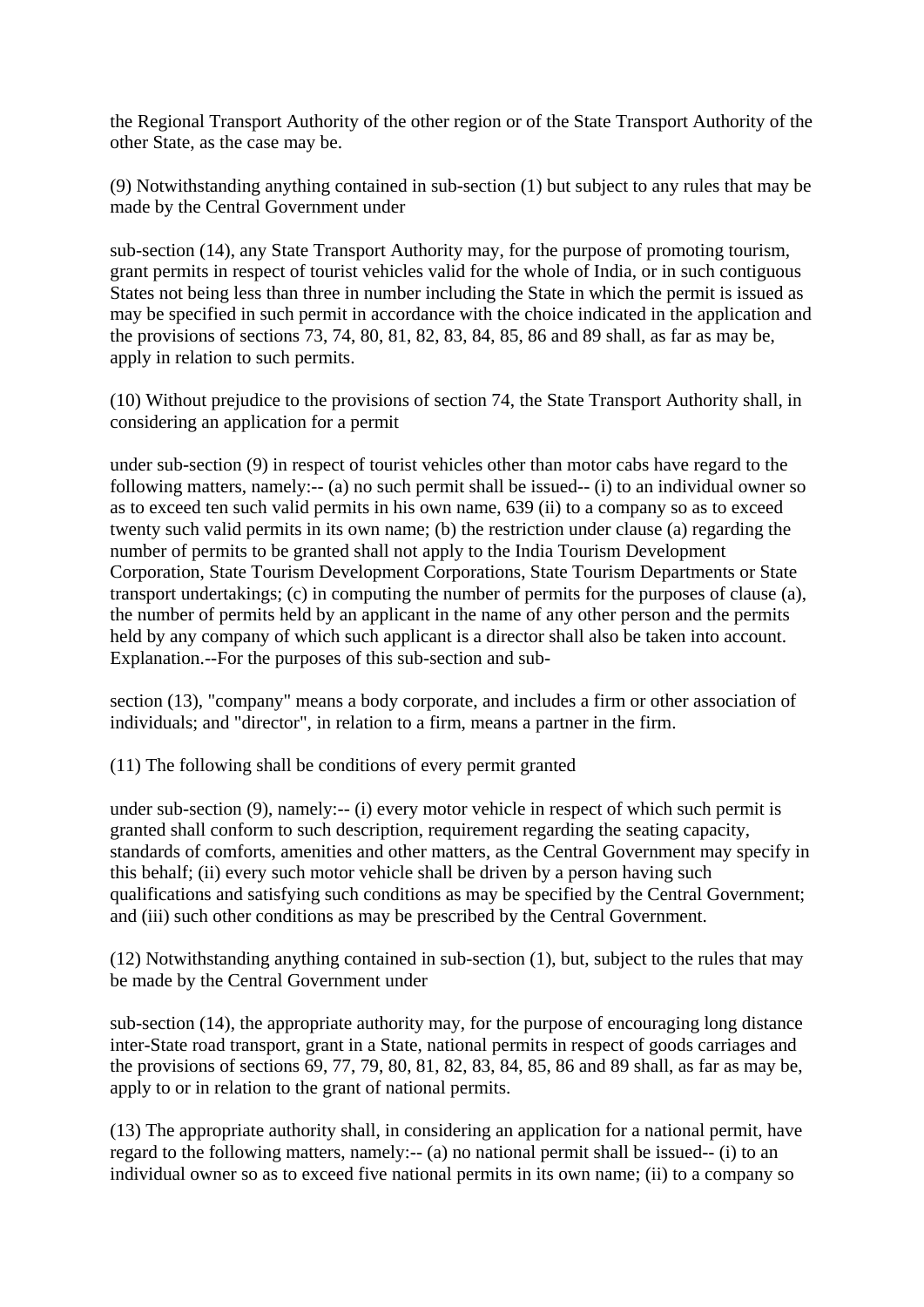as to exceed ten valid national permits in its own name; (b) the restriction under clause (a) regarding the number of permits to be issued shall not apply to the State transport undertakings; (c) in computing the number of permits for the purposes of clause (a), the number of permits held by an applicant in the name 640 of any other person and the permits held by any company of which such applicant is a director shall also be taken into account.

(14) (a) The Central Government may make rules for carrying out the provisions of this section. (b) In particular, and without prejudice to the generality of the foregoing power, such rules may provide for all or any of the following matters, namely:-- (i) the authorisation fee payable for the issue of a permit

referred to in sub-sections (9) and (12); (ii) the fixation of the laden weight of the motor vehicle; (iii) the distinguishing particulars or marks to be carried or exhibited in or on the motor vehicle; (iv) the colour or colours in which the motor vehicle is to be painted; (v) such other matters as the appropriate authority shall consider in granting a national permit. Explanation.--In this section,-- (a) "appropriate authority", in relation to a national permit, means the authority which is authorised under this Act to grant a goods carriage permit; (b) "authorisation fee" means the annual fee, not exceeding one thousand rupees, which may be charged by the appropriate authority of a State to enable a motor vehicle, covered by the

permit referred to in sub-sections (9) and (12) to be used in other States subject to the payment of taxes or fees, if any, levied by the States concerned; (c) "national permit" means a permit granted by the appropriate authority to goods carriages to operate throughout the territory of India or in such contiguous States, not being less than four in number, including the State in which the permit is issued as may be specified in such permit in accordance with the choice indicated in the application.

89. Appeals. (1) Any person-- (a) aggrieved by the refusal of the State or a Regional Transport Authority to grant a permit, or by any condition attached to a permit granted to him, or (b) aggrieved by the revocation or suspension of the permit or by any variation of the conditions thereof, or (c) aggrieved by the refusal to transfer the permit under section 82, or (d) aggrieved by the refusal of the State or a Regional Transport Authority to countersign a permit, or by any condition attached to such countersignature, or (e) aggrieved by the refusal of renewal of a permit, or 641 (f) aggrieved by the refusal to grant permission under section 83, or (g) aggrieved by any other order which may be prescribed, may, within the prescribed time and in the prescribed manner, appeal to the State Transport Appellate Tribunal constituted

under sub-section (2), who shall, after giving such person and the original authority an opportunity of being heard, give a decision thereon which shall be final.

(2) The State Government shall constitute for the State, a State Transport Appellate Tribunal which shall consist of a judicial officer who is not below the rank of a District Judge, or who is qualified to be a Judge of a High Court: Provided that in relation to a Union territory, the Tribunal may consist of the Administrator of that territory or any officer who has judicial experience.

(3) Notwithstanding anything contained in sub-section (1) or sub-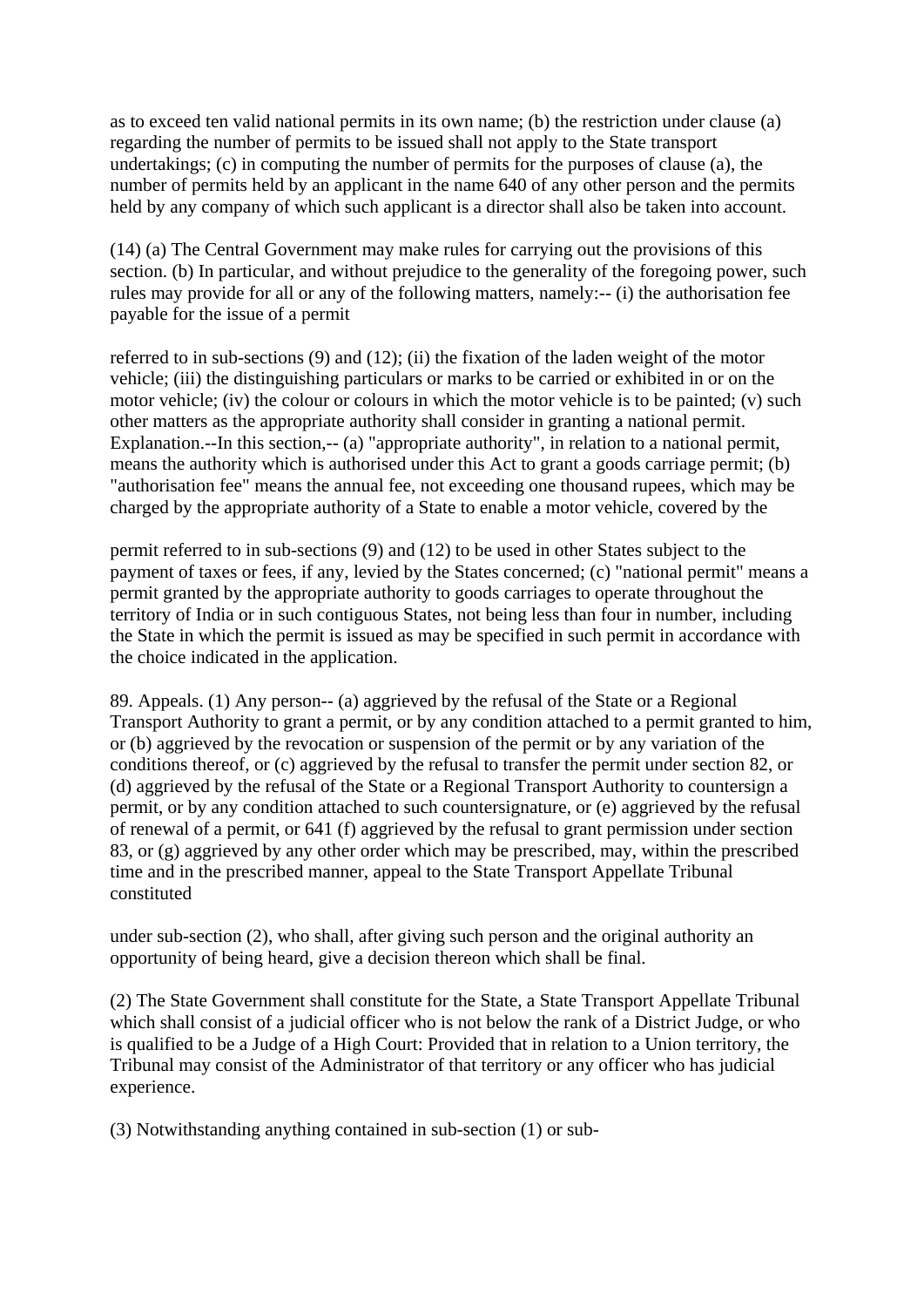section (2), every appeal pending at the commencement of this Act, shall continue to be proceeded with and disposed of as if this Act had not been passed. Explanation.--For the removal of doubts, it is hereby declared that when any order is made by the State Transport Authority or the Regional Transport Authority in pursuance of a direction issued by the

Inter-State Transport Commission under clause (c) of sub-section (2) of section 63A of the Motor Vehicles Act, 1939, (4 of 1939.) as it stood immediately before the commencement of this Act, and any person feels aggrieved by such order on the ground that it is not in

consonance with such direction, he may appeal under sub-section (1) to the State Transport Appellate Tribunal against such order but not against the direction so issued.

90. Revision. The State Transport Appellate Tribunal may, on an application made to it, call for the record of any case in which an order has been made by a State Transport Authority or Regional Transport Authority against which no appeal lies, and if it appears to the State Transport Appellate Tribunal that the order made by the State Transport Authority or Regional Transport Authority is improper or illegal, the State Transport Appellate Tribunal may pass such order in relation to the case as it deems fit and every such order shall be final: Provided that the State Transport Appellate Tribunal shall not entertain any application from a person aggrieved by an order of a State Transport Authority or Regional Transport Authority, unless the application is made within thirty days from the date of the order: Provided further that the State Transport Appellate Tribunal may entertain the application after the expiry of the said period of thirty days, if it is satisfied that the applicant was prevented by good and sufficient cause from making the application in time: Provided also that the State Transport Appellate Tribunal shall not pass an order under this section prejudicial to any person without giving him a reasonable opportunity of being heard. 642

91. Restriction of hours of work of drivers. (1) No person shall cause or allow any person who is employed by him for the purpose of driving a transport vehicle or who is subject to his control for such purpose to work-- (a) for more than five hours before he has had an interval of rest of at least half an hour; or (b) for more than eight hours in one day; or (c) for more than forty-eight hours in any week.

(2) A State Government may, by notification in the Official

Gazette, grant such exemptions from the provisions of sub-section (1) as it thinks fit, to meet cases of emergency or of delays by reason of circumstances which could not be foreseen.

(3) A State Government or, if authorised in this behalf by the State Government by rules made under section 96, the State or a Regional Transport Authority may require persons employing any person

whose work is subject to any of the provisions of sub-section (1) to fix beforehand the hours of work of such persons so as to conform to those provisions, and may provide for the recording of the hours so fixed.

(4) No person shall work or shall cause or allow any other person to work outside the hours fixed or recorded for the work of such

persons under sub-section (3).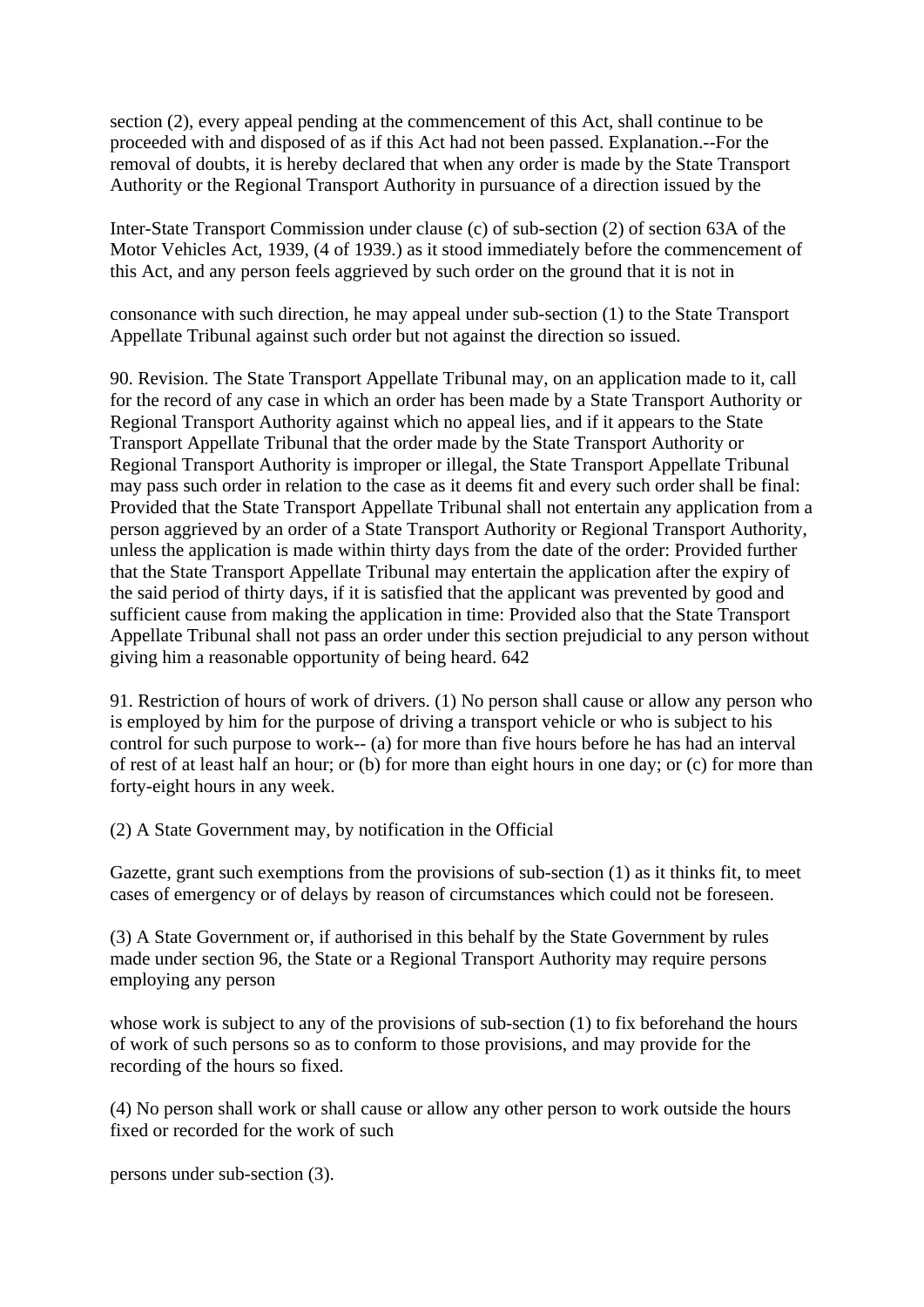(5) A State Government may prescribe the circumstances under which and the period during which the driver of a vehicle although not engaged in work is required to remain on or near the vehicle may be deemed to be an interval for rest within the meaning of sub-section

(1).

92. Voidance of contracts restrictive of liability. Any contract for the conveyance of a passenger in a stage carriage or contract carriage, in respect of which a permit has been issued under this Chapter, shall, so far as it purports to negative or restrict the liability of any person in respect of any claim made against that person in respect of the death of, or bodily injury to, the passenger while being carried in, entering or alighting from the vehicle, or purports to impose any conditions with respect to the enforcement of any such liability, be void.

93. Agent or canvasser to obtain licence. (1) No person shall engage himself-- (i) as an agent or a canvasser, in the sale of tickets for travel by public service vehicles or in otherwise soliciting custom for such vehicles, or (ii) as an agent in the business of collecting, forwarding or distributing goods carried by goods carriages, unless he has obtained a licence from such authority and subject to such conditions as may be prescribed by the State Government.

(2) The conditions referred to in sub-section (1) may include all or any of the following matters, namely:-- (a) the period for which a licence may be granted or renewed; 643 (b) the fee payable for the issue or renewal of the licence; (c) the deposit of security-- (i) of a sum not exceeding rupees fifty thousand in the case of an agent in the business of collecting, forwarding or distributing goods carried by goods carriages; (ii) of a sum not exceeding rupees five thousand in the case of any other agent or canvasser, and the circumstances under which the security may be forfeited; (d) the provisions by the agent of insurance of goods in transit; (e) the authority by which and the circumstances under which the licence may be suspended or revoked; (f) such other conditions as may be prescribed by the State Government.

(3) It shall be a condition of every licence that no agent or canvasser to whom the licence is granted shall advertise in any newspaper, book, list, classified directory or other publication unless there is contained in such advertisement appearing in such newspaper, book, list, classified directory or other publication the licence number, the date of expiry of licence and the particulars of the authority which granted the licence.

94. Bar on jurisdiction of Civil Courts. No Civil Court shall have jurisdiction to entertain any question relating to the grant of a permit under this Act, and no injunction in respect of any action taken or to be taken by the duly constituted authorities under this Act with regard to the grant of a permit, shall be entertained by any Civil Court.

carriages. 95. Power of State Government to make rules as to stage carriages

and contract carriages. (1) A State Government may make rules to regulate, in respect of stage carriages and contract carriages and the conduct of passengers in such vehicles.

(2) Without prejudice to the generality of the foregoing provision, such rules may-- (a) authorise the removal from such vehicle of any person contravening the rules by the driver or conductor of the vehicle, or, on the request of the driver or conductor, or any passenger, by any police officer; (b) require a passenger who is reasonably suspected by the driver or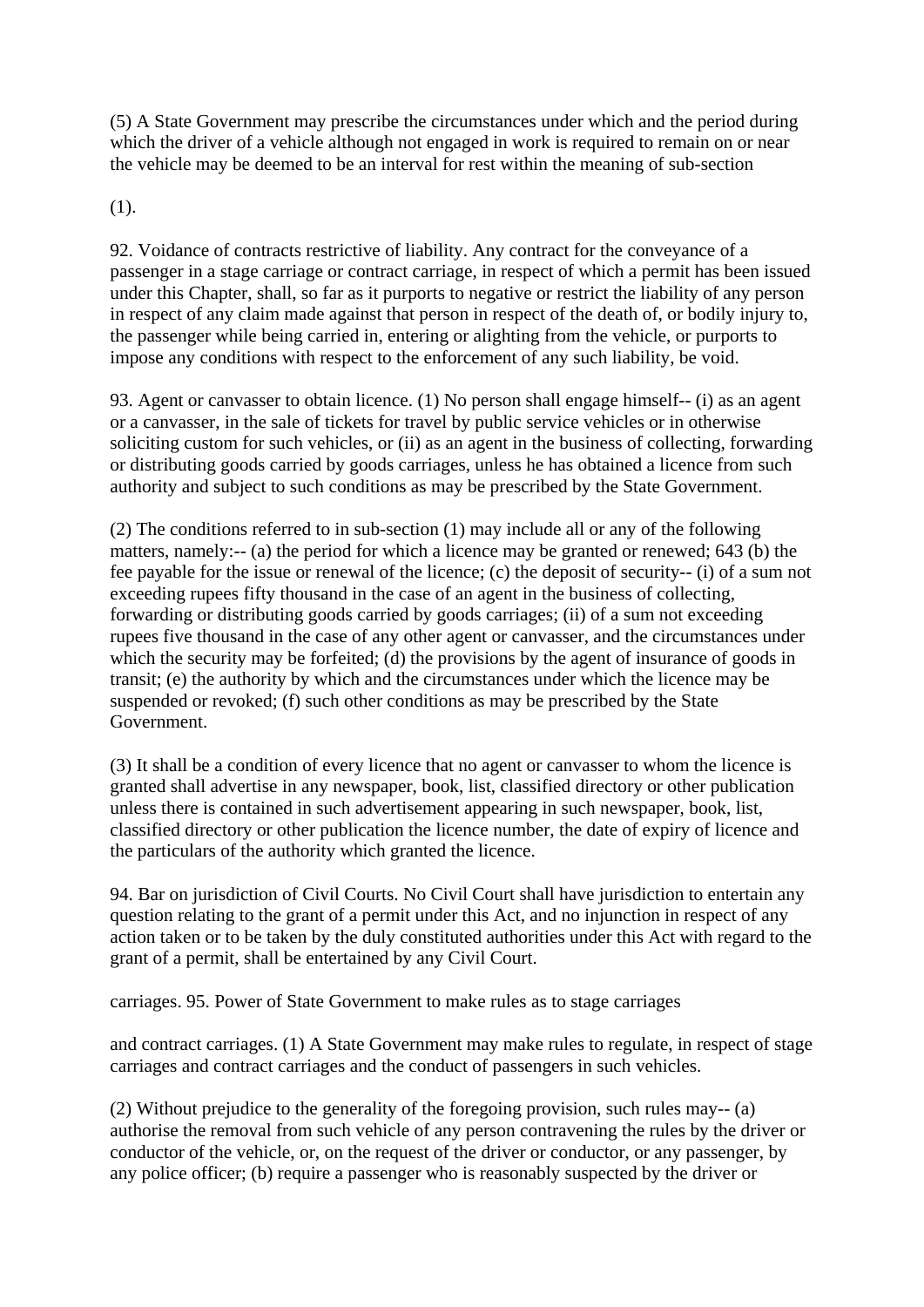conductor of contraventing the rules to give his name and address to a police officer or to the driver or conductor on demand; (c) require a passenger to declare, if so demanded by the driver or conductor, the journey he intends to take or has taken in the vehicle and to pay the fare for the whole of such journey and to accept any ticket issued therefor; 644 (d) require, on demand being made for the purpose by the driver or conductor or other person authorised by the owners of the vehicle, production during the journey and surrender at the end of the journey by the holder thereof of any ticket issued to him; (e) require a passenger, if so requested by the driver or conductor, to leave the vehicle on the completion of the journey the fare for which he has paid; (f) require the surrender by the holder thereof on the expiry of the period for which it is issued of a ticket issued to him; (g) require a passenger to abstain from doing anything which is likely to obstruct or interfere with the working of the vehicle or to cause damage to any part of the vehicle or its equipment or to cause injury or discomfort to any other passenger; (h) require a passenger not to smoke in any vehicle on which a notice prohibiting smoking is exhibited; (i) require the maintenance of complaint books in stage carriages and prescribe the conditions under which passengers can record any complaints in the same.

96. Power of State Government to make rules for the purposes of

this Chapter. (1) A State Government may make rules for the purpose of carrying into effect the provisions of this Chapter.

(2) Without prejudice to the generality of the foregoing power, rules under this section may be made with respect to all or any of the following matters, namely:-- (i) the period of appointment and the terms of appointment of and the conduct of business by Regional and State Transport Authorities and the reports to be furnished by them; (ii) the conduct of business by any such authority in the absence of any member (including the Chairman) thereof and the nature of business which, the circumstances under which and the manner in which, business could be so conducted; (iii) the conduct and hearing of appeals that may be preferred under this Chapter, the fees to be paid in respect of such appeals and the refund of such fees; (iv) the forms to be used for the purposes of this Chapter, including the forms of permits; (v) the issue of copies of permits in place of permits lost, destroyed or multilated; (vi) the documents, plates and marks to be carried by transport vehicles, the manner in which they are to be carried and the languages in which any such documents are to be expressed; (vii) the fees to be paid in respect of applications for permits duplicate permits and plates; 645 (vii) the exemption of prescribed persons or prescribed classes of persons from payment of all or any or any portion of the fees payable under this Chapter; (ix) the custody, production and cancellation on revocation or expiration of permits, and the return of permits which have been cancelled; (x) the conditions subject to which, and the extent to which, a permit granted in another State shall be valid in the State without countersignature; (xi) the conditions subject to which, and the extent to which, a permit granted in one region shall be valid in another region within the State without countersignature; (xii) the conditions to be attached to permits for the purpose of giving effect to any agreement such as is referred to

in clause (iii) of sub-section (1) of section 67; (xiii) the authorities to whom, the time within which and the manner in which appeals may be made; (xiv) the construction and fittings of, and the equipment to be carried by, stage and contract carriage, whether generally or in specified areas; (xv) the determination of the number of passengers a stage or contract carriage is adapted to carry and the number which may be carried; (xvi) the conditions subject to which goods may be carried on stage and contract carriages partly or wholly in lieu of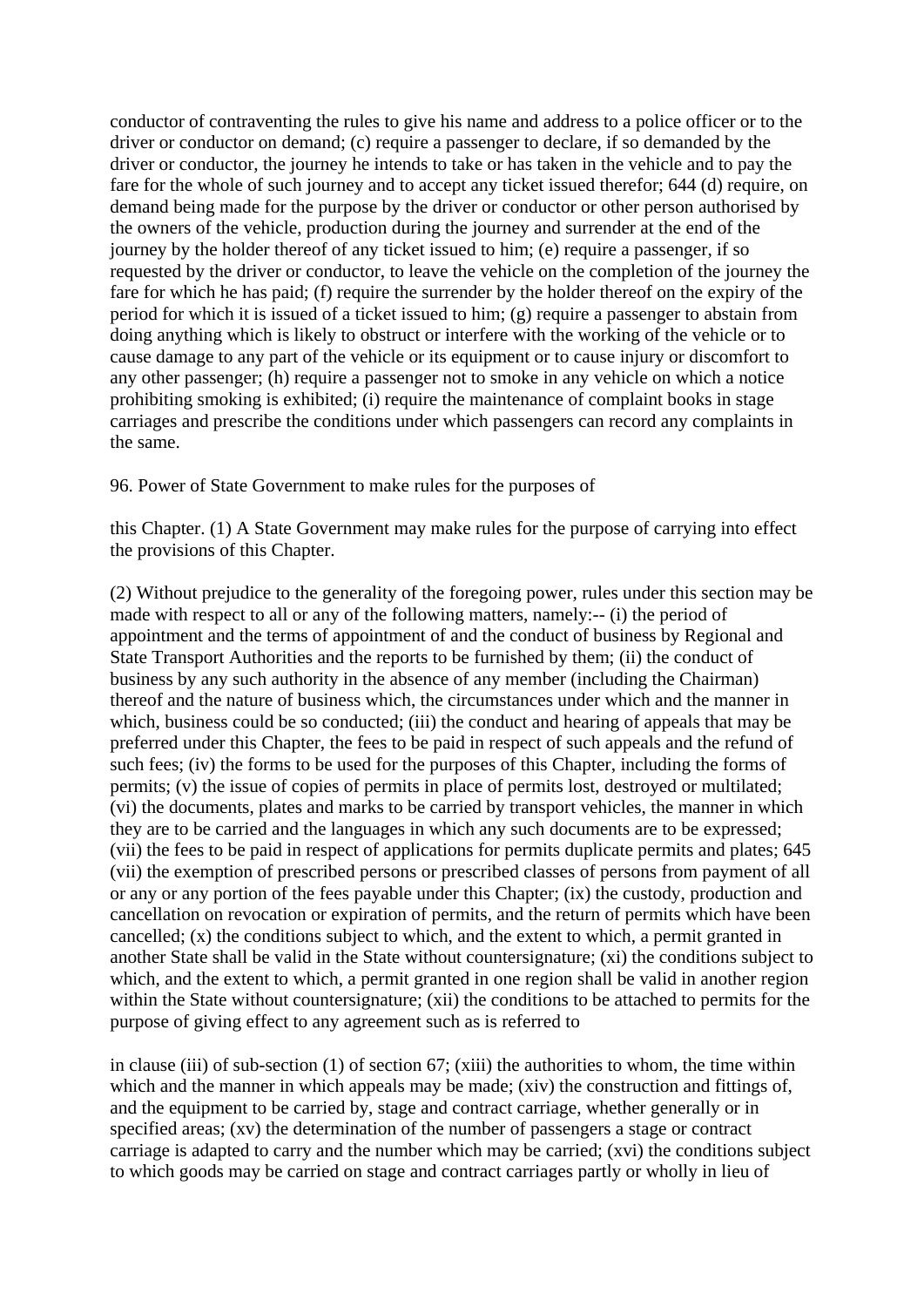passengers; (xvii) the safe custody and disposal of property left in a stage or contract carriage; (xviii) regulating the painting or marking of transport vehicles and the display of advertising matter thereon, and in particular prohibiting the painting or marking of transport vehicles in such colour or manner as to induce any person to believe that the vehicle is used for the transport of mails; (xix) the conveyance in stage or contract carriages of corpses or persons suffering from any infectious or contagious disease or goods likely to cause discomfort or injury to passengers and the inspection and disinfection of such carriage; if used for such purposes; (xx) the provision of taxi meters on motor cabs requiring approval or standard types of taxi meters to be used and examining testing and sealing taxi meters; (xxi) prohibiting the picking up or setting down of passengers by stage or contract carriages at specified places or in specified areas or at places other than duly notified stands or halting places and requiring the driver of a stage carriage to stop and remain stationary for a reasonable time when so required by a passenger 646 desiring to board or alight from the vehicle at a notified halting place; (xxii) the requirements which shall be complied with in the construction or use of any duly notified stand or halting place, including the provision of adequate equipment and facilities for the convenience of all users thereof; the fees, if any, which may be charged for the use of such facilities, the records which shall be maintained at such stands or places, the staff to be employed thereat, and the duties and conduct of such staff, and generally for maintaining such stands and places in a serviceable and clean condition; (xxiii) the regulation of motor cab ranks; (xxiv) requiring the owners of transport vehicles to notify any change of address or to report the failure of or damage to any vehicle used for the conveyance of passengers for hire or reward; (xxv) authorising specified persons to enter at all reasonable times and inspect all premises used by permit holders for the purposes of their business; (xxvi) requiring the person in charge of a stage carriage to carry any person tendering the legal or customary fare; (xxvii) the conditions under which and the types of containers or vehicles in which animals or birds may be carried and the seasons during which animals or birds may or may not be carried; (xxviii) the licensing of and the regulation of the conduct of agents or canvassers who engage in the sale of tickets for travel by public service vehicles or otherwise solicit custom for such vehicles; (xxix) the licensing of agents engaged in the business of collecting for forwarding and distributing goods carried by goods carriages; (xxx) the inspection of transport vehicles and their contents and of the permits relating to them; (xxxi) the carriage of persons other than the driver in goods carriages; (xxxii) the records to be maintained and the returns to be furnished by the owners of transport vehicles; and (xxxiii) any other matter which is to be or may be prescribed. CHAP SPECIAL PROVISIONS RELATING TO STATE TRANSPORT UNDERTAKINGS CHAPTER VI SPECIAL PROVISIONS RELATING TO STATE TRANSPORT UNDERTAKINGS

97. Definition. In this Chapter, unless the context otherwise requires, "road transport service" means a service of motor vehicles carrying passengers or goods or both by road for hire or reward. 647

98. Chapter to override Chapter V and other laws. The provisions of this Chapter and the rules and orders made thereunder shall have effect notwithstanding anything inconsistent therewith contained in Chapter V or in any other law for the time being in force or in any instrument having effect by virtue of any such law.

of a State transport undertaking. 99. Preparation and publication of proposal regarding road transport service of a State transport undertaking. Where any State Government is of opinion that for the purpose of providing an efficient, adequate, economical and properly co-ordinated road transport service, it is necessary in the public interest that road transport services in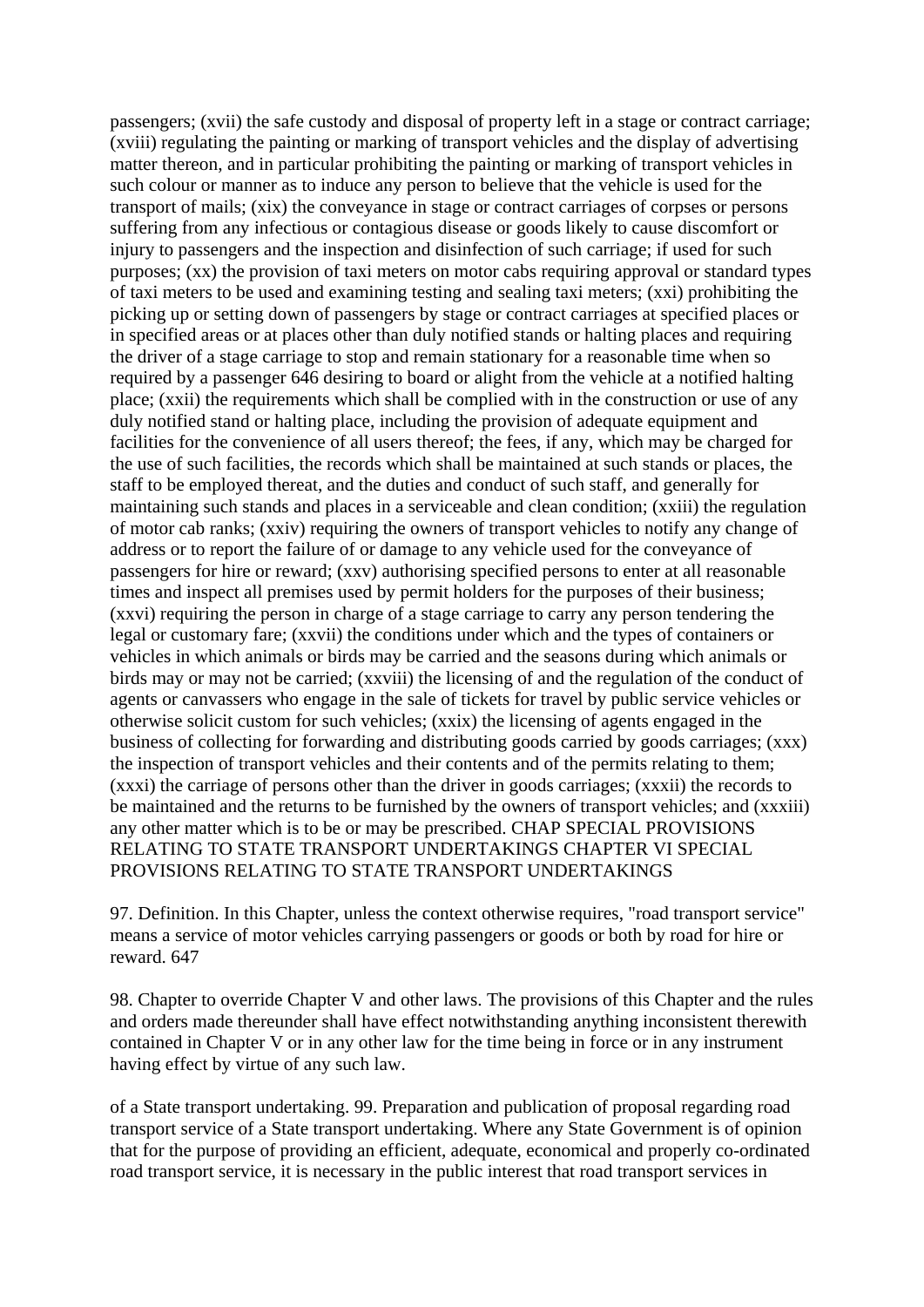general or any particular class of such service in relation to any area or route or portion thereof should be run and operated by the State transport undertaking, whether to the exclusion, complete or partial, of other persons or otherwise, the State Government may formulate a proposal regarding a scheme giving particulars of the nature of the services proposed to be rendered, the area or route proposed to be covered and other relevant particulars respecting thereto and shall publish such proposal in the Official Gazette of the State formulating such proposal and in not less than one newspaper in the regional language circulating in the area or route proposed to be covered by such scheme and also in such other manner as the State Government formulating such proposal deem fit.

100. Objection to the proposal. (1) On the publication of any proposal regarding a scheme in the Official Gazette and in not less than one newspaper in the regional language circulating in the area or route which is to be covered by such proposal any person may, within thirty days from the date of its publication in the Official Gazette, file objections to it before the State Government.

(2) The State Government may, after considering the objections and after giving an opportunity to the objector or his representatives and the representatives of the State transport undertaking to be heard in the matter, if they so desire, approve or modify such proposal.

(3) The scheme relating to the proposal as approved or modified

under sub-section (2) shall then be published in the Official Gazette by the State Government making such scheme and in not less than one newspaper in the regional language circulating in the area or route covered by such scheme and the same shall thereupon become final on the date of its publication in the Official Gazette and shall be called the approved scheme and the area or route to which it relates shall be called the notified area or notified route: Provided that no such scheme which relates to any inter-State route shall be deemed to be an approved scheme unless it has the previous approval of the Central Government.

(4) Notwithstanding anything contained in this section, where a

scheme is not published as an approved scheme under sub-section (3) in the Official Gazette within a period of one year from the date of publication of the proposal regarding the scheme in the Official

Gazette under sub-section (1), the proposal shall be deemed to have lapsed. Explanation.--In computing the period of one year referred to in this sub-section, any period or periods during which the publication of 648

the approved scheme under sub-section (3) was held up on account of any stay or injunction by the order of any court shall be excluded.

circumstances. 101. Operation of additional services by a State transport undertaking in certain circumstances. Notwithstanding anything contained in section 87, a State transport undertaking may, in the public interest operate additional services for the conveyance of the passengers on special occasions such as to and from fairs and religious gatherings: Provided that the State transport undertaking shall inform about the operation of such additional services to the concerned Transport Authority without delay.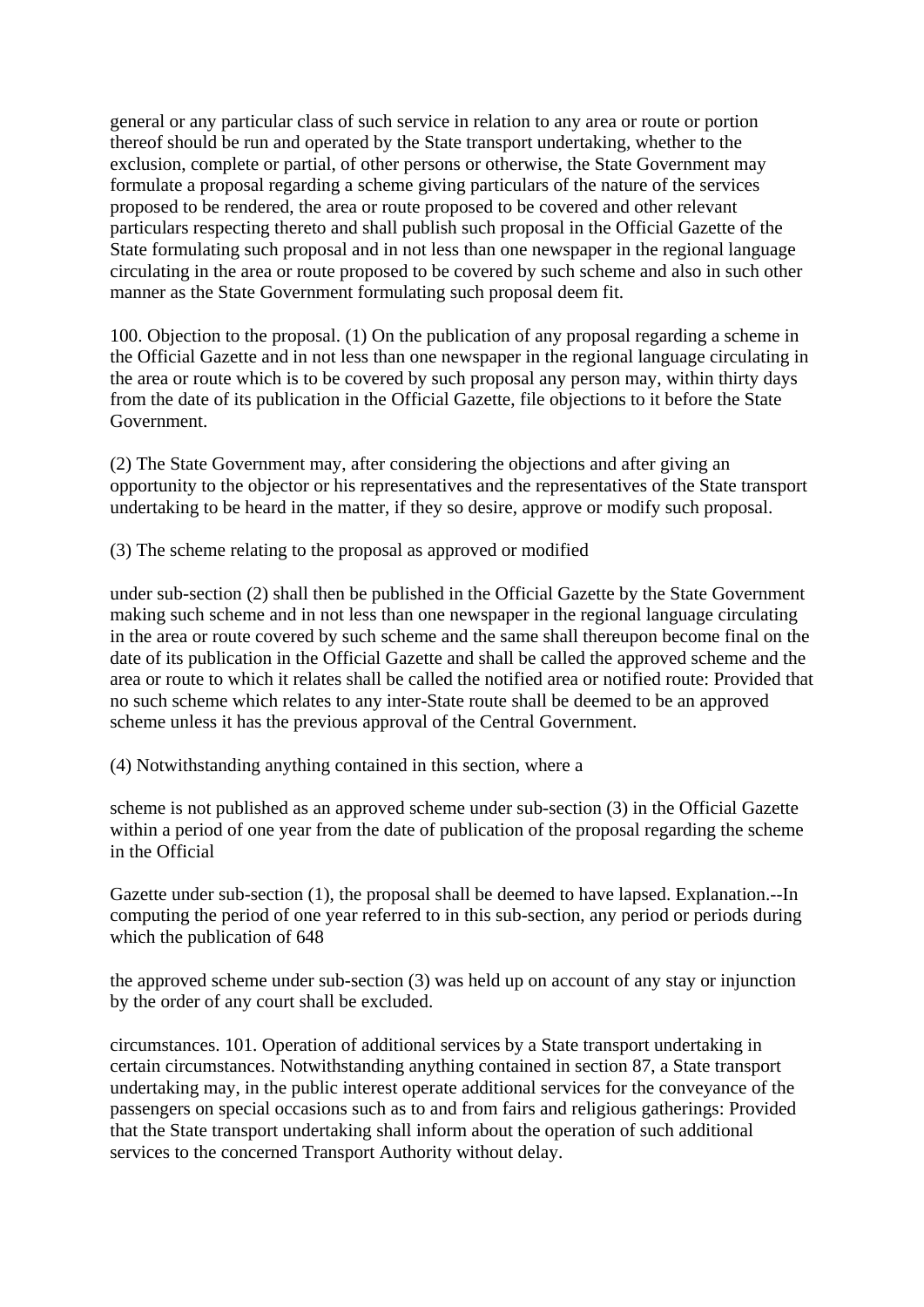102. Cancellation or modification of scheme. (1) The State Government may, at any time, if it considers necessary, in the public interest so to do, modify any approved scheme after giving- - (i) the State transport undertaking; and (ii) any other person who, in the opinion of the State Government, is likely to be affected by the proposed modification, an opportunity of being heard in respect of the proposed modification.

(2) The State Government shall publish any modification proposed

under sub-section (1) in the Official Gazette and in one of the newspapers in the regional languages circulating in the area in which it is proposed to be covered by such modification, together with the date, not being less than thirty days from such publication in the Official Gazette, and the time and place at which any representation received in this behalf will be heard by the State Government.

103. Issue of permits to State transport undertakings. (1) Where, in pursuance of an approved scheme, any State transport undertaking applies in such manner as may be prescribed by the State Government in this behalf for a stage carriage permit or a goods carriage permit or a contract carriage permit in respect of a notified area or notified route, the State Transport Authority in any case where the said area or route lies in more than one region and the Regional Transport Authority in any other case shall issue such permit to the State transport undertaking, notwithstanding anything to the contrary contained in Chapter V.

(2) For the purpose of giving effect to the approved scheme in respect of a notified area or notified route, the State Transport Authority or, as the case may be, the Regional Transport Authority concerned may, by order,-- (a) refuse to entertain any application for the grant or renewal of any other permit or reject any such application as may be pending; (b) cancel any existing permit; (c) modify the terms of any existing permit so as to-- (i) render the permit ineffective beyond a specified date; (ii) reduce the number of vehicles authorised to be used under the permit; 649 (iii) curtail the area or route covered by the permit in so far as such permit relates to the notified area or notified route.

(3) For the removal of doubts, it is hereby declared that no appeal shall lie against any action taken, or order passed, by the State Transport Authority or any Regional Transport Authority under

sub-section (1) or sub-section (2).

route. 104. Restriction on grant of permits in respect of a notified area or notified route. Where a scheme has been published under sub-

section (3) of section 100 in respect of any notified area or notified route, the State Transport Authority or the Regional Transport Authority, as the case may be, shall not grant any permit except in accordance with the provisions of the scheme: Provided that where no application for a permit has been made by the State transport undertaking in respect of any notified area or notified route in pursuance of an approved scheme, the State Transport Authority or the Regional Transport Authority, as the case may be, may grant temporary permits to any person in respect of such notified area or notified route subject to the condition that such permit shall cease to be effective on the issue of a permit to the State transport undertaking in respect of that area or route.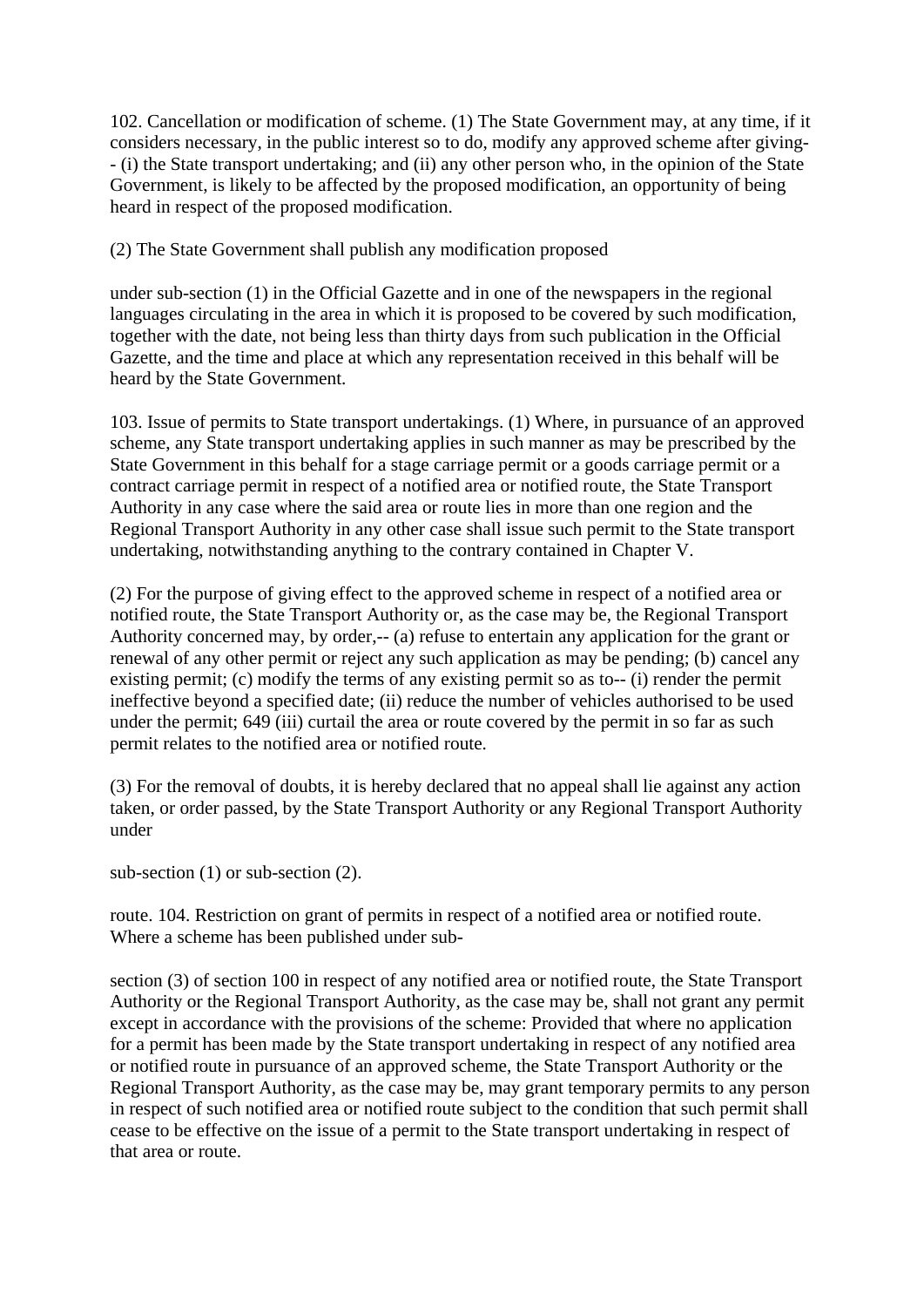105. Principles and method of determining compensation and

payment thereof. (1) Where, in exercise of the powers conferred by

clause (b) or clause (c) of sub-section (2) of section 103, any existing permit is cancelled or the terms thereof are modified, there shall be paid by the State transport undertaking to the holder of the permit, compensation, the amount of which shall be determined in

accordance with the provisions of sub-section (4) or sub-section (5), as the case may be.

(2) Notwithstanding anything contained in sub-section (1), no compensation shall be payable on account of the cancellation of any existing permit or any modification of the terms thereof, when a permit for an alternative route or area in lieu thereof has been offered by the State Transport Authority or the Regional Transport Authority, as the case may be and accepted by the holder of the permit.

(3) For the removal of doubts, it is hereby declared that no compensation shall be payable on account of the refusal to renew a

permit under clause (a) of sub-section (2) of section 103.

(4) Where, in exercise of the powers conferred by clause (b) or

sub-clause (i) or sub-clause (ii) of clause (c) of sub-section (2) of section 103, any existing permit is cancelled or the terms thereof are modified so as to prevent the holder of the permit from using any vehicle authorised to be used thereunder for the full period from which the permit, would otherwise have been effective, the compensation payable to the holder of the permit for each vehicle affected by such cancellation or modification shall be computed as follows:-- (a) for every complete month or part of a month exceeding fifteen days of the unexpired period of the permit Two hundred rupees; (b) for part of a month not exceeding fifteen days of the unexpired period of the permit One hundred rupees: 650 Provided that the amount of compensation shall, in no case, be less than four hundred rupees.

(5) Where, in exercise of the powers conferred by sub-clause

(iii) of clause (c) of sub-section (2) of section 103, the terms of an existing permit are modified so as to curtail the area or route of any vehicle authorised to be used thereunder, the compensation payable to the holder of the permit on account of such curtailment shall be an amount computed in accordance with the following formula, namely:-- YXA ----- R Explanation.--In this formula,-- (i) "Y" means the length or area by which the route or area covered by the permit is curtailed; (ii) "A" means the amount computed in accordance with

sub-section (4); (iii) "R" means the total length of the route or the total area covered by the permit.

(6) The amount of compensation payable under this section shall be paid by the State transport undertaking to the person or persons entitled thereto within one month from the date on which the cancellation or modification of the permit becomes effective: Provided that where the State transport undertaking fails to make the payment within the said period of one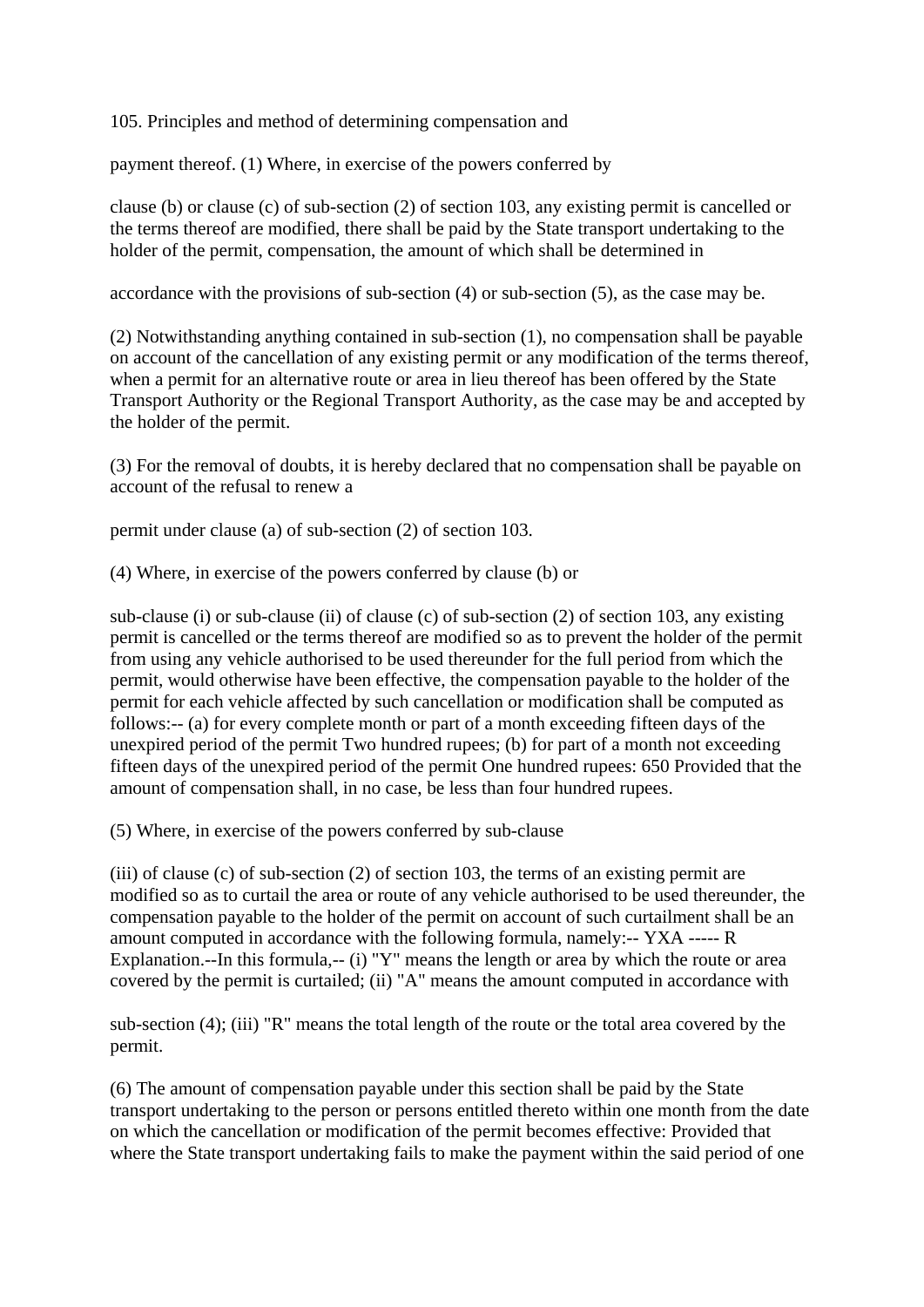month, it shall pay interest at the rate of seven per cent. per annum from the date on which it falls due.

106. Disposal of article found in vehicles. Where any article found in any transport vehicle operated by the State transport undertaking is not claimed by its owner within the prescribed period, the State transport undertaking may sell the article in the prescribed manner and the sale proceeds thereof, after deducting the costs incidental to sale, shall be paid to the owner on demand.

107. Power of State Government to make rules. (1) The State Government may make rules for the purpose of carrying into effect the provisions of this Chapter.

(2) In particular and without prejudice to the generality of the foregoing power, such rules may provide for all or any of the following matters, namely:-- (a) the form in which any proposal regarding a scheme may be published under section 99; (b) the manner in which objections may be filed under sub-

section (1) of section 100; (c) the manner in which objections may be considered and

disposed of under sub-section (2) of section 100; (d) the form in which any approved scheme may be published

under sub-section (3) of section 100; 651

(e) the manner in which application under sub-section (1) of section 103 may be made; (f) the period within which the owner may claim any article found left in any transport vehicle under section 106 and the manner of sale of such article; (g) the manner of service of orders under this Chapter; (h) any other matter which has to be, or may be, prescribed.

CentralGovernment. 108. Certain powers of State Government exercisable by the Central Government. The powers conferred on the State Government under this Chapter shall, in relation to a corporation or company owned or controlled by the Central Government or by the Central Government and one or more State Governments, be exercisable only by the Central Government in relation to an inter-State route or area. CHAP CONSTRUCTION, EQUIPMENT AND MAINTENANCE OF MOTOR VEHICLES CHAPTER VII CONSTRUCTION, EQUIPMENT AND MAINTENANCE OF MOTOR VEHICLES

109. General provision regarding construction and maintenance of

vehicles. (1) Every motor vehicle shall be so constructed and so maintained as to be at all times under the effective control of the person driving the vehicle.

(2) Every motor vehicle shall be so constructed as to have right hand steering control unless it is equipped with a mechanical or electrical signalling device of a prescribed nature.

110. Power of Central Government to make rules. (1) The Central Government may make rules regulating the construction, equipment and maintenance of motor vehicles and trailers with respect to all or any of the following matters, namely:-- (a) the width, height, length and overhang of vehicles and of the loads carried; (b) the size, nature and condition of tyres; (c) brakes and steering gear; (d) the use of safety glasses including prohibition of the use of tinted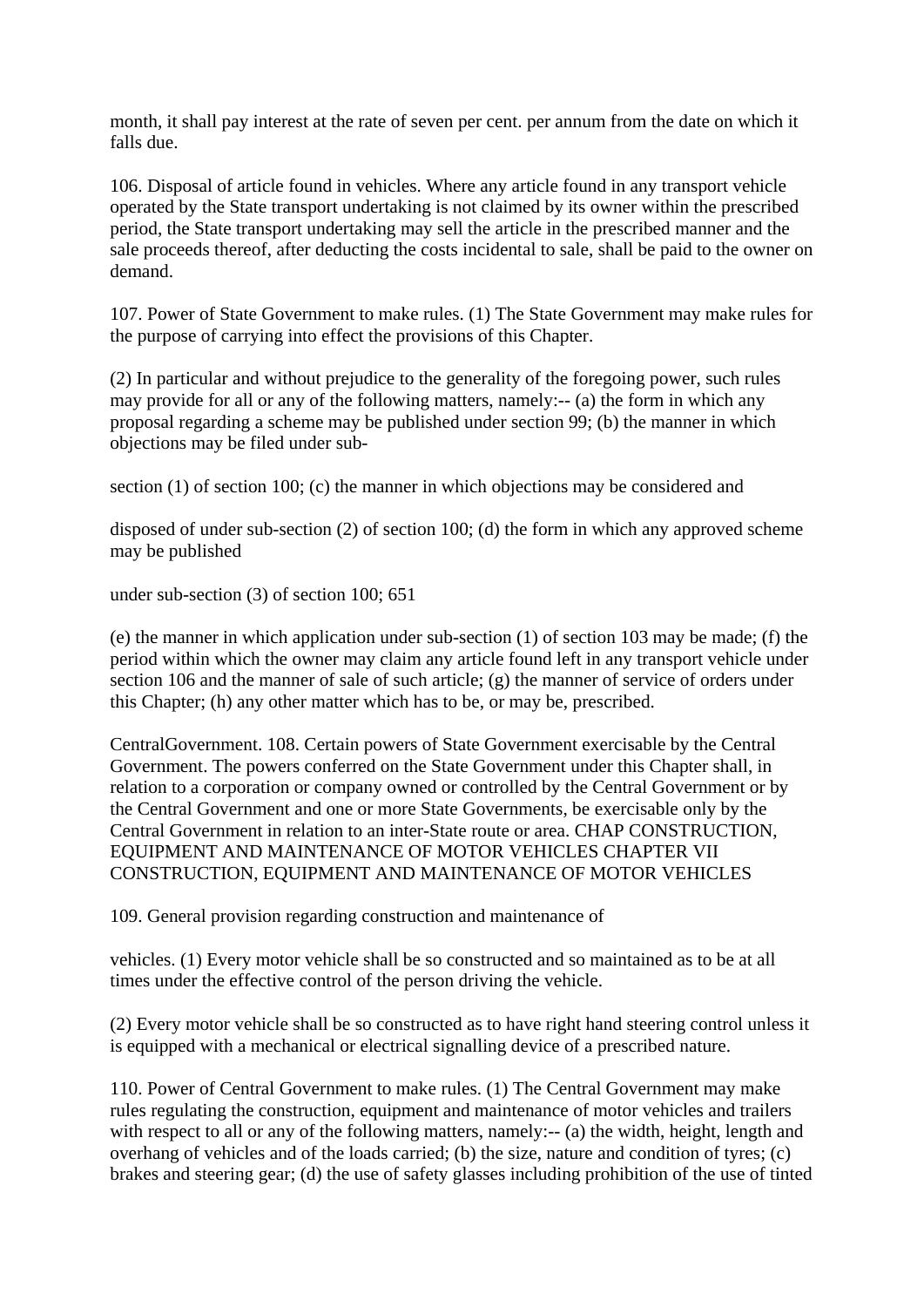safety glasses; (e) signalling appliances, lamps and reflectors; (f) speed governors; (g) the emission of smoke, visible vapour, sparks, ashes, grit or oil; (h) the reduction of noise emitted by or caused by vehicles; (i) the embossment of chassis number and engine number and the date of manufacture; (j) safety belts, handle bars of motor cycles, auto-dippers and other equipments essential for safety of drivers, passengers and other road users; 652 (k) standards of the components used in the vehicle as inbuilt safety devices; (l) provision for transportation of goods of dangerous or hazardous nature to human life; (m) standards for emission of air pollutants: Provided that any rules relating to the matters dealing with the protection of environment, so far as may be, shall be made after consultation with the Ministry of the Government of India dealing with environment.

(2) Rules may be made under sub-section (1) governing the matters mentioned therein, including the manner of ensuring the compliance with such matters and the maintenance of motor vehicles in respect of such matters, either generally in respect of motor vehicles or trailers or in respect of motor vehicles or trailers of a particular class or in particular circumstances.

(3) Notwithstanding anything contained in this section,-- (a) the Central Government may exempt any class of motor vehicles from the provisions of this Chapter; (b) a State Government may exempt any motor vehicle or any class or description of motor vehicles from the rules made under

sub-section (1) subject to such conditions as may be prescribed by the Central Government.

111. Power of State Government to make rules. (1) A State Government may make rules regulating the construction, equipment and maintenance of motor vehicles and trailers with respect to all matters

other than the matters specified in sub-section (1) of section 110.

(2) Without prejudice to the generality of the foregoing power, rules may be made under this section governing all or any of the following matters either generally in respect of motor vehicles or trailers or in respect of motor vehicles or trailers of a particular class or description or in particular circumstances, namely:-- (a) seating arrangements in public service vehicles and the protection of passengers against the weather; (b) prohibiting or restricting the use of audible signals at certain times or in certain places; (c) prohibiting the carrying of appliances likely to cause annoyance or danger; (d) the periodical testing and inspection of vehicles by prescribed authorities; (e) the particulars other than registration marks to be exhibited by vehicles and the manner in which they shall be exhibited; (f) the use of trailers with motor vehicles; and (g) the placement of audio-visual or radio or taperecorder type of devices in the vehicle. 653 CHAP CONTROL OF TRAFFIC CHAPTER VIII CONTROL OF TRAFFIC

112. Limits of speed. (1) No person shall drive a motor vehicle or cause or allow a motor vehicle to be driven in any public place at a speed exceeding the maximum speed or below the minimum speed fixed for the vehicle under this Act or by or under any other law for the time being in force: Provided that such maximum speed shall in no case exceed the maximum fixed for any motor vehicle or class or description of motor vehicles by the Central Government by notification in the Official Gazette.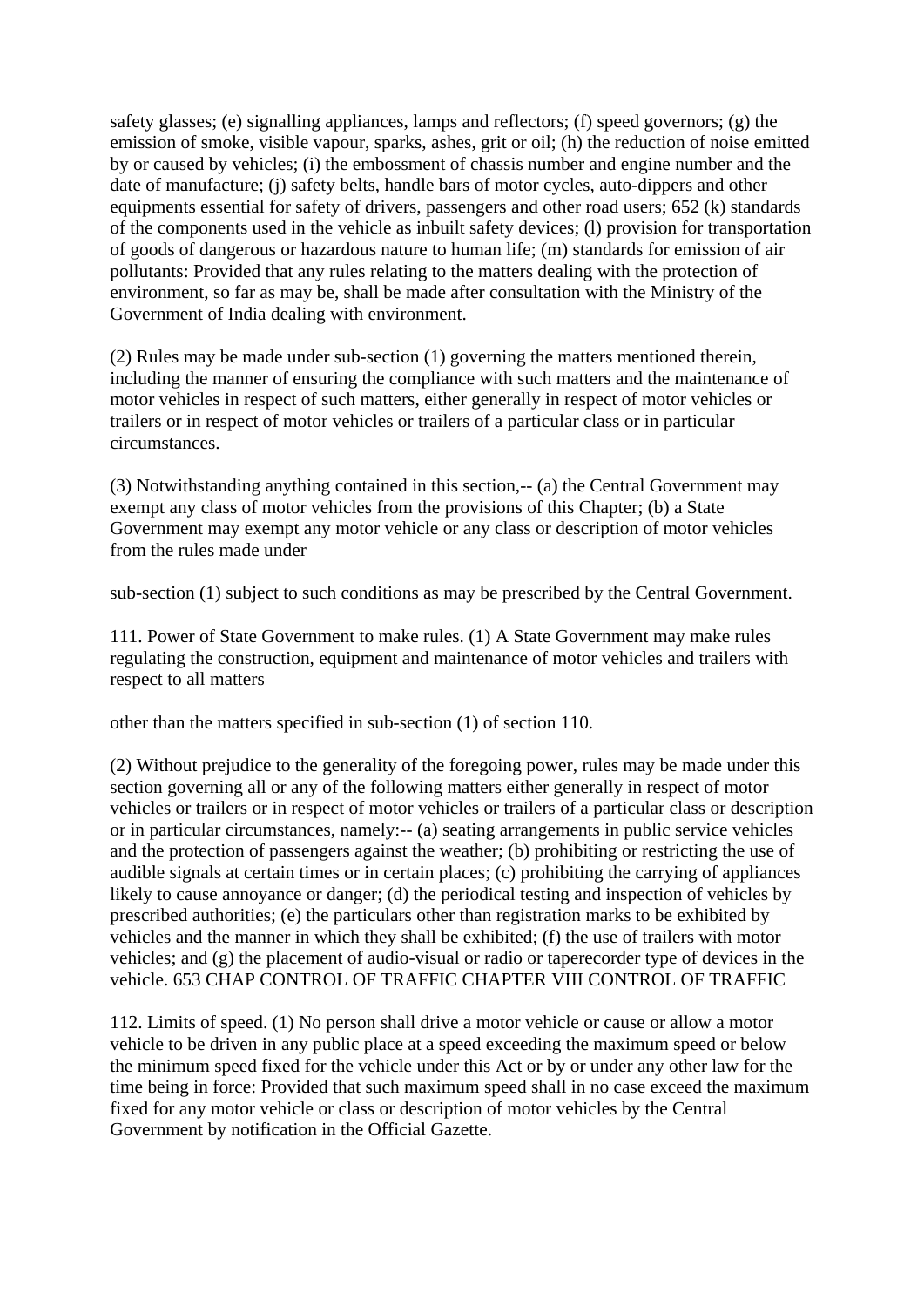(2) The State Government or any authority authorised in this behalf by the State Government may, if satisfied that it is necessary to restrict the speed of motor vehicles in the interest of public safety or convenience or because of the nature of any road or bridge, by notification in the Official Gazette, and by causing appropriate traffic signs to be placed or erected under section 116 at suitable places, fix such maximum speed limits or minimum speed limits as it thinks fit for motor vehicles or any specified class or description of motor vehicles or for motor vehicles to which a trailer is attached, either generally or in a particular area or on a particular road or roads: Provided that no such notification is necessary if any restriction under this section is to remain in force for not more than one month.

(3) Nothing in this section shall apply to any vehicle registered under section 60 while it is being used in the execution of military manoeuvres within the area and during the period specified in the

notification under sub-section (1) of section 2 of the Manoeuvres, Field Firing and Artillery Practice Act, 1938. (5 of 1938.)

113. Limits of weight and limitations on use. (1) The State Government may prescribe the conditions for the issue of permits for heavy goods vehicles or heavy passenger motor vehicles by the State or Regional Transport Authorities and may prohibit or restrict the use of such vehicles in any area or route.

(2) Except as may be otherwise prescribed, no person shall drive or cause or allow to be driven in any public place any motor vehicle which is not fitted with pneumatic tyres.

(3) No person shall drive or cause or allow to be driven in any public place any motor vehicle or trailer-- (a) the unladen weight of which exceeds the unladen weight specified in the certificate of registration of the vehicle, or (b) the laden weight of which exceeds the gross vehicle weight specified in the certificate of registration.

(4) Where the driver or person in charge of a motor vehicle or

trailer driven in contravention of sub-section (2) or clause (a) of

sub-section (3) is not the owner, a Court may presume that the offence was committed with the knowledge of or under the orders of the owner of the motor vehicle or trailer. 654

114. Power to have vehicle weighed. (1) Any person authorised in this behalf by the State Government may, if he has reason to believe that a goods vehicle or trailer is being used in contravention of section 113, require the driver to convey the vehicle to a weighing device, if any, within a distance of ten kilometres from any point on the forward route or within a distance of twenty kilometres from the destination of the vehicle for weighment; and if on such weighment the vehicle is found to contravene in any respect the provisions of section 113 regarding weight, he may, by order in writing, direct the driver to off-load the excess weight at his own risk and not to remove the vehicle or trailer from that place until the laden weight has been reduced or the vehicle or trailer has otherwise been dealt with so that it complies with section 113 and on receipt of such notice, the driver shall comply with such directions.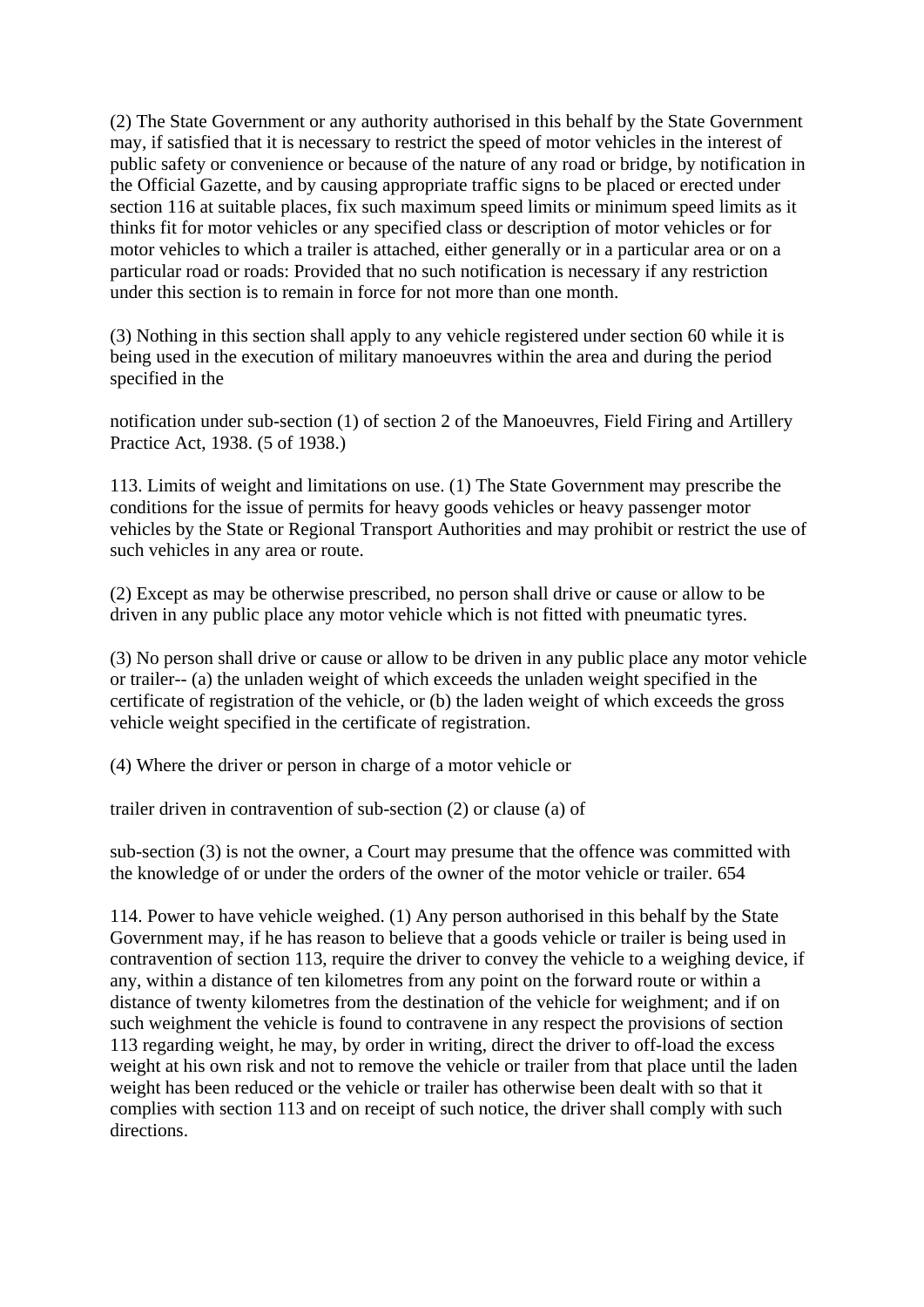(2) Where the person authorised under sub-section (1) makes the said order in writing, he shall also endorse the relevant details of the overloading on the goods carriage permit and also intimate the fact of such endorsement to the authority which issued that permit.

115. Power to restrict the use of vehicles. The State Government or any authority authorised in this behalf by the State Government, if satisfied that it is necessary in the interest of public safety or convenience, or because of the nature of any road or bridge, may by notification in the Official Gazette, prohibit or restrict, subject to such exceptions and conditions as may be specified in notification, the driving of motor vehicles or of any specified class or description of motor vehicles or the use of trailers either generally in a specified area or on a specified road and when any such prohibition or restriction is imposed, shall cause appropriate traffic signs to be placed or erected under section 116 at suitable places: Provided that where any prohibition or restriction under this section is to remain in force for not more than one month, notification thereof in the Official Gazette shall not be necessary, but such local publicity as the circumstances may permit, shall be given of such prohibition or restriction.

116. Power to erect traffic signs. (1) (a) The State Government or any authority authorised in this behalf by the State Government may cause or permit traffic signs to be placed or erected in any public place for the purpose of bringing to public notice any speed limits

fixed under sub-section (2) of section 112 or any prohibitions or restrictions imposed under section 115 or generally for the purpose of regulating motor vehicle traffic. (b) A State Government or any authority authorised in this behalf by the State Government may, by notification in the Official Gazette or by the erection at suitable places of the appropriate traffic sign referred to in Part A of the Schedule, designate certain roads as main roads for the purposes of the driving regulations made by the Central Government.

(2) Traffic signs placed or erected under sub-section (1) for any purpose for which provision is made in the Schedule shall be of the size, colour and type and shall have the meanings set forth in the Schedule, but the State Government or any authority empowered in this behalf by the State Government may make or authorise the addition to any sign set forth in the said Schedule, of transcriptions of the words, letters or figures thereon in such script as the State Government may think fit, 655 provided that the transcriptions shall be of similar size and colour to the words, letters or figures set forth in the Schedule.

(3) Except as provided by sub-section (1), no traffic sign shall, after the commencement of this Act, be placed or erected on or near any road; but all traffic signs placed or erected prior to the commencement of this Act by any competent authority shall for the purpose of this Act be deemed to be traffic signs placed or erected

under the provisions of sub-section (1).

(4) A State Government may, by notification in the Official Gazette, empower any police officer not below the rank of a Superintendent of Police to remove or cause to be removed any sign or advertisement which is so placed in his opinion as to obscure any traffic sign from view or any sign or advertisement which is in his opinion so similar in appearance to a traffic sign as to be misleading or which in his opinion is likely to distract the attention or concentration of the driver.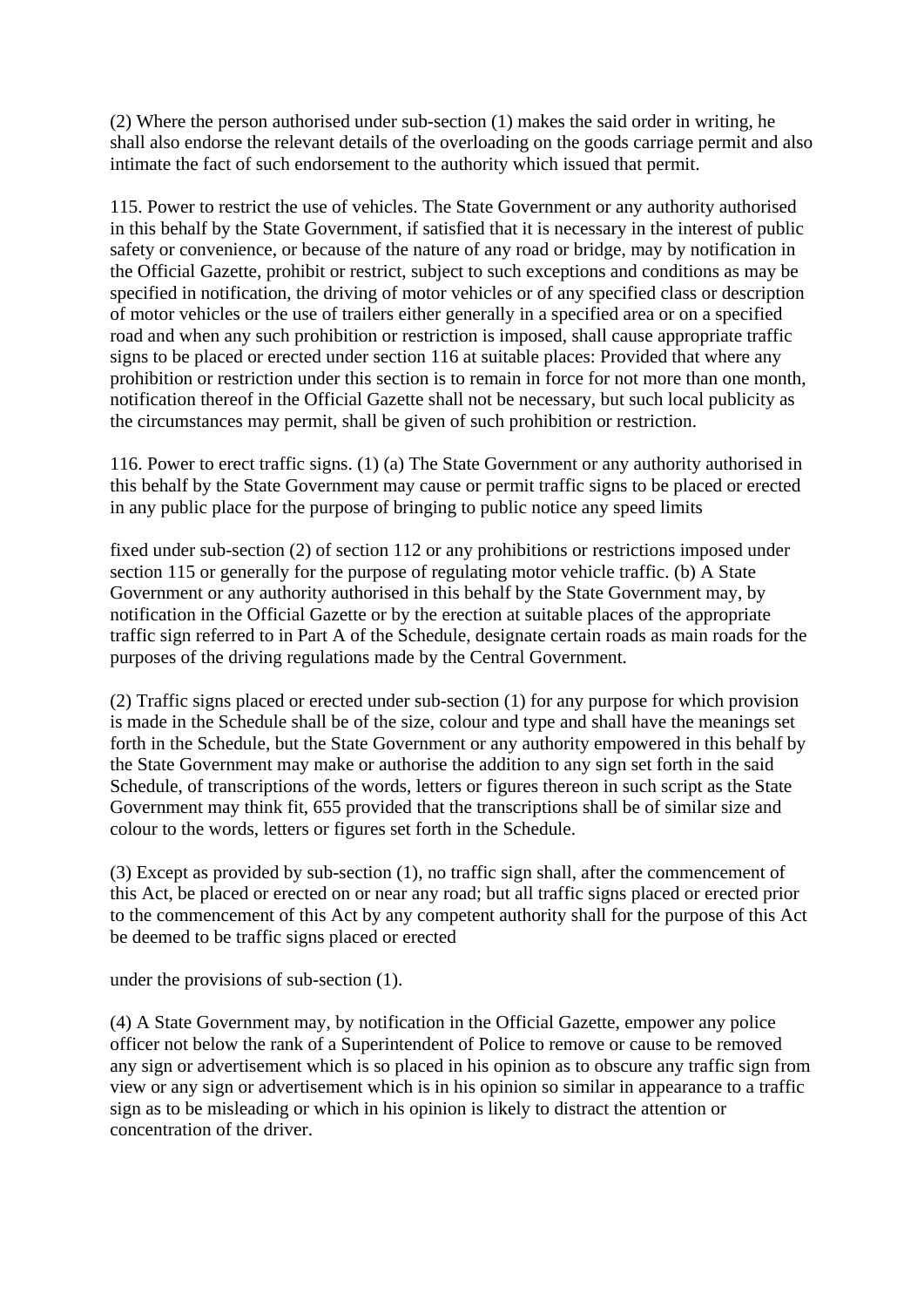(5) No person shall wilfully remove, alter, deface, or in any way tamper with, any traffic signs placed or erected under this section.

(6) If any person accidentally causes such damage to a traffic sign as renders it useless for the purpose for which it is placed or erected under this section, he shall report the circumstances of the occurrence to a police officer or at a police station as soon as possible, and in any case within twenty-four hours of the occurrence.

(7) For the purpose of bringing the signs set forth in the Schedule in conformity with any International Convention relating to motor traffic to which the Central Government is for the time being a party, the Central Government may, by notification in the Official Gazette, make any addition or alteration to any such sign and on the issue of any such notification, the Schedule shall be deemed to be amended accordingly.

117. Parking places and halting stations. The State Government or any authority authorised in this behalf by the State Government may, in consultation with the local authority having jurisdiction in the area concerned, determine places at which motor vehicles may stand either indefinitely or for a specified period of time, and may determine the places at which public service vehicles may stop for a longer time than is necessary for the taking up and setting down of passengers.

118. Driving regulations. The Central Government may, by notification in the Official Gazette, make regulations for the driving of motor vehicles.

119. Duty to obey traffic signs. (1) Every driver of a motor vehicle shall drive the vehicle in conformity with any indication given by mandatory traffic sign and in conformity with the driving regulations made by the Central Government, and shall comply with all directions given to him by any police officer for the time being engaged in the regulation of traffic in any public place.

(2) In this section "mandatory traffic sign" means a traffic sign included in Part A of the Schedule, or any traffic sign of similar form (that is to say, consisting of or including a circular disc diplaying a device, word or figure and having a red ground or border) placed or erected 656 for the purpose of regulating motor vehicle traffic under sub-section

(1) of section 116.

120. Vehicles with left hand control. No person shall drive or cause or allow to be driven in any public place any motor vehicle with a left-hand steering control unless it is equipped with a mechanical or electrical signalling device of a prescribed nature and in working order.

121. Signals and signalling devices. The driver of a motor vehicle shall make such signals and on such occasions as may be prescribed by the Central Government: Provided that the signal of an intention to turn to the right or left or to stop-- (a) in the case of a motor vehicle with a right-hand steering control, may be given by a mechanical or electrical device of a prescribed nature affixed to the vehicle; and (b) in the case of a motor vehicle with a left hand steering control, shall be given by a mechanical or electrical device of a prescribed nature affixed to the vehicle: Provided further that the State Government may, having regard to the width and condition of the roads in any area or route, by notification in the Official Gazette, exempt subject to such conditions as may be specified therein any motor vehicle or class or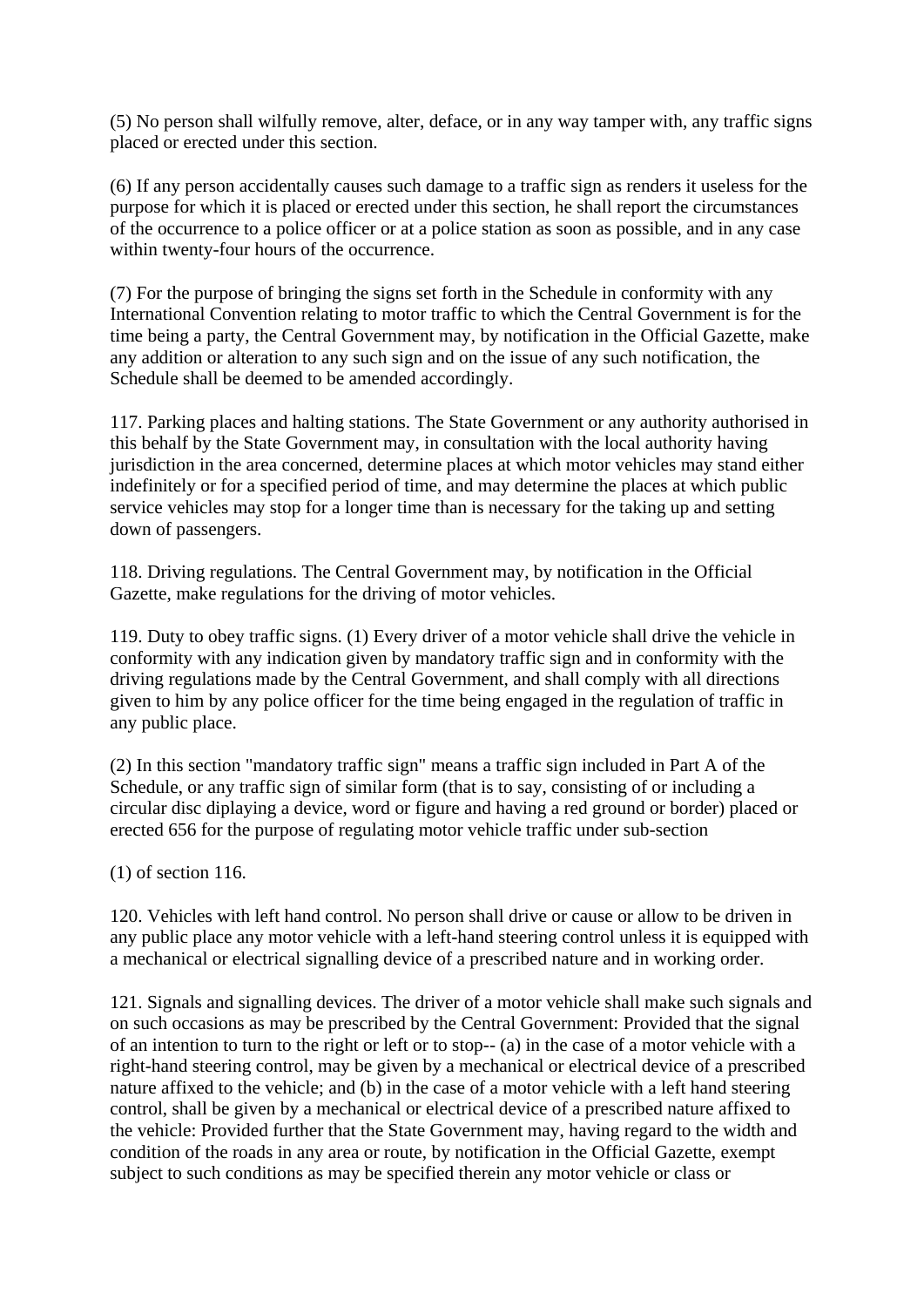description of motor vehicles from the operation of this section for the purpose of plying in that area or route.

122. Leaving vehicle in dangerous position. No person in charge of a motor vehicle shall cause or allow the vehicle or any trailer to be abandoned or to remain at rest on any public place in such a position or in such a condition or in such circumstances as to cause or likely to cause danger, obstruction or undue inconvenience to other users of the public place or to the passengers.

123. Riding on running board, etc. (1) No person driving or in charge of a motor vehicle shall carry any person or permit any person to be carried on the running board or otherwise than within the body of the vehicle.

(2) No person shall travel on the running board or on the top or on the bonnet of a motor vehicle.

124. Prohibition against travelling without pass or ticket. No person shall enter or remain in any stage carriage for the purposes of travelling therein unless he has with him a proper pass or ticket: Provided that where arrangements for the supply of tickets are made in the stage carriage by which a person has to travel, a person may enter such stage carriage but as soon as may be after his entry therein, be shall make the payment of his fare to the conductor or the driver who performs the functions of a conductor and obtain from such conductor or driver, as the case may be, a ticket for his journey. Explanation.--In this section,-- (a) "pass" means a duty, privilege or courtesy pass entitling the person to whom it is given to travel in a stage carriage gratuitously and includes a pass issued on payment for travel in a stage carriage for the period specified therein; 657 (b) "ticket" includes a single ticket, a return ticket or a season ticket.

125. Obstruction of driver. No person driving a motor vehicle shall allow any person to stand or sit or to place anything in such a manner or position as to hamper the driver in his control of the vehicle.

126. Stationary vehicles. No person driving or in charge of a motor vehicle shall cause or allow the vehicle to remain stationary in any public place, unless there is in the driver's seat a person duly licensed to drive the vehicle or unless the mechanism has been stopped and a brake or brakes applied or such other measures taken as to ensure that the vehicle cannot accidentally be put in motion in the absence of the driver.

127. Removal of motor vehicles abandoned or left unattended on a

public place. (1) Where any motor vehicle is abandoned, or left unattended, on a public place for ten hours or more, its removal by a towing service may be authorised by a police officer having jurisdiction.

(2) Where an abandoned, unattended, wrecked, burnt or partially dismantled vehicle is creating a traffic hazard, because of its position in relation to the highway, or its physical appearance is causing the impediment to the traffic, its immediate removal from the highway by a towing service may be authorised by a police officer having jurisdiction.

(3) Where a vehicle is authorised to be removed under sub-section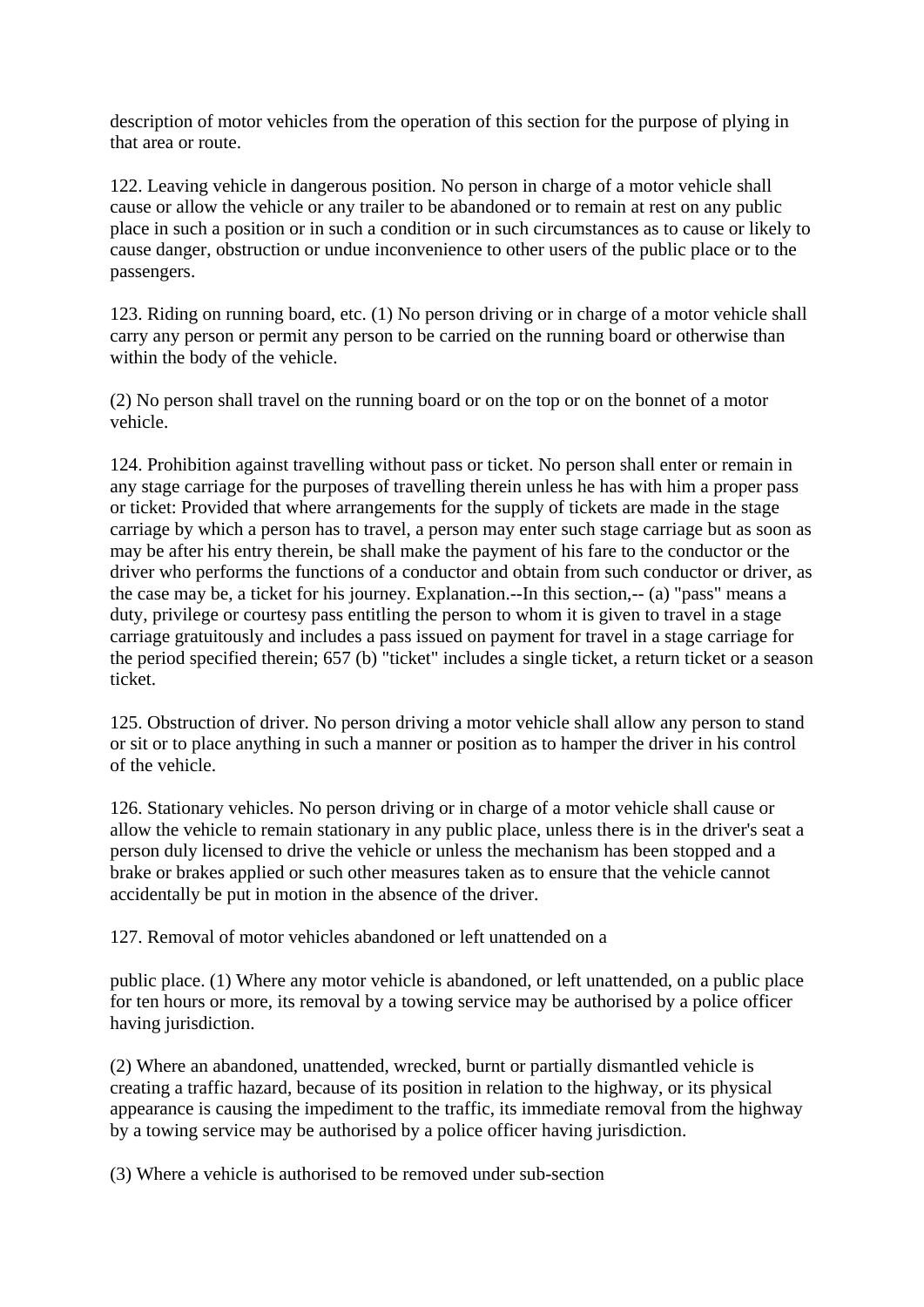(1) or sub-section (2) by a police officer, the owner of the vehicle shall be responsible for all towing costs, besides any other penalty.

128. Safety measures for drivers and pillion riders. (1) No driver of a two-wheeled motor cycle shall carry more than one person in addition to himself on the motor cycle and no such person shall be carried otherwise than sitting on a proper seat securely fixed to the motor cycle behind the driver's seat with appropriate safety measures.

(2) In addition to the safety measures mentioned in sub-section

(1), the Central Government may, prescribe other safety measures for the drivers of twowheeled motor cycles and pillion riders thereon.

129. Wearing of protective headgear. Every person driving or riding (otherwise than in a side car, on a motor cycle of any class or description) shall, while in a public place, wear a protective headgear of such description as may be specified by the State Government by rules made by it in this behalf, and different descriptions of headgears may be specified in such rules in relation to different circumstances or different class or description of motor cycles: Provided that the provisions of this section shall not apply to a person who is a Sikh, if he is, while driving or riding on the motor cycle, in a public place, wearing a turban: Provided further that the State Government may, by such rules, provide for such exceptions as it may think fit. Explanation.--"Protective headgear" means a helmet which,-- (a) by virtue of its shape, material and construction, could reasonably be expected to afford to the person driving or riding on a 658 motor cycle a degree of protection from injury in the event of an accident; and (b) is securely fastened to the head of the wearer by means of straps or other fastenings provided on the headgear.

130. Duty to produce licence and certificate of registration. (1) The driver of a motor vehicle in any public place shall, on demand by any police officer in uniform, produce his licence for examination: Provided that the driver may, if his licence has been submitted to, or has been seized by, any officer or authority under this or any other Act, produce in lieu of the licence a receipt or other acknowledgment issued by such officer or authority in respect thereof and thereafter produce the licence within such period, in such manner as the Central Government may prescribe to the police officer making the demand.

(2) The conductor, if any, of a motor vehicle in any public place shall, on demand by any police officer in uniform, produce his licence for examination.

(3) The owner of a motor vehicle (other than a vehicle registered under section 60), or in his absence the driver or other person in charge of the vehicle, shall in demand by a registering authority or any person authorised, in this behalf by the State Government produce the certificate of registration and the certificate of insurance of the vehicle and, where the vehicle is a transport vehicle, also the certificate of fitness referred to in section 56 and the permit. Explanation.--For the purposes of this sub-section, "certificate

of insurance" means the certificate issued under sub-section (3) of section 147.

(4) If the licence referred to in sub-section (2) or the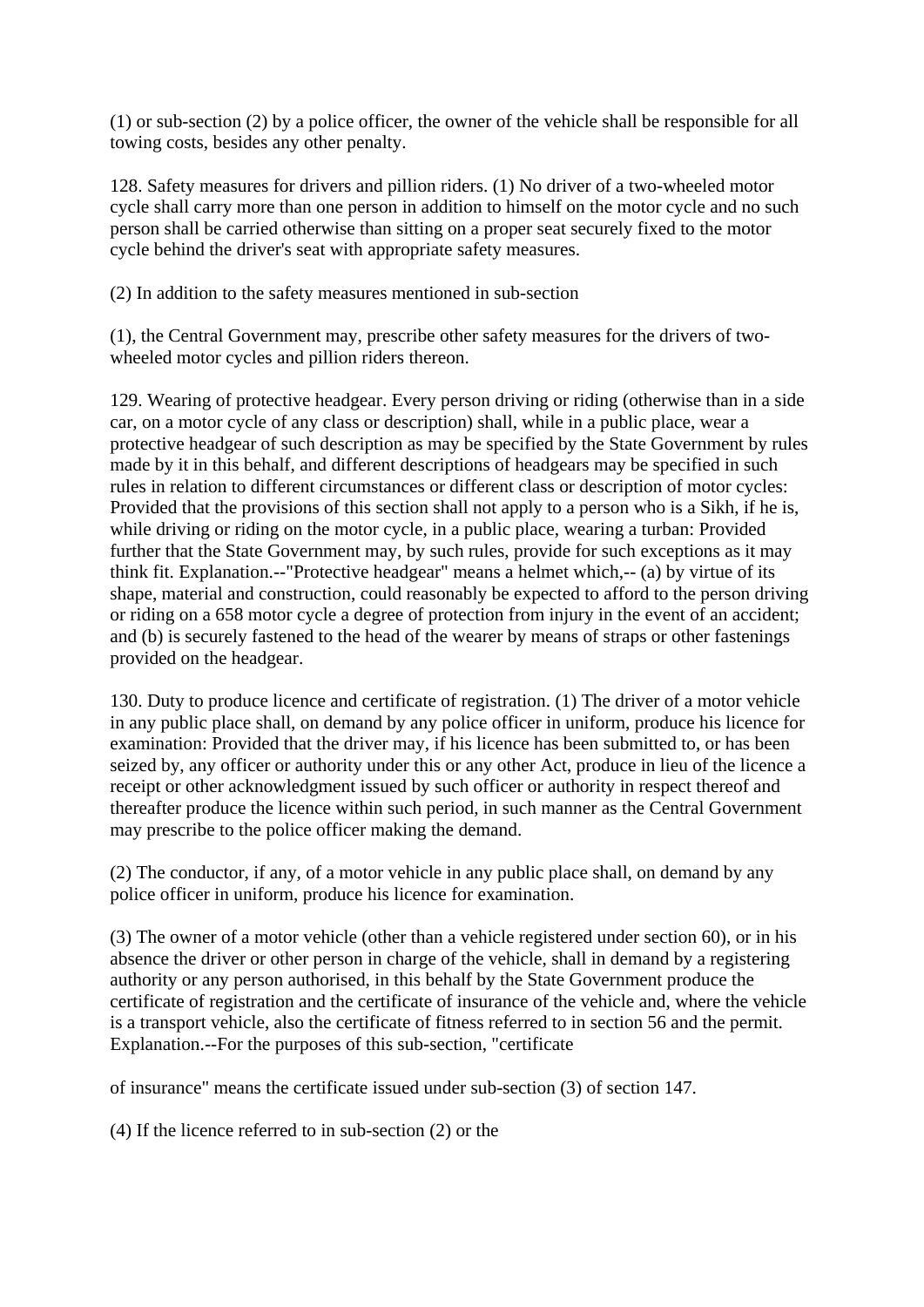certificates or permit referred to in sub-section (3), as the case may be, are not at the time in the possession of the person to whom demand is made, it shall be a sufficient compliance with this section if such person produces the licence or certificates or permit within such period in such manner as the Central Government may prescribe, to the police officer or authority making the demand: Provided that, except to such extent and with such modifications as may be prescribed, the provisions of this sub-section shall not apply to any person required to produce the certificate of registration or the certificate of fitness of a transport vehicle.

crossings. 131. Duty of the driver to take certain precautions at unguarded railway level crossing. Every driver of a motor vehicle at the approach of any unguarded railway level crossing shall cause the vehicle to stop and the driver of the vehicle shall cause the conductor or cleaner or attendant or any other person in the vehicle to walk up to the level crossing and ensure that no train or trolley is approaching from either side and then pilot the motor vehicle across such level crossing, and where no conductor or cleaner or attendant or any other person is available in the vehicle, the driver of the vehicle shall get down from the vehicle himself to ensure that no train or trolley is approaching from either side before the railway track is crossed. 659

132. Duty of driver to stop in certain cases. (1) The driver of a motor vehicle shall cause the vehicle to stop and remain stationary so long as may reasonably be necessary-- (a) when required to do so by any police officer in uniform, or (b) when required to do so by any person in charge of an animal if such person apprehends that the animal is, or being alarmed by the vehicle will become, unmanageable, or (c) when the vehicle is involved in the occurrence of an accident to a person, animal or vehicle or of damage to any property, whether the driving or management of the vehicle was or was not the cause of the accident or damage, and he shall give his name and address and the name and address of the owner of the vehicle to any person affected by any such accident or damage who demands it provided such person also furnishes his name and address.

(2) The driver of a motor vehicle shall, on demand by a person giving his own name and address and alleging that the driver has committed an offence punishable under section 184 give his name and address to that person.

(3) In this section the expression "animal" means any horse, cattle, elephant, camel, ass, mule, sheep or goat.

133. Duty of owner of motor vehicle to give information. The owner of a motor vehicle, the driver or conductor of which is accused of any offence under this Act shall, on the demand of any police officer authorised in this behalf by the State Government, give all information regarding the name and address of, and the licence held by, the driver or conductor which is in his possession or could by reasonable diligence be ascertained by him.

134. Duty of driver in case of accident and injury to a person. When any person is injured or any property of a third party is damaged, as a result of an accident in which a motor vehicle is involved, the driver of the vehicle or other person in charge of the vehicle shall-- (a) unless it is not practicable to do so on account of mob fury or any other reason beyond his control, take all reasonable steps to secure medical attention for the injured person, and, if necessary, convey him to the nearest hospital, unless the injured person or his guardian, in case he is a minor, desires otherwise; (b) give on demand by a police officer any information required by him, or, if no police officer is present, report the circumstances of the occurrence, including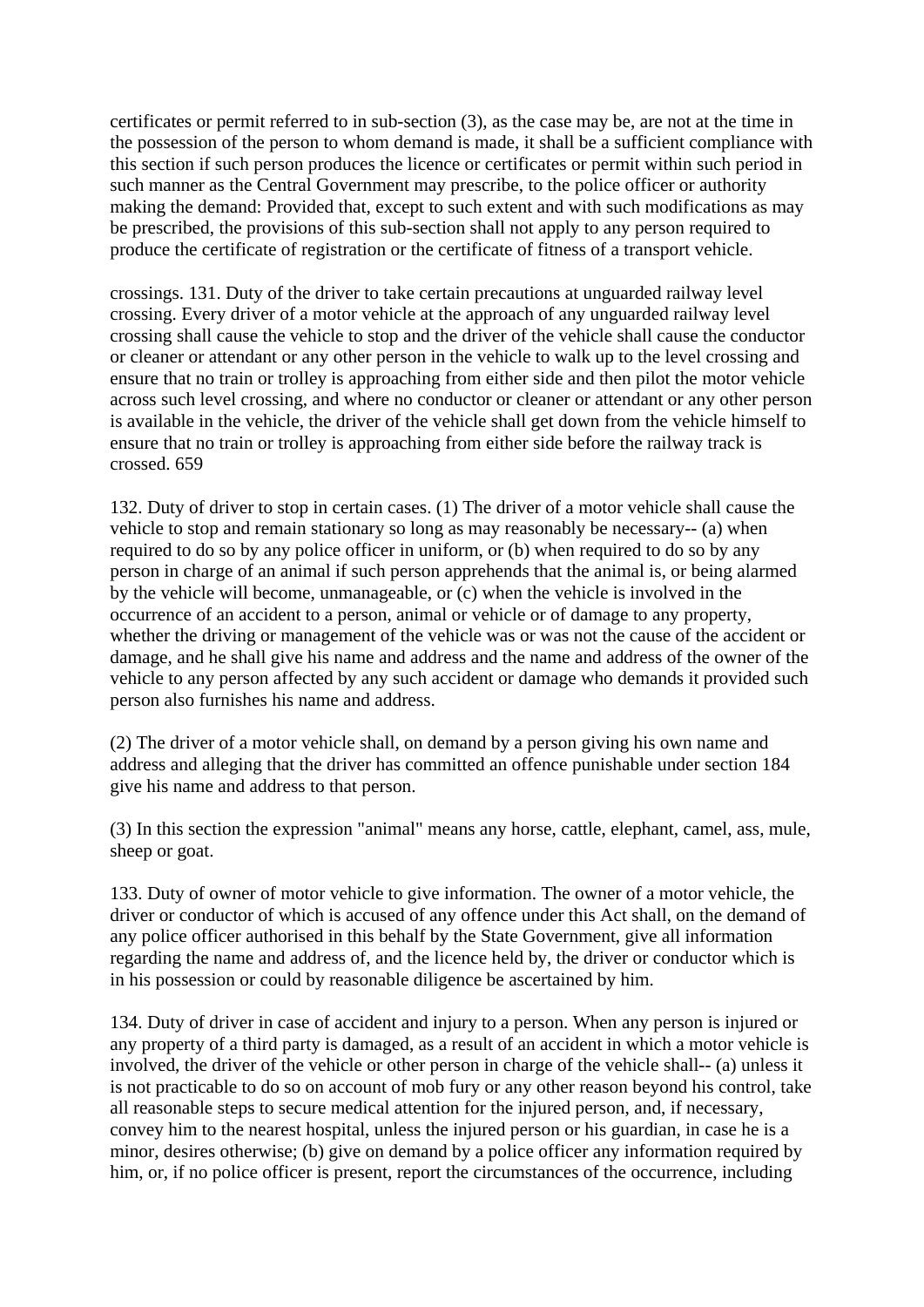the circumstances, if any, for not taking reasonable steps to secure medical attention as required under clause (a), at the nearest police station as soon as possible, and in any case within twenty-four hours of the occurrence.

amenities, etc. 135. Schemes to be framed for the investigation of accident cases

and wayside amenities, etc. (1) The State Government may, by notification in the Official Gazette, make one or more schemes to provide for-- (a) an in depth study on causes and analysis of motor vehicle accidents; (b) wayside amenities on highways; (c) traffic aid posts on highways; and (d) truck parking complexes along highways. 660

(2) Every scheme made under this section by any State Government shall be laid, as soon as may be after it is made, before the State Legislature.

136. Inspection of vehicle involved in accident. When any accident occurs in which a motor vehicle is involved, any person authorised in this behalf by the State Government may, on production if so required of his authority, inspect the vehicle and for that purpose may enter at any reasonable time any premises where the vehicle may be, and may remove the vehicle for examination: Provided that the place to which the vehicle is so removed shall be intimated to the owner of the vehicle and the vehicle shall be returned without unnecessary delay.

137. Power of Central Government to make rules. The Central Government may make rules to provide for all or any of the following matters, namely:-- (a) the occasions on which signals shall be made by drivers of motor vehicles and such signals under section 121; (b) the manner in which the licences and certificates may be produced to the police officer under section 130.

138. Power of State Government to make rules. (1) The State Government may make rules for the purpose of carrying into effect the provisions of this Chapter other than the matters specified in section

(2) Without prejudice to the generality of the foregoing power, such rules may provide for-- (a) the removal and the safe custody of vehicles including their loads which have broken down or which have been left standing or have been abandoned on roads; (b) the installation and use of weighing devices; (c) the maintenance and management of wayside amenities complexes; (d) the exemption from all or any of the provisions of this Chapter of fire brigade vehicles, ambulances and other special classes or descriptions of vehicle, subject to such conditions as may be prescribed; (e) the maintenance and management of parking places and stands and the fees, if any, which may be charged for their use; (f) prohibiting the driving downhill of a motor vehicle with the gear disengaged either generally or in a specified place; (g) prohibiting the taking hold of or mounting of a motor vehicle in motion; (h) prohibiting the use of foot-paths or pavements by motor vehicles; (i) generally, the prevention of danger, injury or annoyance to the public or any person, or of danger or injury to property or of abstruction to traffic; and (j) any other matter which is to be, or may be, prescribed. 661 CHAP MOTOR VEHICLES TEMPORARILY LEAVING OR VISITING INDIA CHAPTER IX MOTOR VEHICLES TEMPORARILY LEAVING OR VISITING INDIA

139. Power of Central Government to make rules. (1) The Central Government may, by notification in the Official Gazette, make rules for all or any of the following purposes, namely:-- (a) the grant and authentication of travelling passes, certificates or authorisations to persons temporarily taking motor vehicles out of India to any place outside India or to persons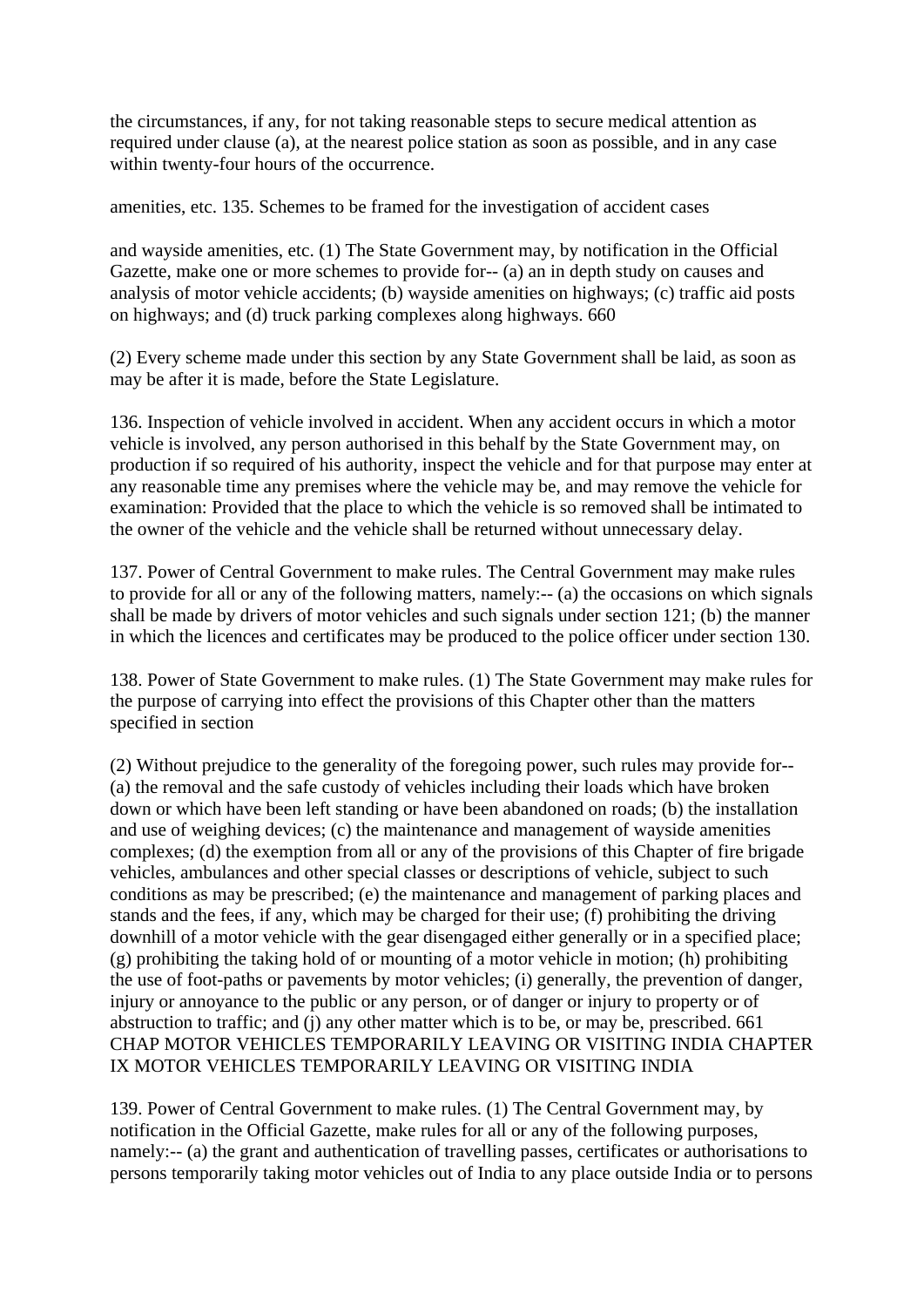temporarily proceeding out of India to any place outside India and desiring to drive a motor vehicle during their absence from India; (b) prescribing the conditions subject to which motor vehicles brought temporarily into India from outside India by persons intending to make a temporary stay in India may be possessed and used in India; and (c) prescribing the conditions subject to which persons entering India from any place outside India for a temporary stay in India may drive motor vehicles in India.

(2) For the purpose of facilitating and regulating the services of motor vehicles operating between India and any other country under any reciprocal arrangement and carrying passengers or goods or both by road for hire or reward, the Central Government may, by notification in the Official Gazette, make rules with respect to all or any of the following matters, namely:-- (a) the conditions subject to which motor vehicles carrying on such services may be brought into India from outside India and possessed and used in India; (b) the conditions subject to which motor vehicles may be taken from any place in India to any place outside India; (c) the conditions subject to which persons employed as drivers and conductors of such motor vehicles may enter or leave India; (d) the grant and authentication of travelling passes, certificates or authorisations to persons employed as drivers and conductors of such motor vehicles; (e) the particulars (other than registration marks) to be exhibited by such motor vehicles and the manner in which such particulars are to be exhibited; (f) the use of trailers with such motor vehicles; (g) the exemption of such motor vehicles and their drivers and conductors from all or any of the provisions of this Act

[other than those referred to in sub-section (4)] or the rules

made thereunder; (h) the identification of the drivers and conductors of such motor vehicles; (i) the replacement of the travelling passes, certificates or authorisations, permits, licences or any other prescribed documents lost or defaced, on payment of such fee as may be prescribed; 662 (j) the exemption from the provisions of such laws as relate to customs, police or health with a view to facilitate such road transport services; (k) any other matter which is to be, or may be, prescribed.

(3) No rule made under this section shall operate to confer on any person any immunity in any State from the payment of any tax levied in that State on motor vehicles or their users.

(4) Nothing in this Act or in any rule made thereunder by a State Government relating to:-- (a) the registration and identification of motor vehicles, or (b) the requirements as to construction, maintenance and equipment of motor vehicles, or (c) the licensing and the qualifications of drivers and conductors of motor vehicles, shall apply-- (i) to any motor vehicle to which or to any driver of a motor vehicle to whom any rules made under clause (b) or

clause (c) of sub-section (1) or under sub-section (2) apply; or (ii) to any conductor of a motor vehicle to whom any

rules made under sub-section (2) apply. CHAP LIABILITY WITHOUT FAULT IN CERTAIN CASES CHAPTER X LIABILITY WITHOUT FAULT IN CERTAIN CASES

140. Liability to pay compensation in certain cases on the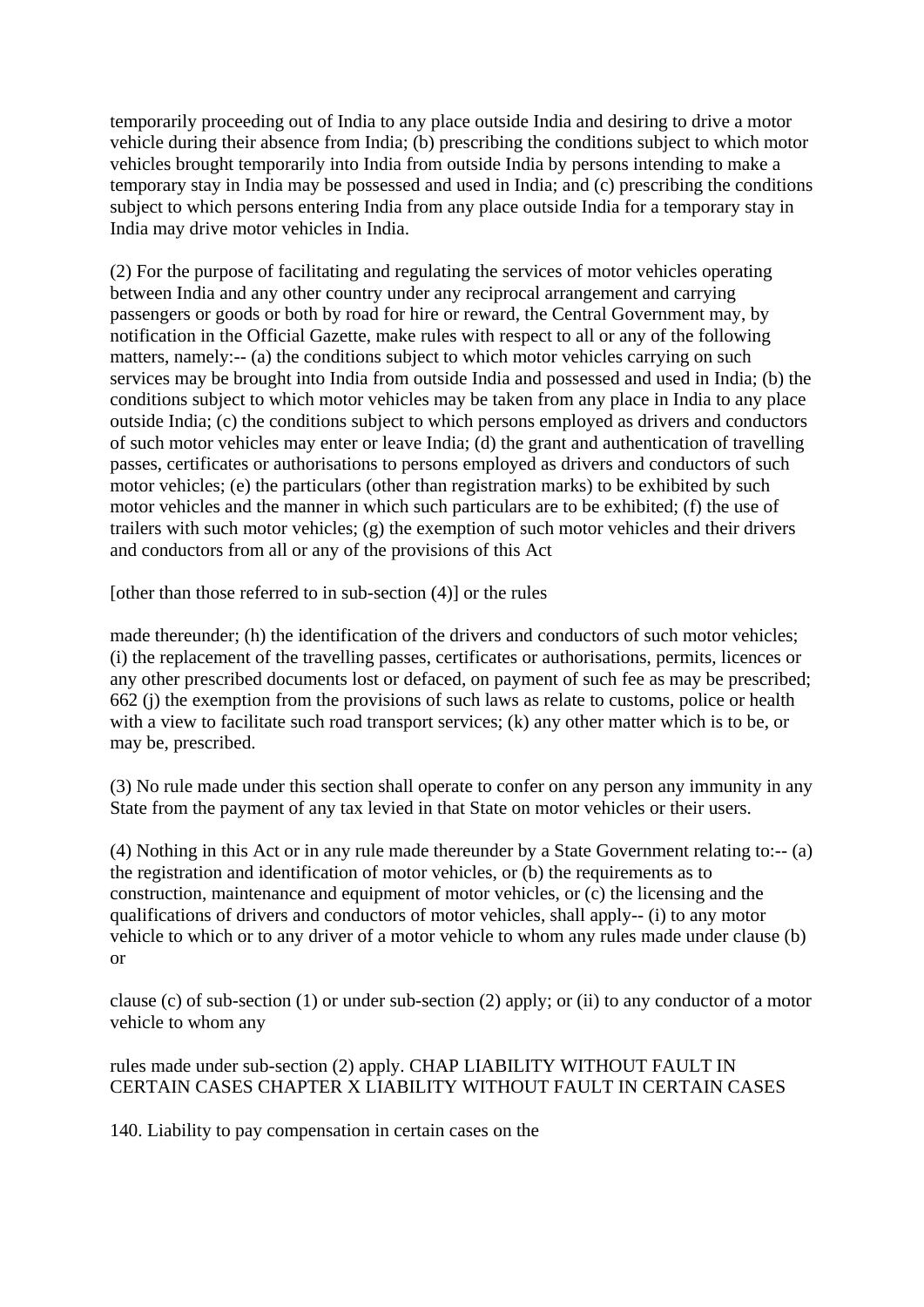principle of no fault. (1) Where death or permanent disablement of any person has resulted from an accident arising out of the use of a motor vehicle or motor vehicles, the owner of the vehicle shall, or, as the case may be, the owners of the vehicles shall, jointly and severally, be liable to pay compensation in respect of such death or disablement in accordance with the provisions of this section.

(2) The amount of compensation which shall be payable under sub-

section (1) in respect of the death of any person shall be a fixed sum of twenty-five thousand rupees and the amount of compensation payable under that sub-section in respect of the permanent disablement of any person shall be a fixed sum of twelve thousand rupees.

(3) In any claim for compensation under sub-section (1), the claimant shall not be required to plead and establish that the death or permanent disablement in respect of which the claim has been made was due to any wrongful act, neglect or default of the owner or owners of the vehicle or vehicles concerned or of any other person.

(4) A claim for compensation under sub-section (1) shall not be defeated by reason of any wrongful act, neglect or default of the person in respect of whose death or permanent disablement the claim has been made nor shall the quantum of compensation recoverable in respect of such death or permanent disablement be reduced on the basis of the share of such person in the responsibility for such death or permanent disablement. 663

disablement. 141. Provisions as to other right to claim compensation for death

or permanent disablement. (1) The right to claim compensation under section 140 in respect of death or permanent disablement of any person shall be in addition to any other right (hereafter in this section referred to as the right on the principle of fault) to claim compensation in respect thereof under any other provision of this Act or of any other law for the time being in force.

(2) A claim for compensation under section 140 in respect of death or permanent disablement of any person shall be disposed of as expeditiously as possible and where compensation is claimed in respect of such death or permanent disablement under section 140 and also in pursuance of any right on the principle of fault, the claim for compensation under section 140 shall be disposed of as aforesaid in the first place.

(3) Notwithstanding anything contained in sub-section (1), where in respect of the death or permanent disablement of any person, the person liable to pay compensation under section 140 is also liable to pay compensation in accordance with the right on the principle of fault, the person so liable shall pay the first-mentioned compensation and-- (a) if the amount of the first-mentioned compensation is less than the amount of the second-mentioned compensation, he shall be liable to pay (in addition to the first-mentioned compensation) only so much of the second-mentioned compensation as is equal to the amount by which it exceeds the firstmentioned compensation; (b) if the amount of the first-mentioned compensation is equal to or more than the amount of the second-mentioned compensation, he shall not be liable to pay the second-mentioned compensation.

142. Permanent disablement. For the purposes of this Chapter, permanent disablement of a person shall be deemed to have resulted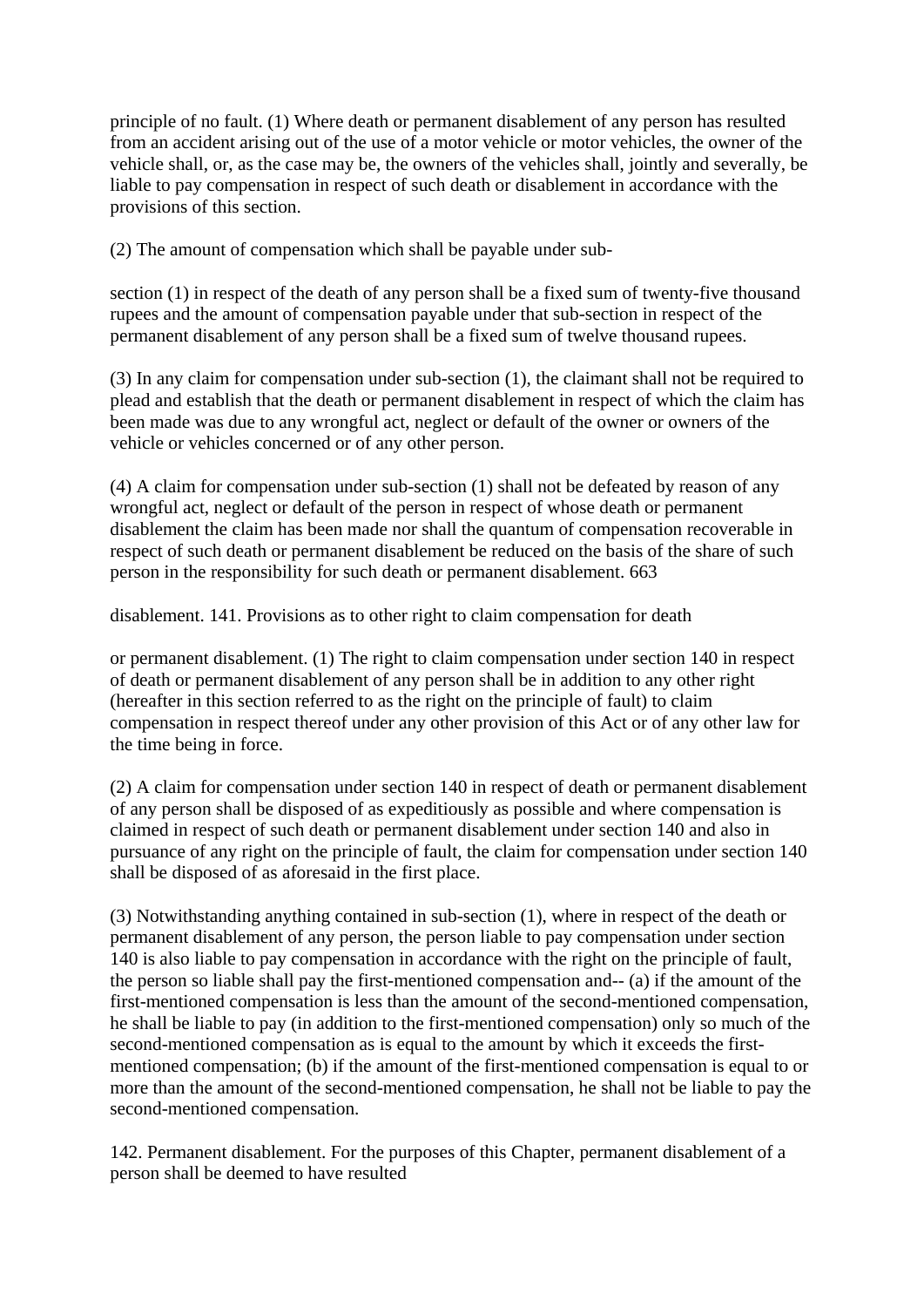from an accident of the nature referred to in sub-section (1) of section 140 if such person has suffered by reason of the accident, any injury or injuries involving-- (a) permanent privation of the sight of either eye or the hearing of either ear, or privation of any member or joint; or (b) destruction or permanent impairing of the powers of any member or joint; or (c) permanent disfiguration of the head or face.

143. Applicability of Chapter to certain claims under Act 8 of 1923. The provisions of this Chapter shall also apply in relation to any claim for compensation in respect of death or permanent disablement of any person under the Workmen's Compensation Act, 1923 resulting from an accident of the nature referred to in sub-section

(1) of section 140 and for this purpose, the said provisions shall, with necessary modifications, be deemed to form part of that Act.

144. Overriding effect. The provisions of this Chapter shall have effect notwithstanding anything contained in any other provision of this Act or of any other law for the time being in force. CHAP INSURANCE OF MOTOR VEHICLES AGAINST THIRD PARTY RISKS CHAPTER XI INSURANCE OF MOTOR VEHICLES AGAINST THIRD PARTY RISKS

145. Definitions. In this Chapter,-- (a) "authorised insurer" means an insurer for the time being carrying on general insurance business in India under the General 664 Insurance Business (Nationalisation) Act, 1972, (57 of 1972.) and any Government insurance fund authorised to do general insurance business under that Act; (b) "certificate of insurance" means a certificate issued by

an authorised insurer in pursuance of sub-section (3) of section 147 and includes a cover note complying with such requirements as may be prescribed, and where more than one certificate has been issued in connection with a policy, or where a copy of a certificate has been issued, all those certificates or that copy, as the case may be; (c) "liability", wherever used in relation to the death of or bodily injury to any person, includes liability in respect thereof under section 140; (d) "policy of insurance" includes "certificate of insurance"; (e) "property" includes goods carried in the motor vehicle, roads, bridges, culverts, causeways, trees, posts and mile- stones; (f) "reciprocating country" means any such country as may on the basis of reciprocity be notified by the Central Government in the Official Gazette to be a reciprocating country for the purposes of this Chapter; (g) "third party" includes the Government.

146. Necessity for insurance against third party risk. (1) No person shall use, except as a passenger, or cause or allow any other person to use, a motor vehicle in a public place, unless there is in force in relation to the use of the vehicle by that person or that other person, as the case may be, a policy of insurance complying with the requirements of this Chapter. Explanation.--A person driving a motor vehicle merely as a paid employee, while there is in force in relation to the use of the vehicle no such policy as is required by this sub-section, shall not be deemed to act in contravention of the sub-section unless he knows or has reason to believe that there is no such policy in force.

(2) Sub-section (1) shall not apply to any vehicle owned by the Central Government or a State Government and used for Government purposes unconnected with any commercial enterprise.

(3) The appropriate Government may, by order, exempt from the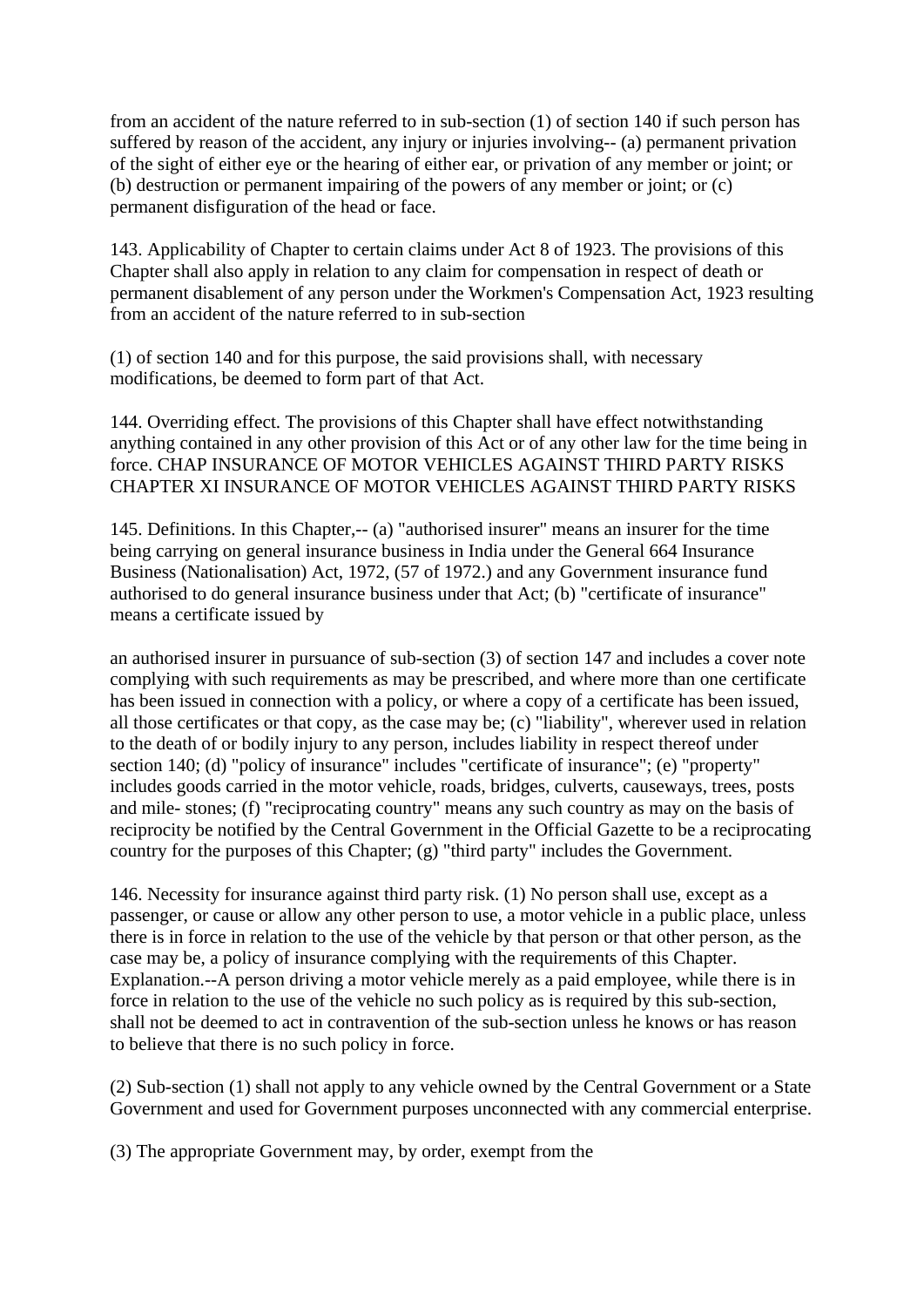operation of sub-section (1) any vehicle owned by any of the following authorities, namely:-- (a) the Central Government or a State Government, if the vehicle is used for Government purposes connected with any commercial enterprise; (b) any local authority; (c) any State transport undertaking: Provided that no such order shall be made in relation to any such authority unless a fund has been established and is maintained by that authority in accordance with the rules made in that behalf under this 665 Act for meeting any liability arising out of the use of any vehicle of that authority which that authority or any person in its employment may incur to third parties. Explanation.--For the purposes of this sub-section, "appropriate Government" means the Central Government or a State Government, as the case may be, and- - (i) in relation to any corporation or company owned by the Central Government or any State Government, means the Central Government or that State Government; (ii) in relation to any corporation or company owned by the Central Government and one or more State Governments, means the Central Government; (iii) in relation to any other State transport undertaking or any local authority, means that Government which has control over that undertaking or authority.

147. Requirements of policies and limits of liability. (1) In order to comply with the requirements of this Chapter, a policy of insurance must be a policy which-- (a) is issued by a person who is an authorised insurer; and (b) insures the person or classes of persons specified in

the policy to the extent specified in sub-section (2)-- (i) against any liability which may be incurred by him in respect of the death of or bodily injury to any person or damage to any property of a third party caused by or arising out of the use of the vehicle in a public place; (ii) against the death of or bodily injury to any passenger of a public service vehicle caused by or arising out of the use of the vehicle in a public place: Provided that a policy shall not be required-- (i) to cover liability in respect of the death, arising out of and in the course of his employment, of the employee of a person insured by the policy or in respect of bodily injury sustained by such an employee arising out of and in the course of his employment other than a liability arising under the Workmen's Compensation Act, 1923, (8 of 1923.) in respect of the death of, or bodily injury to, any such employee-- (a) engaged in driving the vehicle, or (b) if it is a public service vehicle engaged as a conductor of the vehicle or in examining tickets on the vehicle, or (c) if it is a goods carriage, being carried in the vehicle, or (ii) to cover any contractual liability. Explanation.--For the removal of doubts, it is hereby declared that the death of or bodily injury to any person or damage to any 666 property of a third party shall be deemed to have been caused by or to have arisen out of, the use of a vehicle in a public place notwithstanding that the person who is dead or injured or the property which is damaged was not in a public place at the time of the accident, if the act or omission which led to the accident occurred in a public place.

## (2) Subject to the proviso to sub-section (1), a policy of

insurance referred to in sub-section (1), shall cover any liability incurred in respect of any accident, up to the following limits, namely:-- (a) save as provided in clause (b), the amount of liability incurred; (b) in respect of damage to any property of a third party, a limit of rupees six thousand: Provided that any policy of insurance issued with any limited liability and in force, immediately before the commencement of this Act, shall continue to be effective for a period of four months after such commencement or till the date of expiry of such policy whichever is earlier.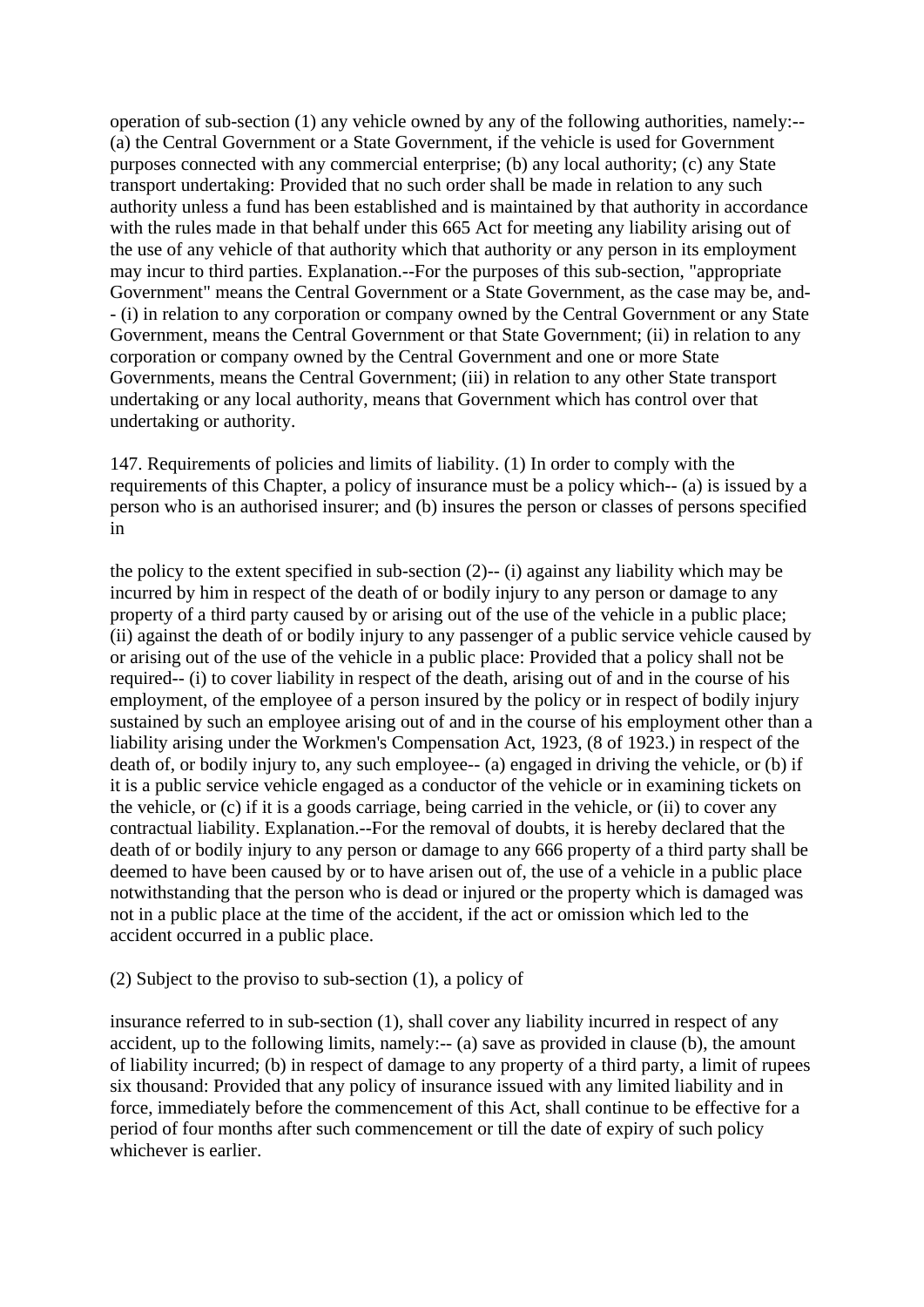(3) A policy shall be of no effect for the purposes of this Chapter unless and until there is issued by the insurer in favour of the person by whom the policy is effected a certificate of insurance in the prescribed form and containing the prescribed particulars of any condition subject to which the policy is issued and of any other prescribed matters; and different forms, particulars and matters may be prescribed in different cases.

(4) Where a cover note issued by the insurer under the provisions of this Chapter or the rules made thereunder is not followed by a policy of insurance within the prescribed time, the insurer shall, within seven days of the expiry of the period of the validity of the cover note, notify the fact to the registering authority in whose records the vehicle to which the cover note relates has been registered or to such other authority as the State Government may prescribe.

(5) Notwithstanding anything contained in any law for the time being in force, an insurer issuing a policy of insurance under this section shall be liable to indemnify the person or classes of persons specified in the policy in respect of any liability which the policy purports to cover in the case of that person or those classes of persons.

148. Validity of policies of insurance issued in reciprocating countries. Where, in pursuance of an arrangement between India and any reciprocating country, any motor vehicle registered in the reciprocating country operates on any route or within any area common to the two countries and there is in force in relation to the use of the vehicle in the reciprocating country, a policy of insurance complying with the requirements of the law of insurance in force in that country, then, notwithstanding anything contained in section 147 but subject to any rules which may be made under section 164, such policy of insurance shall be effective throughout the route or area in respect of which, the arrangement has been made, as if the policy of insurance had complied with the requirements of this Chapter. 667

in respect of third party risks. 149. Duty of insurers to satisfy judgments and awards against

persons insured in respect of third party risks. (1) If, after a

certificate of insurance has been issued under sub-section (3) of section 147 in favour of the person by whom a policy has been effected, judgment or award in respect of any such liability as is

required to be covered by a policy under clause (b) of sub-section (1) of section 147 (being a liability covered by the terms of the policy) is obtained against any person insured by the policy, then, notwithstanding that the insurer may be entitled to avoid or cancel or may have avoided or cancelled the policy, the insurer shall, subject to the provisions of this section, pay to the person entitled to the benefit of the decree any sum not exceeding the sum assured payable thereunder, as if he were the judgment debtor, in respect of the liability, together with any amount payable in respect of costs and any sum payable in respect of interest on that sum by virtue of any enactment relating to interest on judgments.

(2) No sum shall be payable by an insurer under sub-section (1) in respect of any judgment or award unless, before the commencement of the proceedings in which the judgment or award is given the insurer had notice through the Court or, as the case may be, the Claims Tribunal of the bringing of the proceedings, or in respect of such judgment or award so long as execution is stayed thereon pending an appeal; and an insurer to whom notice of the bringing of any such proceedings is so given shall be entitled to be made a party thereto and to defend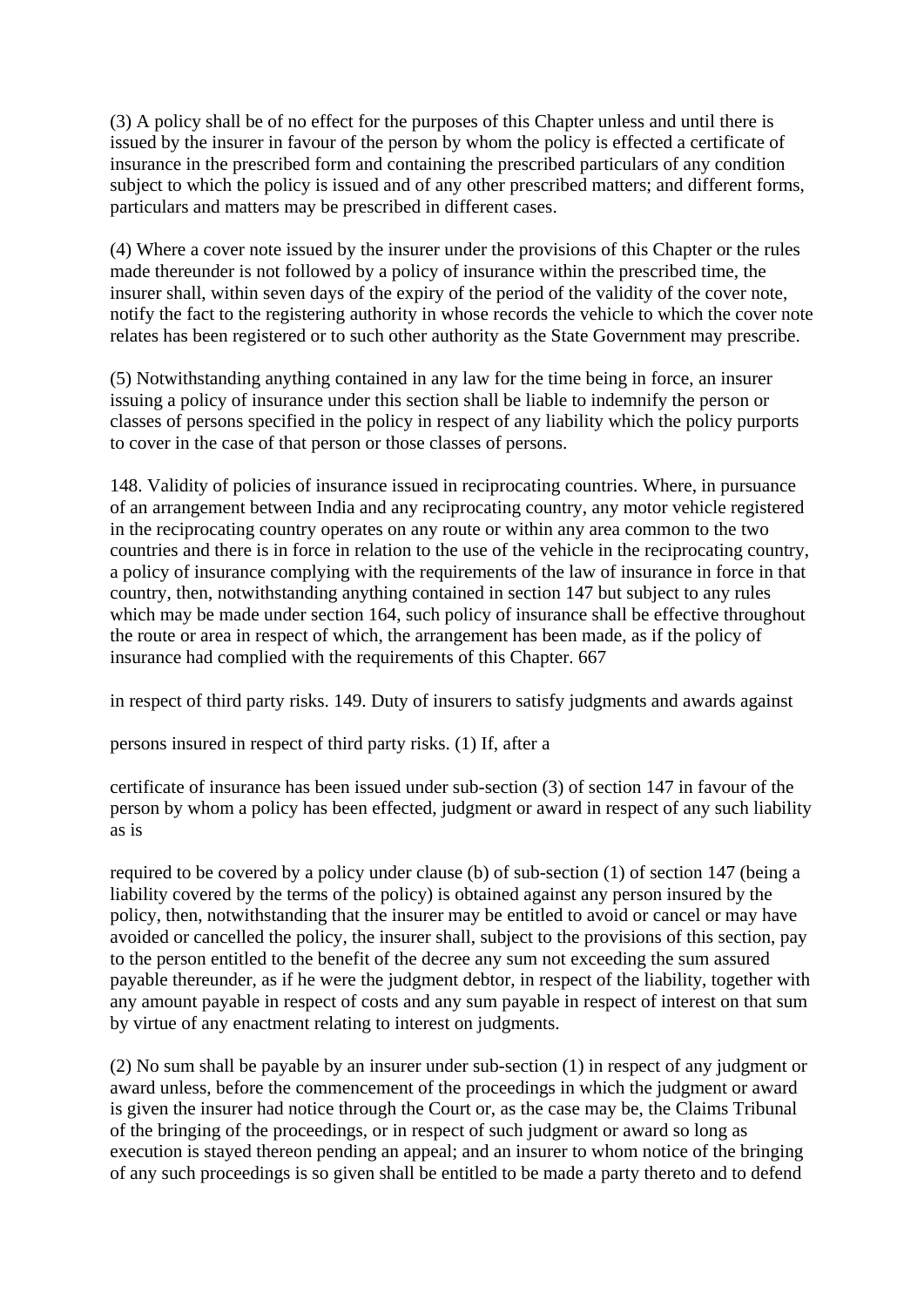the action on any of the following grounds, namely:-- (a) that there has been a breach of a specified condition of the policy, being one of the following conditions, namely:-- (i) a condition excluding the use of the vehicle-- (a) for hire or reward, where the vehicle is on the date of the contract of insurance a vehicle not covered by a permit to ply for hire or reward, or (b) for organised racing and speed testing, or (c) for a purpose not allowed by the permit under which the vehicle is used, where the vehicle is a transport vehicle, or (d) without sidecar being attached where the vehicle is a motor cycle; or (ii) a condition excluding driving by a named person or persons or by any person who is not duly licensed, or by any person who has been disqualified for holding or obtaining a driving licence during the period of disqualification; or (iii) a condition excluding liability for injury caused or contributed to by conditions of war, civil war, riot or civil commotion; or (b) that the policy is void on the ground that it was obtained by the non-disclosure of a material fact or by a representation of fact which was false in some material particular.

(3) Where any such judgment as is referred to in sub-section (1) is obtained from a Court in a reciprocating country and in the case of 668 a foreign judgment is, by virtue of the provisions of section 13 of the Code of Civil Procedure, 1908 (5 of 1908.) conclusive as to any matter adjudicated upon by it, the insurer (being an insurer registered under the Insurance Act, 1938 (4 of 1938.) and whether or not he is registered under the corresponding law of the reciprocating country) shall be liable to the person entitled to the benefit of the

decree in the manner and to the extent specified in sub-section (1), as if the judgment were given by a Court in India: Provided that no sum shall be payable by the insurer in respect of any such judgment unless, before the commencement of the proceedings in which the judgment is given, the insurer had notice through the Court concerned of the bringing of the proceedings and the insurer to whom notice is so given is entitled under the corresponding law of the reciprocating country, to be made a party to the proceedings and to defend the action on grounds similar to those

specified in sub-section (2).

(4) Where a certificate of insurance has been issued under sub-

section (3) of section 147 to the person by whom a policy has been effected, so much of the policy as purports to restrict the insurance of the persons insured thereby by reference to any conditions other

than those in clause (b) of sub-section (2) shall, as respects such liabilities as are required to be covered by a policy under clause (b)

of sub-section (1) of section 147, be of no effect: Provided that any sum paid by the insurer in or towards the discharge of any liability of any person which is covered by the policy by virtue only of this sub-section shall be recoverable by the insurer from that person.

(5) If the amount which an insurer becomes liable under this section to pay in respect of a liability incurred by a person insured by a policy exceeds the amount for which the insurer would apart from the provisions of this section be liable under the policy in respect of that liability, the insurer shall be entitled to recover the excess from that person.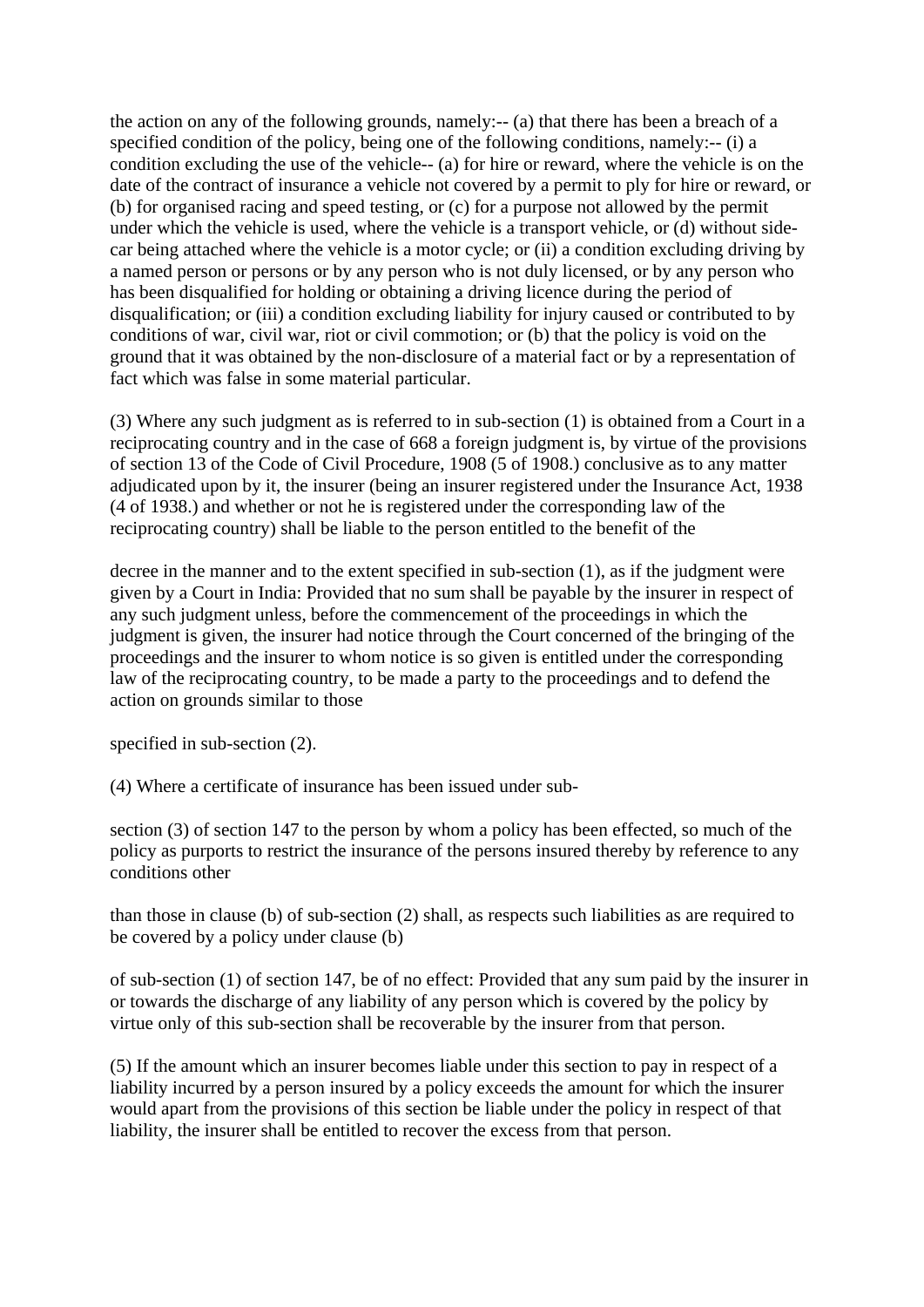(6) In this section the expressions "material fact" and "material particular" means, respectively a fact or particular of such a nature as to influence the judgment of a prudent insurer in determining whether he will take the risk and, if so at what premium and on what conditions and the expression "liability covered by the terms of the policy" means a liability which is covered by the policy or which would be so covered but for the fact that the insurer is entitled to avoid or cancel or has avoided or cancelled the policy.

(7) No insurer to whom the notice referred to in sub-section (2)

or sub-section (3) has been given shall be entitled to avoid his liability to any person entitled to the benefit of any such judgment

or award as is referred to in sub-section (1) or in such judgment as

is referred to in sub-section (3) otherwise than in the manner

provided for in sub-section (2) or in the corresponding law of the reciprocating country, as the case may be. 669 Explanation.--For the purpose of this section, "Claims Tribunal" means a Claims Tribunal constituted under section 165 and "award" means an award made by that Tribunal under section 168.

150. Rights of third parties against insurers on insolvency of

the insured. (1) Where under any contract of insurance effected in accordance with the provisions of this Chapter, a person is insured against liabilities which he may incur to third parties, then-- (a) in the event of the person becoming insolvent or making a composition or arrangement with his creditors, or (b) where the insured person is a company, in the event of a winding up order being made or a resolution for a voluntary winding up being passed with respect to the company or of a receiver or manager of the company's business or undertaking being duly appointed, or of possession being taken by or on behalf of the holders of any debentures secured by a floating charge of any property comprised in or subject to the charge, f, either before or after that event, any such liability is incurred by the insured person, his rights against the insurer under the contract in respect of the liability shall, notwithstanding anything to the contrary in any provision of law, be transferred to and vest in the third party to whom the liability was so incurred.

(2) Where an order for the administration of the estate of a deceased debtor is made according to the law of insolvency, then, if any debt provable in insolvency is owing by the deceased in respect of a liability to a third party against which he was insured under a contract of insurance in accordance with the provisions of this Chapter, the deceased debtor's rights against the insurer in respect of that liability shall, notwithstanding anything to the contrary in any provision of law, be transferred to and vest in the person to whom the debt is owing.

(3) Any condition in a policy issued for the purposes of this Chapter purporting either directly or indirectly to avoid the policy or to alter the rights of the parties thereunder upon the happening to the insured person of any of the events specified in clause (a) or

clause (b) of sub-section (1) or upon the making of an order for the administration of the estate of a deceased debtor according to the law of insolvency shall be of no effect.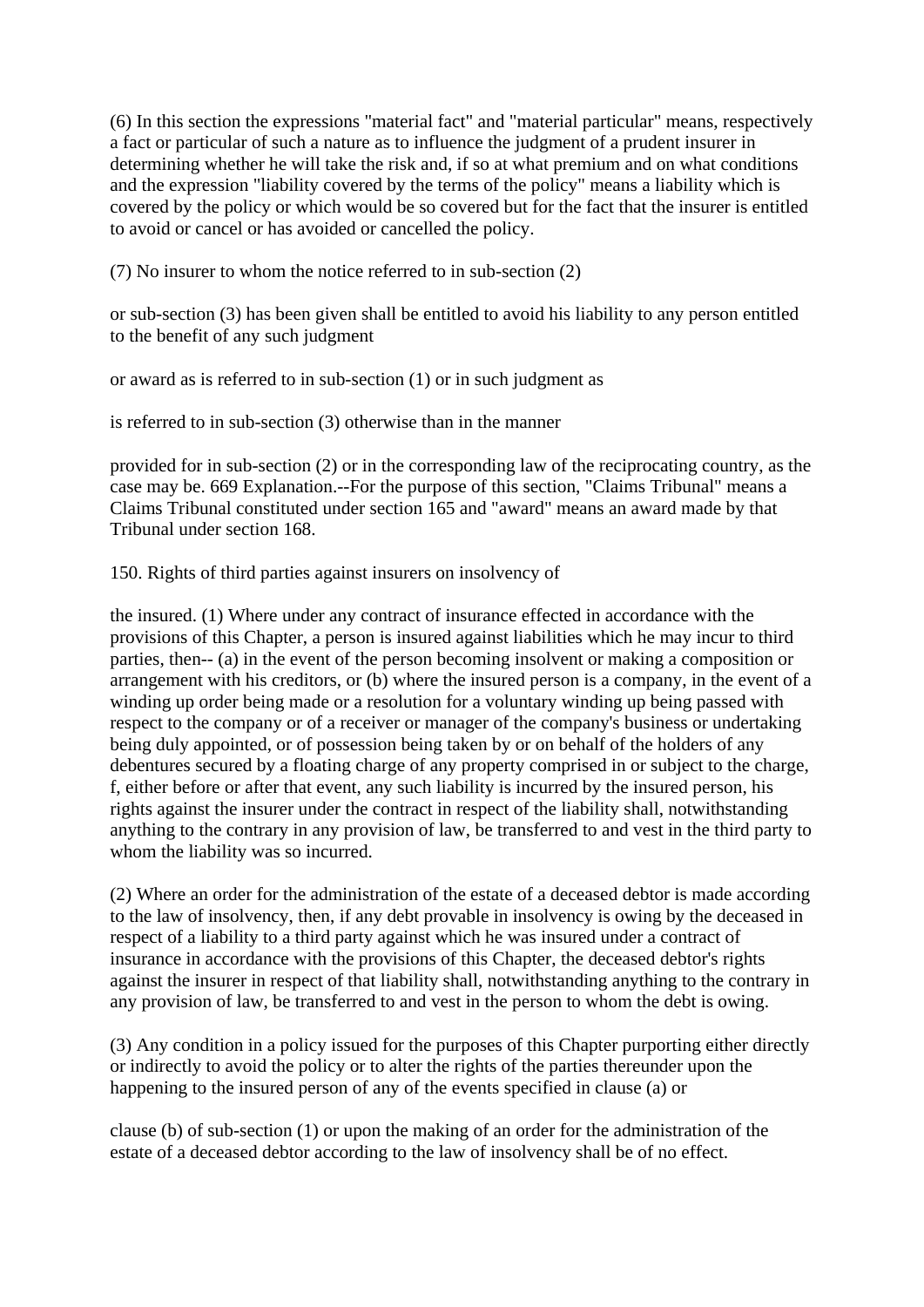(4) Upon a transfer under sub-section (1) or sub-section (2), the insurer shall be under the same liability to the third party as he would have been to the insured person, but-- (a) if the liability of the insurer to the insured person exceeds the liability of the insured person to the third party, nothing in this Chapter shall affect the rights of the insured person against the insurer in respect of the excess, and (b) if the liability of the insurer to the insured person is less than the liability of the insured person to the third party, nothing in this Chapter shall affect the rights of the third party against the insured person in respect of the balance. 670

151. Duty to give information as to insurance. (1) No person against whom a claim is made in respect of any liability referred to

in clause (b) of sub-section (1) of section 147 shall on demand by or on behalf of the person making the claim refuse to state whether or not he was insured in respect of that liability by any policy issued under the provisions of this Chapter, or would have been so insured if the insurer had not avoided or cancelled the policy, nor shall he refuse, if he was or would have been so insured, to give such particulars with respect to that policy as were specified in the certificate of insurance issued in respect thereof.

(2) In the event of any person becoming insolvent or making a composition or arrangement with his creditors or in the event of an order being made for the administration of the estate of a deceased person according to the law of insolvency, or in the event of a winding up order being made or a resolution for a voluntary winding up being passed with respect to any company or of a receiver or manager of the company's business or undertaking being duly appointed or of possession being taken by or on behalf of the holders of any debentures secured by a floating charge on any property comprised in or subject to the charge, it shall be the duty of the insolvent debtor, personal representative of the deceased debtor or company, as the case may be, or the official assignee or receiver in insolvency, trustee, liquidator, receiver or manager, or person in possession of the property to give at the request of any person claiming that the insolvent debtor, deceased debtor or company is under such liability to him as is covered by the provisions of this Chapter, such information as may reasonably be required by him for the purpose of ascertaining whether any rights have been transferred to and vested in him by section 150, and for the purpose of enforcing such rights, if any; and any such contract of insurance as purports whether directly or indirectly to avoid the contract or to alter the rights of the parties thereunder upon the giving of such information in the events aforesaid, or otherwise to prohibit or prevent the giving thereof in the said events, shall be of no effect.

(3) If, from the information given to any person in pursuance of

sub-section (2) or otherwise, he has reasonable ground for supporting that there have or may have been transferred to him under this Chapter rights against any particular insurer, that insurer shall be subject to the same duty as is imposed by the said sub-section on the persons therein mentioned.

(4) The duty to give the information imposed by this section shall include a duty to allow all contracts of insurance, receipts for premiums, and other relevant documents in the possession or power of the person on whom the duty is so imposed to be inspected and copies thereof to be taken.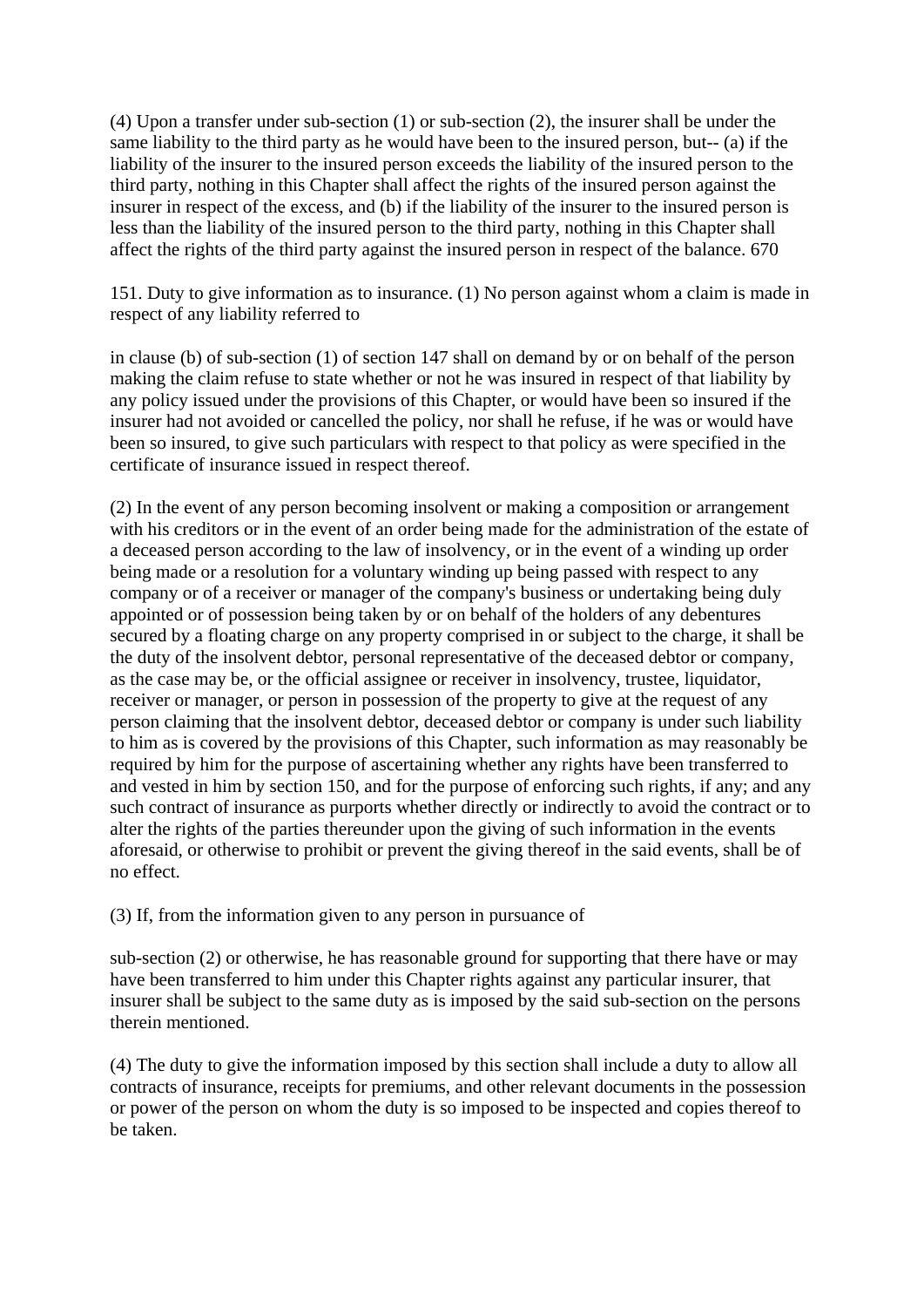152. Settlement between insurers and insured persons. (1) No settlement made by an insurer in respect of any claim which might be made by a third party in respect of any liability of the nature

referred to in clause (b) of sub-section (1) of section 147 shall be valid unless such third party is a party to the settlement.

(2) Where a person who is insured under a policy issued for the purposes of this Chapter has become insolvent, or where, if such insured person is a company, a winding up order has been made or a resolution 671 for a voluntary winding up has been passed with respect to the company, no agreement made between the insurer and the insured person after the liability has been incurred to a third party and after the commencement of the insolvency or winding up, as the case may be, nor any waiver, assignment or other disposition made by or payment made to the insured person after the commencement aforesaid shall be effective to defeat the rights transferred to the third party under this Chapter, but those rights shall be the same as if no such agreement, waiver, assignment or disposition or payment has been made.

153. Saving in respect of sections 150, 151 and 152. (1) For the purposes of sections 150, 151 and 152 a reference to "liabilities to third parties" in relation to a person insured under any policy of insurance shall not include a reference to any liability of that person in the capacity of insurer under some other policy of insurance.

(2) The provisions of sections 150, 151 and 152 shall not apply where a company is wound up voluntarily merely for the purposes of reconstruction or of an amalgamation with another company.

third parties. 154. Insolvency of insured persons not to affect liability of insured or claims by third parties. Where a certificate of insurance has been issued to the person by whom a policy has been effected, the happening in relation to any person insured by the policy of any such

event as is mentioned in sub-section (1) or sub-section (2) of section 150 shall, notwithstanding anything contained in this Chapter, not affect any liability of that person of the nature referred to in

clause (b) of sub-section (1) of section 147; but nothing in this section shall affect any rights against the insurer conferred under the provisions of sections 150, 151 and 152 on the person to whom the liability was incurred.

155. Effect of death on certain causes of action. Notwithstanding anything contained in section 306 of the Indian Succession Act, 1925, (39 of 1925.) the death of a person in whose favour a certificate of insurance had been issued, if it occurs after the happening of an event which has given rise to a claim under the provisions of this Chapter, shall not be a bar to the survival of any cause of action arising out of the said event against his estate or against the insurer.

156. Effect of certificate of insurance. When an insurer has issued a certificate of insurance in respect of a contract of insurance between the insurer and the insured person, then-- (a) if and so long as the policy described in the certificate has not been issued by the insurer to the insured, the insurer shall, as between himself and any other person except the insured, be deemed to have issued to the insured to the insured person a policy of insurance conforming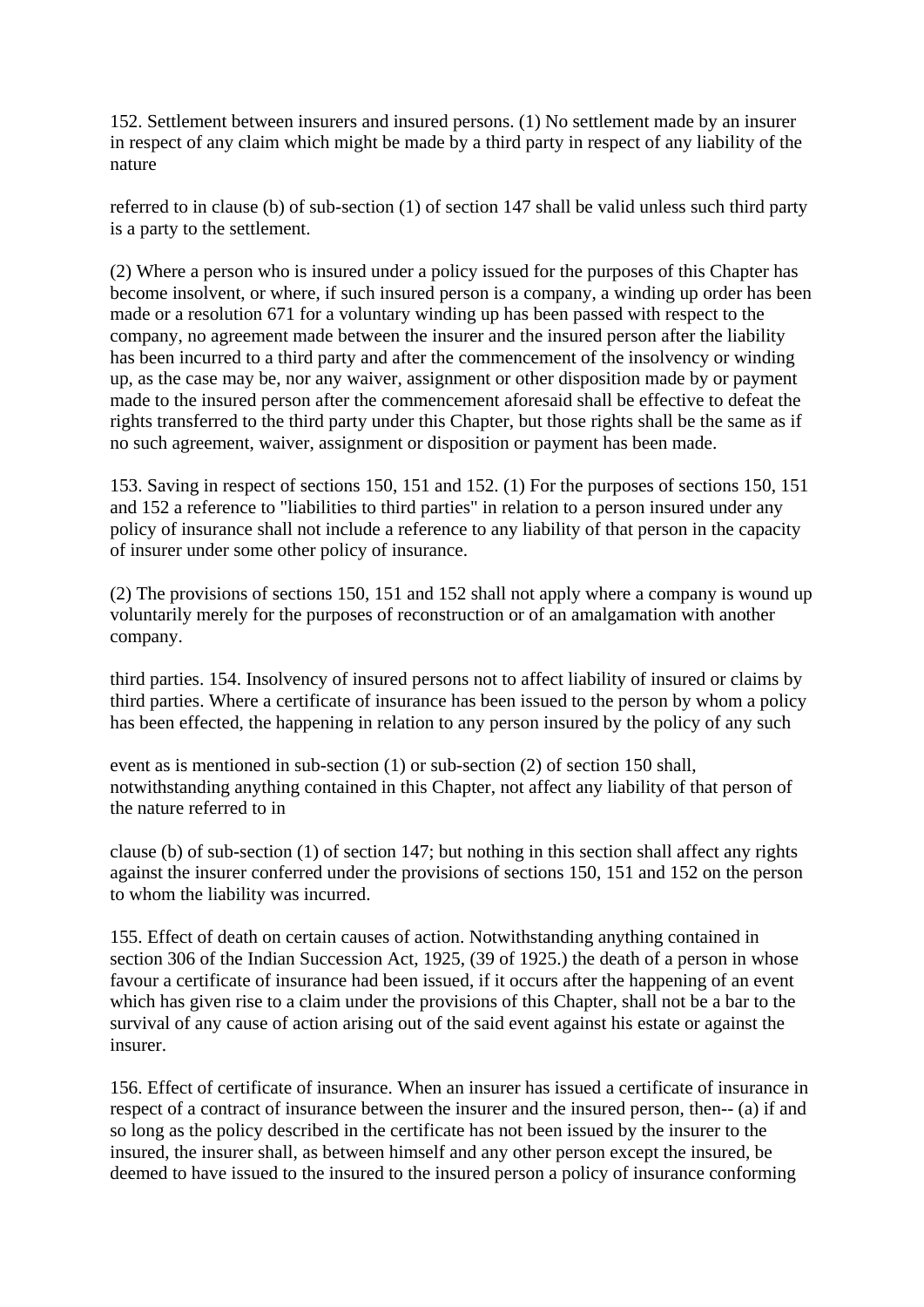in all respects with the description and particulars stated in such certificate; and (b) if the insurer has issued to the insured the policy described in the certificate, but the actual terms of the policy are less favourable to persons claiming under or by virtue of the policy against the insurer either directly or through the insured than the particulars of the policy as stated in the certificate, the policy shall, as between the insurer and any other person except the insured, be deemed to be in terms conforming in all respects with the particulars stated in the said certificate. 672

157. Transfer of certificate of insurance. (1) Where a person in whose favour the certificate of insurance has been issued in accordance with the provisions of this Chapter transfers to another person the ownership of the motor vehicle in respect of which such insurance was taken together with the policy of insurance relating thereto, the certificate of insurance and the policy described in the certificate shall be deemed to have been transferred in favour of the person to whom the motor vehicle is transferred with effect from the date of its transfer.

(2) The transferee shall apply within fourteen days from the date of transfer in the prescribed form to the insurer for making necessary changes in regard to the fact of transfer in the certificate of insurance and the policy described in the certificate in his favour and the insurer shall make the necessary changes in the certificate and the policy of insurance in regard to the transfer of insurance.

158. Production of certain certificates, licence and permit in

certain cases. (1) Any person driving a motor vehicle in any public place shall, on being so required by a police officer in uniform authorised in this behalf by the State Government, produce-- (a) the certificate of insurance; (b) the certificate of registration; (c) the driving licence; and (d) in the case of a transport vehicle, also the certificate of fitness referred to in section 56 and the permit, relating to the use of the vehicle.

(2) If, where owing to the presence of a motor vehicle in a public place an accident occurs involving death or bodily injury to another person, the driver of the vehicle does not at the time produce the certificates, driving licence and permit referred to in sub-

section (1) to a police officer, he shall produce the said certificates, licence and permit at the police station at which he makes the report required by section 134.

(3) No person shall be liable to conviction under sub-section (1)

or sub-section (2) by reason only of the failure to produce the certificate of insurance if, within seven days from the date on which

its production was required under sub-section (1), or as the case may be, from the date of occurrence of the accident, he produces the certificate at such police station as may have been specified by him to the police officer who required its production or, as the case may be, to the police officer at the site of the accident or to the officer in charge of the police station at which he reported the accident: Provided that except to such extent and with such modifications as may be prescribed, the provisions of this sub-section shall not apply to the driver of a transport vehicle.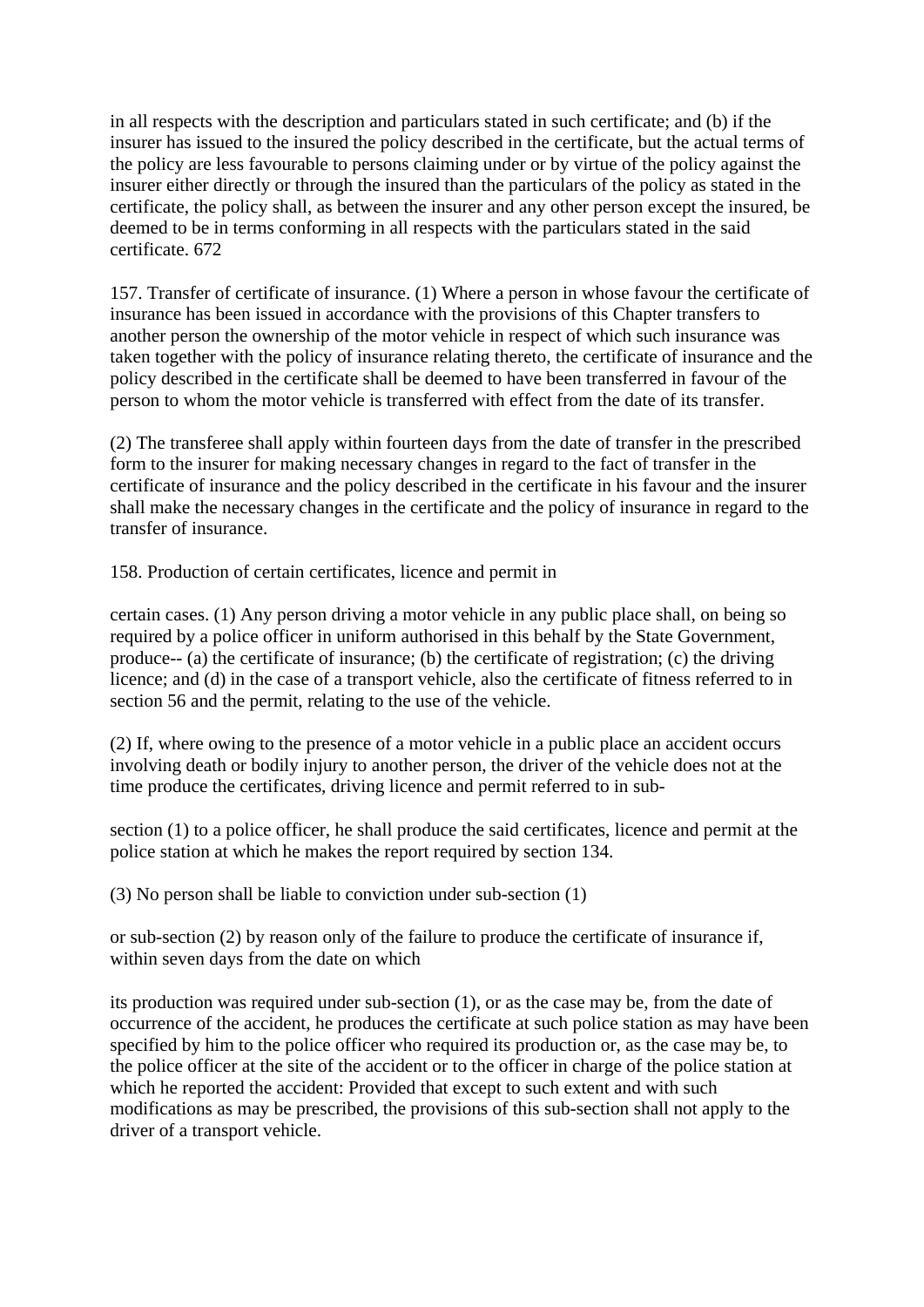(4) The owner of a motor vehicle shall give such information as he may be required by or on behalf of a police officer empowered in this behalf by the State Government to give for the purpose of determining whether the vehicle was or was not being driven in contravention of 673 section 146 and on any occasion when the driver was required under this section to produce his certificate of insurance.

(5) In this section, the expression "produce his certificate of insurance" means produce for examination the relevant certificate of insurance or such other evidence as may be prescribed that the vehicle was not being driven in contravention of section 146.

(6) As soon as any information regarding any accident involving death or bodily injury to any person is recorded or a report under this section is completed by a police officer, the officer in charge of the police station shall forward a copy of the same also to the Claims Tribunal having jurisdiction and a copy thereof to the concerned insurer.

vehicle. 159. Production of certificate of Insurance on application for authority to use vehicle. A State Government may make rules requiring the owner of any motor vehicle when applying whether by payment of a tax or otherwise for authority to use the vehicle in a public place to produce such evidence as may be prescribed by those rules to the effect that either-- (a) on the date when the authority to use the vehicle comes into operation there will be in force the necessary policy of insurance in relation to the use of the vehicle by the applicant or by other persons on his order or with his permission, or (b) the vehicle is a vehicle to which section 146 does not apply.

160. Duty to furnish particulars of vehicle involved in accident. A registering authority or the officer in charge of a police station shall, if so required by a person who alleges that he is entitled to claim compensation in respect of an accident arising out of the use of a motor vehicle, or if so required by an insurer against whom a claim has been made in respect of any motor vehicle, furnish to that person or to that insurer, as the case may be, on payment of the prescribed fee any information at the disposal of the said authority or the said authority or the said police officer relating to the identification marks and other particulars of the vehicle and the name and address of the person who was using the vehicle at the time of the accident or was injured by it and the property, if any damaged in such form and within such time as the Central Government may prescribe.

161. Special provisions as to compensation in case of hit and run

motor accident. (1) For the purposes of this section, section 162 and section 163-- (a) "grievous hurt" shall have the same meaning as in the Indian Penal Code; (45 of 1860.) (b) "hit and run motor accident" means an accident arising out of the use of a motor vehicle or motor vehicles the identity whereof cannot be ascertained in spite of reasonable efforts for the purpose; (c) "scheme" means the scheme framed under section 163.

(2) Notwithstanding anything contained in the General Insurance Business (Nationalisation) Act, 1972 (57 of 1972.) or any other law for the time being in force or any instrument having the force of law, the General Insurance Corporation of India formed under section 9 of the said Act and the insurance companies for the time being carrying on general insurance business in India shall provide for paying in accordance with 674 the provisions of this Act and the scheme, compensation in respect of the death of, or grievous hurt to, persons resulting from hit and run motor accidents.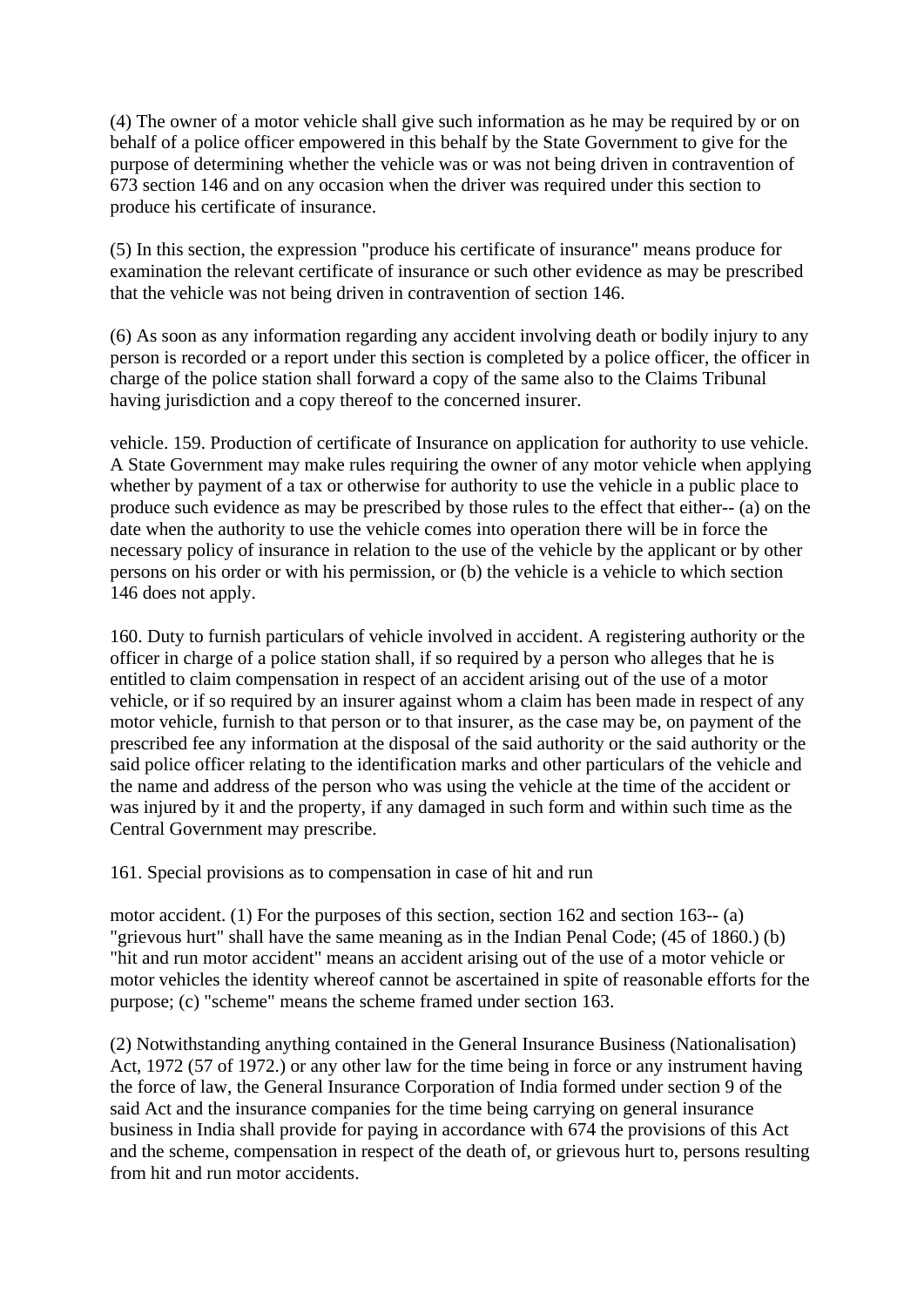(3) Subject to the provisions of this Act and the scheme, there shall be paid as compensation-- (a) in respect of the death of any person resulting from a hit and run motor accident, a fixed sum of eight thousand and five hundred rupees; (b) in respect of grievous hurt to any person resulting from a hit and run motor accident, a fixed sum of two thousand rupees.

(4) The provisions of sub-section (1) of section 166 shall apply for the purpose of making applications for compensation under this section as they apply for the purpose of making applications for compensation referred to in that sub-section.

162. Refund in certain cases of compensation paid under section

161. (1) The payment of compensation in respect of the death of, or grievous hurt to, any person under section 161 shall be subject to the condition that if any compensation (hereafter in this sub-section referred to as the other compensation) or other amount in lieu of or by way of satisfaction of a claim for compensation is awarded or paid in respect of such death or grievous hurt under any other provision of this Act or any other law or otherwise so much of the other compensation or other amount aforesaid as is equal to the compensation paid under section 161 shall be refunded to the insurer.

(2) Before awarding compensation in respect of an accident involving the death of, or bodily injury to, any person arising out of the use of a motor vehicle or motor vehicles under any provision of this Act (other than section 161) or any other law, the tribunal, court or other authority awarding such compensation shall verify as to whether in respect of such death or bodily injury compensation has already been paid under section 161 or an application for payment of compensation is pending under that section, and such tribunal, court or other authority shall,-- (a) if compensation has already been paid under section 161, direct the person liable to pay the compensation awarded by it to refund to the insurer, so much thereof as is required to be

refunded in accordance with the provisions of sub-section (1); (b) if an application for payment of compensation is pending under section 161 forward the particulars as to the compensation awarded by it to the insurer. Explanation.--For the purposes of this sub-section, an application for compensation under section 161 shall be deemed to be pending-- (i) if such application has been rejected, till the date of the rejection of the application, and (ii) in any other case, till the date of payment of compensation in pursuance of the application. 675

163. Scheme for payment of compensation in case of hit and run

motor accidents. (1) The Central Government may, by notification in the Official Gazette, make a scheme specifying, the manner in which the scheme shall be administered by the General Insurance Corporation, the form, manner and the time within which applications for compensation may be made, the officers or authorities to whom such applications may be made, the procedure to be followed by such officers or authorities for considering and passing orders on such applications, and all other matters connected with, or incidental to, the administration of the scheme and the payment of compensation.

(2) A scheme made under sub-section (1) may provide that-- (a) a contravention of any provision thereof shall be punishable with imprisonment for such term as may be specified but in no case exceeding three months, or with fine which may extend to such amount as may be specified but in no case exceeding five hundred rupees or with both; (b) the powers,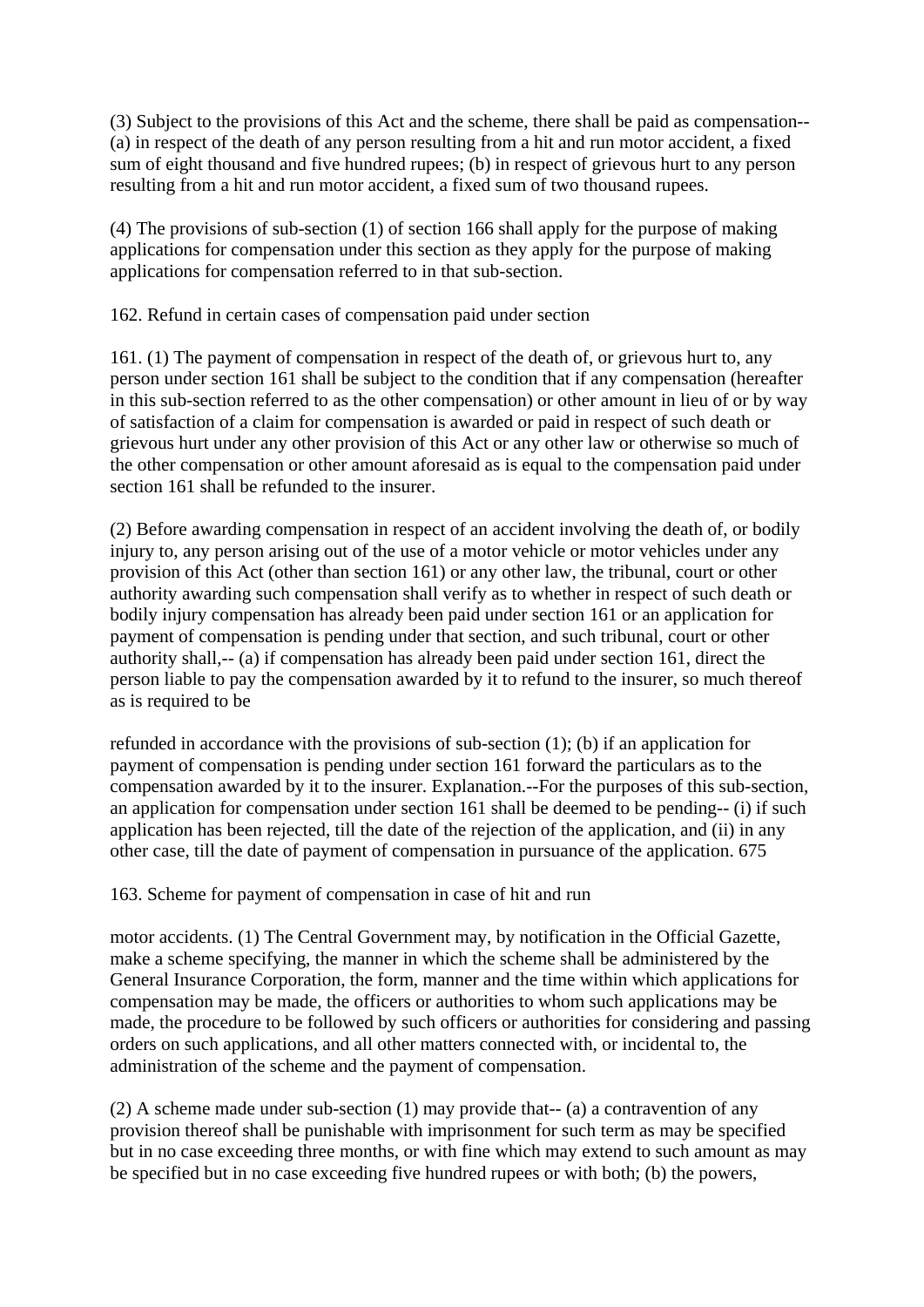functions or duties conferred or imposed on any officer or authority by such scheme may be delegated with the prior approval in writing of the Central Government, by such officer or authority to any other officer or authority; (c) any provision of such scheme may operate with retrospective effect from a date not earlier than the date of establishment of the Solatium Fund under the Motor Vehicles Act, 1939, (4 of 1939.) as it stood immediately before the commencement of this Act: Provided that no such retrospective effect shall be given so as to prejudicially affect the interests of any person who may be governed by such provision.

164. Power of Central Government to make rules. (1) The Central Government may make rules for the purpose of carrying into effect the provisions of this Chapter, other than the matters specified in section 159.

(2) Without prejudice to the generality of the foregoing power, such rules may provide for-- (a) the forms to be used for the purposes of this Chapter; (b) the making of applications for and the issue of certificates of insurance; (c) the issue of duplicates to replace certificates of insurance lost, destroyed or mutilated; (d) the custody, production, cancellation and surrender of certificates of insurance; (e) the records to be maintained by insurers of policies of insurance issued under this Chapter; (f) the identification by certificates or otherwise of persons or vehicles exempted from the provisions of this Chapter; (g) the furnishing of information respecting policies of insurance by insurers; 676 (h) adopting the provisions of this Chapter to vehicles brought into India by persons making only a temporary stay therein or to vehicles registered in a reciprocating country and operating on any route or within any area in India by applying those provisions with prescribed modifications; (i) the form in which and the time limit within which the particulars referred to in section 160 may be furnished; and (j) any other matter which is to be, or may be, prescribed. CHAP CLAIMS TRIBUNALS CHAPTER XII CLAIMS TRIBUNALS

165. Claims Tribunals. (1) A State Government may, by notification in the Official Gazette, constitute one or more Motor Accidents Claims Tribunals (hereafter in this Chapter referred to as Claims Tribunal) for such area as may be specified in the notification for the purpose of adjudicating upon claims for compensation in respect of accidents involving the death of, or bodily injury to, persons arising out of the use of motor vehicles, or damages to any property of a third party so arising, or both. Explanation.--For the removal of doubts, it is hereby declared that the expression "claims for compensation in respect of accidents involving the death of or bodily injury to persons arising out of the use of motor vehicles" includes claims for compensation under section

(2) A Claims Tribunal shall consist of such number of members as the State Government may think fit to appoint and where it consists of two or more members, one of them shall be appointed as the Chairman thereof.

(3) A person shall not be qualified for appointment as a member of a Claims Tribunal unless he-- (a) is, or has been, a Judge of a High Court, or (b) is, or has been, a District Judge, or (c) is qualified for appointment as a Judge of a High Court.

(4) Where two or more Claims Tribunals are constituted for any area, the State Government, may by general or special order, regulate the distribution of business among them.

166. Application for compensation. (1) An application for compensation arising out of an accident of the nature specified in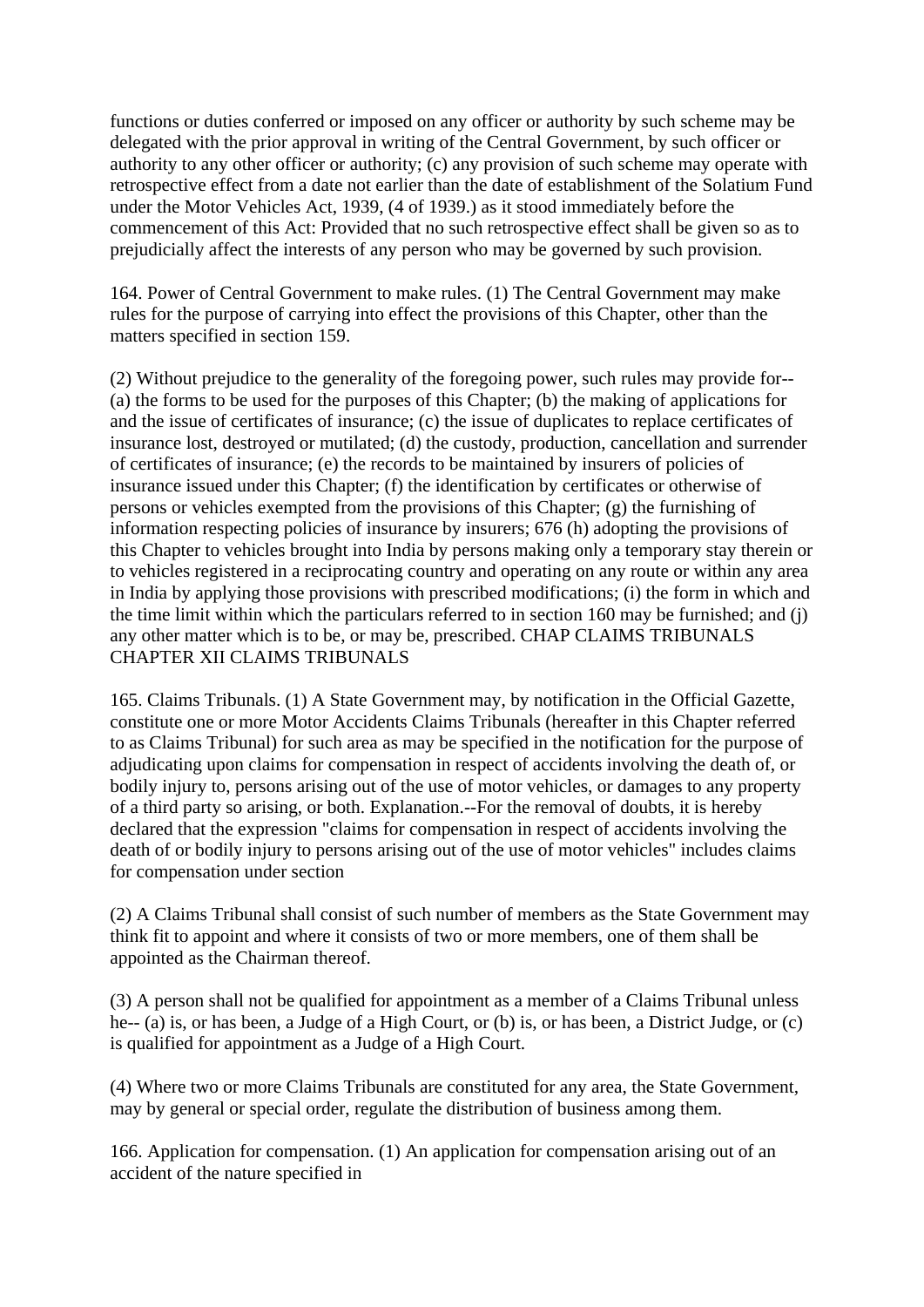sub-section (1) of section 165 may be made-- (a) by the person who has sustained the injury; or (b) by the owner of the property; or (c) where death has resulted from the accident, by all or any of the legal representatives of the deceased; or (d) by any agent duly authorised by the person injured or all or any of the legal representatives of the deceased, as the case may be: 677 Provided that where all the legal representatives of the deceased have not joined in any such application for compensation, the application shall be made on behalf of or for the benefit of all the legal representatives of the deceased and the legal representatives who have not so joined, shall be impleaded as respondents to the application.

(2) Every application under sub-section (1) shall be made to the Claims Tribunal having jurisdiction over the area in which the accident occurred, and shall be in such form and shall contain such particulars as may be prescribed: Provided that where any claim for compensation under section 140 is made in such application, the application shall contain a separate statement to that effect immediately before the signature of the applicant.

(3) No application for such compensation shall be entertained unless it is made within six months of the occurrence of the accident: Provided that the Claims Tribunal may entertain the application after the expiry of the said period of six months but not later than twelve months, if it is satisfied that the applicant was prevented by sufficient cause from making the application in time.

(4) Where a police officer has filed a copy of the report regarding an accident to a Claims Tribunal under this Act, the Claims Tribunal may, if it thinks necessary so to do, treat the report as if it were an application for compensation under this Act.

167. Option regarding claims for compensation in certain cases. Notwithstanding anything contained in the Workmen's Compensation Act, 1923, (8 of 1923.) where the death of, or bodily injury to, any person gives rise to a claim for compensation under this Act and also under the Workmen's Compensation Act, 1923, the person entitled to compensation may without prejudice to the provisions of Chapter X claim such compensation under either of those Acts but not under both.

168. Award of the Claims Tribunal. (1) On receipt of an application for compensation made under section 166, the Claims Tribunal shall, after giving notice of the application to the insurer and after giving the parties (including the insurer) an opportunity of being heard, hold an inquiry into the claim or, as the case may be, each of the claims and, subject to the provisions of section 162 may make an award determining the amount of compensation which appears to it to be just and specifying the person or persons to whom compensation shall be paid and in making the award the Claims Tribunal shall specify the amount which shall be paid by the insurer or owner or driver of the vehicle involved in the accident or by all or any of them, as the case may be: Provided that where such application makes a claim for compensation under section 140 in respect of the death or permanent disablement of any person, such claim and any other claim (whether made in such application or otherwise) for compensatin in respect of such death or permanent disablement shall be disposed of in accordance with the provisions of Chapter X.

(2) The Claims Tribunal shall arrange to deliver copies of the award to the parties concerned expeditiously and in any case within a period of fifteen days from the date of the award. 678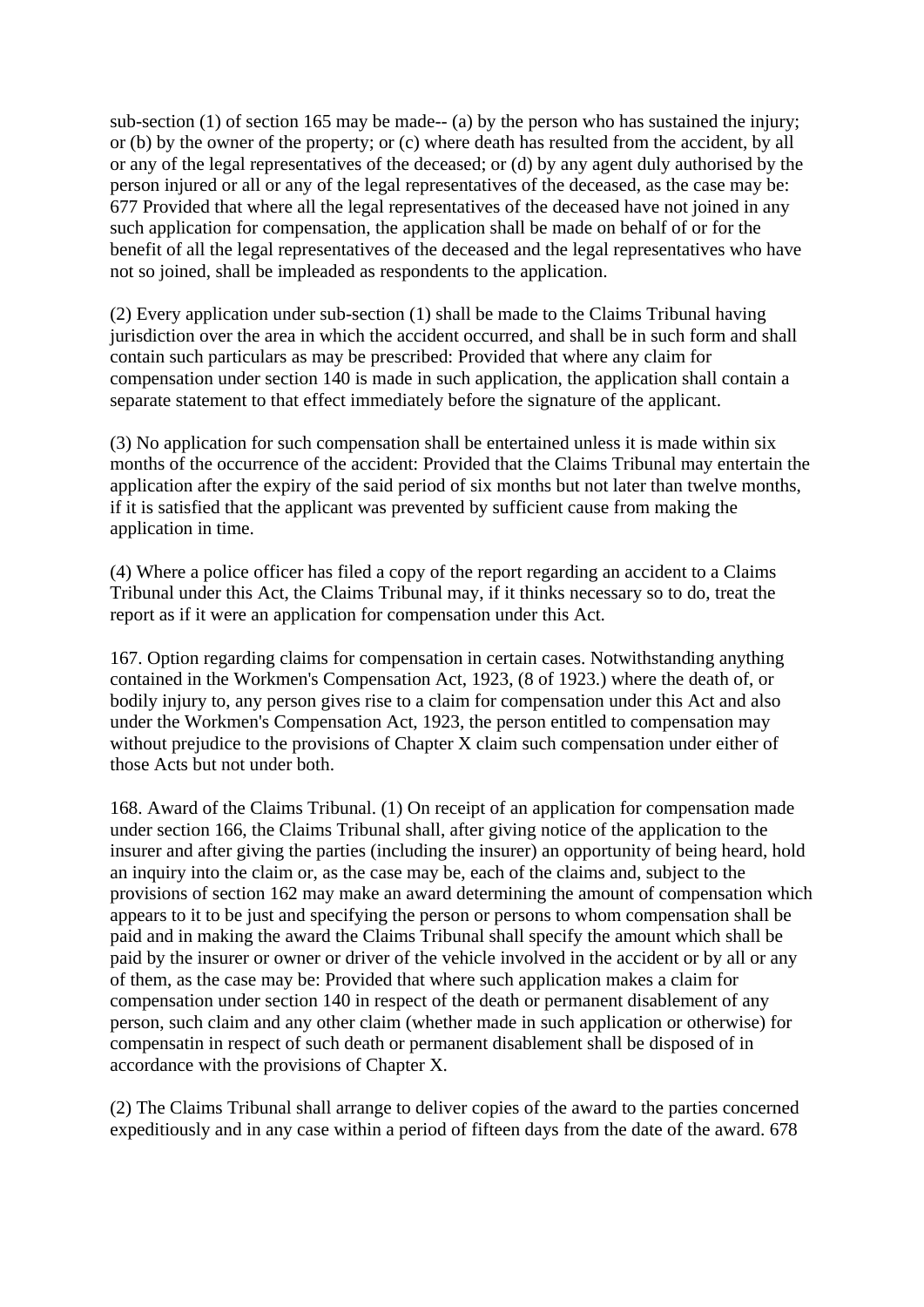(3) When an award is made under this section, the person who is required to pay any amount in terms of such award shall, within thirty days of the date of announcing the award by the Claims Tribunal, deposit the entire amount awarded in such manner as the Claims Tribunal may direct.

169. Procedure and powers of Claims Tribunals. (1) In holding any inquiry under section 168, the Claims Tribunal may, subject to any rules that may be made in this behalf, follow such summary procedure as it thinks fit.

(2) The Claims Tribunal shall have all the powers of a Civil Court for the purpose of taking evidence on oath and of enforcing the attendance of witnesses and of compelling the discovery and production of documents and material objects and for such other purposes as may be prescribed; and the Claims Tribunal shall be deemed to be a Civil Court for all the purposes of section 195 and Chapter XXVI of the Code of Criminal Procedure, 1973. (2 of 1974.)

(3) Subject to any rules that may be made in this behalf, the Claims Tribunal may, for the purpose of adjudicating upon any claim for compensation, choose one or more persons possessing special knowledge of any matter relevant to the inquiry to assist it in holding the inquiry.

170. Impleading insurer in certain cases. Where in the course of any inquiry, the Claims Tribunal is satisfied that-- (a) there is collusion between the person making the claim and the person against whom the claim is made, or (b) the person against whom the claim is made has failed to contest the claim, it may, for reasons to be recorded in writing, direct that the insurer who may be liable in respect of such claim, shall be impleaded as a party to the proceeding and the insurer so impleaded shall thereupon have, without prejudice to

the provisions contained in sub-section (2) of section 149, the right to contest the claim on all or any of the grounds that are available to the person against whom the claim has been made.

171. Award of interest where any claim is allowed. Where any Claims Tribunal allows a claim for compensation made under this Act, such Tribunal may direct that in addition to the amount of compensation simple interest shall also be paid at such rate and from such date not earlier than the date of making the claim as it may specify in this behalf.

172. Award of compensatory costs in certain cases. (1) Any Claims Tribunal adjudicating upon any claim for compensation under this Act, may in any case where it is satisfied for reasons to be recorded by it in writing that-- (a) the policy of insurance is void on the ground that it was obtained by representation of fact which was false in any material particular, or (b) any party or insurer has put forward a false or vexatious claim or defence, 679 such Tribunal may make an order for the payment, by the party who is guilty of mis-representation or by whom such claim or defence has been put forward of special costs by way of compensation to the insurer or, as the case may be, to the party against whom such claim or defence has been put forward.

(2) No Claims Tribunal shall pass an order for special costs

under sub-section (1) for any amount exceeding one thousand rupees.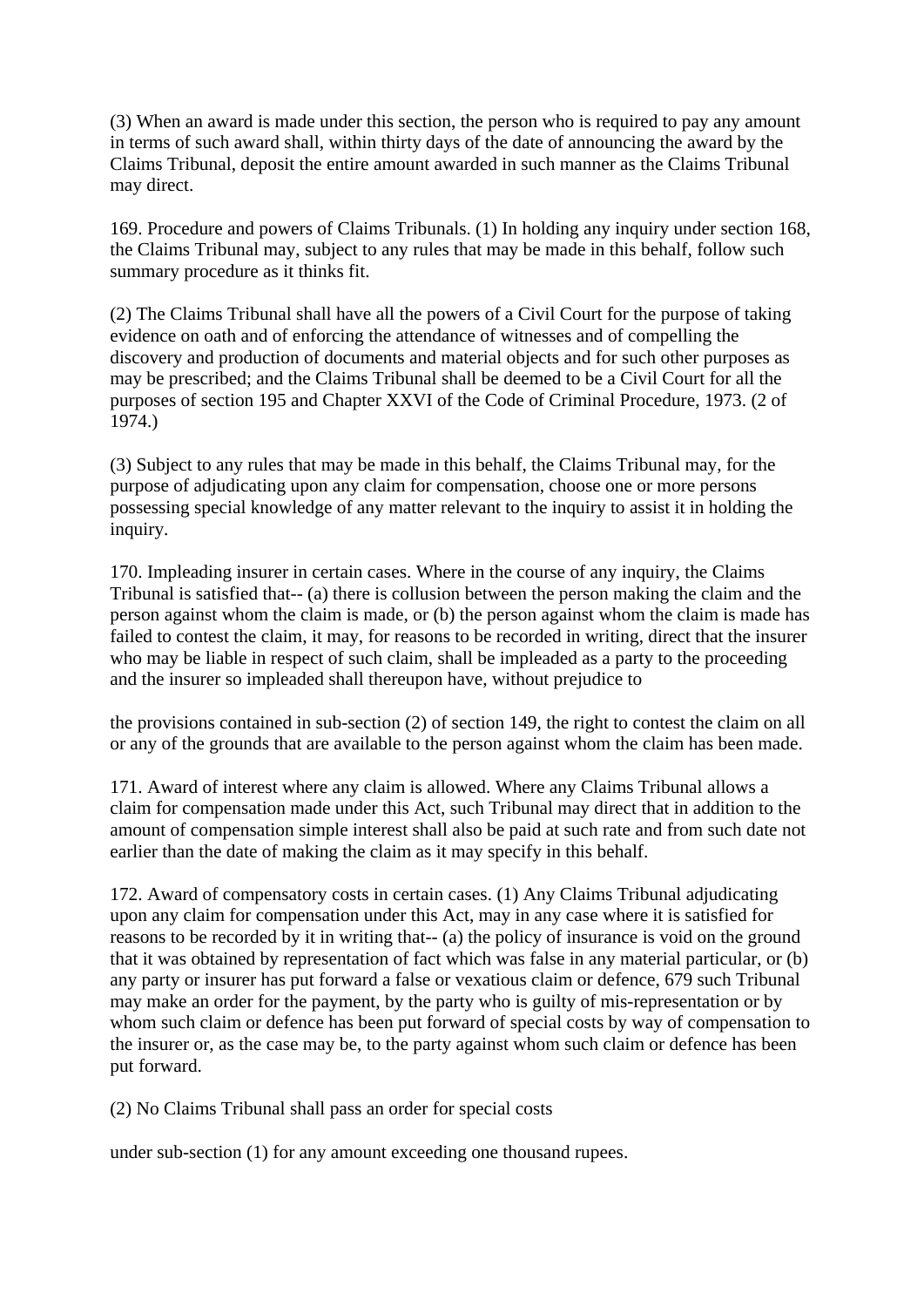(3) No person or insurer against whom an order has been made under this section shall, by reason thereof be exempted from any criminal liability in respect of such mis-representation, claim or

defence as is referred to in sub-section (1).

(4) Any amount awarded by way of compensation under this section in respect of any misrepresentation, claim or defence, shall be taken into account in any subsequent suit for damages for compensation in respect of such mis-representation, claim or defence.

173. Appeals. (1) Subject to the provisions of sub-section (2), any person aggrieved by an award of a Claims Tribunal may, within ninety days from the date of the award, prefer an appeal to the High Court: Provided that no appeal by the person who is required to pay any amount in terms of such award shall be entertained by the High Court unless he has deposited with it twenty-five thousand rupees or fifty per cent. of the amount so awarded, whichever is less, in the manner directed by the High Court: Provided further that the High Court may entertain the appeal after the expiry of the said period of ninety days, if it is satisfied that the appellant was prevented by sufficient cause from preferring the appeal in time.

(2) No appeal shall lie against any award of a Claims Tribunal if the amount in dispute in the appeal is less than ten thousand rupees.

174. Recovery of money from insurer as arrear of land revenue. Where any amount is due from any person under an award, the Claims Tribunal may, on an application made to it by the person entitled to the amount, issue a certificate for the amount to the Collector and the Collector shall proceed to recover the same in the same manner as an arrear of land revenue.

175. Bar on jurisdiction of Civil Courts. Where any Claims Tribunal has been constituted for any area, no Civil Court shall have jurisdiction to entertain any question relating to any claim for compensation which may be adjudicated upon by the Claims Tribunal for that area, and no injunction in respect of any action taken or to be taken by or before the Claims Tribunal in respect of the claim for compensation shall be granted by the Civil Court.

176. Power of State Government to make rules. A State Government may make rules for the purpose of carrying into effect the provisions of sections 165 to 174, and in particular, such rules may provide for all or any of the following matters, namely:-- (a) the form of application for claims for compensation and the particulars it may contain, and the fees, if any, to be paid in respect of such applications; 680 (b) the procedure to be followed by a Claims Tribunal in holding an inquiry under this Chapter; (c) the powers vested in a Civil Court which may be exercised by a Claims Tribunal; (d) the form and the manner in which and the fees (if any) on payment of which an appeal may be preferred against an award of a Claims Tribunal; and (e) any other matter which is to be, or may be, prescribed. CHAP OFFENCES, PENALTIES AND PROCEDURE CHAPTER XIII OFFENCES, PENALTIES AND PROCEDURE

177. General provision for punishment of offences. Whoever contravenes any provision of this Act or of any rule, regulation or notification made thereunder shall, if no penalty is provided for the offence be punishable for the first offence with fine which may extend to one hundred rupees, and for any second or subsequent offence with fine which may extend to three hundred rupees.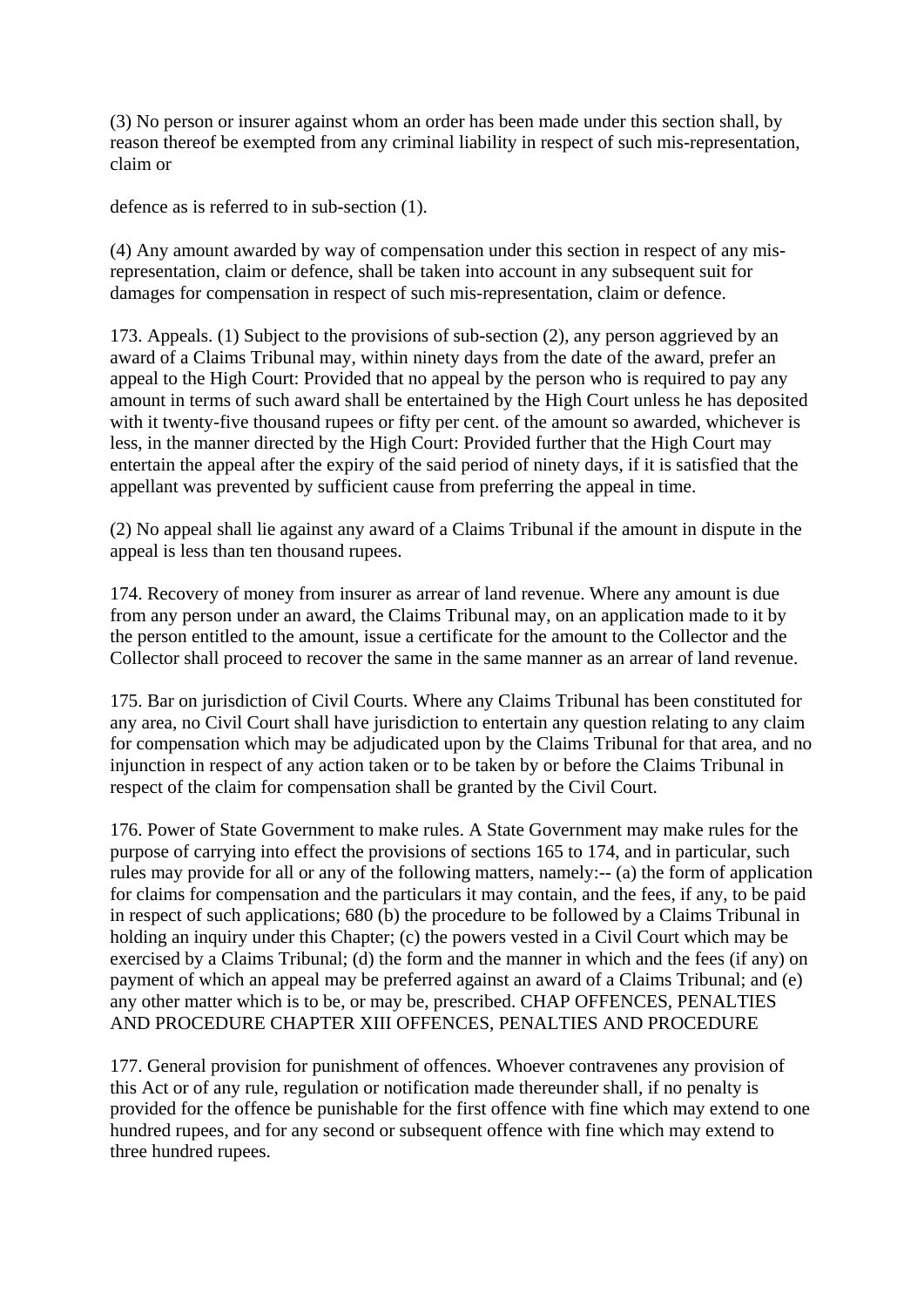the part of conductor and refusal to ply contract carriage,etc. 178. Penalty for travelling without pass or ticket and for dereliction of duty on the part of conductor and refusal to ply

contract carriage, etc. (1) Whoever travels in a stage carriage without having a proper pass or ticket with him or being in or having alighted from a stage carriage fails or refuses to present for examination or to deliver up his pass or ticket immediately on a requisition being made therefor, shall be punishable with fine which may extend to five hundred rupees. Explanation.--In this section, "pass" and "ticket" have the meanings respectively assigned to them in section 124.

(2) If the conductor of a stage carriage, or the driver of a stage carriage performing the functions of a conductor in such stage carriage, whose duty is-- (a) to supply a ticket to a person travelling in a stage carriage on payment of fare by such person, either wilfully or negligently,-- (i) fails or refuses to accept the fare when tendered, or (ii) fails or refuses to supply a ticket, or (iii) supplies an invalid ticket, or (iv) supplies a ticket of a lesser value, or (b) to check any pass or ticket, either wilfully or negligently fails or refuses to do so, he shall be punishable with fine which may extend to five hundred rupees.

(3) If the holder of a permit or the driver of a contract carriage refuses, in contravention of the provisions of this Act or rules made thereunder, to ply the contract carriage or to carry the passengers, he shall,-- (a) in the case of two-wheeled or three-wheeled motor vehicles, be punishable with fine which may extend to fifty rupees; and 681 (b) in any other case, be punishable with fine which may extend to two hundred rupees.

179. Disobedience of orders, obstruction and refusal of

information. (1) Whoever wilfully disobeys any direction lawfully given by any person or authority empowered under this Act to give such direction, or obstructs any person or authority in the discharge of any functions which such person or authority is required or empowered under this Act to discharge, shall, if no other penalty is provided for the offence be punishable with fine which may extend to five hundred rupees.

(2) Whoever, being required by or under this Act to supply any information, wilfully withholds such information or gives information which he knows to be false or which he does not believe to be true, shall, if no other penalty is provided for the offence, be punishable with imprisonment for a term which may extend to one month, or with fine which may extend to five hundred rupees, or with both.

180. Allowing unauthorised persons to drive vehicles. Whenever, being the owner or person in charge of a motor vehicle, causes, or permits, any other person who does not satisfy the provisions of section 3 or section 4 to drive the vehicle shall be punishable with imprisonment for a term which may extend to three months, or with fine which may extend to one thousand rupees, or with both.

181. Driving vehicles in contravention of section 3 or section 4. Whoever, drives a motor vehicle in contravention of section 3 or section 4 shall be punishable with imprisonment for a term which may extend to three months, or with fine which may extend to five hundred rupees, or with both.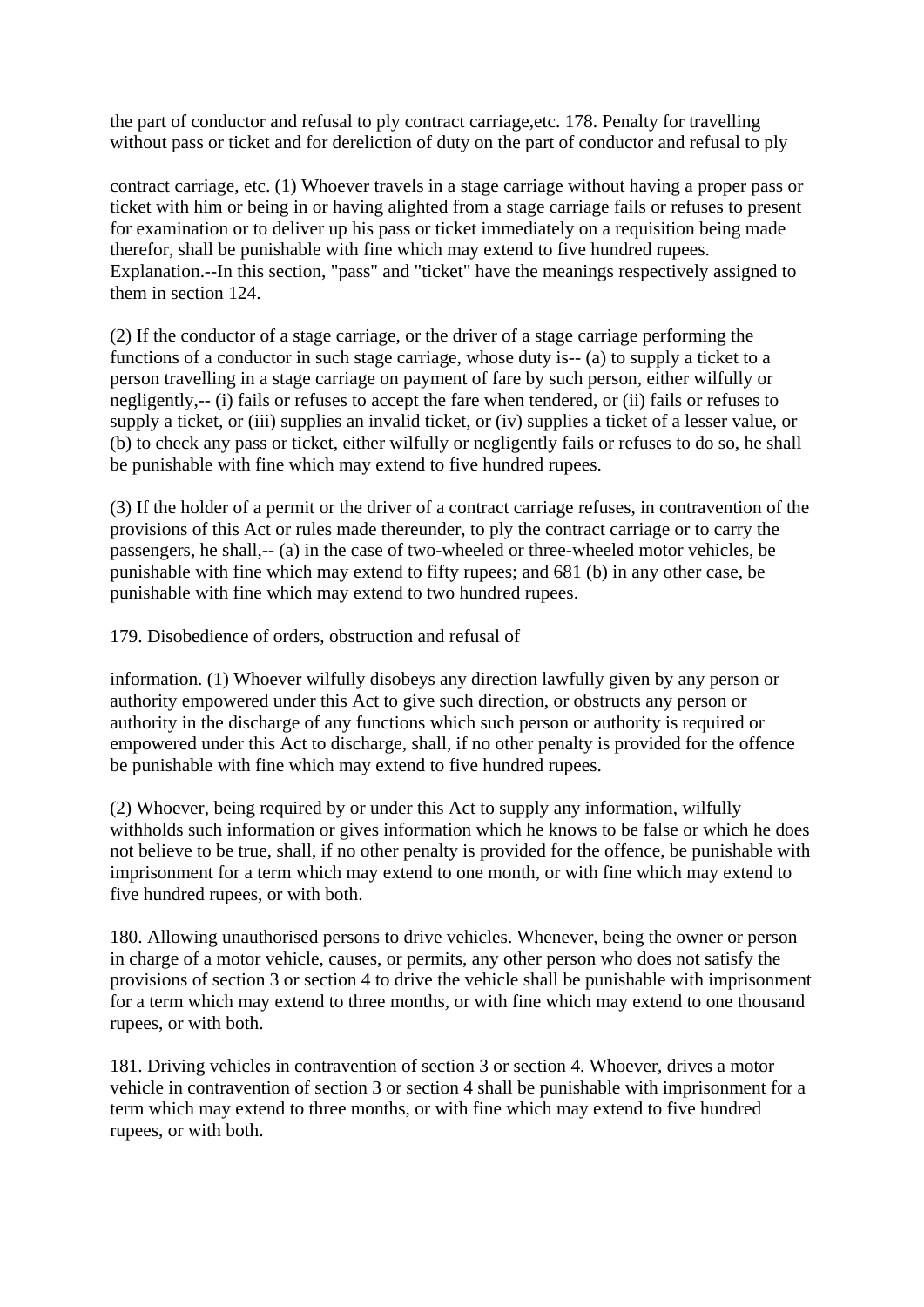182. Offences relating to licences. (1) Whoever, being disqualified under this Act for holding or obtaining a driving licence drives a motor vehicle in a public place or in any other place, or applies for or obtains a driving licence or, not being entitled to have a driving licence issued to him free of endorsement, applies for or obtains a driving licence without disclosing the endorsement made on a driving licence previously held by him shall be punishable with imprisonment for a term which may extend to three months, or with fine which may extend to five hundred rupees or with both, and any driving incence so obtained by him shall be of no effect.

(2) Whoever, being disqualified under this Act for holding or obtaining a conductor's licence, acts as a conductor of a stage carriage in a public place or applies for or obtains a conductor's licence or, not being entitled to have a conductor's licence issued to him free of endorsement, applies for or obtains a conductor's licence without disclosing the endorsements made on a conductor's licence previously held by him, shall be punishable with improsonment for a term which may extend to one month, or with fine which may extend to one hundred rupees, or with both, and any conductor's licence so obtained by him shall be of no effect. 682

183. Driving at excessive speed, etc. (1) Whoever, drives a motor vehicle in contravention of the speed limits referred to in section 112 shall be punishable with fine which may extend to four hundred rupees, or, if having been previously convicted of an offence under this subsection is again convicted of an offence under this sub- section, with fine which may extend to one thousand rupees.

(2) Whoever, causes any person who is employed by him or is subject to his control in driving to drive a motor vehicle in contravention of the speed limits referred to in section 112 shall be punishable with fine which may extend to three hundred rupees, or, if having been previously convicted of an offence under this sub-section, is again convicted of an offence under this sub-section, with fine which may extend to five hundred rupees.

(3) No person shall be convicted of an offence punishable under

sub-section (1) solely on the evidence of one witness to the effect that in the opinion of the witness such person was driving at a speed which was unlawful, unless that opinion is shown to be based on an estimate obtained by the use of some mechanical device.

(4) The publication of a time table under which, or the giving of any direction that, any journey or part of a journey is to be completed within a specified time shall, if in the opinion of the Court it is not practicable in the circumstances of the case for that journey or part of a journey to be completed in the specified time without contravening the speed limits referred to in section 112 be prima facie evidence that the person who published the time table or gave the direction has committed an offence punishable under sub-

## section (2)

184. Driving dangerously. Whoever, drives a motor vehicle at a speed or in a manner which is dangerous to the public, having regard to all the circumstances of case including the nature, condition and use of the place where the vehicle is driven and the amount of traffic which actually is at the time or which might reasonably be expected to be in the place, shall be punishable for the first offence with imprisonment for a term which may extend to sic months, or with fine which may extend to one thousand rupees, and for any second or subsequent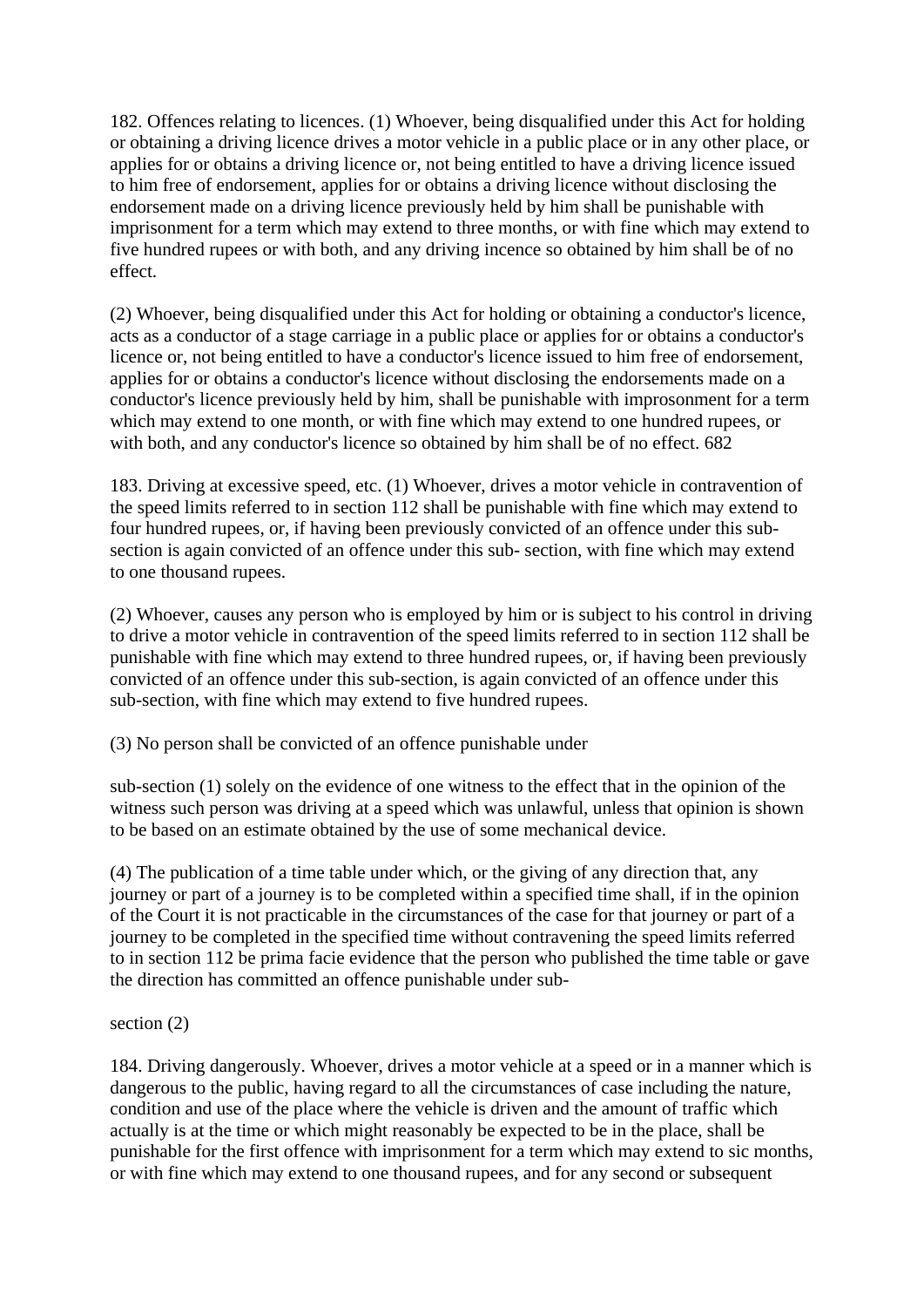offence if committed within three years of the commission of a previous similar offence with imprisonment for a term which may extend to two years, or with fine which may extend to two thousand rupees, or with both.

185. Driving by a drunken person or by a person under the influence of drugs. Whoever, while driving, or attempting to drive, a motor vehicle,-- (a) has, in his blood, alcohol in any quantity, howsoever small the quantity may be, or (b) is under the influence of a drug to such an extent as to be incapable of exercising proper control over the vehicle. shall be punishable for the first offence with imprisonment for a term which may extend to six months, or with fine which may extend to two thousand rupees, or with both; and for a second or subsequent offence, if committed within three years of the commission of the previous similar offence, with imprisonment for term which may 683 extend to two years, or with fine which may extend to three thousand rupees, or with both. Explanation.--For the purposes of this section, the drug or drugs specified by the Central Government in this behalf, by notification in the Official Gazette, shall be deemed to render a person incapable of exercising proper control over a motor vehicle.

186. Driving when mentally or phycically unfit to drive. Whoever drives a motor vehicle in any public place when he is to his knowledge suffering from any disease or disability calculated to cause his driving of the vehicle to be a source of danger to the public, shall be punishable for the first offence with fine which may extend to two hundred rupees and for a second or subsequent offence with fine which may extend to five hundred rupees.

187. Punishment for offences relating to accident. Whoever fails

to comply with the provisions of clause (c) of sub-section (1) of section 132 or of section 133 or section 134 shall be punishable with imprisonment for a term which may extend to three months, or with fine which may extend to five hundred rupees, or with both or, if having been previously convicted of an offence under this section, he is again convicted of an offence under this section, with imprisonment for a term which may extend to six months, or with fine which may extend to one thousand rupees, or with both.

188. Punishment for abetment of certain offences. Whoever abets the commission of an offence under section 184, section 185 or section 186 shall be punishable with the punishment provided for the offence.

189. Racing and trails of speed. Whoever without the written consent of the State Government permits or takes part in a race or trial of speed of any kind between motor vehicles in any public place shall be punishable with imprisonment for a term which may extend to six months, or with fine which may extend to five hundred rupees, or with both.

190. Using vehicle in unsafe condition. (1) Any person who drives or causes or allows to be driven in any public place a motor vehicle or trailer while the vehicle or trailer has any defect, which such person knows of or could have discovered by the exercise of ordinary care and which is calculated to render the driving of the vehicle a source of danger to persons and vehicles using such place, shall be punishable with fine which may extend to two hundred and fifty rupees or, if as a result of such defect an accident is caused causing bodily injury or damage to property, with imprisonment for a term which may extend to three months or with fine which may extend to one thousand rupees, or with both.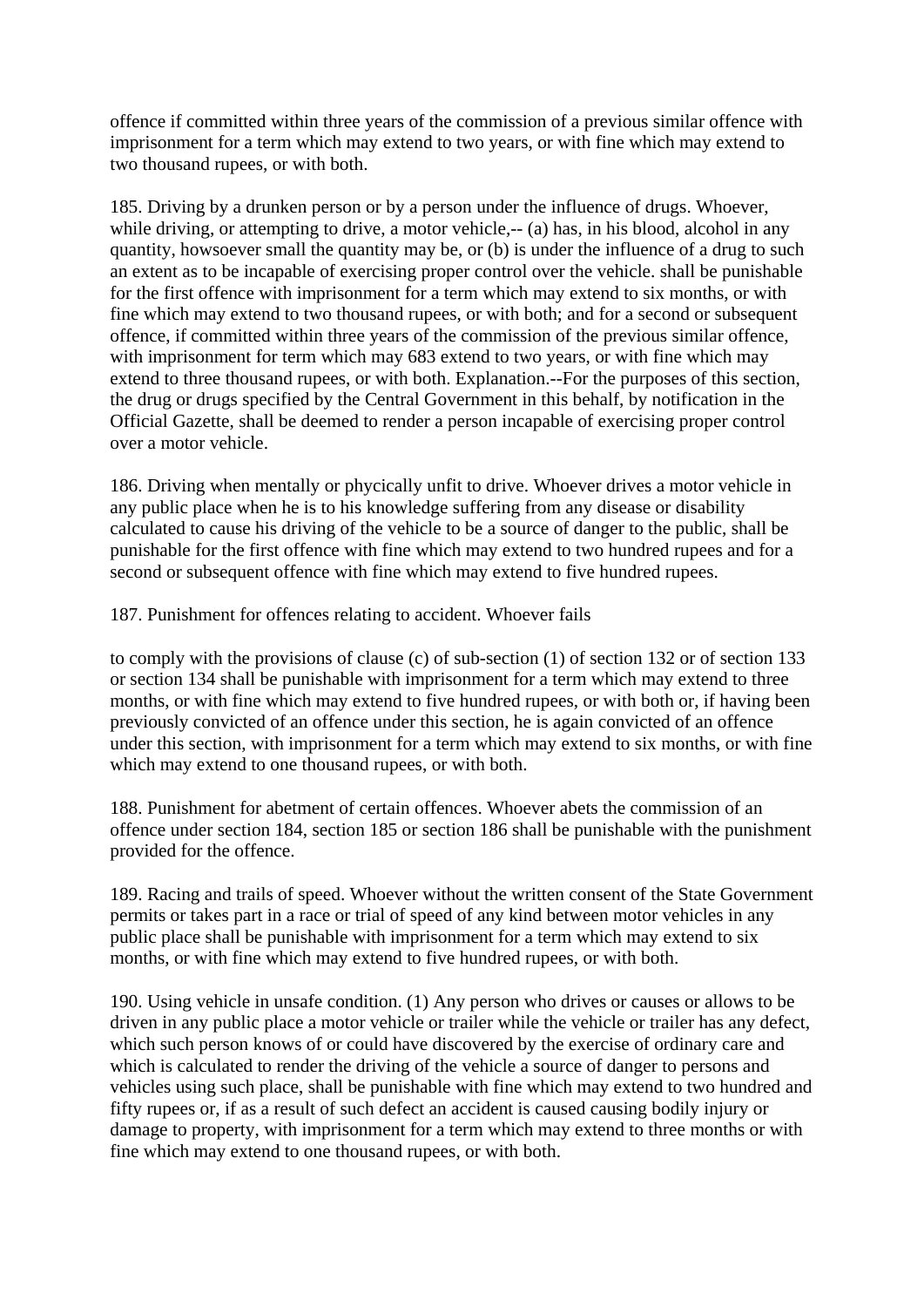(2) Any person who drives or causes or allows to be driven, in any public place a motor vehicle, which violates the standards prescribed in relation to road safety, control of noise and air- pollution, shall be punishable for the first offence with a fine of one thousand rupees and for any second or subsequent offence with a fine of two thousand rupees.

(3) Any person who drives or causes or allows to be driven, in any public place a motor vehicle which violates the provisions of this Act or the rules made thereunder relating to the carriage of goods which are of dangerous or hazardous nature to human life, shall be punishable for the first offence which may extend to three thousand rupees, or with 684 imprisonment for a term which may extend to one year, or with both, and for any second or subsequent offence with fine which may extend to five thousand rupees, or with imprisonment for a term which may extend to three years, or with both.

191. Sale of vehicle in or alteration of vehicle to condition contravening this Act. Whoever being an importer of or dealer in motor vehicles, sells or delivers or offers to sell or deliver a motor vehicle or traller in such condition that the use thereof in a public place would be in contravention of Chapter VII or any rule made thereunder or alters the motor vehicle or trailer so as to render its condition such that its use in a public place would be in contravention of Chapter VII or any rule made thereunder shall be punishable with fine which may extend to five hundred rupees: Provided that no person shall be convicted under this section if he proves that he had reasonable cause to believe that the vehicle would not be used in a public place until it had been put into a condition in which it might lawfully be so used.

192. Using vehicle without registration or permit. (1) Whoever drives a motor vehicle or causes or allows a motor vehicle to be used in contravention of the provisions of section 39 or without the permit

required by sub-section (1) of section 66 or in contravention of any condition of such permit relating to the route on which or the area in which or the purpose for which the vehicle may be used or to the maximum number of passengers and maximum weight of luggage that may be carried on the vehicle, shall be punishable for the first offence with fine which may extend to two thousand rupees and for any second or subsequent offence with imprisonment which may extend to six months or with fine which may extend to three thousand rupees, or with both.

(2) Nothing in this section shall apply to the use of a motor vehicle in an emergency for the conveyance of persons suffering from sickness or injury or for the transport of materials for repair or for the transport of food or materials to relieve distress or of medical supplies for a like purpose: Provided that the person using the vehicle reports such use to the Regional Transport Authority within seven days from such use.

(3) Where a person is convicted of an offence under this section the Court by which such person is convicted may, in addition to any

sentence which may be passed under sub-section (1) by order:-- (a) if the vehicle used in the commission of the offence is a motor car, suspend its certificate of registration for a period not exceeding four months; (b) if the vehicle used in the commission of the offence is a transport vehicle, suspend its permit for a period not exceeding six months or cancel it.

(4) The Court to which an appeal lies from any conviction in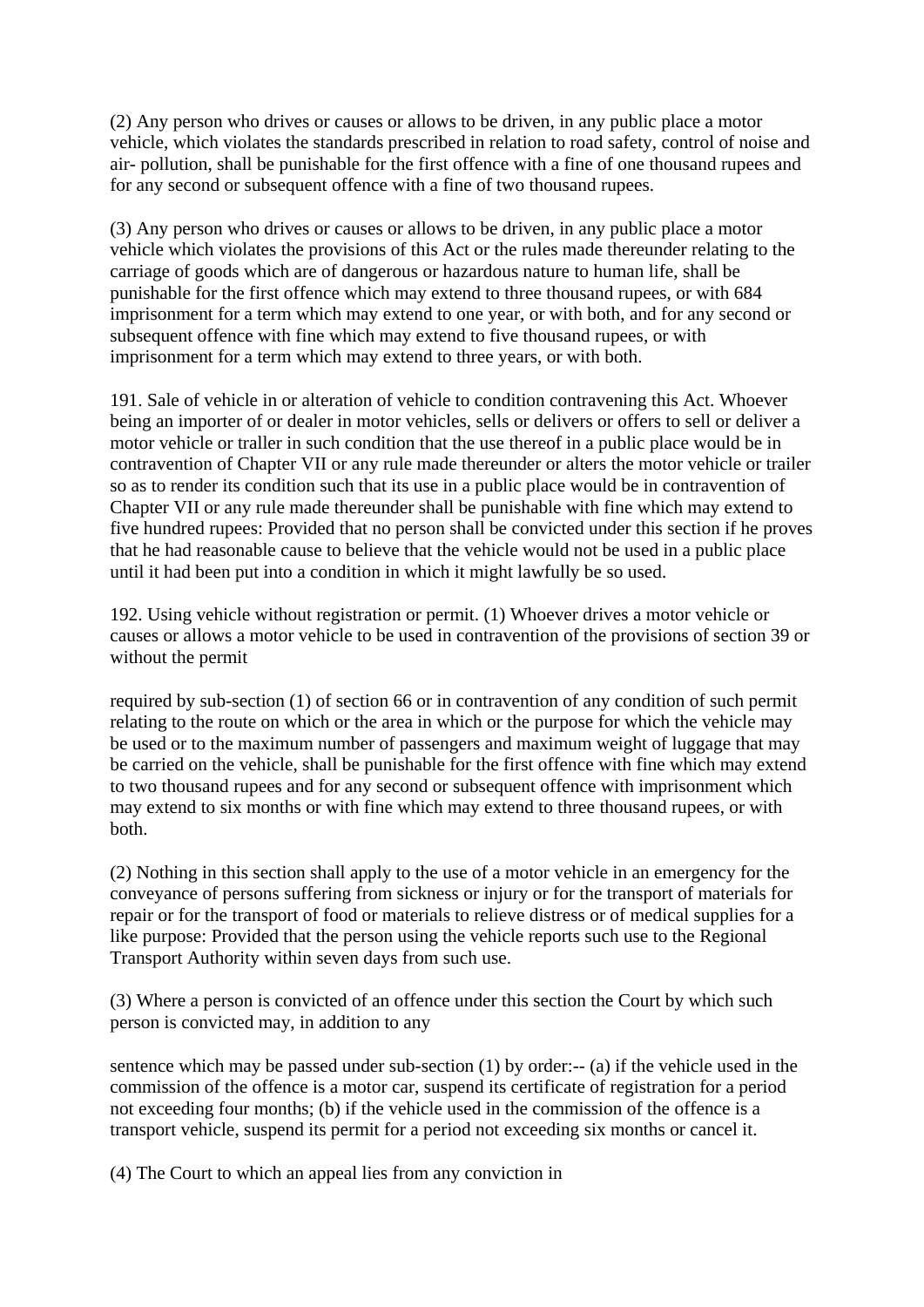respect of an offence of the nature specified in sub-section (1) may set aside or vary any order of suspension or cancellation made under

sub-section (3) by the Court below and the Court, to which appeals ordinarily lie from the Court below, may set aside or vary any such order of 685 suspension or cancelation made by the Court below, notwithstanding that no appeal lies against the conviction in connection with which such order was made.

193. Punishment of agents and canvassers without proper authority. Whoever engages himself as an agent or canvasser in contravention of the provisions of section 93 or of any rules made thereunder shall be punishable for the first offence with fine which may extend to one thousand rupees and for any second or subsequent offence with imprisonment which may extend to six months, or with fine which may extend to two thousand rupees, or with both.

194. Driving vehicle exceeding permissible weight. (1) Whoever drives a motor vehicle or causes or allows a motor vehicle to be driven in contravention of the provisions of section 113 or of the conditions prescribed under that section or in contravention of any prohibition or restriction imposed under section 113 or section 115 shall be punishable for the first offence with fine which may extend to two thousand rupees, and for any second or subsesquent offence with fine which may extend to five thousand rupees.

(2) Any driver of a vehicle who refuses to stop and submit his vehicle to weighing after being directed to do so by an officer authorised in this behalf under section 114 or removes or causes the removal of the load or part of it prior to weighing shall be punishable with fine which may extend to three thousand rupees.

195. Imposition of minimum fine under certain circumstances. (1) Whoever having been convicted of an offence under this Act or the rules made thereunder commits a similar offence on a second or subsequent occasion within three years of the commission of the previous offence, no court shall, except for reasons to be recorded by it in writing, impose on him a fine of less than one-fourth of the maximum amount of the fine impossible for such offence.

(2) Nothing in sub-section (1) shall be construed as restricting the power of the court from awarding such imprisonment as it considers necessary in the circumstances of the case not exceeding the maximum specified in this Act in respect of that offence.

196. Driving uninsured vehicle. Whoever drives a motor vehicle or causes or allows a motor vehicle to be driven in contravention of the provisions of section 146 shall be punishable with imprisonment which may extend to three months, or with fine which may extend to one thousand rupees, or with both.

197. Taking vehicle without authority. (1) Whoever takes and drives away any motor vehicle without having either the consent of the owner thereof or other lawful authority shall be punishable with imprisonment which may extend to three months or with fine which may extend to five hundred rupees, or with both. Provided that no person shall be convicted under this section if the Court is satisfied that such person acted in the reasonable belief that he had lawful authority or in the reasonable belief that the owner would in the circumstances of the case have given his consent if he had been asked therefor. 686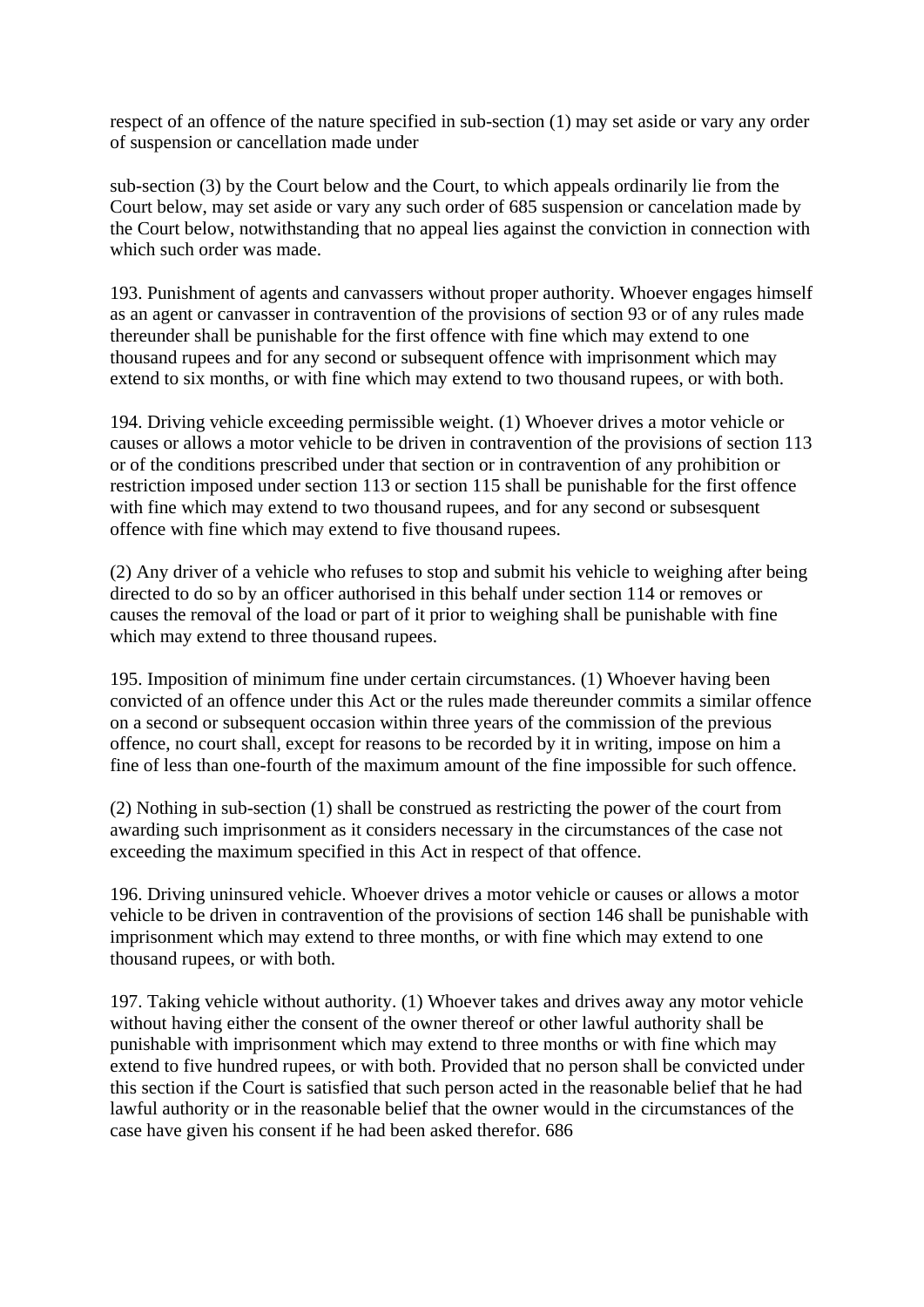(2) Whoever, unlawfully by force or threat of force or by any other form of intimidation, seizes or exercises control of a motor vehicle, shall be punishable with imprisonment which may extend to three months, or with fine which may extend to five hundred rupees, or with both.

(3) Whoever attempts to commit any of the acts referred to in

sub-section (1) or sub-section (2) in relation to any motor vehicle, or abets the commission of any such act, shall also be deemed to have

committed an offence under sub-section (1) or, as the case may be,

sub-section  $(2)$ .

198. Unauthorised interference with vehicle. Whoever otherwise than with lawful authority or reasonable execuse enters or mounts any stationary motor vehicle or tampers with the brake or any part of the mechanism of a motor vehicle shall be punishable with fine which may extend to one hundred rupees.

199. Offences by companies. (1) Where an offence under this Act has been committed by a company, every person who at the time the offence was committed, was in charge of, and was responsible to, the company, for the conduct of the business of the company, as well as the company, shall be deemed to be guilty of the contravention and shall be liable to be proceeded against and punished accordingly: Provided that nothing in this sub-section shall render any such person liable to any punishment provided in this Act, if he proves that the offence was committed without his knowledge or that he exercised all due diligence to prevent the commission of such offence.

(2) Notwithstanding anything contained in sub-section (1), where an offence under this Act has been committed by a company, and it is proved that the offence was committed with the consent or connivance of, or is attributable to any neglect on the part of any director, manager, secretary or other officer of the company, such director, manager, secretary or other officer shall also be deemed to be guilty of that offence and shall be liable to be proceeded against and punished accordingly. Explanation--For the purposes of this section-- (a) "company" means any body corporate and includes a firm or other association of individuals; and (b) "director", in relation to a firm, means a partner in the firm.

200. Composition of certain offences. (1) Any offence whether committed before or after the commencement of this Act punishable under section 177, section 178, section 179, section 180, section 181,

section 182, sub-section (1) or sub-section (2) of section 183, section 184, section 186, section 189, section 191, section 192, section 194, section 196 or section 198 may either before or after the institution of the prosecution, be compounded by such officers or authorities and for such amount as the State Government may, by notification in the Official Gazette, specify in this behalf.

(2) Where an offence has been compounded under sub-section (1), the offender, if in custody, shall be discharged and no further proceedings shall be taken against him in respect of such offence. 687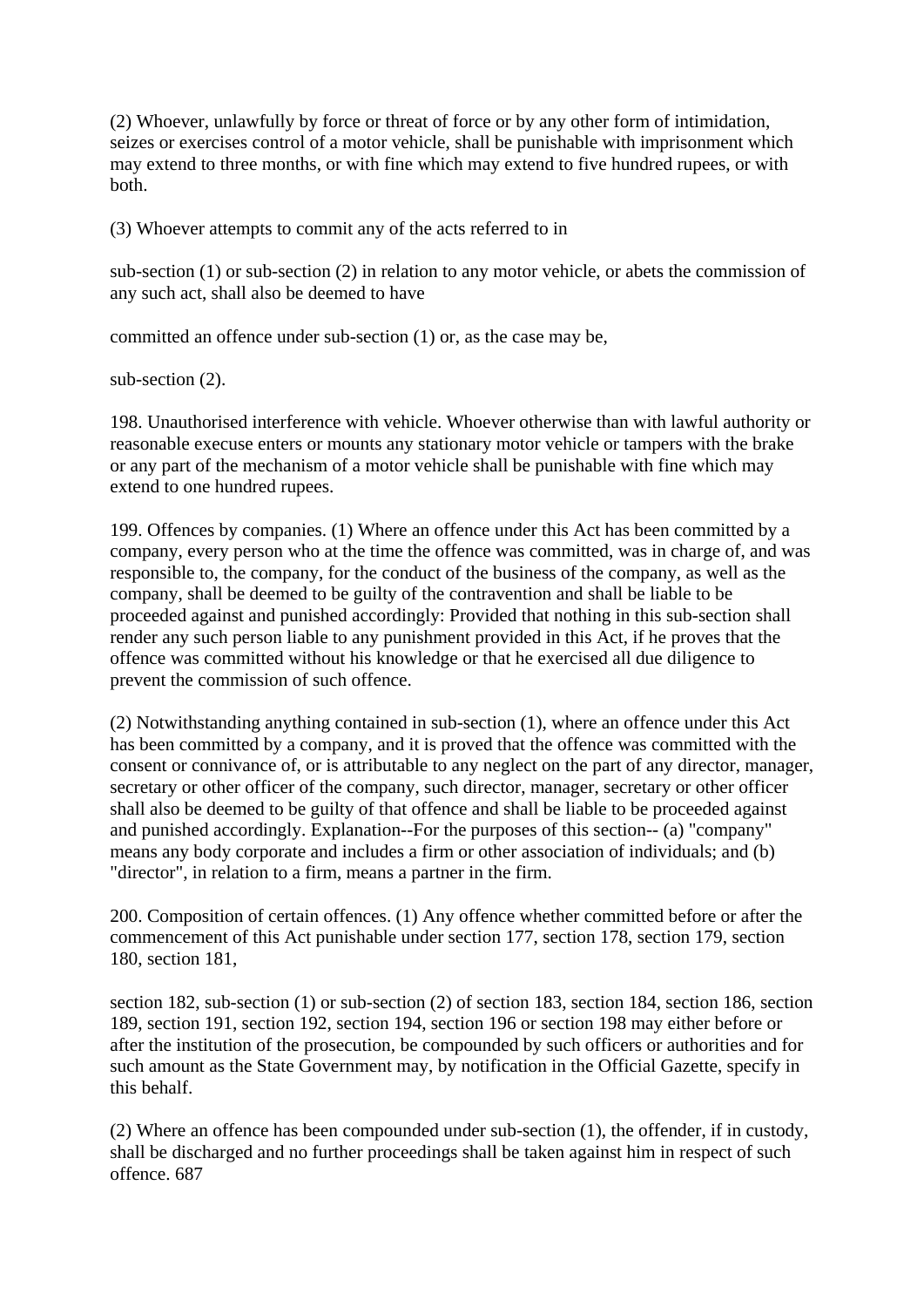201. Penalty for causing obstruction to free flow of traffic. (1) Whoever keeps a disabled vehicle on any public place, in such a manner, so as to cause impediment to the free flow of traffic, shall be liable for penalty up to fifty rupees per hour, so long as it remains in that position: Provided that the vehicle involved in accidents shall be liable for penalty only from the time of completion of inspection formalities under the law.

(2) The penalties under this section shall be recoverable by the prescribed officers or authorities.

202. Power to arrest without warrant. (1) A police officer in uniform may arrest without warrant any person who in his presence commits an offence punishable under section 184 or section 185 or section 197: Provided that any person so arrested in connection with an offence punishable under section 185 shall, within two hours of his arrest, be subjected to a medical examination referred to in sections 203 and 204 by a registered medical practitioner failing which he shall be released from custody.

(2) A police officer in uniform may arrest without warrant:-- (a) any person who being required under the provisions of this Act to give his name and address refuses to do so, or gives a name or address which the police officer has reason to believe to be false, or (b) any person concerned in an offence under this Act or reasonably suspected in have been so concerned if the police officer has reason to believe that he will abscond or otherwise avoid the service of a summons.

(3) A police officer arresting without warrant the driver of a motor vehicle shall if the circumstances so require take or cause to be taken any steps he may consider proper for the temporary disposal of the vehicle.

203. Breath tests. (1) A police officer in uniform may require any person driving or attempting to drive a motor vehicle in a public place to provide one or more specimens of breath for breath test there or nearby, if the police officer has any reasonable cause to suspect him of having committed an offence punishable under section 185: Provided that no requirement for breath test shall be made unless it is made as soon as reasonably practicable after the commission of such offence.

(2) If a motor vehicle is involved in an accident in a public place and a police officer in uniform has any reasonable cause to suspect that the person who was driving the motor vehicle at the time of the accident, had alcohol in his blood or that he was driving under the influence of a 688 drug referred to in section 185 he may require the person so driving the motor vehicle, to provide a specimen of his breath for a breath test:-- (a) in the case of a person who is at a hopsital as an indoor patient, at the hospital, (b) in the case of any other person, either at or near the place where the requirement is made, or, if the police officer thinks fit, at a police station specified by the police officer: Provided that a person shall not be required to provide such a specimen while at a hospital as an indoor patient if the registered medical practitioner in immediate charge of his case is not first notified of the proposal to make the requirement or objects to the provision of a specimen on the ground that its provision or the requirement to provide it would be prejudicial to the proper care or treatment of the patient.

(3) If it appears to a police officer in uniform, in consequence of a breath test carried out by him on any person under sub-section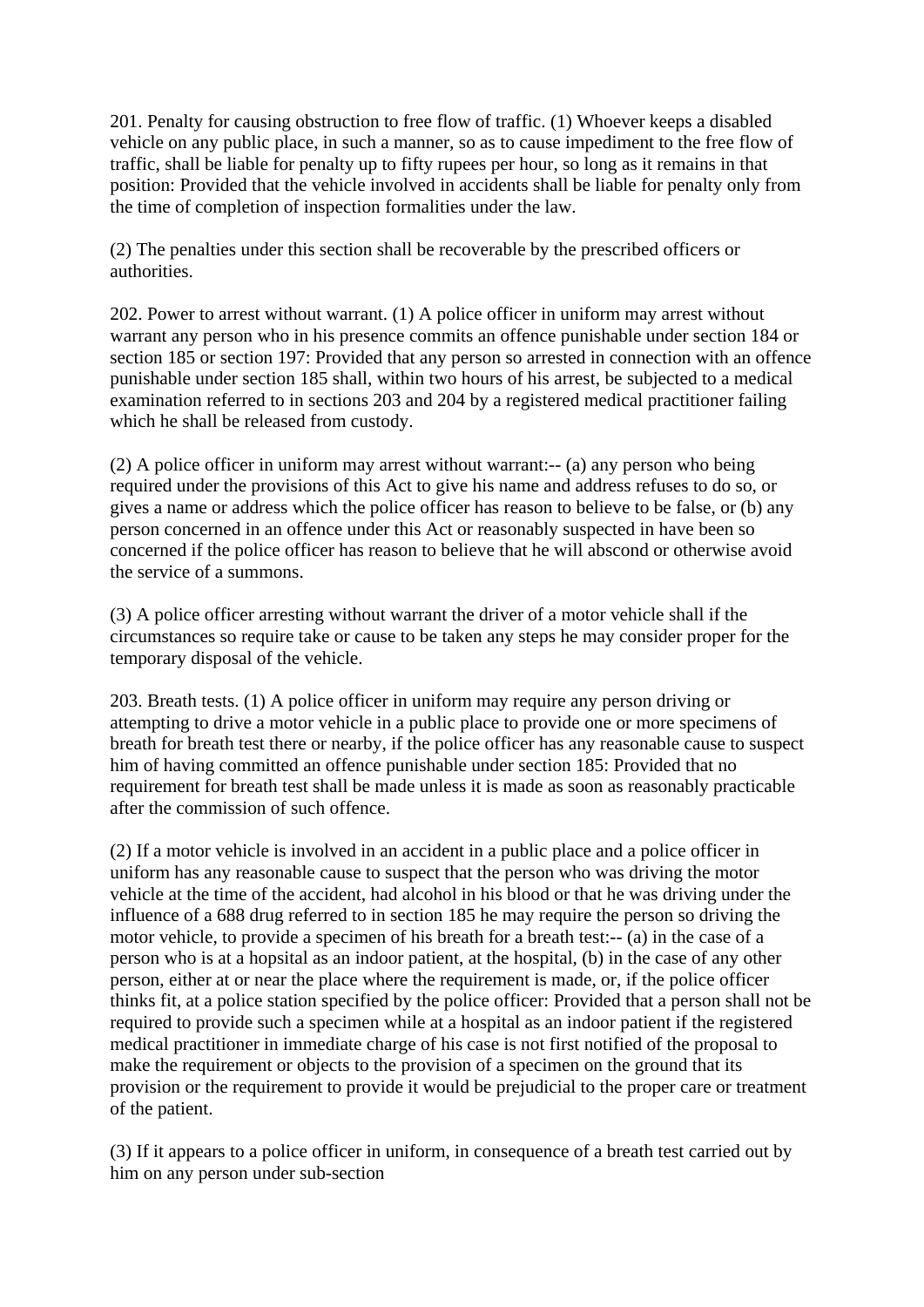(1) or sub-section (2), that the device by means of which the test has been carried out indicates the presence of alcohol in the person's blood, the police officer may arrest that person without warrant except while that person is at a hospital as an indoor patient.

(4) If a person, required by a police officer under sub-section

(1) or sub-section (2) to provide a specimen of breath for a breath test, refuses or fails to do so and the police officer has reasonable cause to suspect him of having alcohol in his blood, the police officer may arrest him without warrant except while he is at a hospital as an indoor patient.

(5) A person arrested under this section shall while at a police station, be given an apportunity to provide a specimen of breath for a breath test there.

(6) The results of a breath test made in pursuance of the provisions of this section shall be admissible in evidence. Explanation.--For the purposes of this section, "breath test", means a test for the purpose of obtaining an indication of the presence of alcohol in a person's blood carried out, on one or more specimens of breath provided by that person, by means of a device of a type approved by the Central Government, by notification in the Official Gazette, for the purpose of such a test.

204. Laboratory test. (1) A person, who has been arrested under section 203 may, while at a police station, be required by a police officer to provide to such registered medical practitioner as may be produced by such police officer, a specimen of his blood for a Laboratory test,-- (a) it appears to the police officer that the device, by means of which breath test was taken in relation to such person, indicates the presence of alcohol in the blood of such person, or (b) such person, when given the opportunity to submit to a breath test, has refused, omitted or failed to do so: 689 Provided that where the person required to provide such specimen is a female and the registered medical practitioner produced by such police officer is a male medical practitioner, the specimen shall be taken only in the presence of a female, whether a medical practitioner or not.

(2) A person while at a hospital as an indoor patient may be required by a police officer to provide at the hospital a specimen of his blood for a laboratory test:-- (a) if it appears to the police officer that the device by means of which test is carried out in relation to the breath of such person indicates the presence of alcohol in the blood of such person, or (b) if the person having been required, whether at the hospital or elsewhere, to provide a specimen of breath for a breath test, has refused, omitted or failed to do so and a police officer has reasonable cause to suspect him of having alcohol in his blood: Provided that a person shall not be required to provide a specimen of his blood for a laboratory test under this sub-section if the registered medical practitioner in immediate charge of his case is not first notified of the proposal to make the requirement or objects to the provision of such specimen on the ground that its provision or the requirement to provide it would be prejudicial to the proper care or treatment of the patient.

(3) The results of a laboratory test made in pursuance of this section shall be admissible in evidence. Explanation.--For the purposes of this section, "laboratory test" means the analysis of a specimen of blood made at a laboratory established, maintained or recognised by the Central Government or a State Government.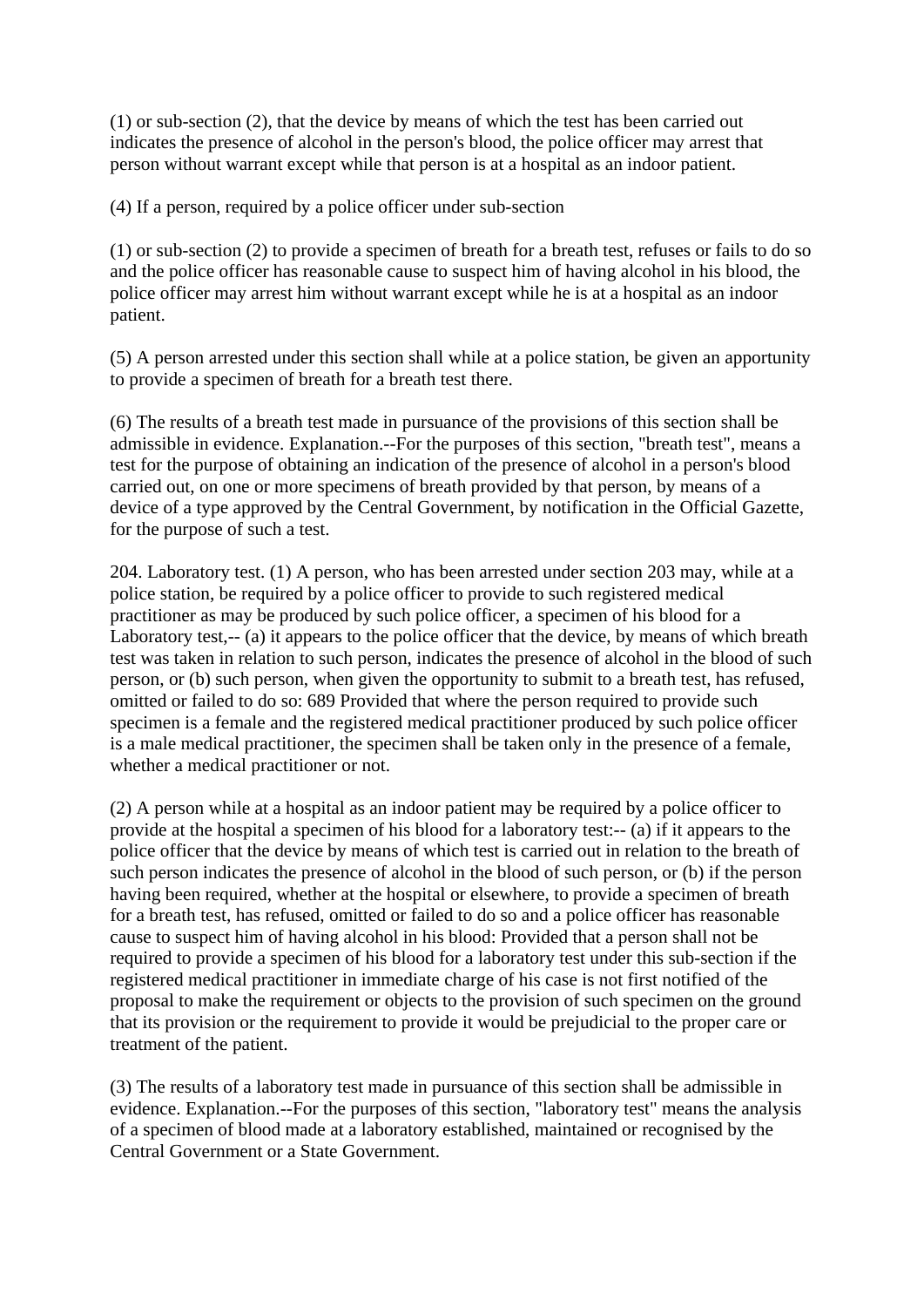205. Presumption of unfitness to drive. In any proceeding for an offence punishable under section 185 if it is proved that the accused, when requested by a police officer at any time so to do, had refused, omitted or failed to consent to the taking of or providing a specimen of his breath for a breath test or a specimen of his blood for a laboratory test, his refusal, omission or failure may, unless reasonable cause therefor is shown, be presumed to be a circumstance supporting any evidence given on behalf of the prosecution, or rebutting any evidence given on behalf of the defence, with respect to his condition at that time.

206. Power of police officer to impound document. (1) Any police officer or other person authorised in this behalf by the State Government may, if he has reason to believe that any identification mark carried on a motor vehicle or any licence, permit, certificate of registration, certificate of insurance or other document produced to him by the driver or person in charge of a motor vehicle is a false document within the meaning of section 464 of the Indian Penal Code, (45 of 1860.) seize the mark or document and call upon the driver or owner of the vehicle to account for his possession of or the presence in the vehicle of such mark or document.

(2) Any police officer or other person authorised in this behalf by the State Government may, if he has reason to believe that the driver of a 690 motor vehicle who is charged with any offence under this Act may abscond or otherwise avoid the service of a summons, seize any licence held by such driver and forward it ito the Court taking cognizance of the offence and the said Court shall on the first appearance of such driver before it, return the licence to him in exchange for the

temporary acknowledgment given under sub-section (3).

(3) A police officer or other person seizing a licence under sub-

section (2) shall give to the person surrendering the licence a temporary acknowledgment therefor and such acknowledgment shall authorise the holder to drive until the licence has been returned to him or until such date as may be specified by the police officer or other person in the acknowledgment, whichever is earlier: Provided that if any magistrate, police officer or other person authorised by the State Government in this behalf is, on an application made to him, satisfied that the licence cannot be, or has not been, returned to the holder thereof before the date specified in the acknowledgment for any reason for which the holder is not responsible, the magistrate, police officer or other person, as the case may be, may extend the period of authorization to drive to such date as may be specified in the acknowledgment.

etc. 207. Power to detain vehicles used without certificate of

registration permit, etc. (1) Any police officer or other person authorised in this behalf by the State Government may, if he has reason to believe that a motor vehicle has been or is being used in contravention of the provisions of section 3 or section 4 or section

39 or without the permit required by sub-section (1) of section 66 or in contravention of any condition of such permit relating to the route on which or the area in which or the purpose for which the vehicle may be used, seize and detain the vehicle, in the prescribed manner and for this purpose take or cause to be taken any steps he may consider proper for the temporary safe custody of the vehicle: Provided that where any such officer or person has reason to believe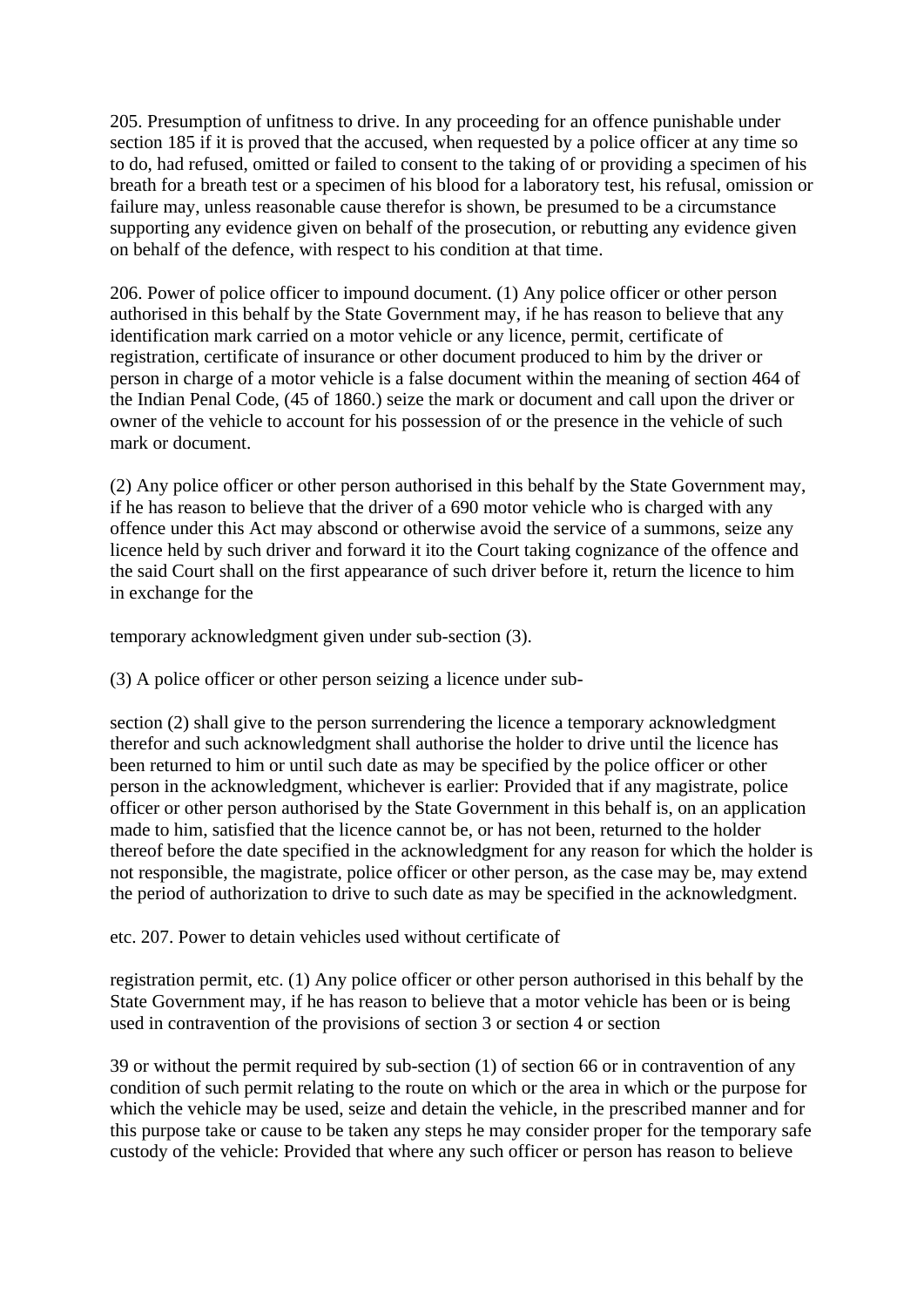that a motor vehicle has been or is being used in contravention of section 3 or section 4 or without the permit required

by sub-section (1) of section 66 he may, instead of seizing the vehicle, seize the certificate of registration of the vehicle and shall issue an acknowledgment in respect thereof.

(2) Where a motor vehicle has been seized and detained under sub-

section (1), the owner or person in charge of the motor vehicle may apply to the transport authority or any officer authorised in this behalf by the State Government together with the relevant documents for the release of the vehicle and such authority or officer may, after verification of such documents, by order release the vehicle subject to such conditions as the authority or officer may deem fit to impose.

208. Summary disposal of cases. (1) The Court taking cognizance of any offence (other than an offence which the Central Government may by rules specify in this behalf) under this Act,- - (i) may, if the offence is an offence punishable with imprisonment under this Act; and 691 (ii) shall, in any other case, state upon the summons to be served on the accused person that he-- (a) may appear by pleader or in person; or (b) may, by a specified date prior to the hearing of the charge, plead guilty to the charge and remit to the Court, by money order, such sum (not exceeding the maximum fine that may be imposed for the offence) as the Court may specify, and the plea of guilt indicated in the money order coupon itself: Provided that the Court shall, in the case of any of the offences

referred to in sub-section (2), state upon the summons that the accused person, if he pleads guilty, shall so plead in the manner specified in clause (b) and shall forward his driving licence to the Court with his letter containing such plea.

(2) Where the offence dealt with in accordance with sub-section

(1) is an offence specified by the Central Government by rules for the purposes of this subsection, the Court shall, if the accused person pleads guilty to the charge and forward his driving licence to the Court with the letter containing his plea, make an endorsement of such conviction on his driving licence.

(3) Where an accused person pleads guilty and remits the sum

specified and has complied with the provisions of sub-section (1), or

as the case may be, sub-sections (1) and (2), no further proceedings in respect of the offence shall be taken against him nor shall he be liable, notwithstanding anything to the contrary contained in this Act, to be disqualified for holding or obtaining a licence by reason of his having pleaded guilty.

209. Restriction on conviction. No person prosecuted for an offence punishable under section 183 or section 184 shall be convicted unless-- (a) he was warned at the time the offence was committed that the question of prosecuting him would be taken into consideration, or (b) within fourteen days from the commission of the offence, a notice specifying the nature of the offence and the time and place where it is alleged to have been committed was served on or sent by registered post to him or the person registered as the owner of the vehicle at the time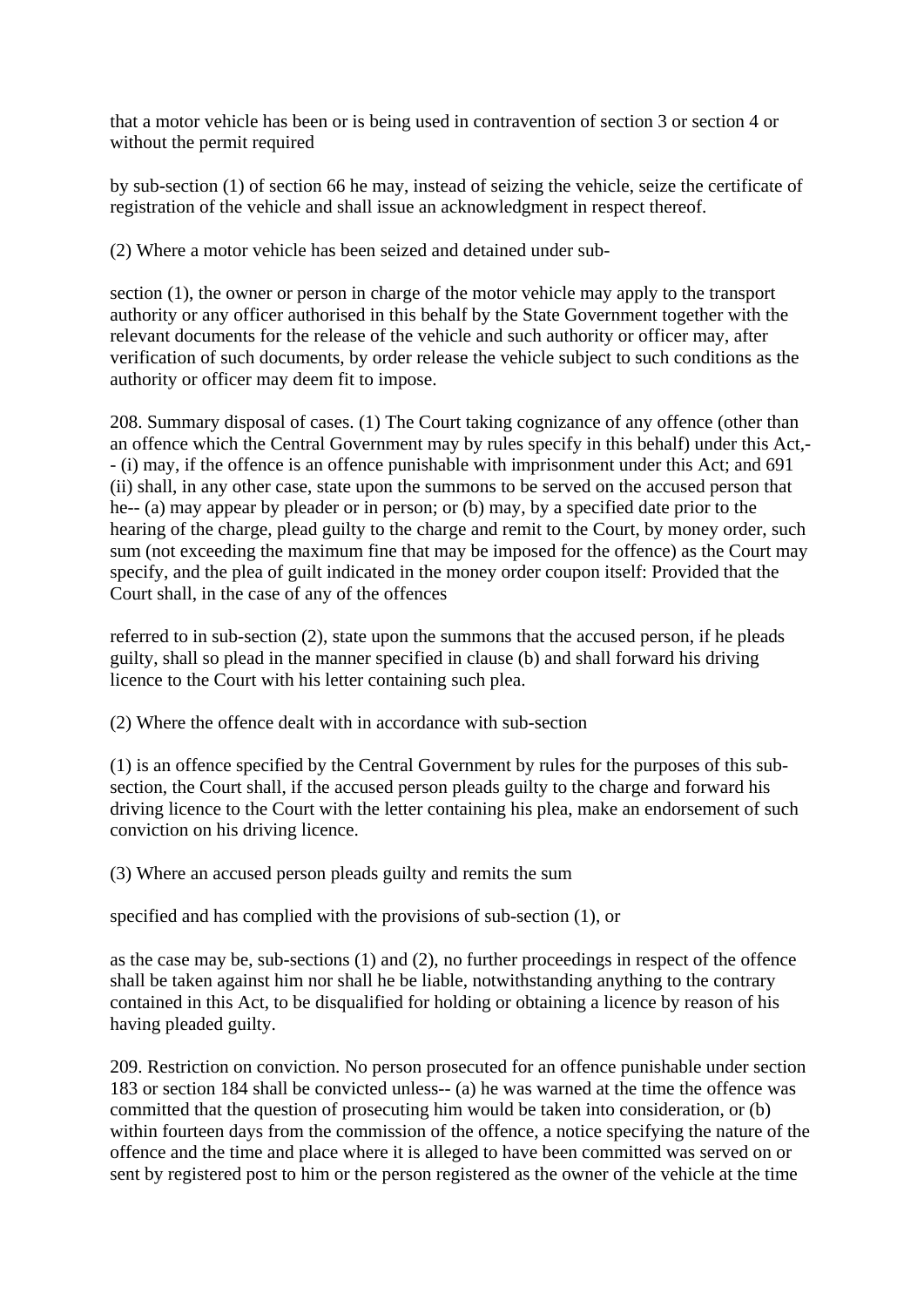of the commission of the offence, or (c) within twenty-eight days of the commission of the offence, a summons for the offence was served on him: Provided that nothing, in this section shall apply where the Court is satisfied that-- (a) the failure to serve the notice or summons referred to in this sub-section was due to the fact that neither the name and address of the accused nor the name and address of the registered owner of 692 the vehicle could with reasonable diligence have been ascertained in time, or (b) such failure was brought about by the conduct of the accused.

210. Courts to send intimation about conviction. Every Court by which any person holding a driving licence is convicted of an offence under this Act or of an offence in the commission of which a motor vehicle was used, shall send intimation to-- (a) the licensing authority which issued the driving licence, and (b) the licensing authority by whom the licence was last renewed, and every such intimation shall state the name and address of the holder of the licence, the licence number, the date of issue and renewal of the same, the nature of the offence, the punishment awarded for the same and such other particulars as may be prescribed. CHAP MISCELLANEOUS CHAPTER XIV MISCELLANEOUS

211. Power to levy fee. Any rule which the Central Government or the State Government is empowered to make under this Act may, notwithstanding the absence of any express provision to that effect, provide for the levy of such fees in respect of applications, amendment of documents, issue of certificates, licences, permits, tests, endorsements, badges, plates, countersignatures, authorisation, supply of statistics or copies of documents or orders and for any other purpose or matter involving the rendering of any service by the officers or authorities under this Act or any rule made thereunder as may be considered necessary: Provided that the Government may, if it considers necessary so to do, in the public interest, by general or special order, exempt any class of persons from the payment of any such fee either in part or in full.

212. Publication, commencement and laying of rules and

notifications. (1) The power to make rules under this Act is subject to the condition of the rules being made after previous publication.

(2) All rules made under this Act shall be published in the Official Gazette, and shall unless some later date is appointed, come into force on the date of such publication.

(3) Every rule made by any State Government shall be laid, as soon as may be after it is made before the State Legislature.

(4) Every rule made by the Central Government under this Act,

every scheme made by the Central Government under sub-section (1) of

section 75 and sub-section (1) of section 163 and every notification

issued by the Central Government under sub-section (4) of section 41,

sub-section (1) of section 58, sub-section (1) of section 59, the proviso to 693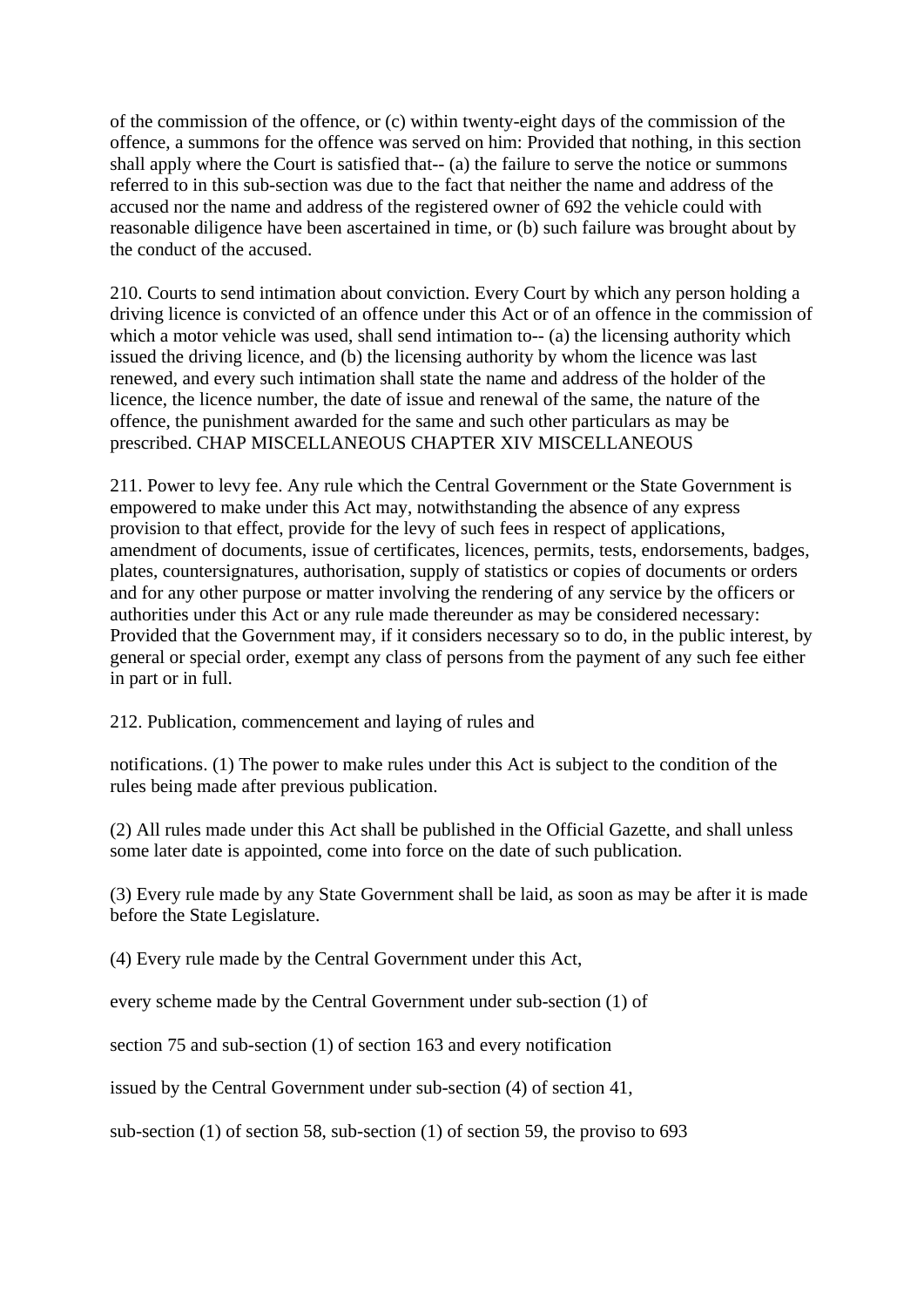sub-section (1) of section 112 and sub-section (4) of section 213 shall be laid, as soon as may be after it is made, before each House of Parliament while it is in session for a total period of thirty days which may be comprised in one session or in two or more successive sessions, and if, before the expiry of the session immediately following the session or the successive sessions aforesaid, both Houses agree in making any modification in the rule, scheme or notification or both Houses agree that the rule or scheme should not be made or the notification should not be issued, the rule, scheme or notification shall thereafter have effect only in such modified form or be of no effect, as the case may be; so, however, that any such modification or annulment shall be without prejudice to the validity of anything previously done under that rule, scheme or notification.

213. Appointment of motor vehicles officers. (1) The State Government may, for the purpose of carrying into effect the provisions of this Act, establish a Motor Vehicles Department and appoint as officers thereof such persons as it thinks fit.

(2) Every such officer shall be deemed to be a public servant within the meaning of the Indian Penal Code. (45 of 1860.)

(3) The State Government may make rules to regulate the discharge by officers of the Motor Vehicles Department of their functions and in particular and without prejudice to the generality of the foregoing power to prescribe the uniform to be worn by them, the authorities to which they shall be subordinate, the duties to be performed by them, the powers (including the powers exercisable by police officers under this Act) to be exercised by them, and the conditions governing the exercise of such powers.

(4) The Central Government may, having regard to the objects of the Act, by notification in the Official Gazette, prescribe the minimum qualifications which the said officers or any class thereof shall possess for being appointed as such.

(5) In addition to the powers that may be conferred on any

officer of the Motor Vehicles Department under sub-section (3), such officer as may be empowered by the State Government in this behalf shall also have the power to,-- (a) make such examination and inquiry as he thinks fit in order to ascertain whether the provisions of this Act and the rules made thereunder are being observed; (b) with such assistance, if any, as he thinks fit, enter, inspect and search any premises which is in the occupation of a person who, he has reason to believe, has committed an offence under this Act or in which a motor vehicle in respect of which such offence has been committed is kept: Provided that,-- (i) any such search without a warrant shall be made only by an officer of the rank of a gazetted officer; 694 (ii) where the offence is punishable with fine only the search shall not be made after sunset and before sunrise; (iii) where the search is made without a warrant, the gazetted officer concerned shall record in writing the grounds for not obtaining a warrant and report to his immediate superior that such search has been made; (c) examine any person and require the production of any register or other document maintained in pursuance of this Act, and take on the spot or otherwise statements of any person which he may consider necessary for carrying out the purposes of this Act; (d) seize or take copies of any registers or documents or portions thereof as he may consider relevant in respect of an offence under this Act which he has reason to believe has been committed; (e) launch prosecutions in respect of any offence under this Act and to take a bond for ensuring the attendance of the offender before any court; (f) exercise such other powers as may be prescribed: Provided that no person shall be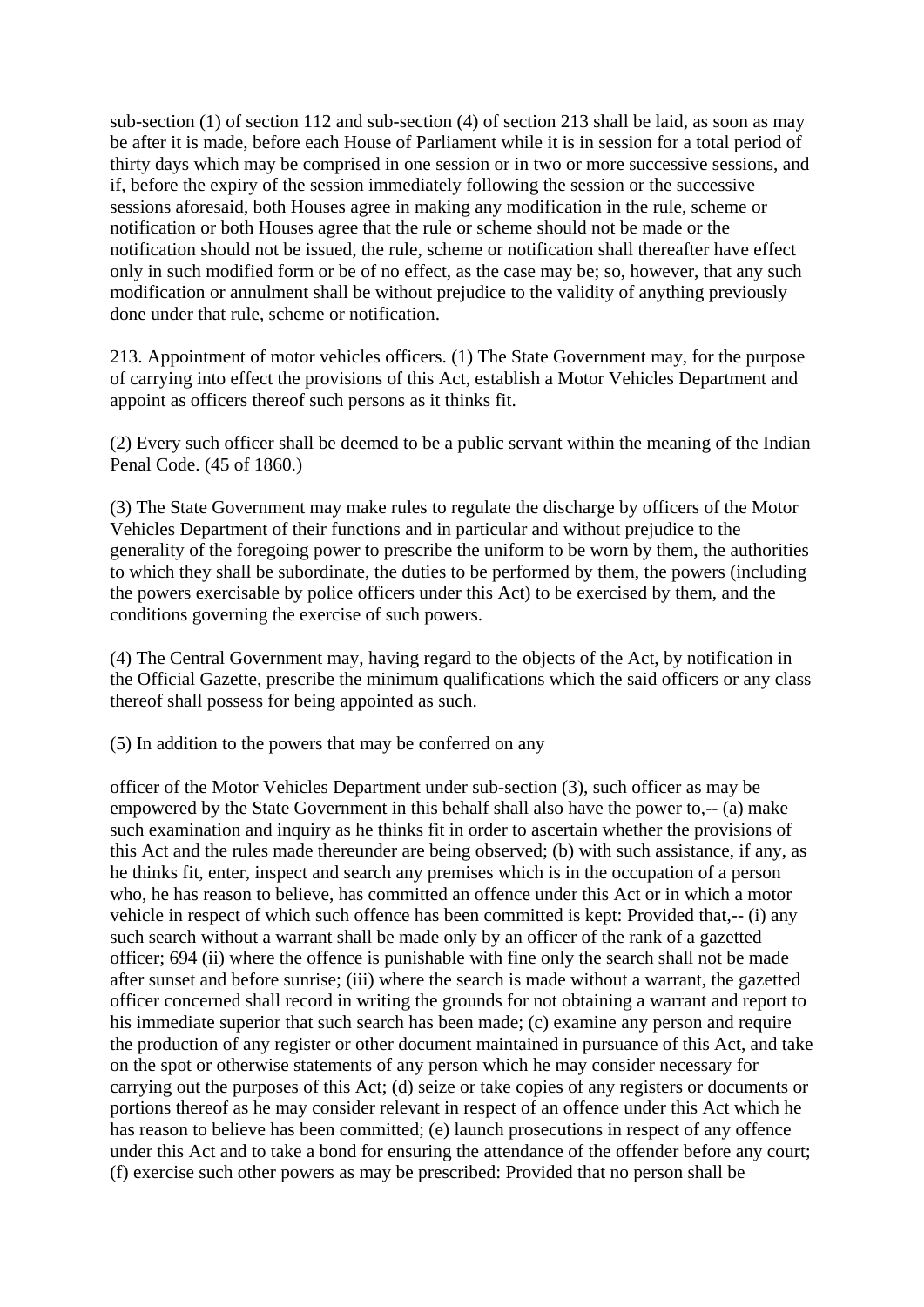compelled under this sub-section to answer any question or make any statement tending to incriminate himself.

(6) The provisions of the Code of Criminal Procedure, 1973 (2 of 1974.) shall, so far as may be apply to any search or seizure under this section as they apply to any search or seizure under the authority of any warrant issued under section 94 of that Code.

214. Effect of appeal and revision on orders passed by original

authority. (1) Where an appeal has been preferred or an application for revision has been made against any order passed by an original authority under this Act, the appeal or the application for revision shall not operate as a stay of the order passed by the original authority and such order shall remain in force pending the disposal of the appeal or the application for revision, as the case may be, unless the prescribed appellate authority or revisional authority otherwise directs.

(2) Notwithstanding anything contained in sub-section (1), if an application made by a person for the renewal of permit has been rejected by the original authority and such person has preferred an appeal or made an application for revision under this Act against such rejection, the appellate authority or, as the case may be, the revisional authority may by order direct that the permit shall, notwithstanding the expiration of the term specified therein, continue to be valid until the appeal or application for revision is disposed of.

(3) No order made by a competent authority under this Act shall be reversed or altered on appeal or revision on account of any error, omission or irregularity in the proceedings, unless it appears to the prescribed appellate authority or revisional authority, as the case may be, that such error, omission or irregularity has, in fact, occasioned a failure of justice. 695

215. Road Safety Councils and Committees. (1) The Central Government may, by notification in the Official Gazette, constitute for the country a National Road Safety Council consisting of a Chairman and such other members as that Government considers necessary and on such terms and conditions as that Government may determine.

(2) A State Government may, by notification in the Official Gazette, constitute for the State a State Road Safety Council consisting of a Chairman and such other members as that Government considers necessary and on such terms and conditions as that Government may determine.

(3) A State Government may, by notification in the Official Gazette, constitute District Road Safety Committee for each district in the State consisting of a Chairman and such other members as that Government considers necessary and on such terms and conditions as that Government may determine.

(4) The Councils and Committees referred to in this section shall discharge such functions relating to the road safety programmes as the Central Government or the State Government, as the case may be, may, having regard to the objects of the Act, specify.

216. Power to remove difficulties. (1) If any difficulty arises in giving effect to the provisions of this Act, the Central Government may, by order published in the Official Gazette, make such provisions, not inconsistent with the provisions of this Act as appear to it to be necessary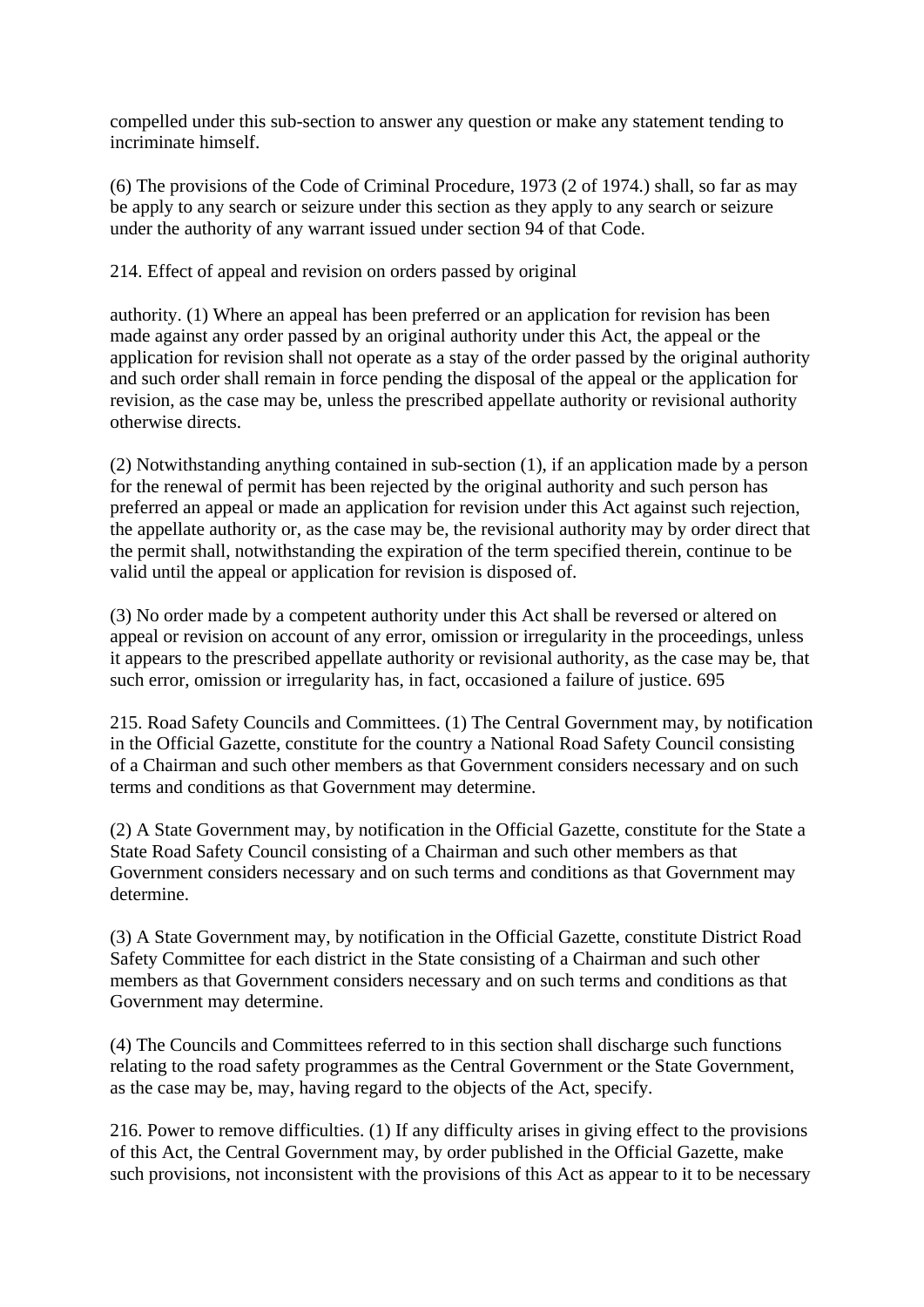or expedient for removing the difficulty: Provided that no such order shall be made after the expiry of a period of three years from the date of commencement of this Act.

(2) Every order made under this section shall, as soon as may be after it is made, be laid before each House of Parliament.

217. Repeal and savings. (1) The Motor Vehicles Act, 1939 (4 of 1939.) and any law corresponding to that Act in force in any State immediately before the commencement of this Act in that State (hereafter in this section referred to as the repealed enactments) are hereby repealed.

(2) Notwithstanding the repeal by sub-section (1) of the repealed enactments,-- (a) any notification, rule, regulation, order or notice issued, or any appointment or declaration made, or exemption granted, or any confiscation made, or any penalty or fine imposed, any forfeiture, cancellation or any other thing done, or any other action taken under the repealed enactments, and in force immediately before such commencement shall, so far as it is not inconsistent with the provisions of this Act, be deemed to have been issued, made, granted, done or taken under the corresponding provision of this Act; (b) any certificate of fitness or registration or licence or permit issued or granted under the repealed enactments shall continue to have effect after such commencement under the same conditions and for the same period as if this Act had not been passed; 696 (c) any document referring to any of the repealed enactments or the provisions thereof, shall be construed as referring to this Act or to the corresponding provision of this Act; (d) the assignment of distinguishing marks by the registering authority and the manner of display on motor vehicles in accordance with the provision of the repealed enactments shall, after the commencement of this Act, continue to remain in

force until a notification under sub-section (6) of section 41 of this Act is issued; (e) any scheme made under section 68C of the Motor Vehicles Act, 1939 (4 of 1939.) or under the corresponding law, if any, in force in any State and pending immediately before the commencement of this Act shall be disposed of in accordance with the provisions of section 100 of this Act; (f) the permits issued under sub-section (1A) of section 68F of the Motor Vehicles Act, 1939, (4 of 1939.) or under the corresponding provision, if any, in force in any State immediately before the commencement of this Act shall continue to remain in force until the approved scheme under Chapter VI of this Act is published.

(3) Any penalty payable under any of the repealed enactments may be recovered in the manner provided by or under this Act, but without prejudice to any action already taken for the recovery of such penalty under the repealed enactments.

(4) The mention of particular matters in this section shall not be held to prejudice or affect the general application of section 6 of the General Clauses Act, 1897, (10 of 1897.) with regard to the effect of repeals. 697 SCHE TRAFFIC SIGNS THE SCHEDULE (See sections 116 and 119) TRAFFIC SIGNS Part A.--Mandatory Signs

Notes--(1) The figure 20 is given merely as an example. The actual figures will be as prescribed in each case where this sign is used.

(2) The general design of the post is given for guidance.